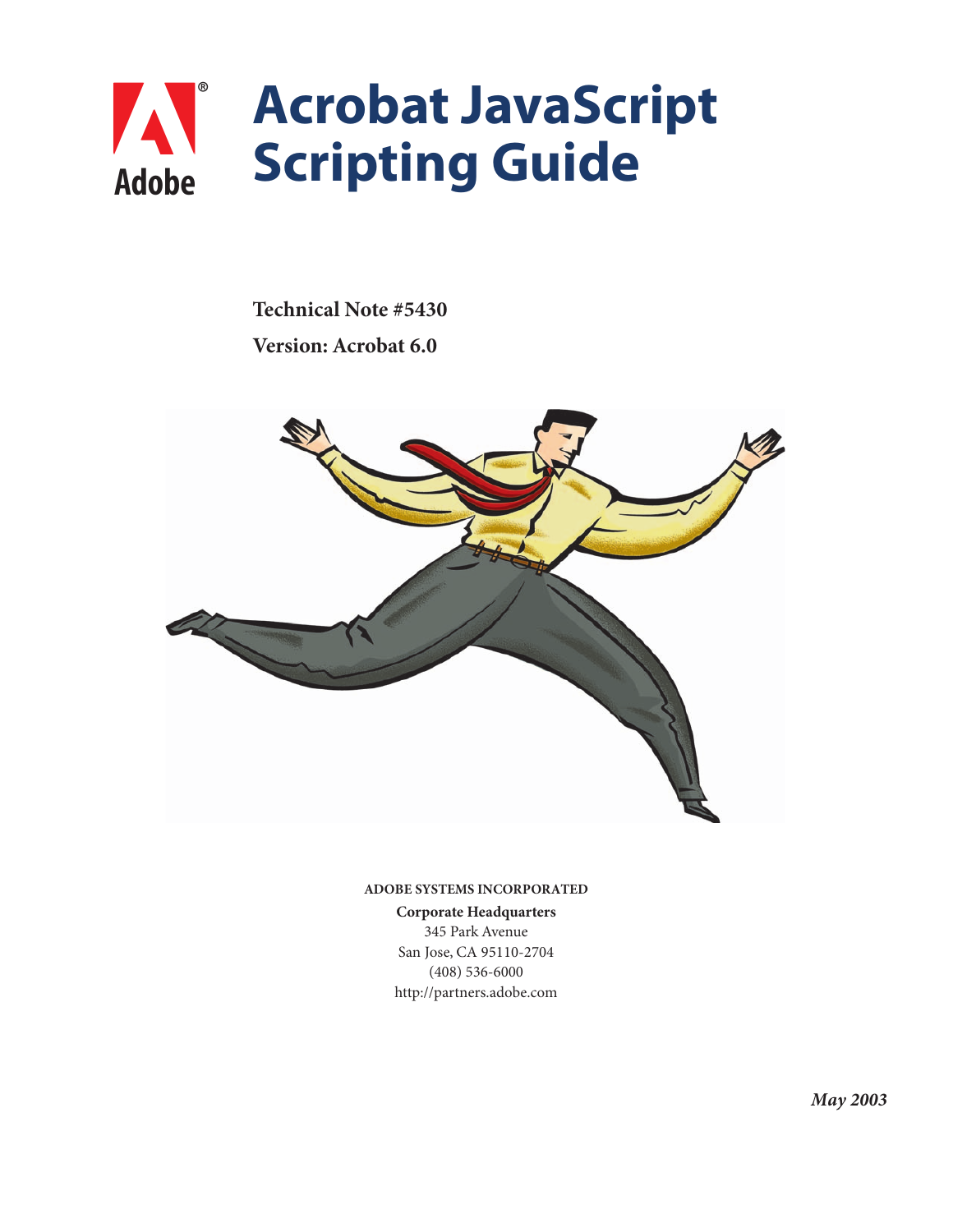Copyright 2003 Adobe Systems Incorporated. All rights reserved.

NOTICE: All information contained herein is the property of Adobe Systems Incorporated. No part of this publication (whether in hardcopy or electronic form) may be reproduced or transmitted, in any form or by any means, electronic, mechanical, photocopying, recording, or otherwise, without the prior written consent of the Adobe Systems Incorporated.

PostScript is a registered trademark of Adobe Systems Incorporated. All instances of the name PostScript in the text are references to the PostScript language as defined by Adobe Systems Incorporated unless otherwise stated. The name PostScript also is used as a product trademark for Adobe Systems' implementation of the PostScript language interpreter.

Except as otherwise stated, any reference to a "PostScript printing device," "PostScript display device," or similar item refers to a printing device, display device or item (respectively) that contains PostScript technology created or licensed by Adobe Systems Incorporated and not to devices or items that purport to be merely compatible with the PostScript language.

Adobe, the Adobe logo, Acrobat, the Acrobat logo, Acrobat Capture, Distiller, PostScript, the PostScript logo, and Reader are either registered trademarks or trademarks of Adobe Systems Incorporated in the United States and/or other countries.

Apple, Macintosh, and Power Macintosh are trademarks of Apple Computer, Inc., registered in the United States and other countries. PowerPC is a registered trademark of IBM Corporation in the United States. ActiveX, Microsoft, Windows, and Windows NT are either registered trademarks or trademarks of Microsoft Corporation in the United States and/or other countries. UNIX is a registered trademark of The Open Group. All other trademarks are the property of their respective owners.

This publication and the information herein is furnished AS IS, is subject to change without notice, and should not be construed as a commitment by Adobe Systems Incorporated. Adobe Systems Incorporated assumes no responsibility or liability for any errors or inaccuracies, makes no warranty of any kind (express, implied, or statutory) with respect to this publication, and expressly disclaims any and all warranties of merchantability, fitness for particular purposes, and noninfringement of third party rights.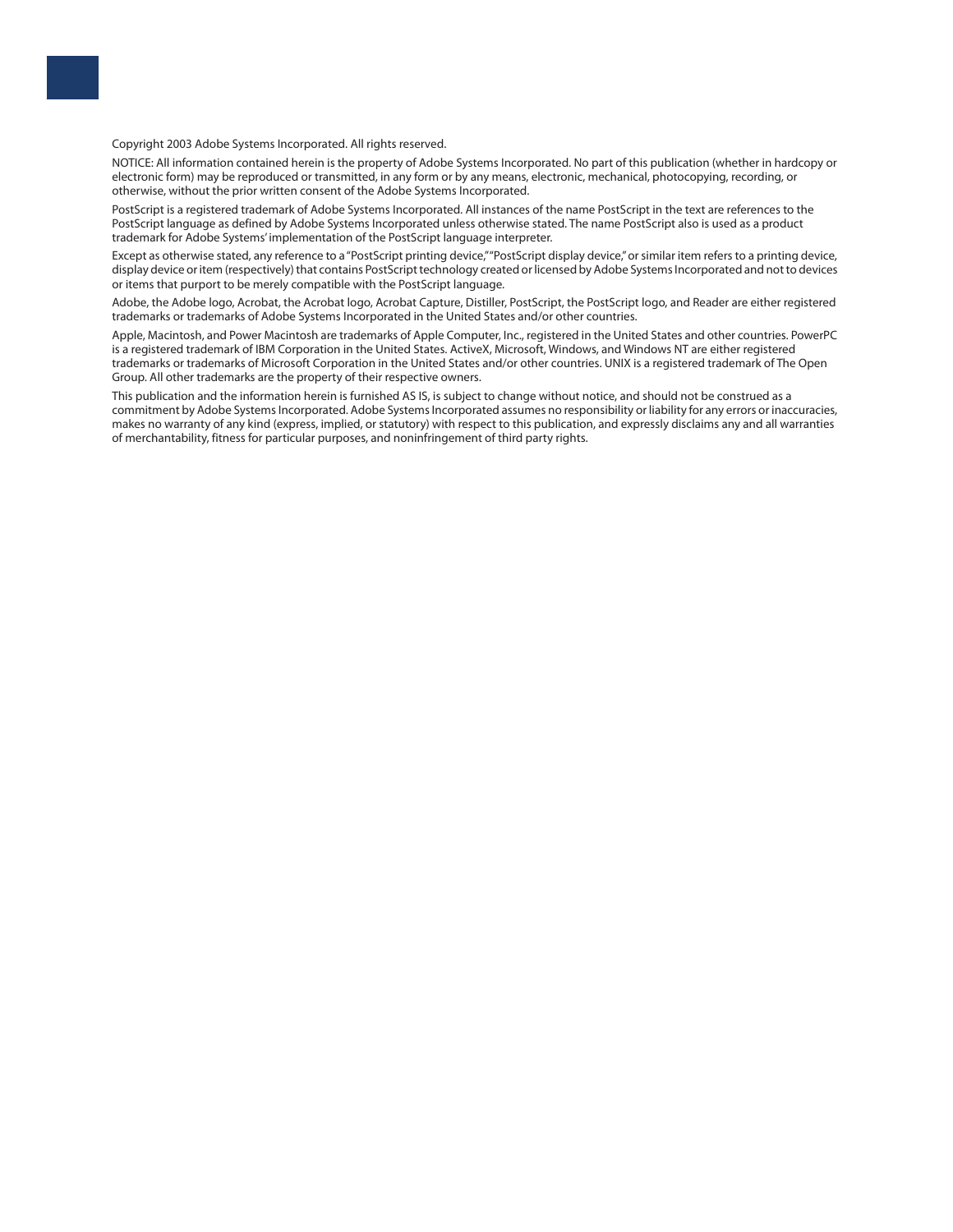# **Contents**

| <b>Chapter</b>   |                                                               |
|------------------|---------------------------------------------------------------|
|                  |                                                               |
|                  |                                                               |
|                  |                                                               |
|                  |                                                               |
|                  |                                                               |
|                  |                                                               |
|                  |                                                               |
|                  |                                                               |
| <b>Chapter 1</b> | Introduction to Acrobat JavaScript 11                         |
|                  |                                                               |
|                  |                                                               |
|                  |                                                               |
|                  |                                                               |
|                  |                                                               |
|                  |                                                               |
|                  |                                                               |
|                  |                                                               |
|                  |                                                               |
|                  |                                                               |
|                  |                                                               |
|                  |                                                               |
| <b>Chapter 2</b> | Acrobat JavaScript Editor and Debugger Console 19             |
|                  | Introduction to the JavaScript Editor and Debugger Console 19 |
|                  |                                                               |
|                  |                                                               |
|                  |                                                               |
|                  |                                                               |
|                  |                                                               |
|                  |                                                               |
|                  |                                                               |
|                  |                                                               |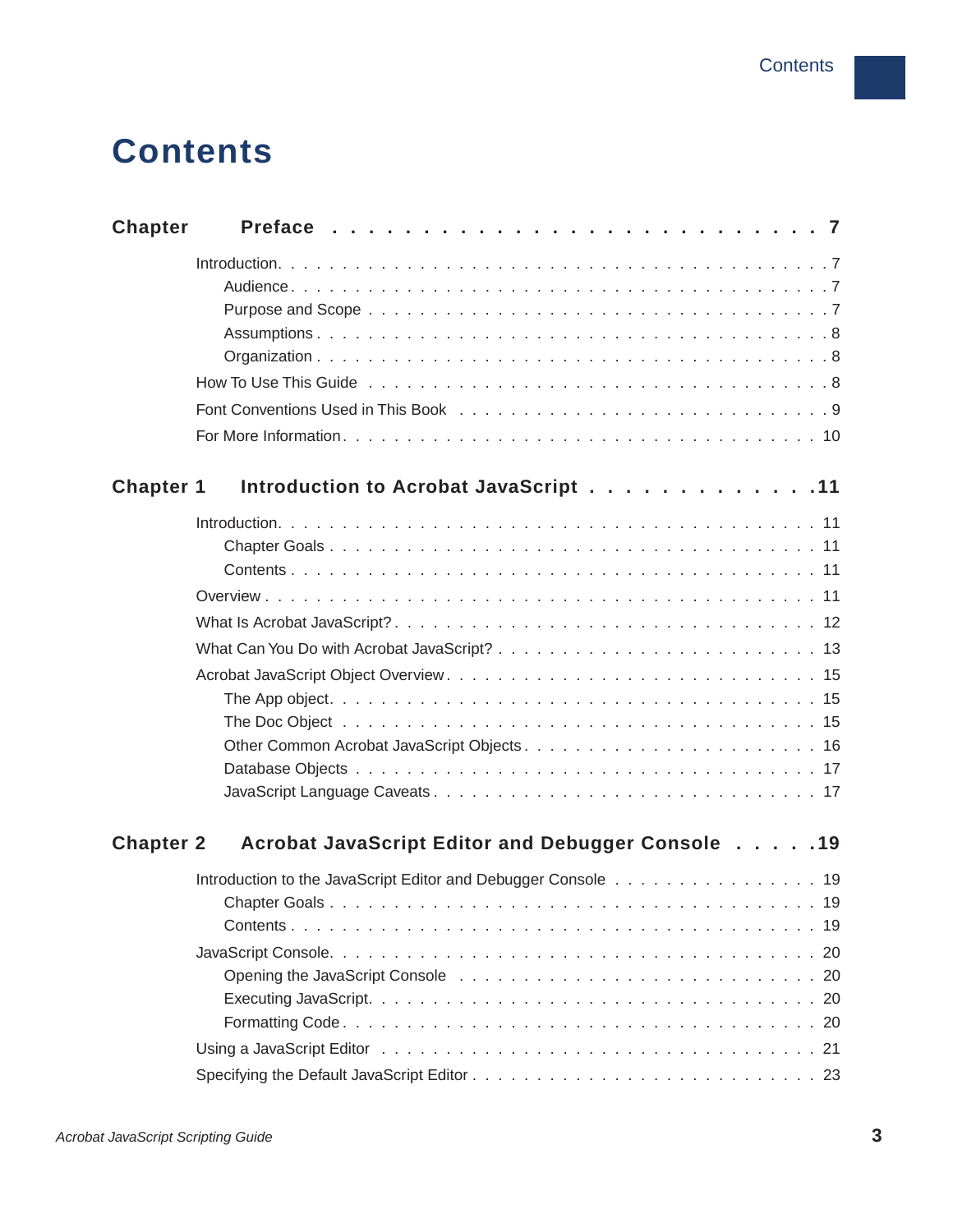|                  | Testing Whether Your Editor Supports Opening at Syntax Error Locations 26 |
|------------------|---------------------------------------------------------------------------|
|                  |                                                                           |
|                  |                                                                           |
|                  |                                                                           |
|                  |                                                                           |
|                  |                                                                           |
| <b>Chapter 3</b> | Acrobat JavaScript Debugger 33                                            |
|                  |                                                                           |
|                  |                                                                           |
|                  |                                                                           |
|                  |                                                                           |
|                  |                                                                           |
|                  |                                                                           |
|                  |                                                                           |
|                  |                                                                           |
|                  |                                                                           |
|                  |                                                                           |
|                  |                                                                           |
|                  |                                                                           |
|                  |                                                                           |
|                  |                                                                           |
|                  |                                                                           |
|                  |                                                                           |
|                  |                                                                           |
|                  |                                                                           |
|                  |                                                                           |
|                  |                                                                           |
|                  |                                                                           |
|                  |                                                                           |
|                  |                                                                           |
|                  |                                                                           |
|                  |                                                                           |
|                  |                                                                           |
|                  |                                                                           |
|                  |                                                                           |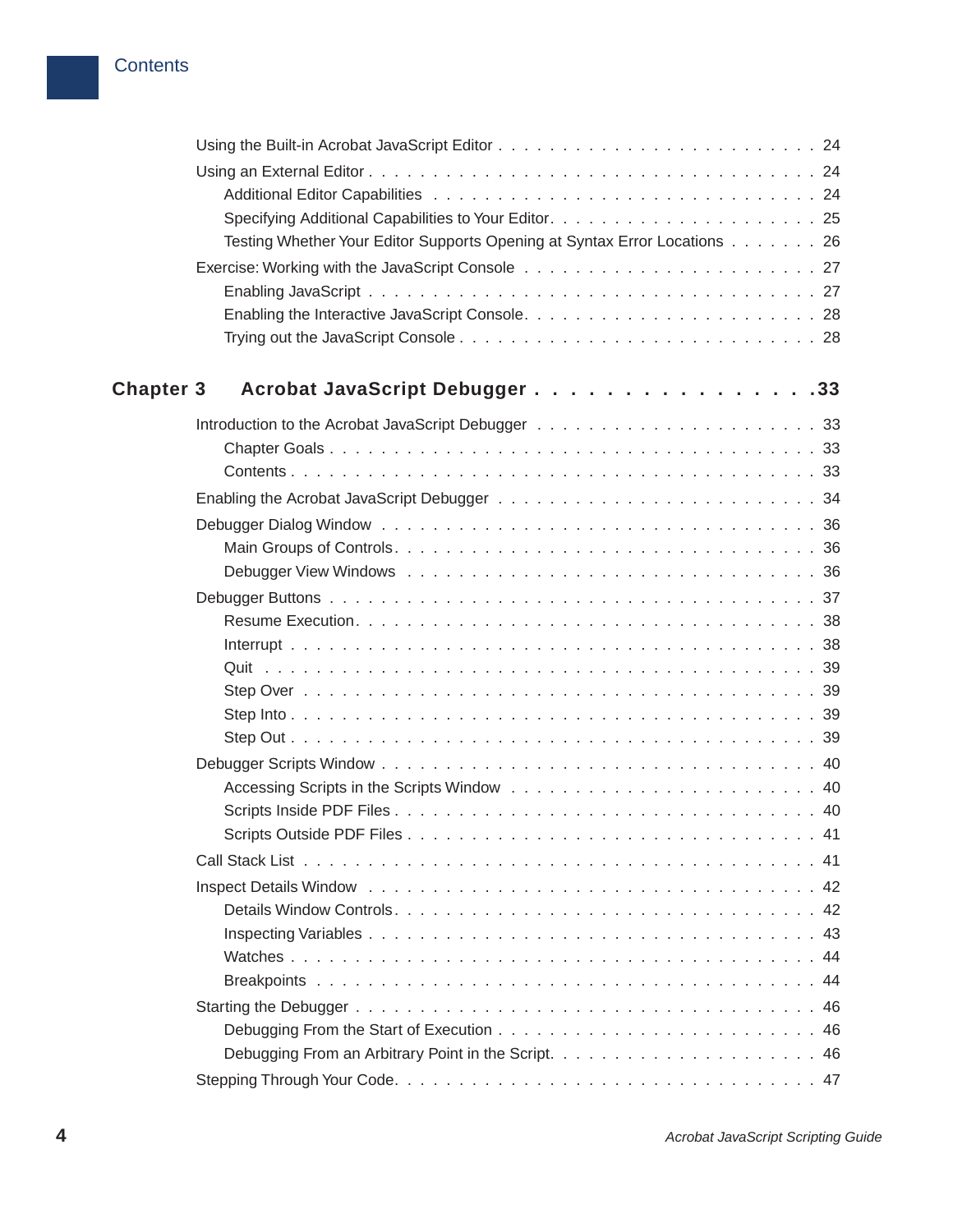| <b>Chapter 4</b> | Using Acrobat JavaScript in Forms 55                                                                                    |
|------------------|-------------------------------------------------------------------------------------------------------------------------|
|                  |                                                                                                                         |
|                  |                                                                                                                         |
|                  |                                                                                                                         |
|                  |                                                                                                                         |
|                  |                                                                                                                         |
|                  | Hiding a field until a condition is met. $\ldots \ldots \ldots \ldots \ldots \ldots \ldots \ldots \ldots \ldots \ldots$ |
|                  |                                                                                                                         |
|                  |                                                                                                                         |
|                  |                                                                                                                         |
|                  |                                                                                                                         |
|                  |                                                                                                                         |
|                  |                                                                                                                         |
|                  |                                                                                                                         |
|                  |                                                                                                                         |
|                  |                                                                                                                         |
|                  |                                                                                                                         |
|                  | Appendix A A Short Acrobat JavaScript FAQ 75                                                                            |
|                  | Where can JavaScripts be found and how are they used? 75                                                                |
|                  |                                                                                                                         |
|                  |                                                                                                                         |
|                  |                                                                                                                         |
|                  |                                                                                                                         |
|                  |                                                                                                                         |
|                  |                                                                                                                         |
|                  |                                                                                                                         |
|                  |                                                                                                                         |
|                  |                                                                                                                         |
|                  |                                                                                                                         |
|                  |                                                                                                                         |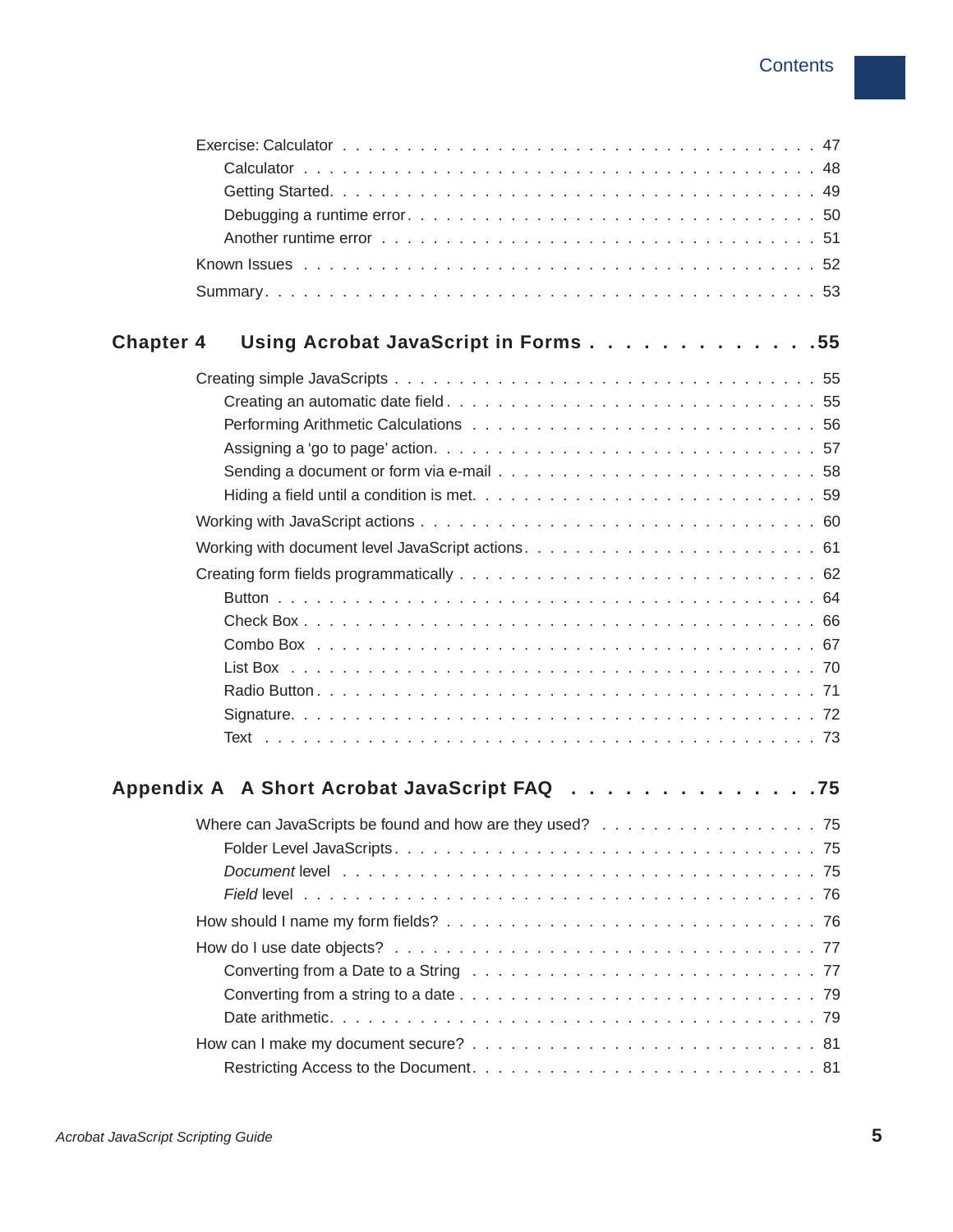| How can I make restricted Acrobat JavaScript methods available to users? 82         |
|-------------------------------------------------------------------------------------|
| How can I lock a document after a signature field has been signed? 82               |
|                                                                                     |
|                                                                                     |
|                                                                                     |
|                                                                                     |
|                                                                                     |
|                                                                                     |
|                                                                                     |
|                                                                                     |
|                                                                                     |
| How can I query a field value in another open form from the form I'm working on? 85 |
| How can I intercept keystrokes one by one as they occur? 86                         |
|                                                                                     |
|                                                                                     |
|                                                                                     |
|                                                                                     |
| How can I change the hot-help text for a field dynamically? 87                      |
|                                                                                     |
| How can I determine if the mouse has entered/left a certain area? 88                |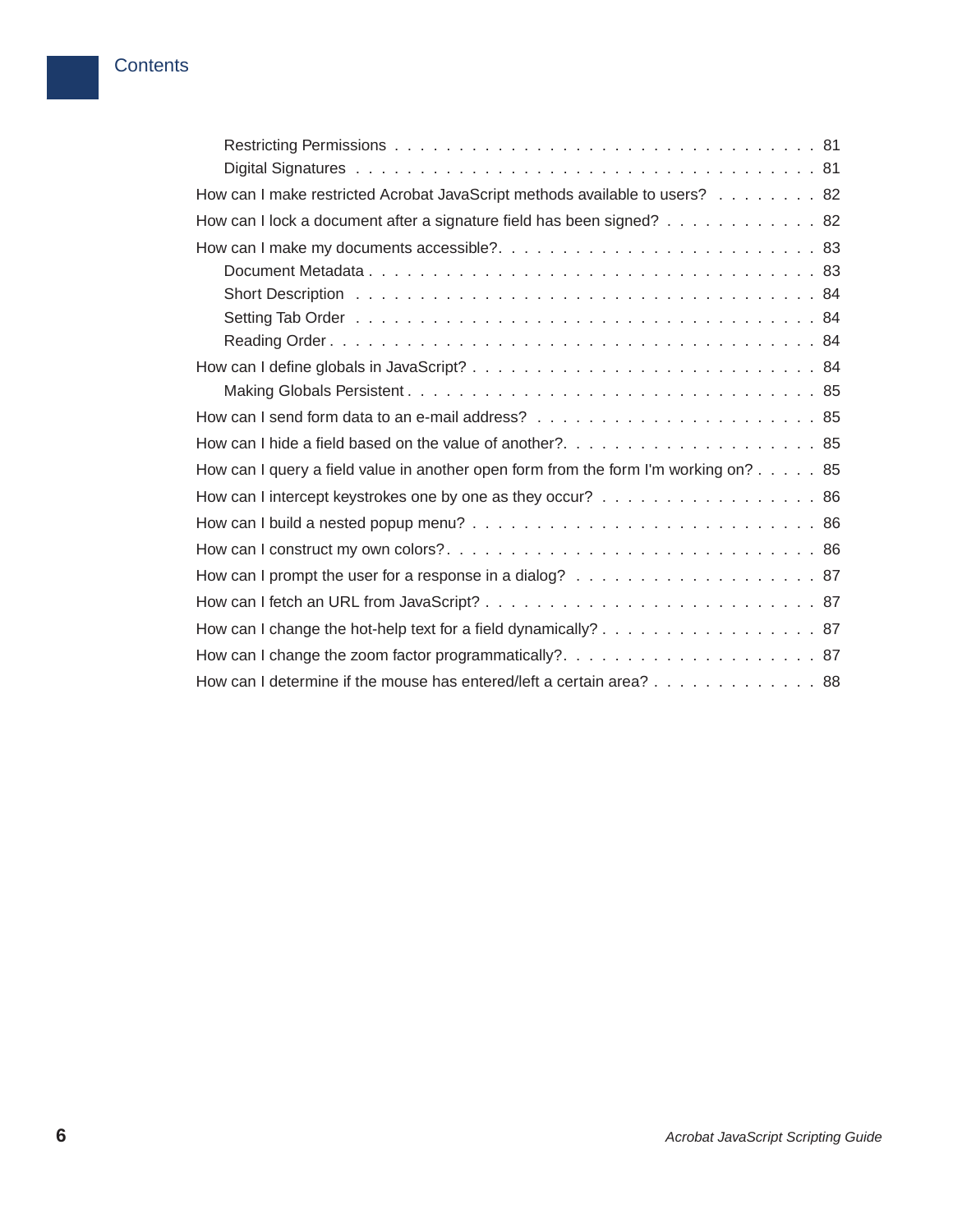# <span id="page-6-0"></span>**Preface**

## <span id="page-6-1"></span>**Introduction**

Welcome to the Adobe Acrobat JavaScript Scripting Guide. This scripting guide is designed to give you an overview of how you can use the Acobe Acrobat 6 Pro JavaScript development environment to develop and enhance Acrobat applications.

The JavaScript language was developed by Netscape Communications so you could more easily create interactive Web pages. Adobe has enhanced JavaScript so you can easily integrate this level of interactivity into your PDF forms. The most common uses for Java-Script in Acrobat forms are formatting data, calculating data, validating data, and assigning an action.

While there are plug-in, document, and field level JavaScripts, we are concerned only with document level and field level scripts here.

- For information on plug-in level scripts, see ["Working with JavaScript actions" on](#page-59-1)  [page 60](#page-59-1).
- Document level scripts are executed with the document open and apply only to this document.
- Field level scripts are associated with a specific form field or fields. This type of script is executed when an event occurs, such as a Mouse Up action.

#### <span id="page-6-2"></span>**Audience**

The intended audience of this guide includes you if you are an Acrobat solution provider or power user of Acrobat. You are interested in developing solutions that leverage Adobe products. You are resourceful and accustomed to learning new technologies quickly, and with minimal hand holding, if you have access to the necessary knowledge resources. This guide is one of those resources.

#### <span id="page-6-3"></span>**Purpose and Scope**

The objectives of this guide include:

- Introducing you to the Adobe Acrobat JavaScript functionality that supports developing and deploying Acrobat solutions.
- Providing you with easily understood, detailed information about Acrobat JavaScript scripting features and use.
- Providing you with references to other resources where you can learn more about Acrobat JavaScript and related technologies.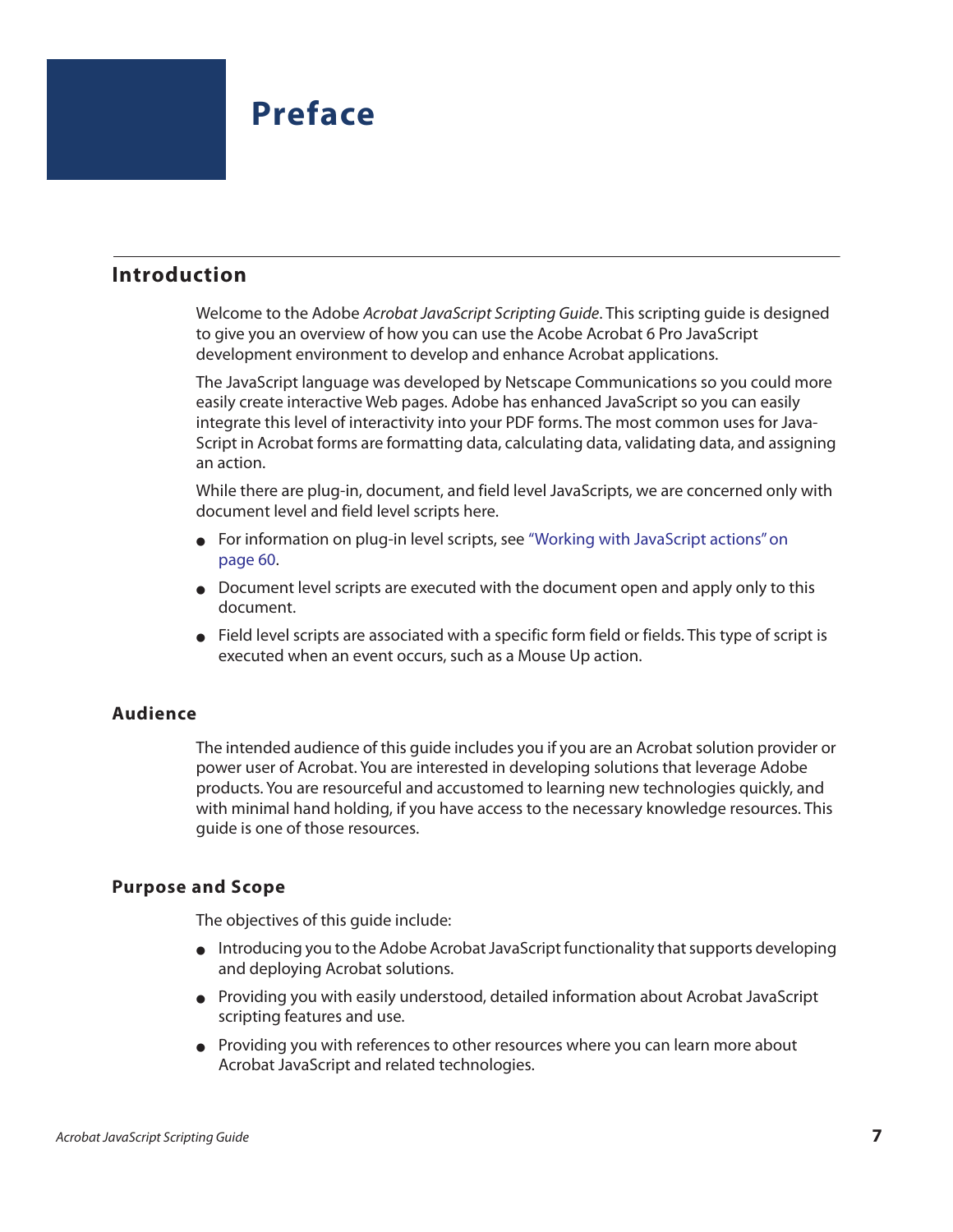After reading this guide and completing the exercises, you should be equipped to start using Acrobat JavaScript. During the development process, you'll likely find yourself reviewing the content of this guide, as well as exploring additional, more in-depth information that updates to this guide offer in key technical areas.

#### <span id="page-7-0"></span>**Assumptions**

This guide assumes that you are familiar with the non-scripting elements of the Acrobat 6 user interface that are described in Acrobat's accompanying online help documentation. This guide provides some review but focuses primarily on the user interface elements for writing JavaScript code. You should, in addition, be familiar with the basics of the standard JavaScript scripting language. To work through the exercises in this guide, you must have access to Acrobat 6 Pro.

### <span id="page-7-1"></span>**Organization**

This guide is divided into the following chapters and appendix:

- [Chapter 1, "Introduction to Acrobat JavaScript"](#page-10-5)
- [Chapter 2, "Acrobat JavaScript Editor and Debugger Console"](#page-18-4)
- [Chapter 3, "Acrobat JavaScript Debugger"](#page-32-4)
- [Chapter 4, "Using Acrobat JavaScript in Forms](#page-54-3)
- [Appendix A, "A Short Acrobat JavaScript FAQ"](#page-74-4)

# <span id="page-7-2"></span>**How To Use This Guide**

Chapters [2](#page-18-5) and [3](#page-32-5) in this guide include one or more exercises that give you an opportunity to work directly with Acrobat JavaScript. If you plan to do any of the exercises, do the following:

- **1.** Be sure that you have Acrobat Pro installed on your Windows or Macintosh workstation. The exercises are designed to work on Windows and Macintosh versions of Acrobat, unless otherwise noted.
- **2.** Create a JavaScript exercises directory on your local hard drive. You will use this directory to store the PDF documents and other files used in the exercises.
- **3.** At the beginning of the Debugger chapter, a **.zip** file is identified that contains the files you need to work through the exercises in that chapter. You should extract the contents of these files to your local directory.
- **NOTE:** Note: Macintosh users need to have the StuffIt Expander application to extract the **.zip** file contents.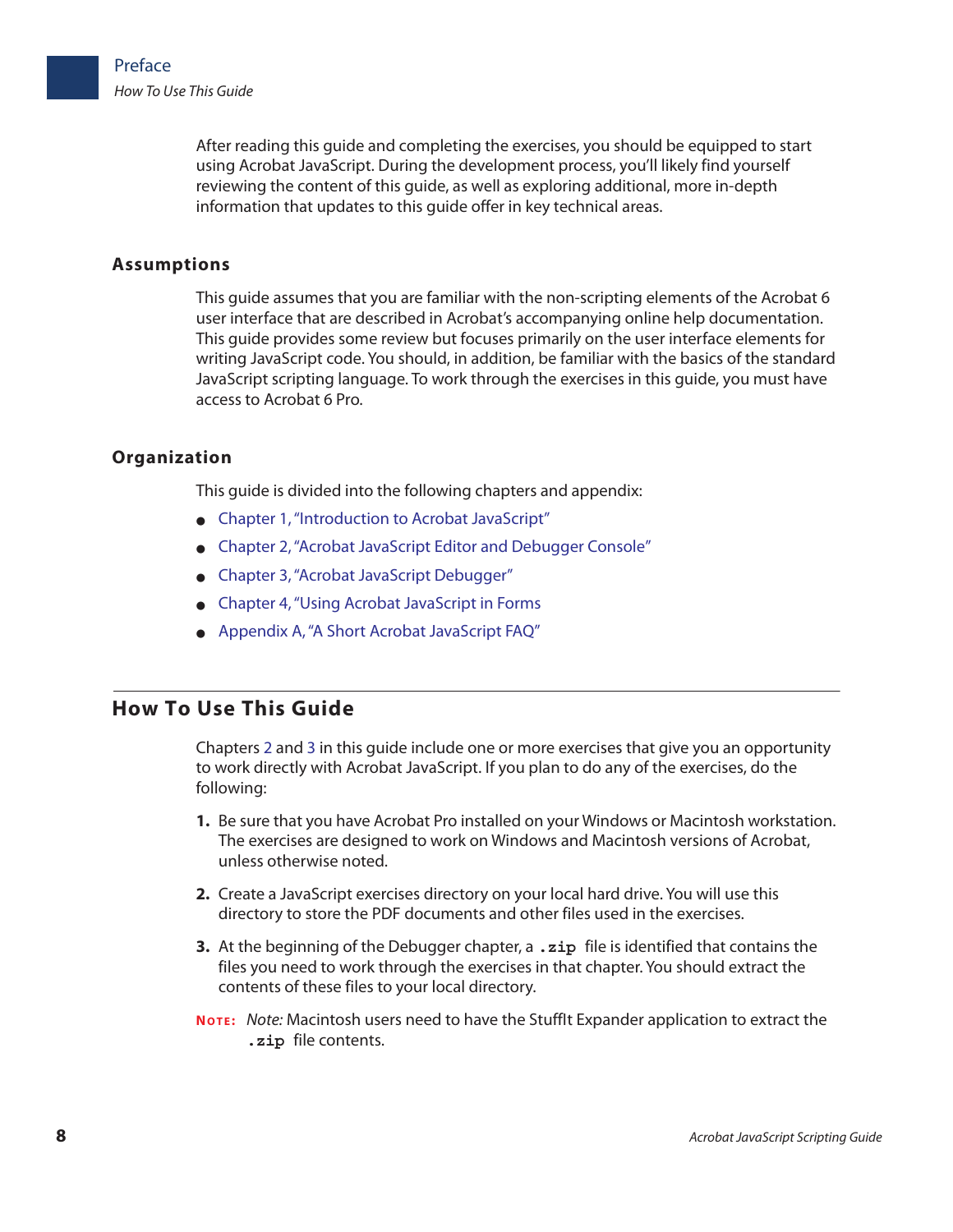# <span id="page-8-0"></span>**Font Conventions Used in This Book**

The Acrobat documentation uses text styles according to the following conventions.

| Font              | <b>Used for</b>                                                                   | <b>Examples</b>                                                         |
|-------------------|-----------------------------------------------------------------------------------|-------------------------------------------------------------------------|
| monospaced        | Paths and filenames                                                               | C:\templates\mytmpl.fm                                                  |
|                   | Code examples set off<br>from plain text                                          | These are variable declarations:<br>AVMenu commandMenu, helpMenu;       |
| monospaced bold   | Code items within plain<br>text                                                   | The GetExtensionID method                                               |
|                   | Parameter names and<br>literal values in<br>reference documents                   | The enumeration terminates if proc returns<br>false.                    |
| monospaced italic | Pseudocode                                                                        | ACCB1 void ACCB2 ExeProc(void)<br>$\{ do something \}$                  |
|                   | Placeholders in code<br>examples                                                  | AFSimple Calculate (cFunction,<br>$cFields$ )                           |
| blue              | Live links to Web pages                                                           | The Acrobat Solutions Network URL is:<br>http://partners/adobe.com/asn/ |
|                   | Live links to sections<br>within this document                                    | See Using the SDK.                                                      |
|                   | Live links to other<br><b>Acrobat SDK documents</b>                               | See the Acrobat Core API Overview.                                      |
|                   | Live links to code items<br>within this and other<br><b>Acrobat SDK documents</b> | Test whether an <b>ASAtom</b> exists.                                   |
| bold              | PostScript language and<br>PDF operators,<br>keywords, dictionary<br>key names    | The setpagedevice operator                                              |
|                   | User interface names                                                              | The File menu                                                           |
| italic            | Document titles that are<br>not live links                                        | Acrobat Core API Overview                                               |
|                   | New terms                                                                         | User space specifies coordinates for                                    |
|                   | PostScript variables                                                              | filename deletefile                                                     |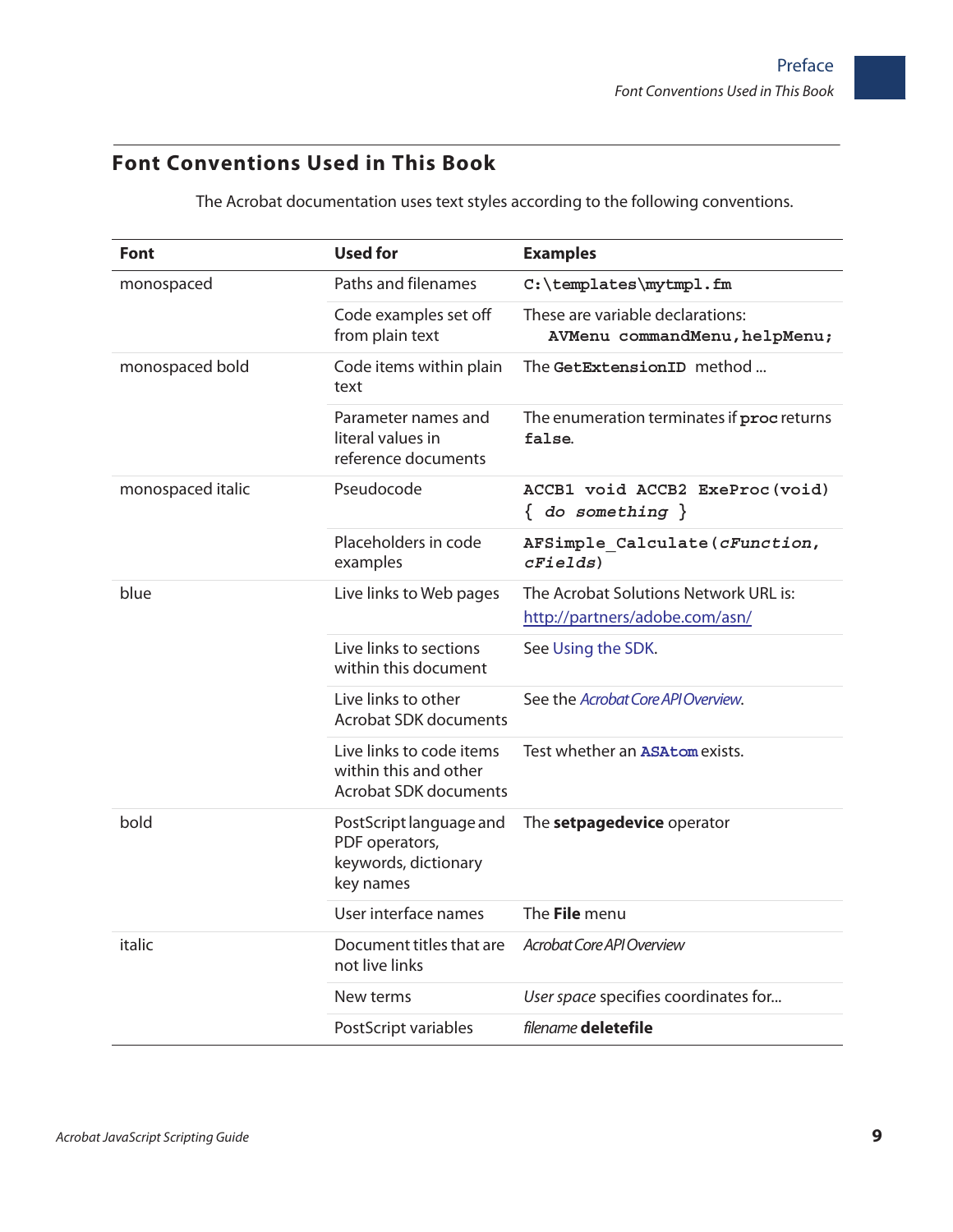# <span id="page-9-1"></span><span id="page-9-0"></span>**For More Information**

This guide refers to the following sources for additional information about Acrobat JavaScript and related technologies:

● Acrobat<sup>®</sup> JavaScript Scripting Reference

This document is the companion reference to this scripting guide. It provides detailed descriptions of all the Acrobat JavaScript objects.

- Adobe® Acrobat® Help This online document is included with the Acrobat 6 application.
- JavaScript reference material available on the [Netscape Developer Web site](http://devedge.netscape.com/) (<http://devedge.netscape.com/>)

This documentation consists of:

- Core JavaScript Guide
- Core JavaScript Reference
- Acrobat eForms Solution Training (<http://partners.adobe.com>)
- Acrobat Review and Markup Training (<http://partners.adobe.com>)
- Portable Document Format (PDF) Reference, Version 1.4

In this document, references to Acrobat SDK documents that appear online (in blue, italics) are live links. However, to activate these links, you must install the documents on your local file system in the same directory structure in which they appear in the SDK. This happens automatically when you install the SDK. If, for some reason, you did not install the entire SDK and you do not have all the documents, please visit Adobe Solutions Network Web site to find the documents you need. Then install them in the appropriate directories. You can use the Acrobat SDK Documentation Roadmap located at the beginning of this document as a guide.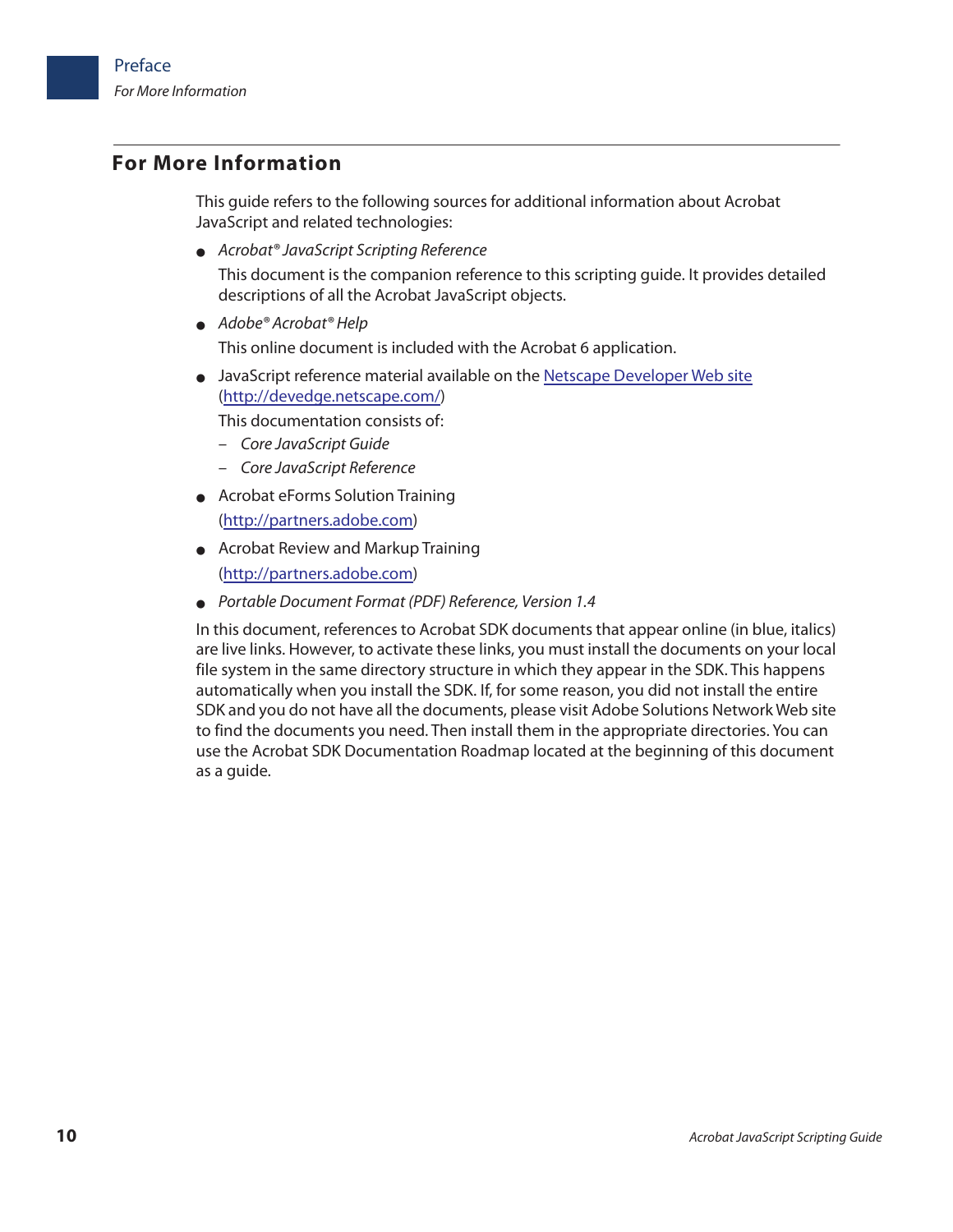# <span id="page-10-5"></span><span id="page-10-0"></span>**1 Introduction to Acrobat JavaScript**

# <span id="page-10-1"></span>**Introduction**

This chapter introduces Adobe Acrobat JavaScript. The JavaScript development environment for Acrobat 6, which includes new debugging capabilities, is only supported on the Acrobat Pro "flavor" of Acrobat 6.

This guide shows a variety of ways that you can use Acrobat JavaScript to implement solutions to your customer or company's needs. For further information and examples, see the Web sites and other resources listed in [For More Information](#page-9-1) on [page 10.](#page-9-1)

#### <span id="page-10-2"></span>**Chapter Goals**

At the end of this chapter, you will be able to:

- Describe the difference between Acrobat JavaScript and standard, or HTML JavaScript.
- List what you can do with Acrobat JavaScript.
- Describe the Doc Object containment hierarchy and briefly state for what purpose the **App**, **Doc**, **Console**, **Global**, **Util**, **Connection**, and **Statement** objects are used.

### <span id="page-10-3"></span>**Contents**

| <b>Topics</b>                             |  |
|-------------------------------------------|--|
| Overview                                  |  |
| <b>What Is Acrobat JavaScript?</b>        |  |
| What Can You Do with Acrobat JavaScript?  |  |
| <b>Acrobat JavaScript Object Overview</b> |  |
|                                           |  |

## <span id="page-10-4"></span>**Overview**

Most people know Adobe Acrobat as a medium for exchanging and viewing electronic documents easily and reliably, independent of the environment in which they were created. However, Acrobat provides far more capabilities than a simple document viewer.

You can enhance an Adobe Portable Document Format (PDF) document so that it contains fields to capture user-entered data as well as buttons to initiate user actions. This type of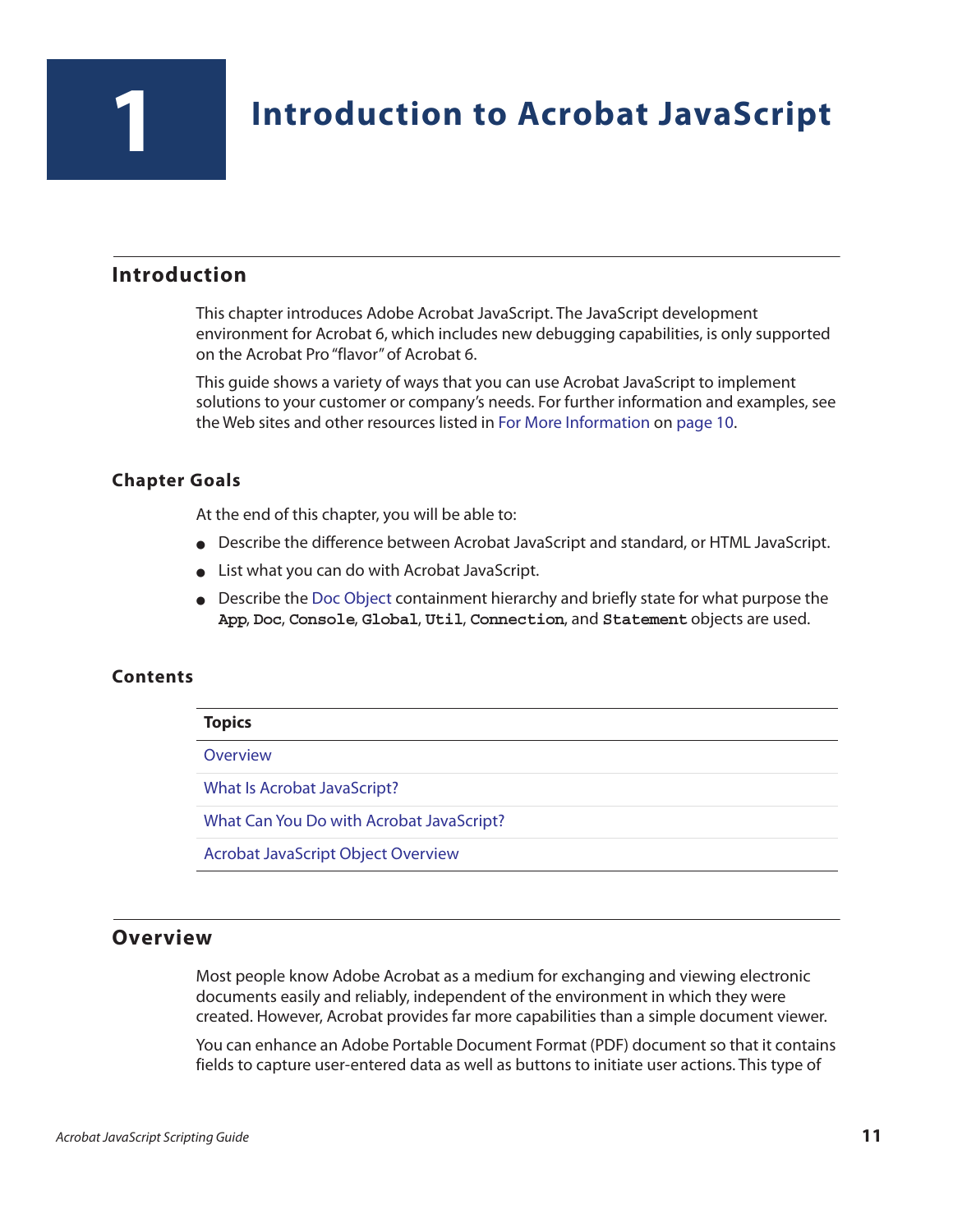PDF document is referred to as an eForm. eForms are integral to an automated paper document processing solution for a company. In this scenario, eForms can replace existing paper forms, allowing employees within a company to fill out forms and submit them via PDF files.

Acrobat also contains functionality to support online team review. Documents that are ready for review are converted to Adobe PDF. When a reviewer views an Adobe PDF document in Acrobat and adds comments to it, those comments (or *annotations*) constitute an additional layer of information on top of the base document. Acrobat supports a wide variety of standard comment types, such as a note, graphic, sound, or movie. To share comments on a document with others, such as the author and other reviewers, a reviewer can export just the comment "layer" to a separate comment repository.

In either of these scenarios, as well as others that are not mentioned here, you can customize the behavior of a particular PDF document, implement additional functionality beyond what Acrobat provides, and alter the appearance of a PDF document by using Acrobat JavaScript. You can tie Acrobat JavaScript code to a specific PDF document, a particular page within a PDF document, or a field or button on a PDF file. When an end user interacts with Acrobat or a PDF file displayed in Acrobat that contains JavaScript, Acrobat monitors the interaction and executes the appropriate JavaScript code.

Not only can you customize the behavior of PDF documents in Acrobat, but you can customize the Acrobat application. In earlier versions of Acrobat (prior to Acrobat 5), this type of customization could only be done by writing Acrobat plug-ins in a high-level languge like C or C++ language. Now, much of that same functionality is available through Acrobat JavaScript extensions. You will find that writing a JavaScript script to perform a task such as adding a menu to Acrobat's user interface much easier to do than writing a plug-in.

## <span id="page-11-0"></span>**What Is Acrobat JavaScript?**

Acrobat JavaScript is based on the core of JavaScript version 1.5 of ISO-16262, formerly known as ECMAScript. JavaScript is an object-oriented scripting language developed by Netscape Communications. It was created to offload Web page processing from a server onto a client in Web-based applications. Acrobat JavaScript implements extensions, in the form of new objects and their accompanying methods and properties, to the JavaScript programming language. These Acrobat-specific objects enable a developer to manipulate a PDF file, allowing the PDF file to communicate with a database, modify its appearance, and so on. Because the Acrobat-specific objects are added on top of core JavaScript, you still have access to standard classes like **Math**, **String**, **Date**, **Array**, and **RegExp**.

PDF documents have great versatility since they can be displayed in a Web browser via an Acrobat plug-in. In this situation, you need to be aware that there are differences between Acrobat JavaScript and JavaScript used in a Web browser, also known as HTML JavaScript.

● Acrobat JavaScript does not have access to objects within an HTML page. Similarly, HTML JavaScript cannot access objects within a PDF file.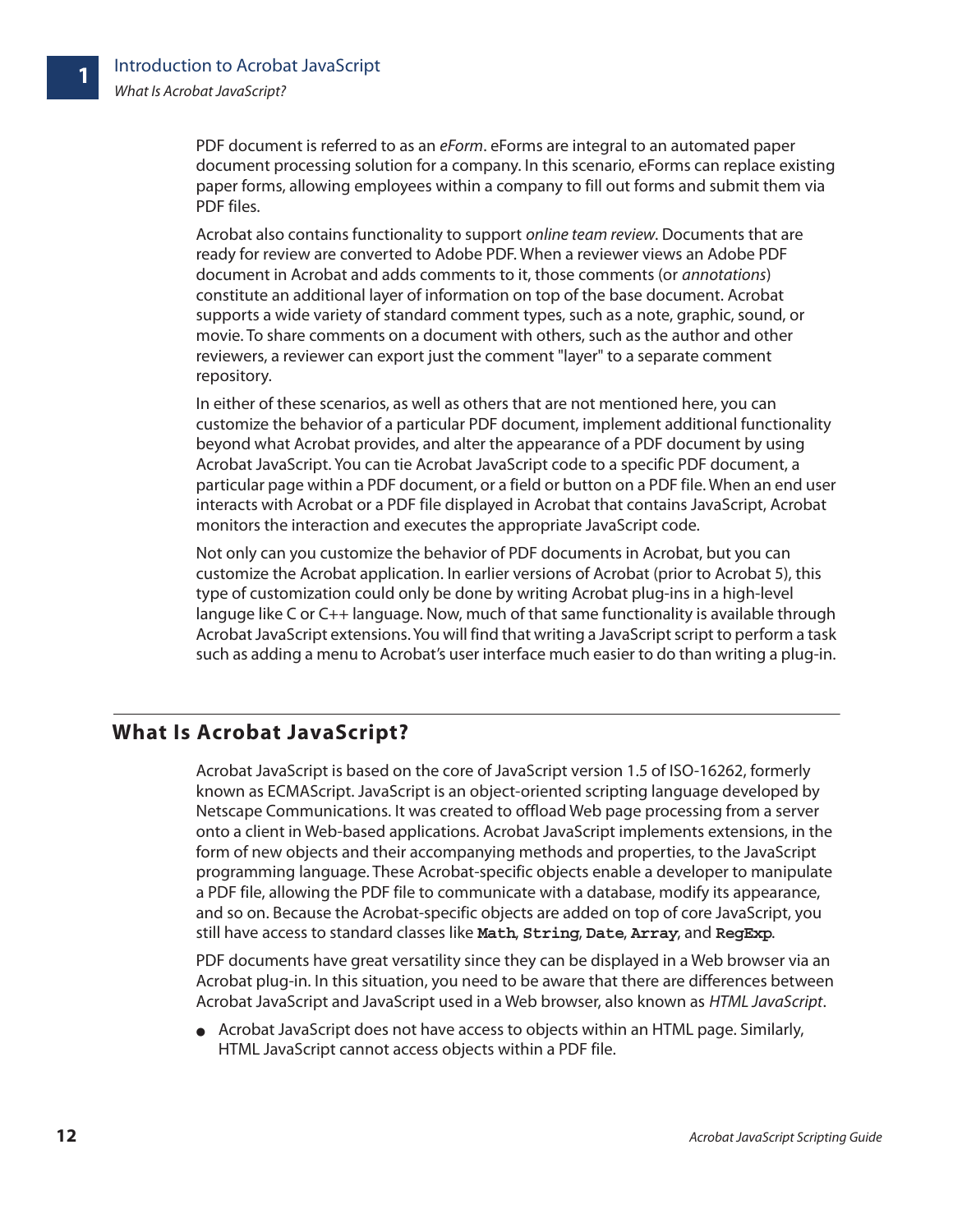● HTML JavaScript is able to manipulate objects such as **Window**. Acrobat JavaScript cannot access this particular object but it can manipulate PDF-specific objects such as **Doc** and **annot**.

# <span id="page-12-0"></span>**What Can You Do with Acrobat JavaScript?**

Acrobat JavaScript enables you to do a wide variety of things within a PDF document. The Adobe Solutions Network (ASN) has an Adobe Acrobat JavaScript Training course that covers a wide variety of the possibilities available within Acrobat JavaScript. This course material is in a PDF file available at:

**http://partners.adobe.com/asn/developer/training/acrobat/javascript/main.html**

The ASN course includes:

● Performing calculations

You can create fields on a PDF document that collect numeric data. Like a spreadsheet, you can specify calculations that can be performed on several field values to yield a desired result. See the ASN JavaScript training module on "JavaScript Basics" for more information.

● Responding to user actions

When a user interacts with a PDF document, mouse clicks, text entry, entering or exiting fields are all possible actions that can occur. You can tie JavaScript code, or scripts, to a particular action or event. Acrobat detects when the action occurs and calls the associated script. See the ASN JavaScript training module on "JavaScript Basics" and the ASN JavaScript training module on "Location Matters" for more information.

● Validating user data

You can check whether or not the data entered by the user on an eForm is valid. You can check whether a given date is legitimate for the application, whether a particular value makes sense given other information the user has provided on the form, and so on. See "Performing Validations and Calculations" in the ASN JavaScript training module on "JavaScript Basics" for more information.

● Modifying the Acrobat application

Acrobat gives you the ability to alter its menus and tool bars. Use JavaScript to add custom menu items, hide or display tool bars and menus. See the ASN JavaScript training module on "Location Matters" for details.

● Controlling the behavior of the document

You can control what happens when a document first opens by using document-level scripts. Document-level scripts can cause changes that are visible to the user, such as setting up viewing parameters for a PDF. They are also used to initialize functions and variables used by page-level and field-level scripts. You can also associate scripts with actions such as a page opening or closing. See the ASN JavaScript training module on "Location Matters" for details.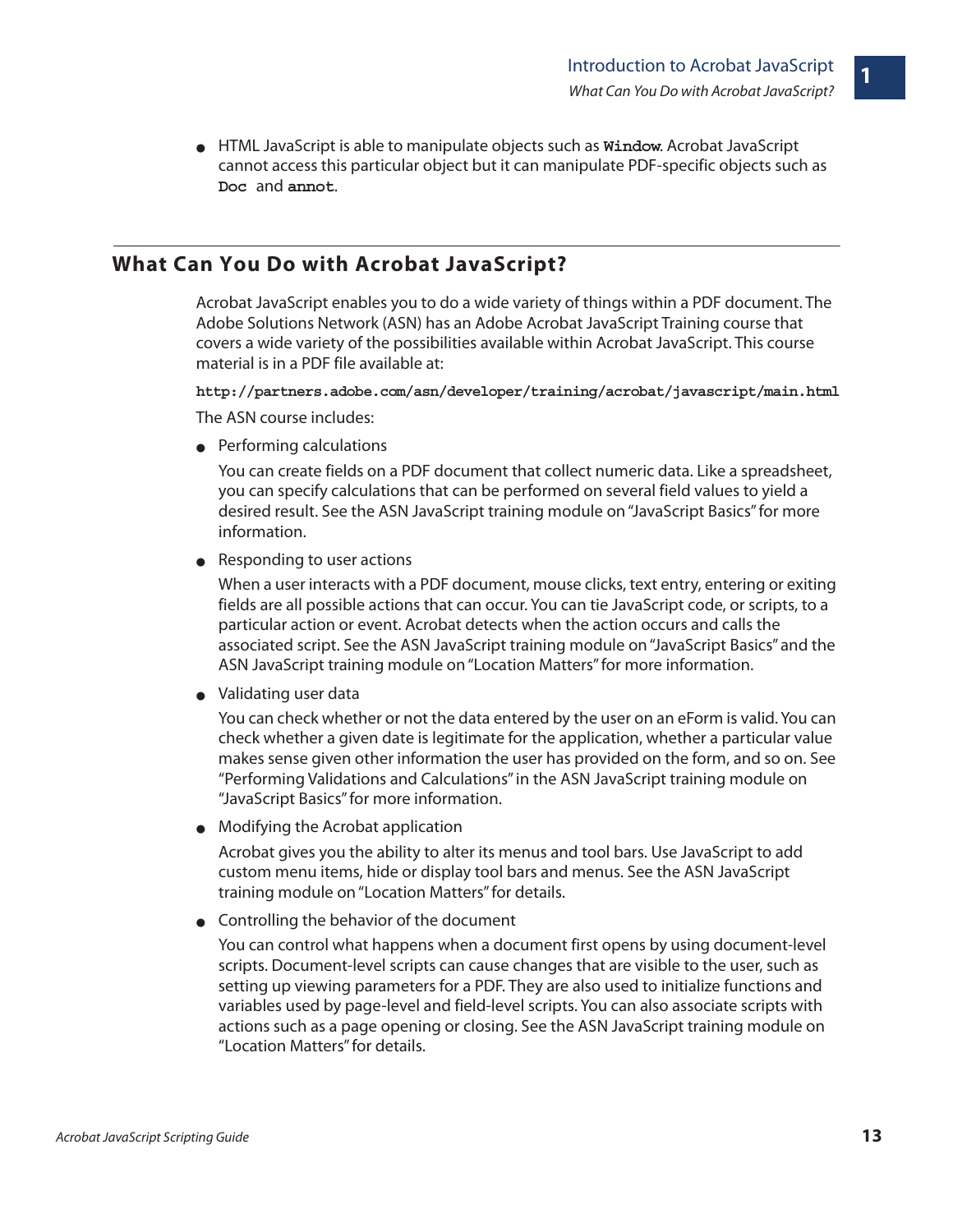● Dynamically modifying a document's appearance and function

One major advantage of electronic form documents is the ability to dynamically alter their appearance in response to a user's data entry. For example, you could alter allowed per diem amounts on an expense report if an employee's business trip is chargeable to a client versus an internal project. Examples of such changes include:

- Modifying field properties, such as hidden, read-only, required, and don't print
- Populating list boxes and combo boxes with different choices
- Altering actions associated with fields and buttons, such as adding new JavaScripts
- Dynamically creating fields
- Generating annotations

See the ASN JavaScript training module on "Creating Fields with JavaScript," for additional information.

● Processing multiple PDF files using batch sequences

Using a batch sequence, you can execute JavaScript on a set of PDF files. You can use batch sequences to do a variety of different tasks such as extract comments, identify spelling errors, automatically print PDF files, and so on. You can specify the set of files on which to operate either when you define the batch sequence or just prior to running the sequence. See the ASN JavaScript training module on "Batch Processing with Sequences," for details.

● Dynamically creating a new page based on an Acrobat page template

Based on user input or action, you can use JavaScript to create or spawn a new page based on a template. A template is a blueprint for a page that can be added dynamically to an existing PDF document. See the ASN JavaScript training module on "Templates and JavaScript," for details.

● Overlaying templates on top of a page to change its appearance

If a form has many fields and buttons that need to be displayed or hidden, you can better control these page elements by placing them into a separate template. A template is a blueprint for variable information, such as text, fields, buttons, and so on, that can be dynamically overlaid on a PDF document. To change a PDF document's appearance, use JavaScript to overlay the page elements contained in the template on top of the specified page. See the ASN JavaScript training module on "Templates and JavaScript," for details.

● Interfacing to a database

Acrobat JavaScript provides objects to specifically interact with a database via ADBC, Acrobat's specific implementation of ODBC. Using JavaScript, you can read values from a database, update or insert new data, and delete information. See the ASN JavaScript training module on "Integrating with a Database," for details.

● Setting the comment repository preference

If you plan on using Adobe Acrobat's collaborative review capabilities, you need to specify the type of comment repository to use, as well as its location. These are referred to as comment repository preferences. You can use JavaScript calls to set the comment repository for a particular document or for all documents you review in Acrobat. See the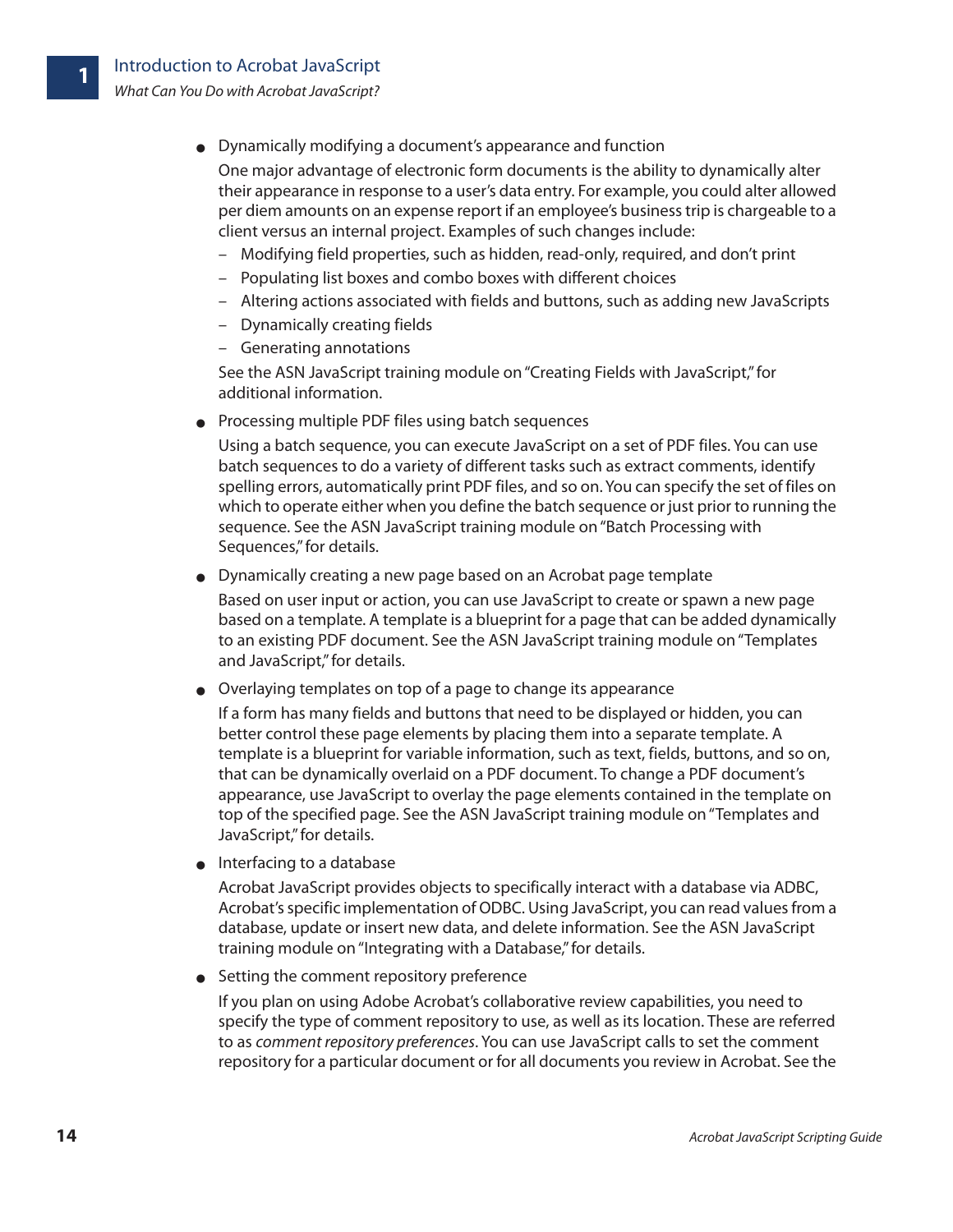ASN JavaScript training module on "Setting up a Comment Repository," for more information.

# <span id="page-14-0"></span>**Acrobat JavaScript Object Overview**

Acrobat JavaScript defines several objects that allow your code to interact with the Acrobat application, a PDF document, or fields and buttons on a PDF document. This section introduces you to some of the more commonly used objects.

#### <span id="page-14-1"></span>**The App object**

The **App** object is a static object that represents the Acrobat application itself. It defines a number of Acrobat specific functions plus a variety of utility routines and convenience functions. By interacting with the **App** object, you can get to all of the currently open PDF documents and customize Acrobat by adding menus and menu items. You can also query **App** to determine which type of Adobe product (for example, Reader, Approval, or full Acrobat) and which version the end user is using.

#### <span id="page-14-2"></span>**The Doc Object**

Since the primary focus of an Acrobat application is the PDF document, you can use the Doc Object to manipulate an actual PDF document. The Doc Object provides the interfaces between a PDF document open in the viewer and the JavaScript interpreter. By interacting with the Doc Object, you can get general information about the document, move around within the document, and access other objects within a document. Many of the objects represent items found within a PDF document, such as bookmarks, fields, templates, annotations, and sounds.

**NOTE:** Those of you who are familiar with the HTML JavaScript object hierarchy will remember that it is a containment hierarchy, not an inheritance hierarchy. Acrobat JavaScript is no different. No object inherits properties or methods of an object higher up the chain. Likewise, there is no automatic message passing from object to object in any direction.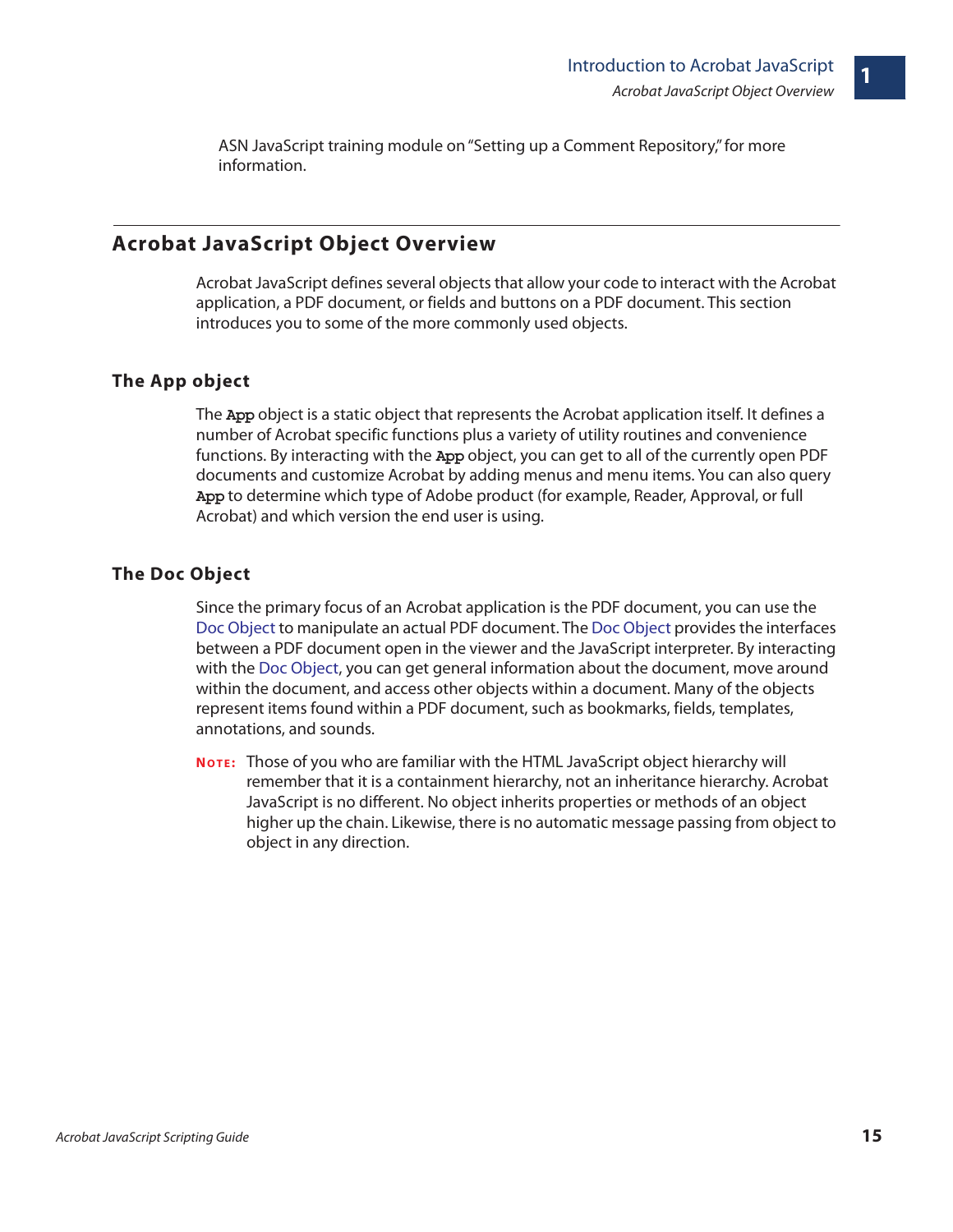#### **FIGURE 1.1 Doc Object Containment Hierarchy**

<span id="page-15-1"></span>

[Figure 1.1](#page-15-1) represents the containment hierarchy of objects related to the Doc Object.

Accessing the Doc Object from JavaScript can be done in a variety of ways. The most common method is using the **this** object, which usually points to the Doc Object of the current underlying document.

### <span id="page-15-0"></span>**Other Common Acrobat JavaScript Objects**

Several objects exist independently of the PDF document. In addition to **App**, some objects, such as **Console**, **Global** and **Util**, provide assistance to the programmer.

#### **Console**

The **Console** object is a static object to access the JavaScript console for displaying debug messages and executing JavaScript. It does not function in the Adobe Reader or Acrobat Standard. Use the **Console** object as a debugging aid and as a means of interactively testing code.

#### **Dbg**

You can use the **Dbg** object, available only in Acrobat Pro, to optionally control the JavaScript debugger from a command line console. The **Dbg** object methods produce the same basic functionality as the buttons in the JavaScript debugger dialog toolbar. In addition, you can use the **Dbg** object to set, delete, and inspect breakpoints.

#### **Global**

Use the **Global** object to store data that is persistent, or permanent, across invocations of Acrobat. **Global** is also used to store information that pertains to a group of documents, a situation that occurs when a batch sequence runs. For example, batch sequence code often stores the total number of documents to process as a property of **Global**. If information about the documents needs to be stored in a **Report** object, that object is assigned is assigned to a property of **Global** so it is accessible. For more on using the **Global** object,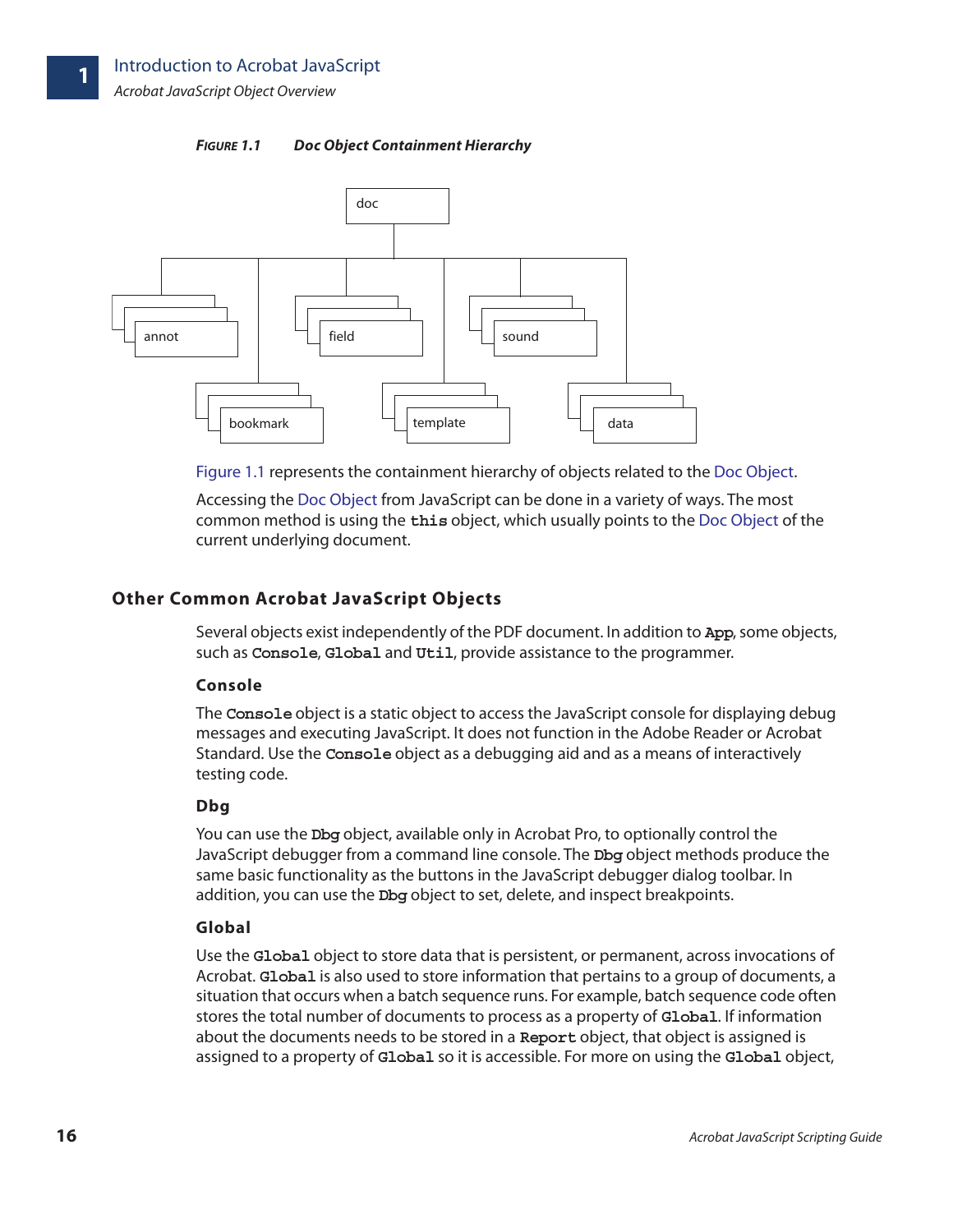see the ASN JavaScript training module on "Location Matters" and the ASN JavaScript training module on "Batch Processing with Sequences."

#### **Util**

The **Util** object is a static JavaScript object that defines a number of utility methods and convenience functions for string and date formatting and parsing.

#### <span id="page-16-0"></span>**Database Objects**

You can interface to a database by using the **ADBC**, **Connection**, and **Statement** objects. These Acrobat-specific JavaScript objects constitute Acrobat Database Connectivity (ADBC) and utilize ODBC calls to establish a connection to a database and access its data. As a developer, you can use SQL statements to insert, update, retrieve, and delete data. You simply pass the SQL statement to the **Statement** object's **execute()** method. These objects are discussed in detail in the ASN JavaScript training module on "Integrating with a Database."

#### <span id="page-16-1"></span>**JavaScript Language Caveats**

One issue that comes up often with beginning JavaScript programmers deserves to be mentioned explicitly. It comes from the combination of two features of the JavaScript language. First, JavaScript is a case-sensitive language, which means that "**fillColor**" and "**fillcolor**" are two separate properties. Second, JavaScript creates local properties of objects you are working with "on demand", simply by your assigning a value to the new property name. The combination of these features can create programming bugs that are difficult to discover. If you assign a value to a property, but do not have the case correct in the property name, you will simply create a new property without affecting the value you thought you were changing.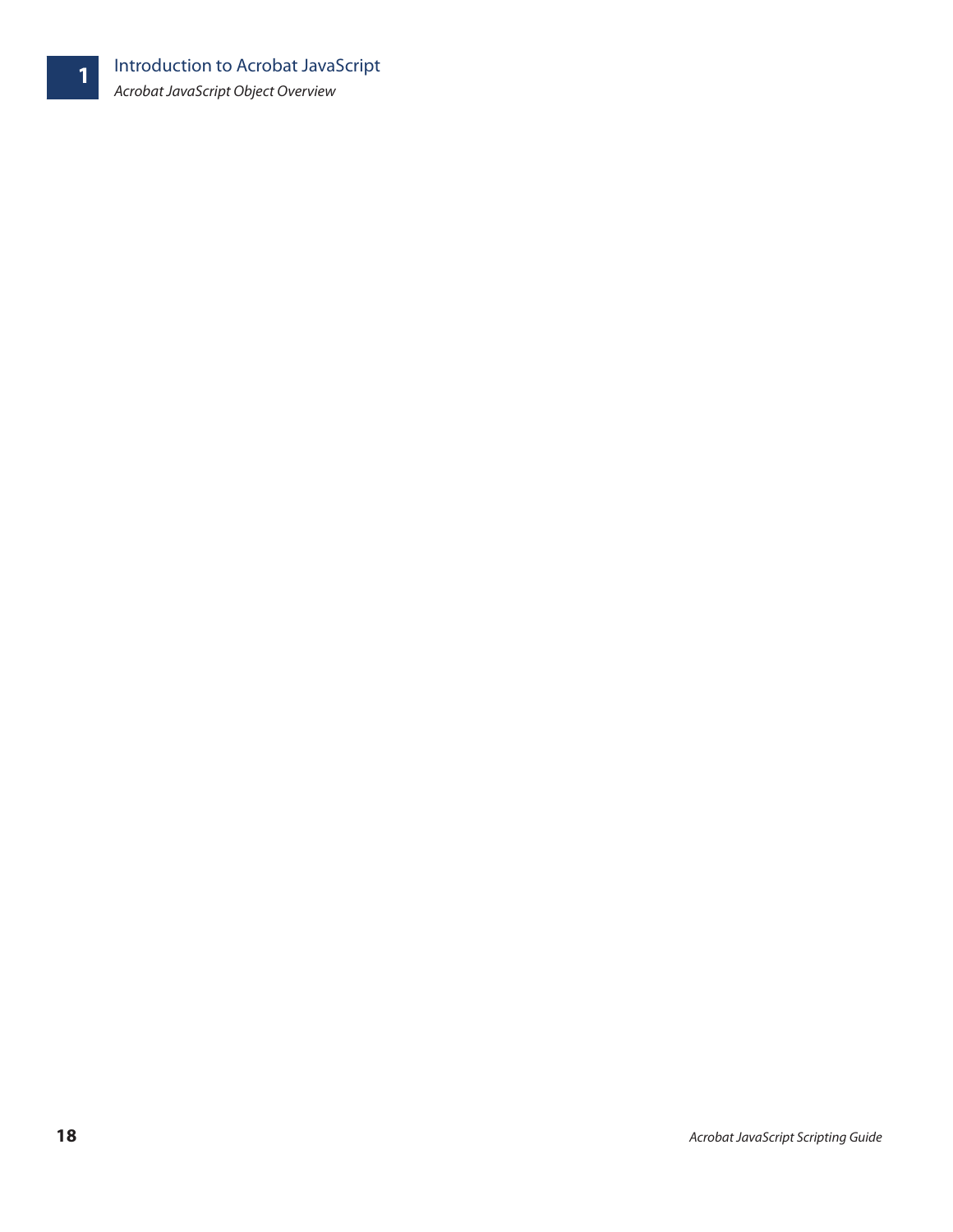# <span id="page-18-5"></span><span id="page-18-4"></span><span id="page-18-0"></span>**2 Acrobat JavaScript Editor and Debugger Console**

# <span id="page-18-1"></span>**Introduction to the JavaScript Editor and Debugger Console**

Acrobat provides a development environment in which you can implement and test Acrobat JavaScript functionality. On both Windows and Macintosh systems, you have a choice of using Acrobat's built-in editor or a third-party editor to develop your code. To introduce you to a simple method of evaluating short scripts, this chapter details how you can use Acrobat's JavaScript debugger console with the built-in JavaScript editor to evaluate scripts.

[Chapter 3, "Acrobat JavaScript Debugger,](#page-32-4)" will introduce the full feature set of Acrobat's debugger, which enables you to perform more sophisticated debugging tasks such as setting breakpoints, inspecting variables, and stepping through code—to name a few.

## <span id="page-18-2"></span>**Chapter Goals**

At the end of this chapter, you will be able to:

- Specify the type of editor you use to write your code.
- Identify the extra capabilities that Acrobat supports on some external editors.
- Invoke the JavaScript console and use it to interactively execute code and display print statements.

## <span id="page-18-3"></span>**Contents**

| <b>Topics</b>                                   | <b>Exercises</b>                                 |
|-------------------------------------------------|--------------------------------------------------|
| <b>JavaScript Console</b>                       | Exercise: Working with the JavaScript<br>Console |
| Using a JavaScript Editor                       |                                                  |
| Specifying the Default JavaScript Editor        |                                                  |
| Using the Built-in Acrobat JavaScript<br>Editor |                                                  |
| Using an External Editor                        |                                                  |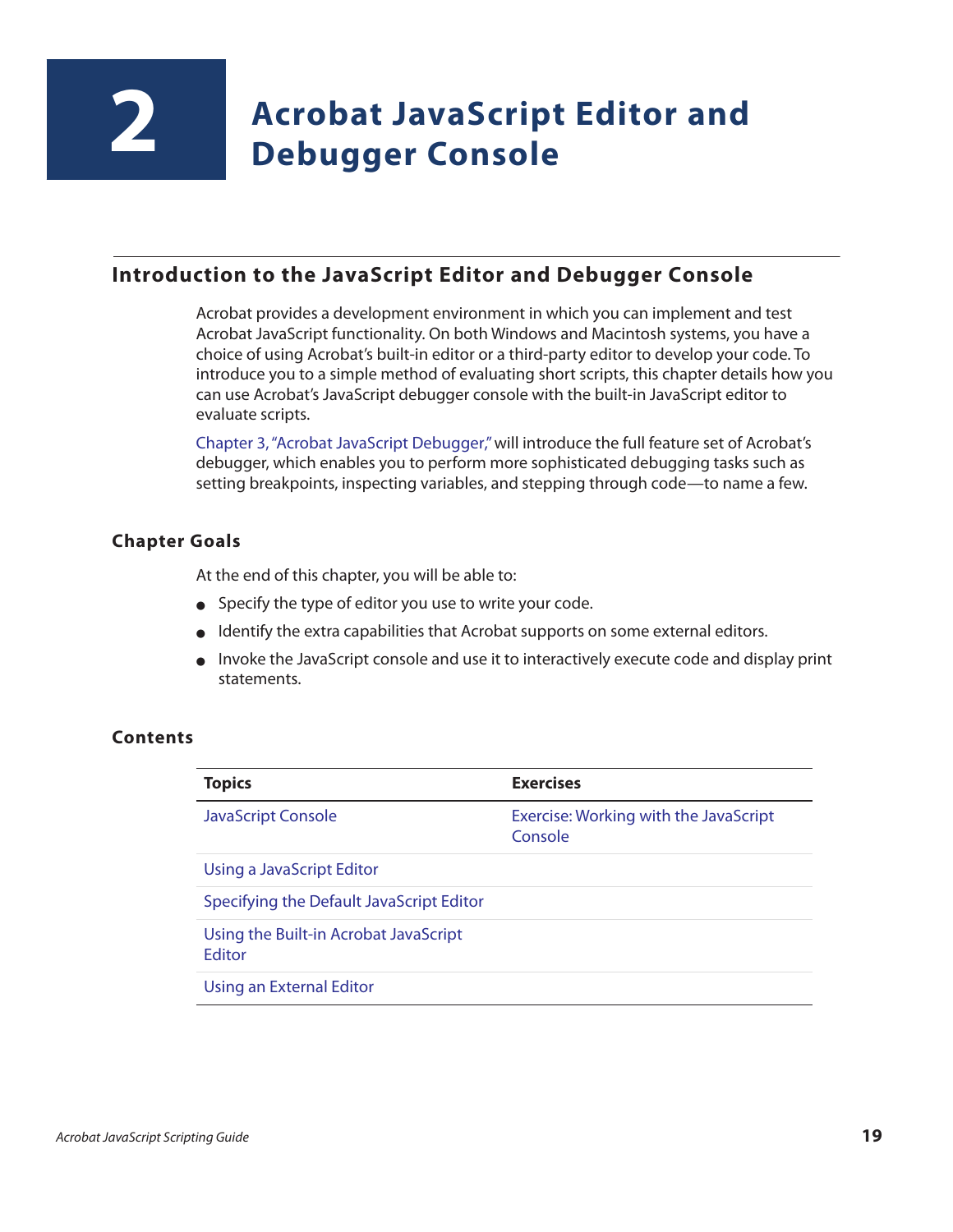# <span id="page-19-0"></span>**JavaScript Console**

The Acrobat JavaScript console provides an interface for testing and debugging your JavaScript code. It is editable and interactive. The console is also handy for experimenting with object properties and methods before you use them in your code. You can use the console as an editor and interactively execute lines or blocks of code within the console.

You can use the **Console** object to manipulate the JavaScript console from within your code. **Console** is a static object. Consequently, you do not need to instantiate it to use it. Use **Console**'s **println()** method in your scripts to print debugging information. Other methods are available to show, hide, and clear the console.

## <span id="page-19-1"></span>**Opening the JavaScript Console**

To open the Acrobat JavaScript console from within the Acrobat application:

- **1.** Open the debugger window using one of these methods:
	- Select the **Advanced > JavaScript > Debugger** menu command (Windows and Macintosh) or
	- Typing Ctrl-j (Windows) or
	- Typing Control-j (Macintosh)
- **2.** Select **Console** or **Script and Console** from the debugger **View** window.

To open the console programmatically, use **console.show()**.

## <span id="page-19-2"></span>**Executing JavaScript**

One way of testing your JavaScript code as you develop it is to evaluate it in the JavaScript console. There are two basic ways of evaluating JavaScript code in the console:

- To evaluate a line of code, position the cursor on the line you want evaluated and press the Enter key on the numeric keypad (or type Ctrl+Return on the regular keyboard) to obtain the results.
- To evaluate a block of code, type in the code, highlight it, and press Enter on the numeric keypad (or type Ctrl+Return on the regular keyboard).

Any immediate results of evaluating the code are printed to the console. Be aware that when evaluating a block of code, Acrobat only automatically prints to the console the result from the last JavaScript expression in the block.

## <span id="page-19-3"></span>**Formatting Code**

You can format code in the JavaScript console using the Tab key.

● To insert fours spaces at the insertion point, press the Tab key.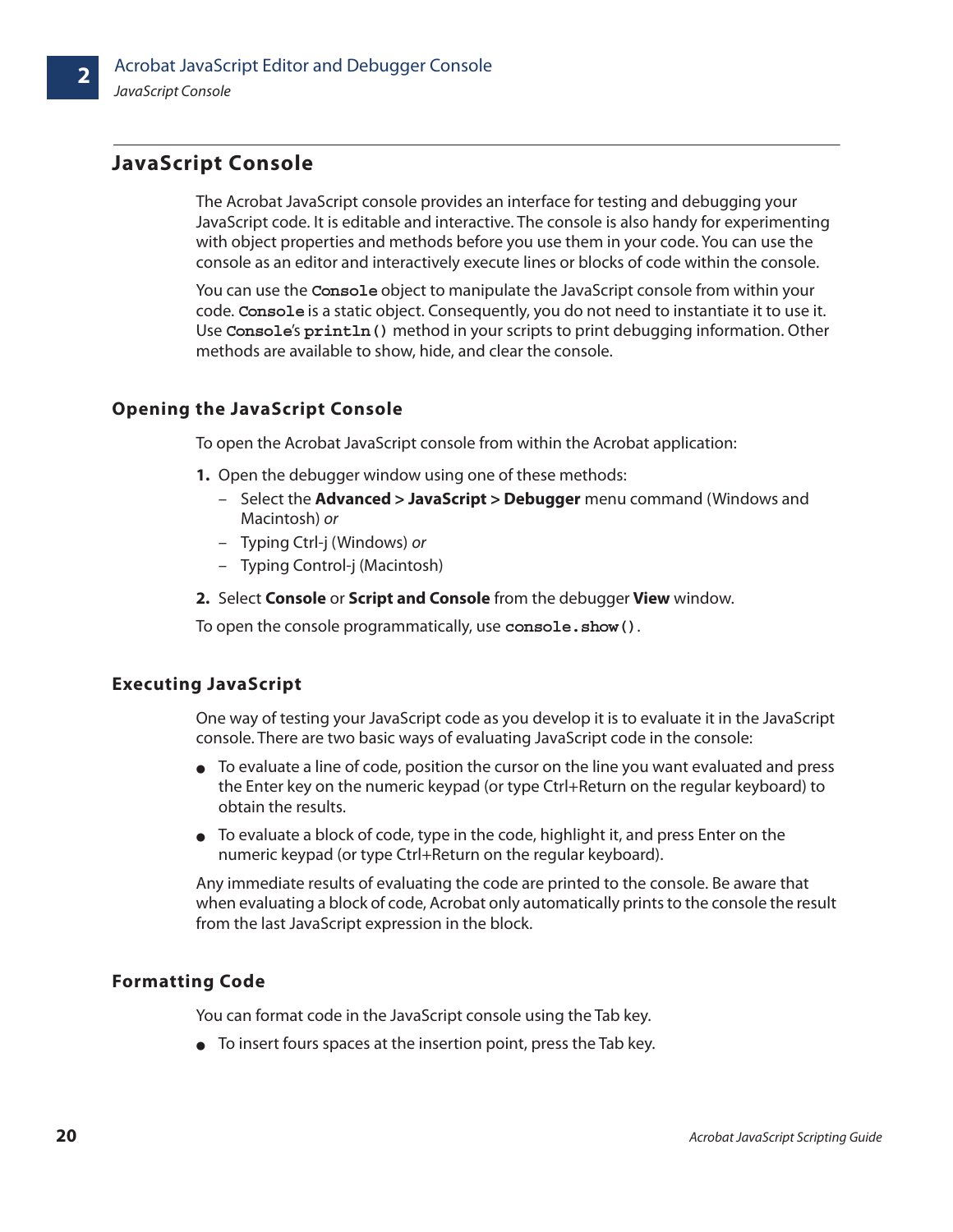- To move the cursor four spaces to the left, press Shift+Tab. (This moves the cursor to the beginning of the line if it is fewer than four spaces from the left.)
- To move a whole line or block of code to the right four spaces, highlight the code, or a portion of a line, then press Tab.
- To move a whole line or block of code to the left four spaces (or as far left as possible when that is less than four spaces), highlight the code, or a portion of a line, then press Shift+Tab.

# <span id="page-20-0"></span>**Using a JavaScript Editor**

To define or edit JavaScript associated with a specific event for an object, you typically use a context-specific JavaScript editor, rather than the JavaScript console. The general procedure for accessing the editor is as follows:

- **1.** Select the object (such as a field, link, bookmark, or page) with which you want to associate an action defined in JavaScript code.
- **2.** Open the properties dialog box for that object. An example is shown in [Figure 2.1.](#page-20-1)

<span id="page-20-1"></span>

| Tab Order Actions |                  |        |
|-------------------|------------------|--------|
| Add an Action     |                  |        |
| Select Trigger:   | Page Open        |        |
| Select Action:    | Run a JavaScript |        |
|                   |                  | Add    |
| Actions           |                  |        |
| Up                | Edit<br>Down     | Delete |

- **3.** Select a particular trigger (for example, **Mouse Up** or **Page Open**) that will execute the JavaScript action.
- **4.** Select **Run a JavaScript** from the **Select Action** drop-down list.

**2**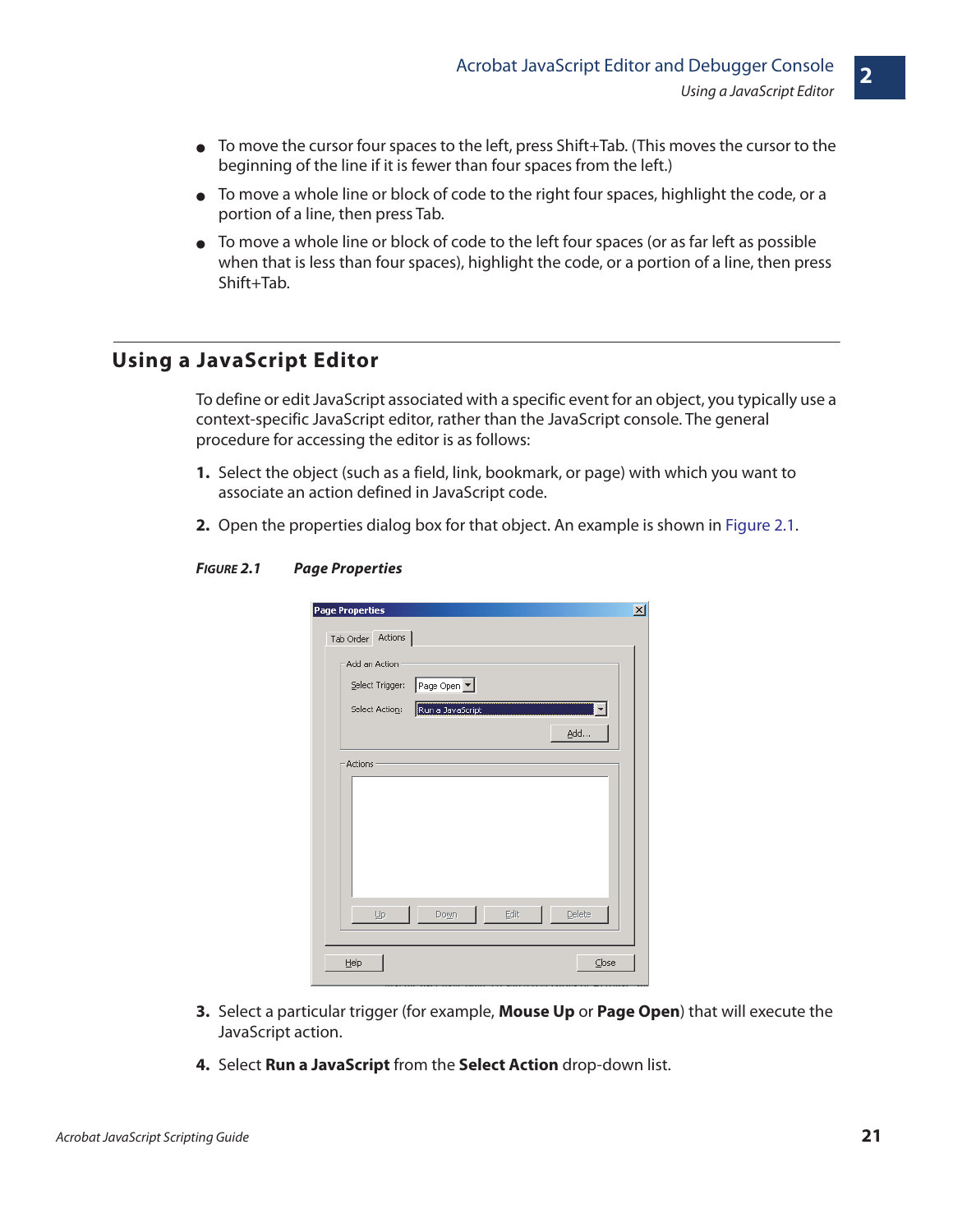- **5.** Click **Add** to open the JavaScript editor.
- **6.** In the editor window, write the JavaScript script that you want to run when the user opens the page.
- **7.** When you are done, click **Close** to close the editor.

If there are errors in your code, the JavaScript editor will highlight the code line in question and display an error message, as shown in [Figure 2.2.](#page-21-0)

#### <span id="page-21-0"></span>**FIGURE 2.2 Error detected by the JavaScript editor**

| app.alert("Hello!);                      |              |
|------------------------------------------|--------------|
|                                          |              |
|                                          |              |
|                                          |              |
|                                          |              |
| SyntaxError: unterminated string literal | Ln 1, Col 20 |

In [Figure 2.2](#page-21-0), the quotation mark to the right of the string is missing.

#### **Key Notes**

You can open the JavaScript editor to associate a JavaScript action with an object at various locations (or "levels") in a PDF document. For example, you can associate a script at the location of a particular field in a form or at the document level, in which case the script is available from all other scriptable locations within the document. Access to the editor depends on where you want the script to take effect.

For details on accessing and using the JavaScript editor at different locations within a PDF document and at the application level, see the ASN JavaScript training module on "Location Matters."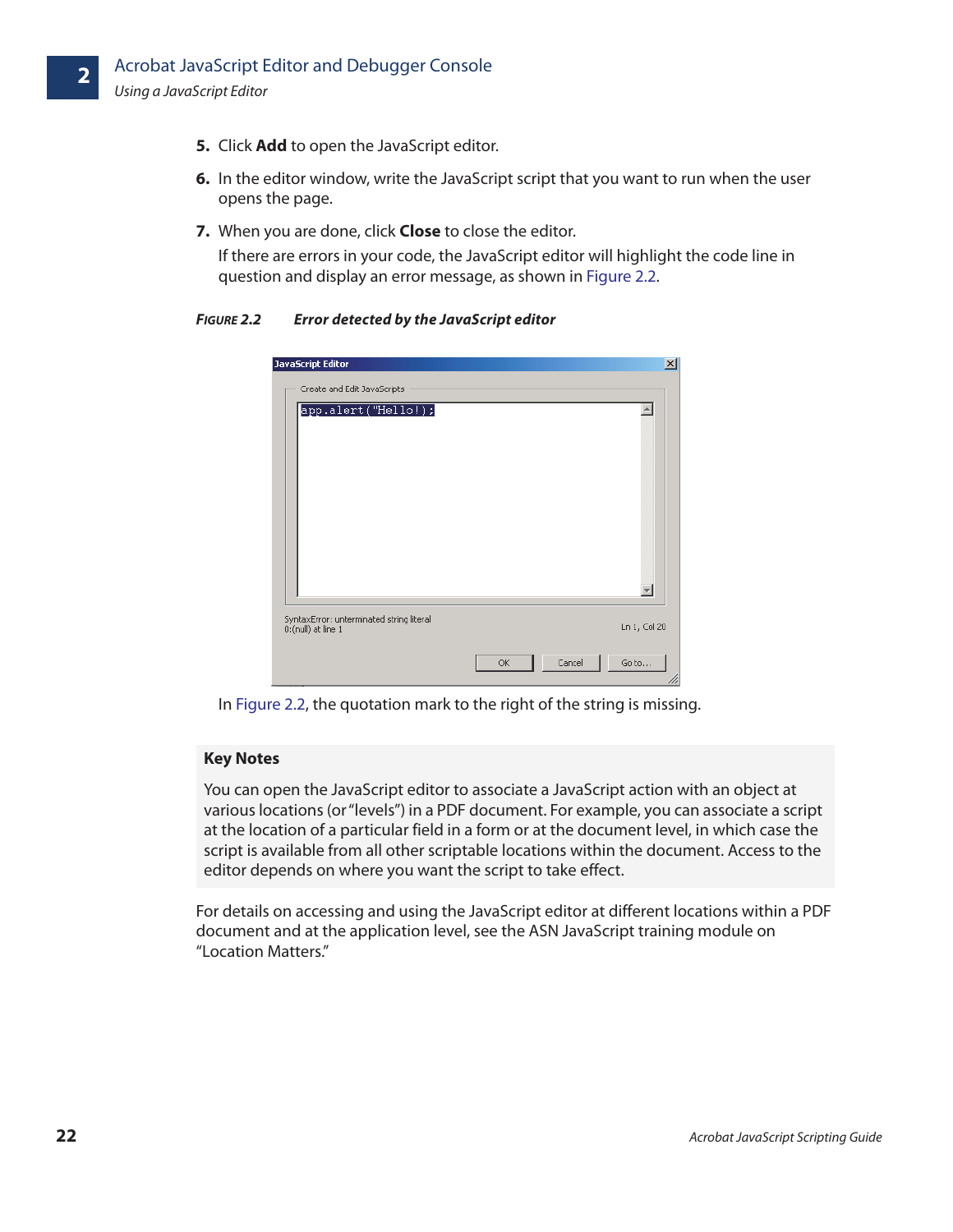# <span id="page-22-0"></span>**Specifying the Default JavaScript Editor**

You can choose to either use the built-in JavaScript editor that comes with Acrobat, or an external JavaScript editor of your choice. To set the default JavaScript editor that you want to use:

- **1.** Choose **Edit > Preferences** to open the **Preferences** dialog box.
- **2.** Select **JavaScript** from the list of options on the left side of the dialog box. This brings up the **Preferences** dialog shown in [Figure 2.3.](#page-22-1)
- **3.** In the **JavaScript Editor** section, select the editor you want to use.

| <b>Preferences</b>             |                                                       | $\vert x \vert$ |
|--------------------------------|-------------------------------------------------------|-----------------|
| Accessibility                  | JavaScript                                            |                 |
| <b>Batch Processing</b>        |                                                       |                 |
| Catalog                        | Enable Acrobat JavaScript                             |                 |
| Color Management               |                                                       |                 |
| Commenting                     | JavaScript Debugger                                   |                 |
| Convert From PDF               | Enable JavaScript debugger after Acrobat is restarted |                 |
| Convert To PDF                 |                                                       |                 |
| Digital Signatures             | Store breakpoints in PDF file                         |                 |
| FEAT                           | When exception is thrown!                             |                 |
| Forms                          |                                                       |                 |
| Full Screen                    | $C$ Ignore                                            |                 |
| General                        | <b>C</b> Trace                                        |                 |
| Identity                       |                                                       |                 |
| Internet                       | C Break                                               |                 |
| JavaScript                     |                                                       |                 |
| Multimedia                     | $\nabla$ Enable interactive console                   |                 |
| Page Display                   | Show console on errors and messages                   |                 |
| Reading                        |                                                       |                 |
| Reviewing                      |                                                       |                 |
| Search                         | JavaScript Editor                                     |                 |
| Smoothing                      | • Use Acrobat JavaScript Editor                       |                 |
| Spelling                       |                                                       |                 |
| Startup                        | Courier<br>$\blacktriangledown$<br>Font:              |                 |
| TouchUp                        |                                                       |                 |
| Trust Manager                  | 12<br>$\vert \mathbf{v} \vert$<br>Size:               |                 |
| <b>Units &amp;&amp; Guides</b> |                                                       |                 |
| Updates                        | Use external JavaScript editor                        |                 |
| Web Capture                    |                                                       |                 |
|                                |                                                       | Browse          |
|                                |                                                       |                 |
|                                |                                                       |                 |
|                                |                                                       | Cancel          |
| Help                           |                                                       | <b>OK</b>       |

#### <span id="page-22-1"></span>**FIGURE 2.3 Selecting the Editor in Preferences**

The **Acrobat JavaScript Editor** option sets the built-in Acrobat JavaScript editor as the default.

The **External JavaScript Editor** option sets an external editor as the default. If you wish to use and external editor,type or paste the path to the editor in the text box, or click **Browse...** to navigate to your prefered JavaScript editor application.

**NOTE:** When you specify some external editors by browsing, Acrobat adds command options to the editor command. For details, see ["Additional Editor Capabilities" on](#page-23-2)  [page 24](#page-23-2).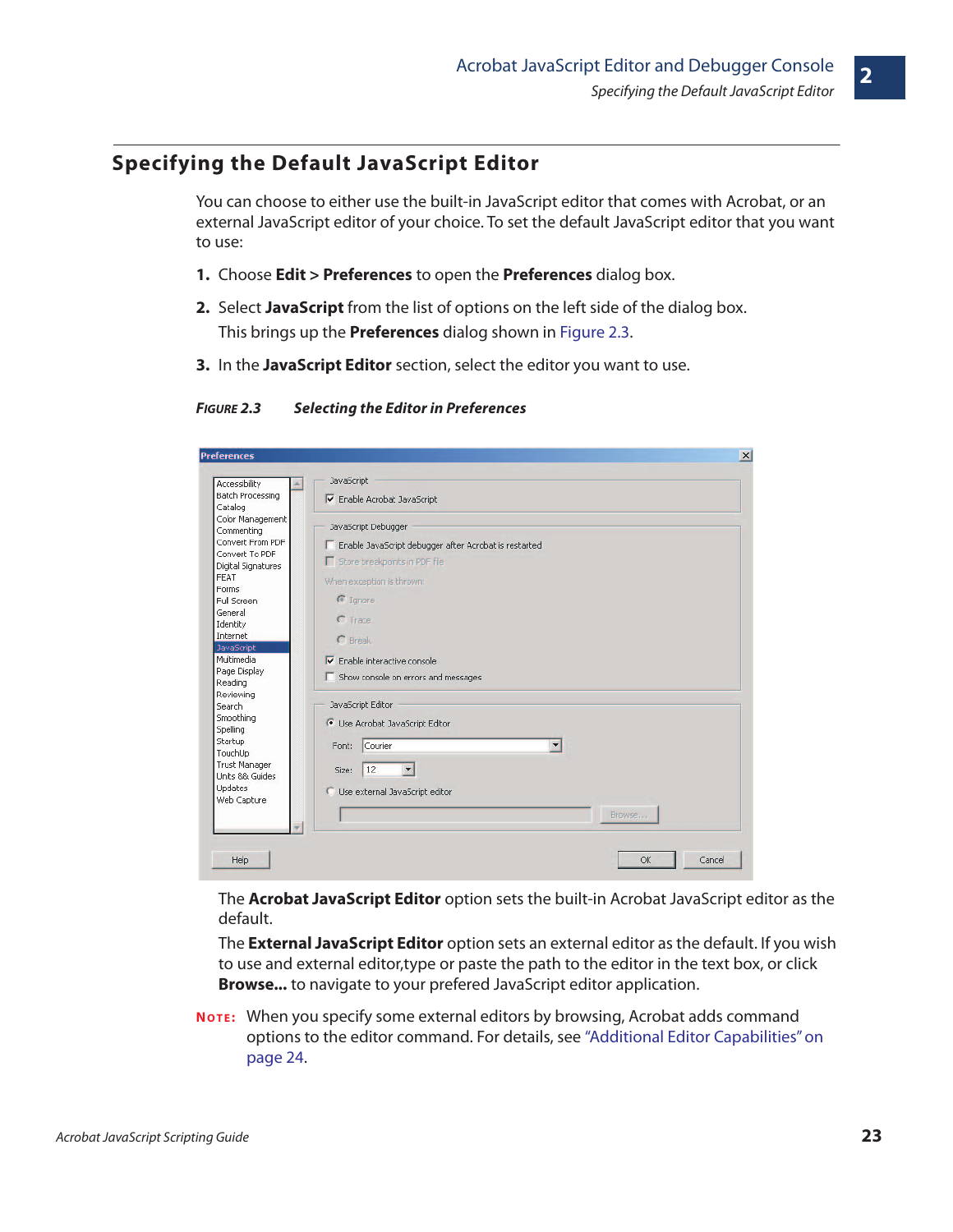**4.** Click **OK** to close the **Preferences** dialog box.

# <span id="page-23-0"></span>**Using the Built-in Acrobat JavaScript Editor**

You can use the built-in Acrobat JavaScript editor to evaluate JavaScript code, just as you use the Acrobat JavaScript console. Simply select a line or block of code to evaluate, and press the Enter key on the numeric keypad or Ctrl+Return on the regular keyboard.

The editor behaves the same way as the debugger console except that the results of evaluating code in the console are output to the console window, rather than to the editor. This is so that code that you enter in the editor does not become mixed up with printed evaluation results.

You format code in the built-in JavaScript editor in the same way that you do in the console window. For details, see ["Formatting Code" on page 20.](#page-19-3)

## <span id="page-23-1"></span>**Using an External Editor**

When you specify an external editor program as the default for editing JavaScripts in Acrobat, that program is used any time a JavaScript has to be edited from inside Acrobat. Acrobat generates a temporary file and opens it in the external editor program. When you are editing a file in an external editor, you must save the file for Acrobat to see your changes. In addition, Acrobat is inaccessible to you while you are editing the file in the external editor program. You cannot evaluate Acrobat JavaScript code from inside an external editor. Close the external JavaScript editor to regain access to Acrobat.

## <span id="page-23-2"></span>**Additional Editor Capabilities**

Acrobat is able to support additional editor capabilities of Windows-based editors if those capabilities can be specified on the command line. Two parameters are available to support command line syntax: the file name (**%f**) and the target line number (**%n**). Parameters for Macintosh-based editors are not supported.

One important editor capability is the launching of a new instance of the editor each time you start a new editing session. By default, many editors load new files into the same editor instance if one is already running. In such a case, opening a new session closes the existing one. Since Acrobat does not have access to your changes in the file until you have saved it in the temporary locaton, the result is that unsaved changes in your session are lost. To prevent this from occurring, you must either remember to close the editor application before starting a new editing session or you must instruct the editor to always launch a new editor instance.

If you can set an internal preference in your editor to always launch a new instance of the editor, do so. If you editor requires a command line parameter to instruct it to invoke a new editor instance, you may add that parameter to the editor command line specified in the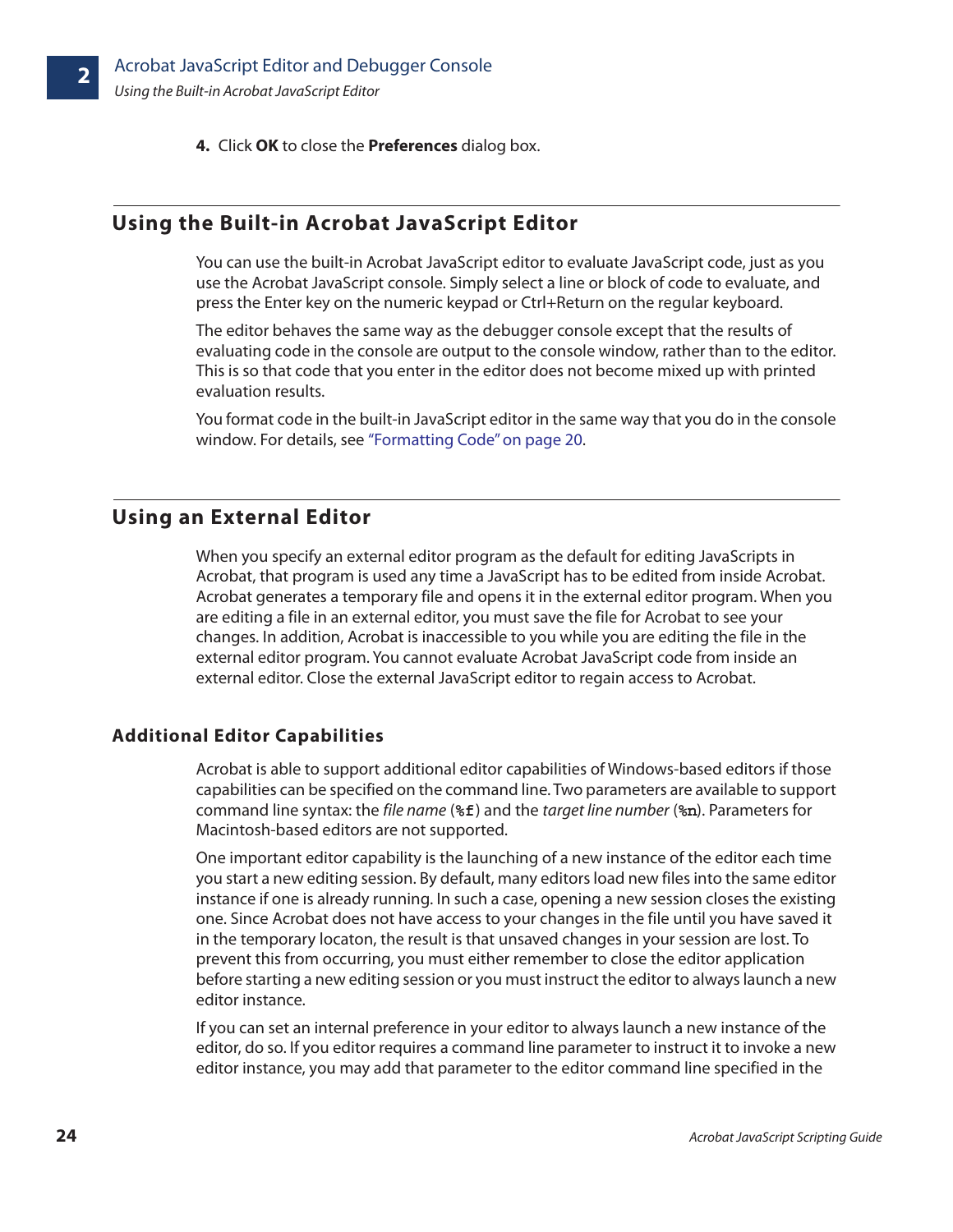**Edit > Preferences > JavaScript** dialog. This ensures that your editing work is not discarded.

If your editor accepts a starting line number on the command line, Acrobat also supports the option of starting the editor on a line that contains a syntax error by making the line number available as a parameter (**%n**) to insert in the command line.

Acrobat has pre-defined, command-line templates for many current external editors. The external editor settings are defined in **Edit > Preferences > JavaScript**. If you use the **Browse** button to specify an external editor and it has a pre-defined command line template, that template will be sustituted in the command line field. You may edit the command line options at this point if you wish. If your editor does not have a pre-defined template, you may need to specify the appropriate command-line parameters in the command-line field.

## <span id="page-24-0"></span>**Specifying Additional Capabilities to Your Editor**

Acrobat provides internal support for both of the commands described above on a few editors such as CodeWrite, Emacs, and SlickEdit.

If your editor is not one that Acrobat currently supports, go to the Web site for your editor and look up the editor documentation, or use the documentation provided with your editor. To determine your editor's capability, you need answers to the following questions:

● What are the command switches to tell the editor to always open a new instance?

Switches vary depending on the editor and include **/NI** and **+new** followed by the file name, which is represented as **%f** and which should be enclosed in double quotes to ensure that spaces in file and folder names are properly handled.

● Is there a way to instruct the editor to open a file and jump to a line number?

Some example line number command switches include **-#**, **-L**, **+**, and **-l** each followed by the line number, which is represented as **%n**.

Because the value of **%n** may be null if there is no line number to jump to, Acrobat supports having that portion of the command be optional, only inserted if there is a line number to jump to. Any command switches or parameters enclosed in square brackets (**[**...**]**) will only be inserted if the line number parameter is to be used. Thus, unless your editor supports a null line number in a useful way, you should enclose the line number switch and the **%n** parameter in square brackets.

If you need to insert **%**, **[**, or **]** literally in your command line, you can use **%%**, **%[**, or **%]** respectively.

For instance, Acrobat recognizes the Visual SlickEdit editor as **vs.exe** and will substitute the command line:

"C:\Program Files\vslick\win\vs.exe" "%f" +new [-#%n]

This is what you will see in the **Edit > Preferences > JavaScript** dialog after you click **Open** in the **Browse** dialog. The program must be installed and must be found using the **Browse** dialog for Acrobat to properly recognize it and substitute the template.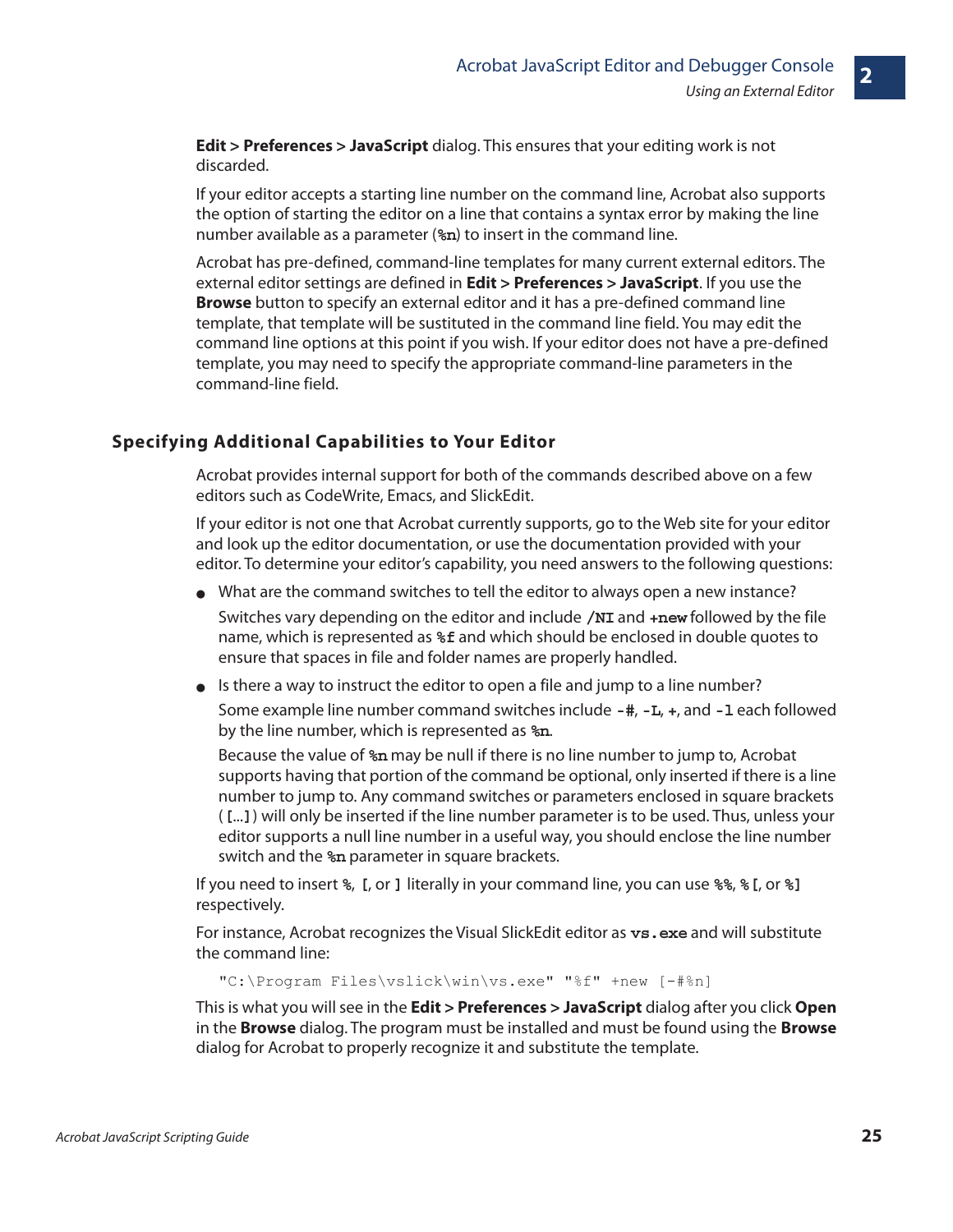When Acrobat needs to open the JavaScript editor, it makes the appropriate substitutions in the command line and executes it with the operating sytem shell. In the above case, if the syntax error were on line 43, the command line generated would be something like:

| "C:\Program Files\vslick\win\vs.exe" "C:\Temp\jsedit.js" +new -#43 |  |  |
|--------------------------------------------------------------------|--|--|
|--------------------------------------------------------------------|--|--|

| <b>Editor</b>       | Web site                         | <b>Template Command Line</b><br><b>Arguments</b>          |
|---------------------|----------------------------------|-----------------------------------------------------------|
| <b>Boxer</b>        | http://www.boxersoftware.com     | -G -2 "%f" [-L%n]                                         |
| ConTEXT             | http://fixedsys.com/context      | "%f" [/g1:%n]                                             |
| CodeWright          | http://www.codewright.com        | -M -N -NOSPLASH "%f" [-G%n]                               |
| Emacs               | http://www.gnusoftware.com/Emacs | [+%n] "%f"                                                |
| Epsilon             | http://www.lugaru.com            | [+%n] "%f"                                                |
| Multi-Edit          | http://www.multiedit.com         | $/NI$ $/NS$ $/NV$ $[/L$ <sup>2</sup> n] $"$ <sup>2f</sup> |
| <b>TextPad</b>      | http://www.textpad.com           | -m -a "%f"                                                |
| <b>UltraEdit</b>    | http://www.ultraedit.com         | "%f" [-1%n]                                               |
| <b>VEDIT</b>        | http://www.vedit.com             | $-s2$ "%f" [-1 %n]                                        |
| Visual<br>SlickEdit | http://www.slickedit.com         | $+new$ "%f" $[-#$ %n]                                     |

#### **TABLE 2.1 Editors supported as External JavaScript editor with command line templates.**

#### <span id="page-25-0"></span>**Testing Whether Your Editor Supports Opening at Syntax Error Locations**

On a few editors such as TextPad, Acrobat does not support opening the editor on a line number. To determine if this capability is supported,

- **1.** Open a syntax error-free script in your editor.
- **2.** Add a syntax error.
- **3.** Move the cursor to a line other than the one containing the syntax error.
- **4.** Close and save the file.

Does a dialog display prompting you to fix the syntax error? If so, does it correctly specify the line containing the syntax error?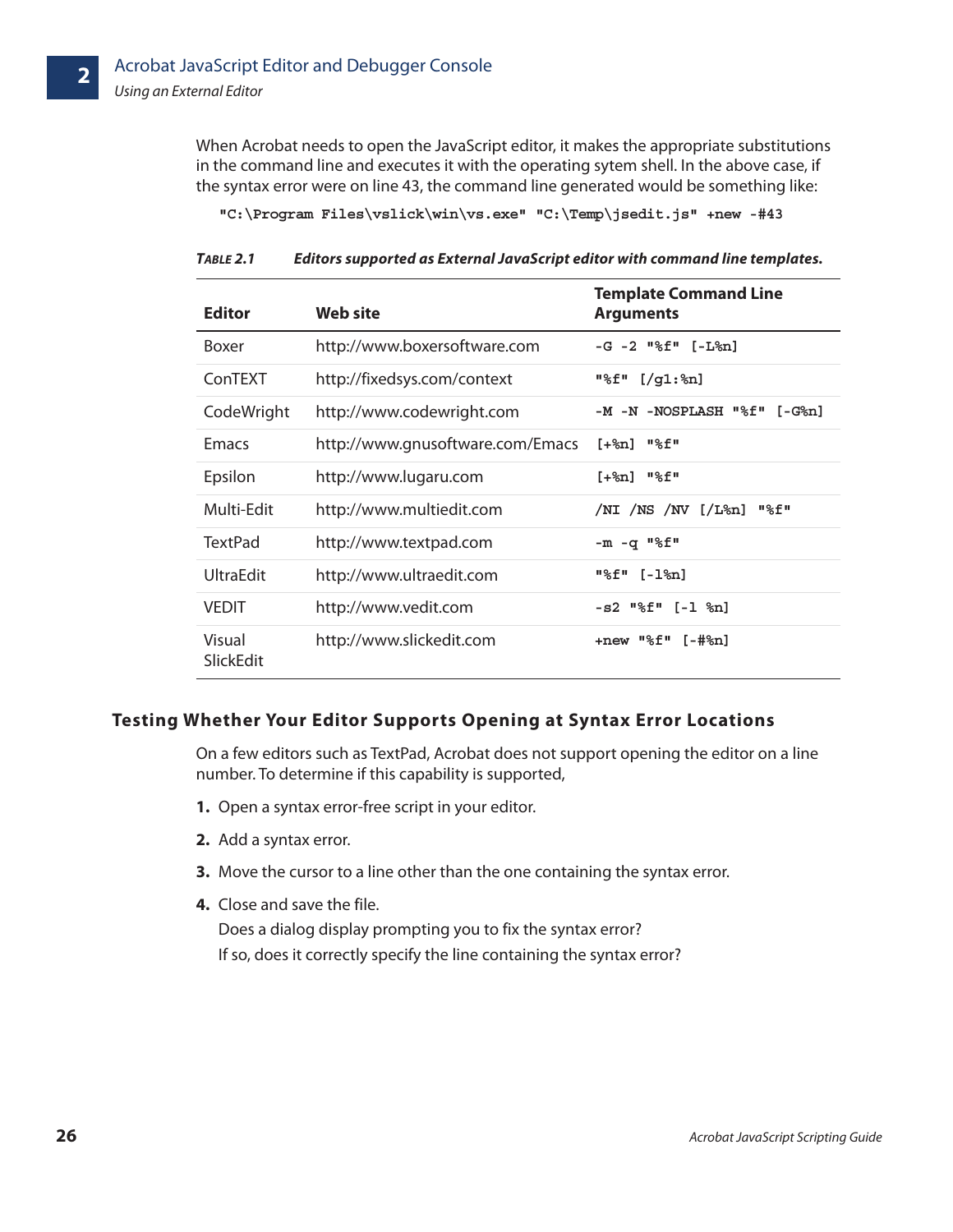#### **Saving and Closing a File with a Syntax Error**

If you save and close a file you have been editing and it contains a syntax error (on line 123, for example), Acrobat displays a dialog box with the following message prompting whether you want to fix the error:

There is a JavaScript error at line 123.

Do you want to fix the error?

**NOTE:** If you click **No**, Acrobat discards your file.

Always click **Yes**. Acrobat will expand the path to the editor to include the line number in the specified syntax. The editor will open and the cursor will be placed on line 123.

## <span id="page-26-0"></span>**Exercise: Working with the JavaScript Console**

To do this exercise, you must have Acrobat 6 Pro installed on your machine.

In this exercise you will verify that JavaScript is enabled for Acrobat and then begin working with the Acrobat JavaScript console to edit and evaluate code.

At the end of the exercise you will be able to:

- Enable or disable Acrobat JavaScript.
- Enable or disable the JavaScript debugger.
- Open the console in the debugger.
- Evaluate code in the console window.

#### <span id="page-26-1"></span>**Enabling JavaScript**

To create and use JavaScript actions in Acrobat, you must have JavaScript enabled. To verify that JavaScript is enabled for your installation of Acrobat:

- **1.** Launch the Acrobat application.
- **2.** Select **Edit > Preferences** to open the **Preferences** dialog box.
- **3.** Select **JavaScript** from the list of options on the left side of the dialog box.
- **4.** Select **Enable Acrobat JavaScript** if it is not already selected.
- **5.** Keep the **Preferences** dialog box open to enable the JavaScript debugger and the debugger console.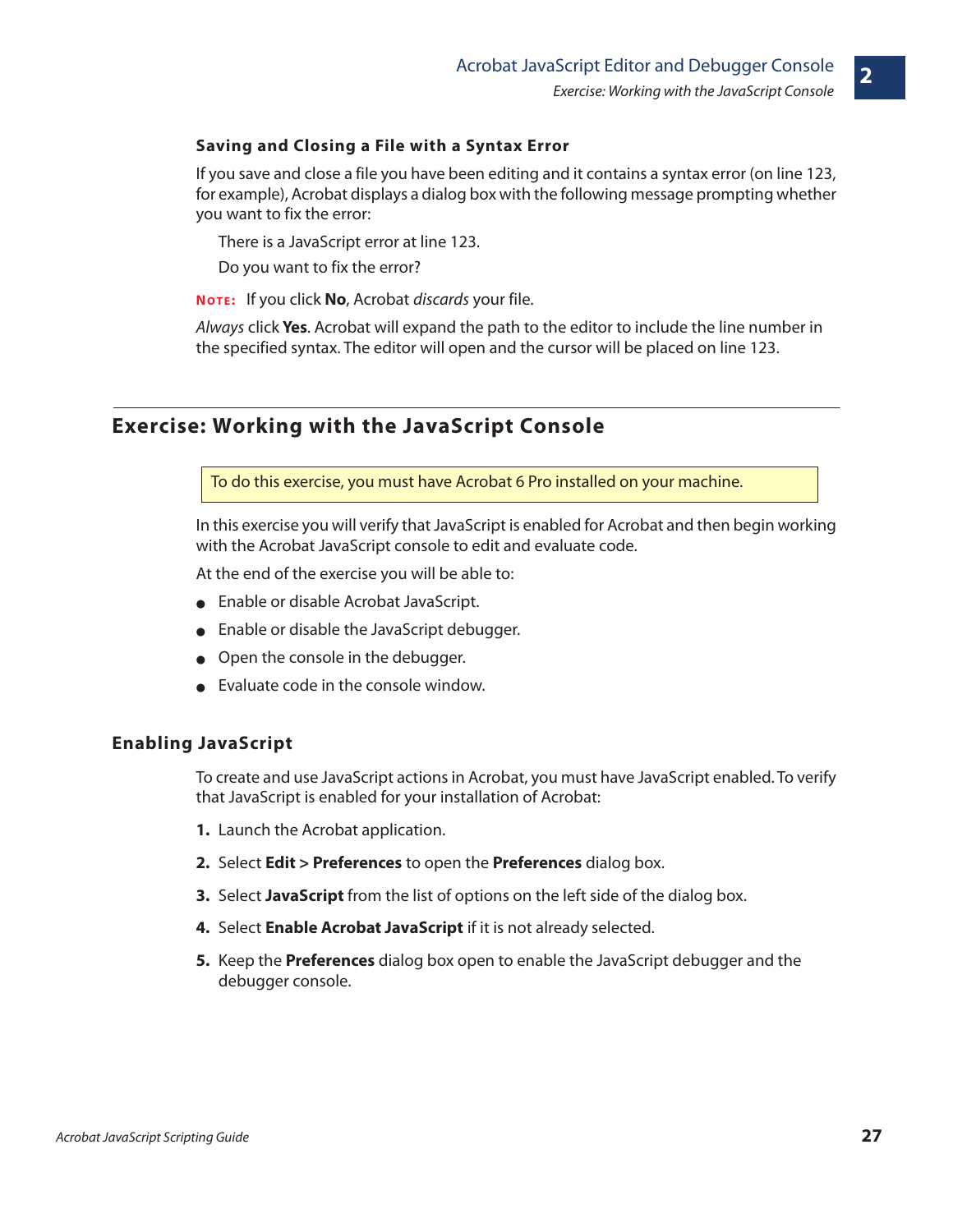## <span id="page-27-0"></span>**Enabling the Interactive JavaScript Console**

The console window is part of the JavaScript debugger. To enable the console, you must enable the debugger.

- **1.** In the **Preferences** dialog, select **Enable JavaScript Debugger after Acrobat is restarted** from the JavaScript Debugger options.
- **2.** Select **Enable interactive console**.

This option enables you to evaluate code that you write in the console window.

- **3.** Select **Show console on errors and messages**. In case you make mistakes, the console will display information to help you.
- **4.** Click **OK** to close the Preferences dialog.
- **5.** Close and restart Acrobat.

### <span id="page-27-1"></span>**Trying out the JavaScript Console**

- **1.** Select **Advanced > JavaScript > Debugger** (**Ctrl+j**) to open the JavaScript debugger.
- **2.** In the debugger, select **Console** from the **View** window. The console window should appear, as shown in [Figure 2.4.](#page-27-2)

| $\langle \uparrow \rangle$<br>$(+)$<br>₿  | Call Stack:              | $\blacktriangledown$ |
|-------------------------------------------|--------------------------|----------------------|
| Scripts                                   | Inspect: Local Variables | $\blacktriangledown$ |
| $\triangleright$ Folder-Level<br>AcroForm | $\blacktriangle$         |                      |
|                                           | ×                        | G                    |
| View: Console                             | ۰                        |                      |
|                                           |                          |                      |
|                                           |                          |                      |
|                                           |                          |                      |
|                                           |                          |                      |
|                                           |                          |                      |
|                                           |                          |                      |
|                                           |                          |                      |

#### <span id="page-27-2"></span>**FIGURE 2.4 Console window in debugger**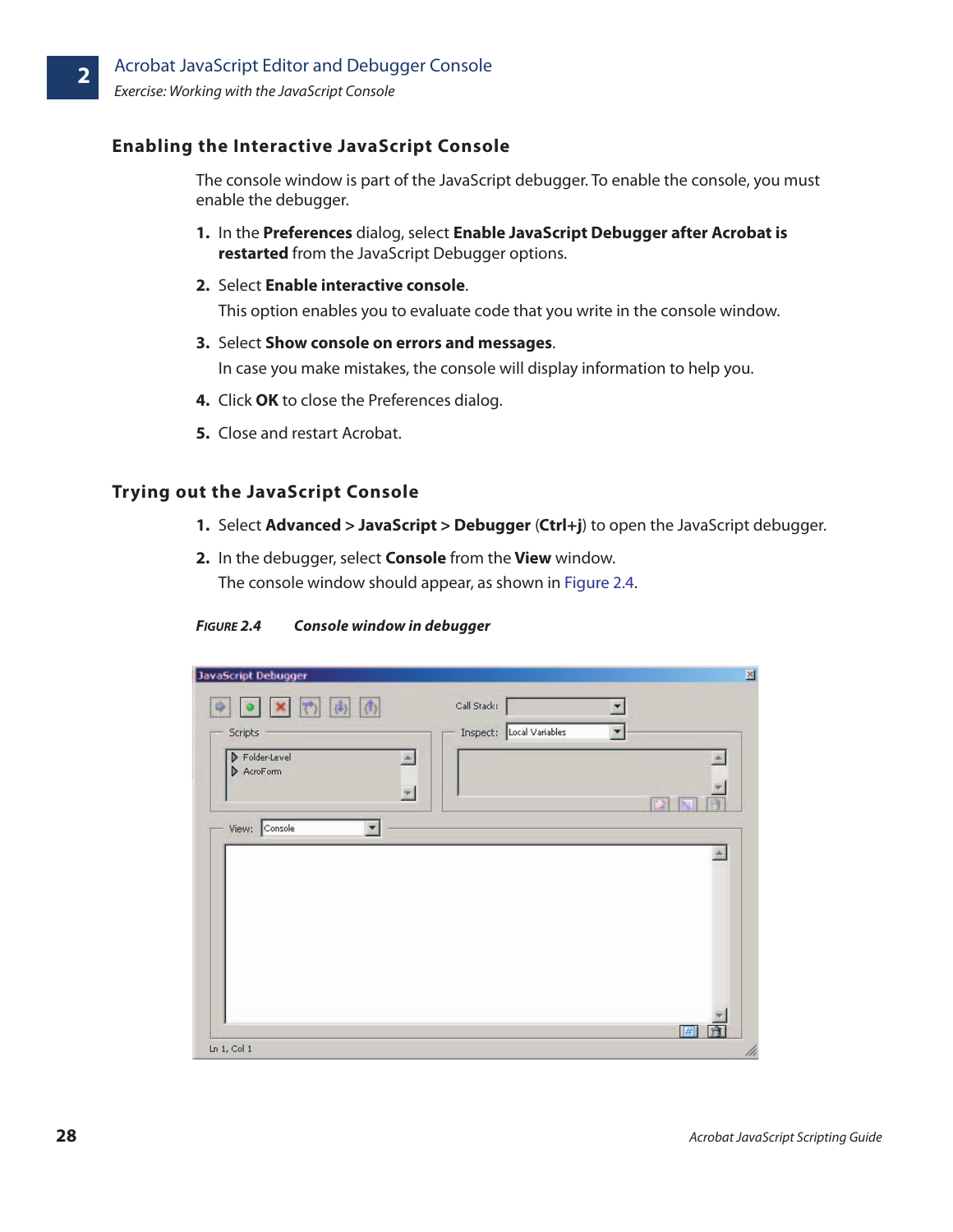- **3.** Click the Clear button (trash can icon) just below the console window to delete any contents that appear in the window.
- **4.** Type the following code into the console: **var myNumber = 1776;**
- **5.** With the mouse cursor positioned somewhere in this line of code, press Enter on the numeric keypad or Ctrl+Return on the regular keyboard to evaluate the code. You should see the results shown in [Figure 2.5.](#page-28-0)

#### <span id="page-28-0"></span>**FIGURE 2.5 Evaluating the variable declaration**

| Console<br>View:                                  |     |
|---------------------------------------------------|-----|
| $\vert \text{var }$ myNumber = 1776;<br>undefined |     |
|                                                   |     |
|                                                   |     |
|                                                   |     |
|                                                   |     |
|                                                   |     |
|                                                   |     |
|                                                   | I#I |

 $\overline{1n 1.$  Col. 21

The console window prints out **undefined**, the return value of the variable declaration. Note that the result of an expression is not the same as the value of a variable set in the expression. In this case, the return value **undefined** does not mean that the value of **myNumber** is undefined, just that the expression as a whole returns **undefined**.

**6.** To evaluate just the **myNumber** variable (part of a whole JavaScript statement) in the console window, highlight the variable name and press Enter or Ctrl+Return. You should see the results shown in [Figure 2.6.](#page-29-0)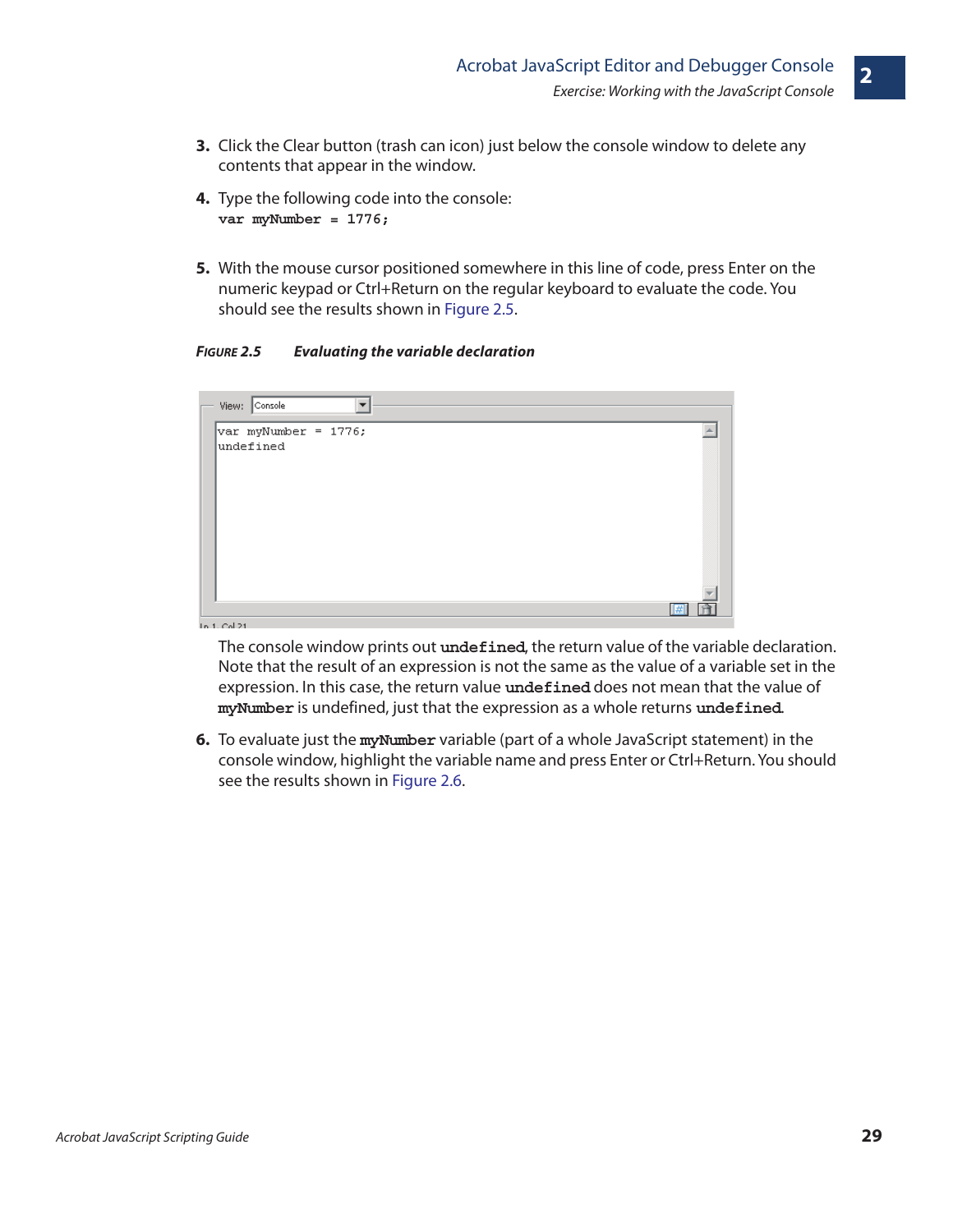<span id="page-29-0"></span>

| <b>FIGURE 2.6</b> | <b>Evaluating myNumber</b> |
|-------------------|----------------------------|
|-------------------|----------------------------|

| $ $ $\langle$ $\uparrow$<br>$\vert \phi \rangle$<br>$\vert \vec{r} \rangle$ | Call Stack:              | $\blacktriangledown$ |  |
|-----------------------------------------------------------------------------|--------------------------|----------------------|--|
| Scripts<br>$\triangleright$ Folder-Level<br>ia.                             | Inspect: Local Variables | $\blacktriangledown$ |  |
| AcroForm                                                                    |                          |                      |  |
| z                                                                           |                          | C.                   |  |
| View: Console<br>▾<br>$\text{var }$ myNumber = 1776;                        |                          |                      |  |
| undefined<br>1776                                                           |                          |                      |  |
|                                                                             |                          |                      |  |
|                                                                             |                          |                      |  |
|                                                                             |                          |                      |  |
|                                                                             |                          |                      |  |
|                                                                             |                          |                      |  |

**7.** Now evaluate the following line of code by typing it in below the existing console contents and pressing Enter with the cursor positioned on the code to be evaluated: **console.println("\n\nThe value of myNumber is " + myNumber);**

Notice the use of the C-style formatting character **\n** to force a new line. The results in the console window should appear as shown in [Figure 2.7](#page-30-0).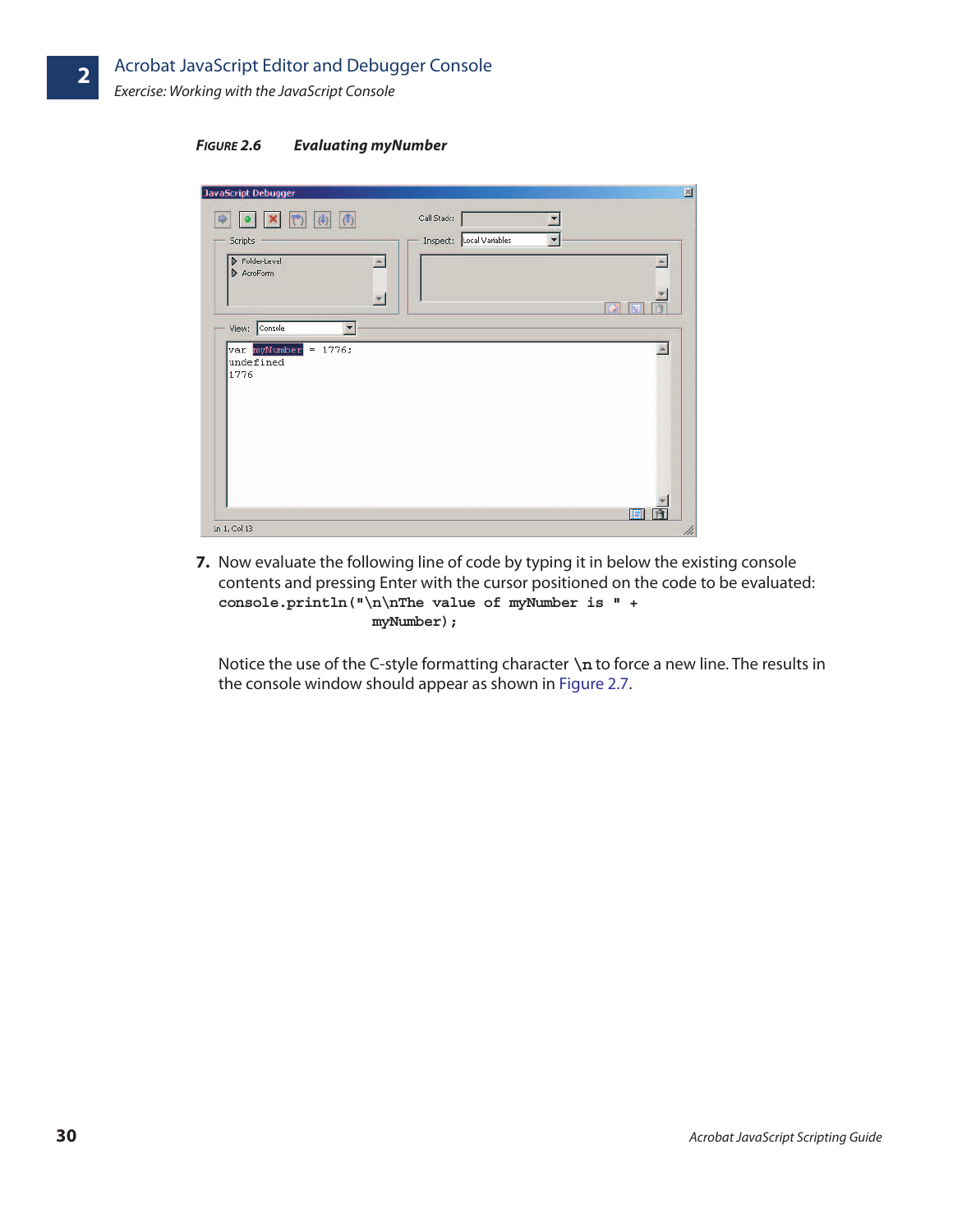| <b>JavaScript Debugger</b>             |                                                              |  |
|----------------------------------------|--------------------------------------------------------------|--|
|                                        |                                                              |  |
|                                        | Call Stack:                                                  |  |
| $\{\mathbb{I}\}$<br>$\{ \downarrow \}$ |                                                              |  |
| Scripts                                | Inspect: Local Variables                                     |  |
| Folder-Level                           |                                                              |  |
| AcroForm                               |                                                              |  |
|                                        |                                                              |  |
|                                        |                                                              |  |
|                                        |                                                              |  |
| View: Console                          |                                                              |  |
|                                        |                                                              |  |
|                                        |                                                              |  |
| $var$ myNumber = 1776;                 |                                                              |  |
| undefined                              |                                                              |  |
| 1776                                   |                                                              |  |
|                                        |                                                              |  |
|                                        | console.println("\n\nThe value of myNumber is " + myNumber); |  |
| The value of myNumber is 1776          |                                                              |  |
|                                        |                                                              |  |
| undefined                              |                                                              |  |
|                                        |                                                              |  |
|                                        |                                                              |  |
|                                        |                                                              |  |
|                                        | <b>IF</b>                                                    |  |

#### <span id="page-30-0"></span>**FIGURE 2.7 Evaluating a code line**

The console.println() method can be very useful to include in your JavaScript code to print debugging information and other messages to the console. It prints the text that you specify and then returns **undefined**.

**8.** Click **Close** to close the debugger dialog.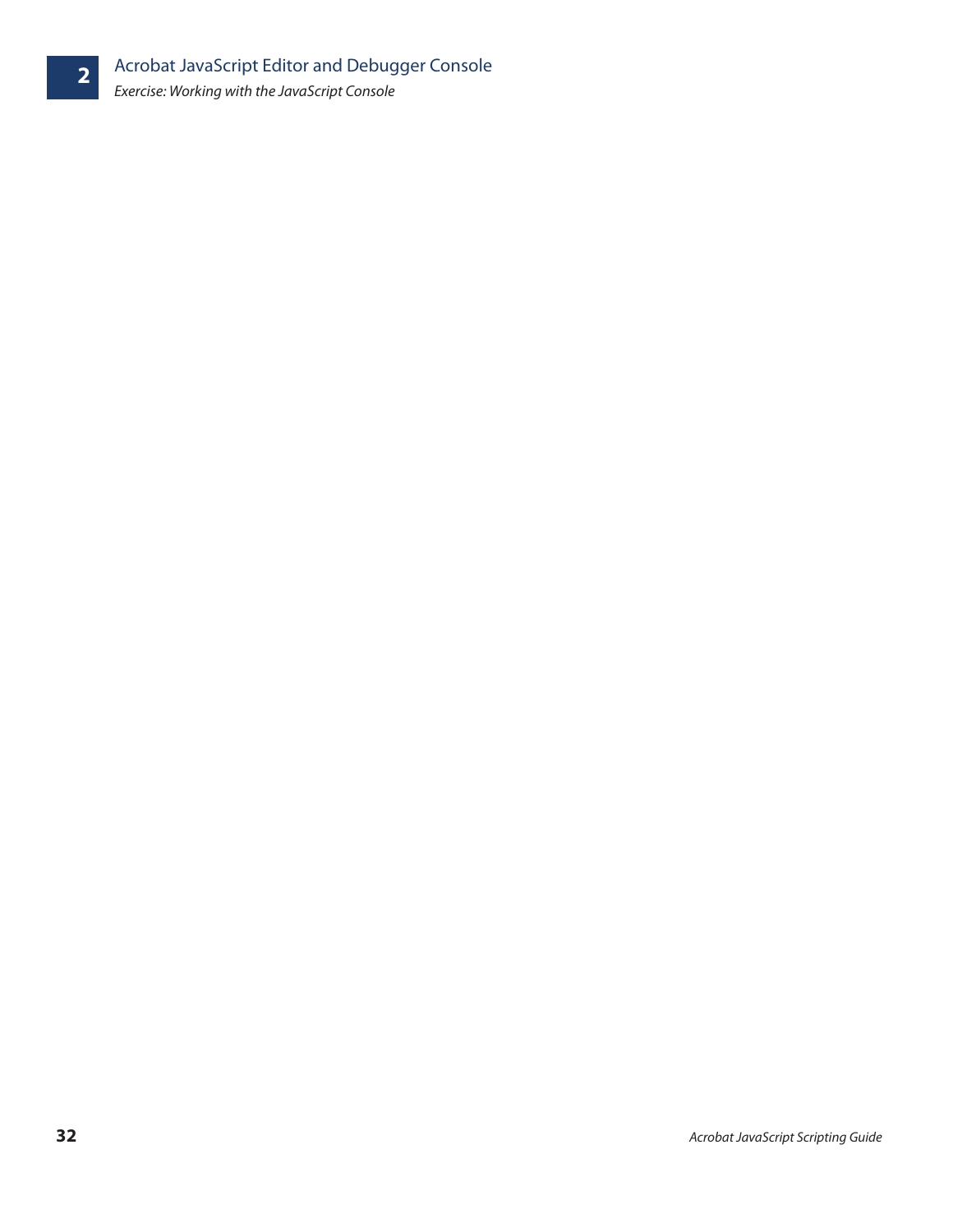<span id="page-32-5"></span>

# <span id="page-32-4"></span><span id="page-32-0"></span>**3 Acrobat JavaScript Debugger**

# <span id="page-32-1"></span>**Introduction to the Acrobat JavaScript Debugger**

The Acrobat JavaScript Debugger allows debugging of JavaScript code in Acrobat. It is a fully capable JavaScript debugger which lets you set breakpoints and inspect variable values while stepping through code. The debugger is not available in the Acrobat Reader.

Debugging is controlled with a single dialog that you can open from the Acrobat menu item **Advanced > JavaScript > Debugger**. If the debugger dialog is not open and you happen to run a script that throws an exception or for which a breakpoint has been set, the debugger dialog displays so that you can proceed with debugging without having to manually open the debugger.

**NOTE:** Debugging JavaScript stored in HTML pages viewed by Web browsers such as NetScape or Internet Explorer, or any other kind of scripting languages, is not possible using this debugger.

## <span id="page-32-2"></span>**Chapter Goals**

At the end of this chapter, you will be able to:

- Identify and understand how to use the controls provided by the debugger.
- Start the debugger at the beginning of a script or from anywhere within a script.
- Interactively execute code and display output to the console window.
- Set customized watches and breakpoints.
- Inspect the details of variables.
- Complete a debugging session and start a new one while in the debugger dialog.

#### <span id="page-32-3"></span>**Contents**

| <b>Topics and Exercises</b>                     |  |
|-------------------------------------------------|--|
| <b>Enabling the Acrobat JavaScript Debugger</b> |  |
| Debugger Dialog Window                          |  |
| <b>Debugger Buttons</b>                         |  |
| Debugger Scripts Window                         |  |
| <b>Call Stack List</b>                          |  |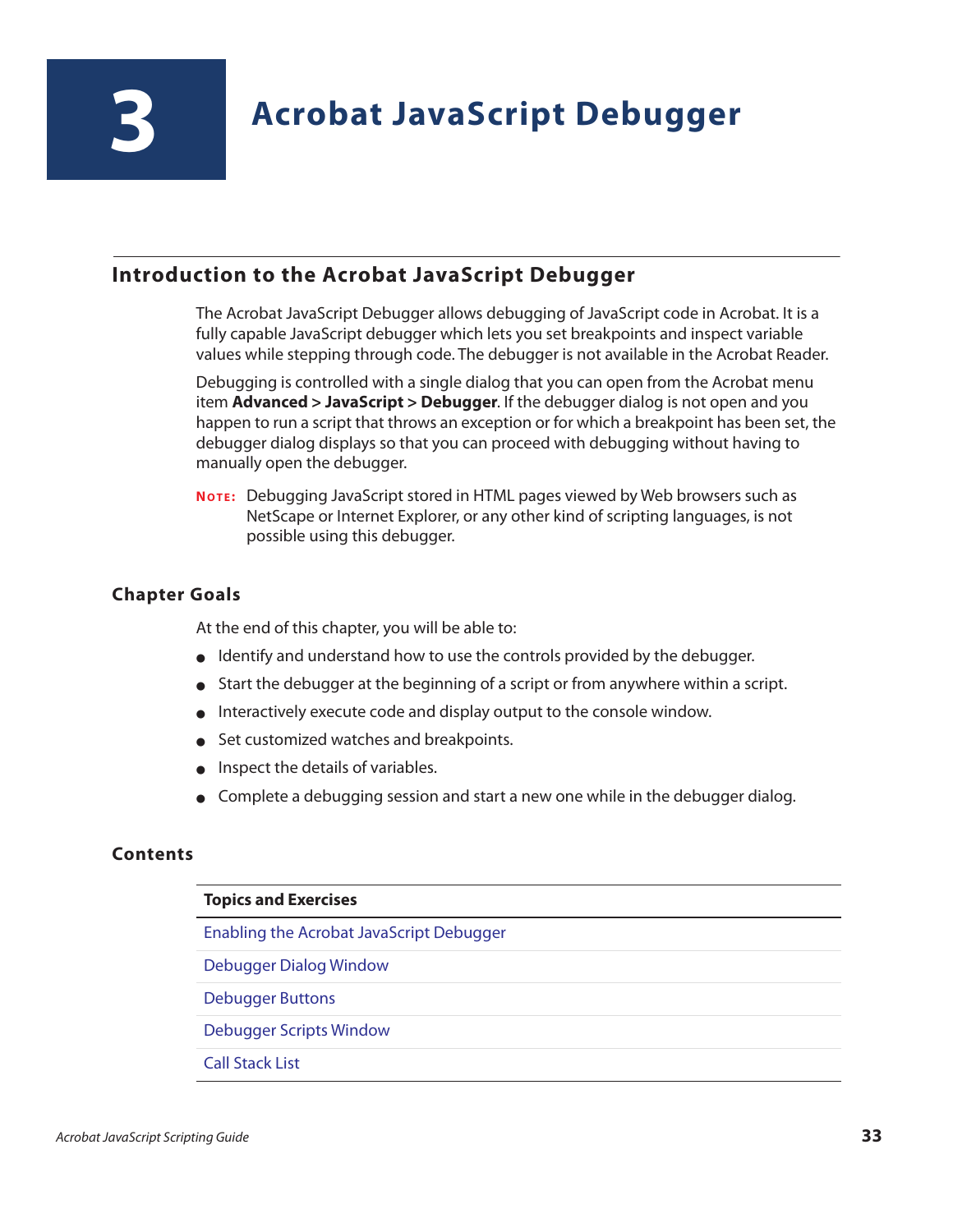#### **Topics and Exercises**

[Inspect Details Window](#page-41-0)

[Starting the Debugger](#page-45-0)

[Exercise: Calculator](#page-46-1)

[Known Issues](#page-51-0)

# <span id="page-33-0"></span>**Enabling the Acrobat JavaScript Debugger**

Before you can use the debugger, both JavaScript and the debugger must be enabled. Use the **Edit > Preferences** dialog to control the behavior of the Acrobat JavaScript development environment. Enabling JavaScript and the JavaScript editor are described in [Chapter 2.](#page-18-5) To enable the debugger, select JavaScript from the list on the left in the **Preferences** dialog and make sure the **Enable JavaScript debugger ...** option is checked. Note that you must restart Acrobat for this option to take effect.

Other options for the debugger are located in the **JavaScript Debugger** section of the **Preferences** dialog, as shown in [Figure 3.1.](#page-33-1)

| <b>Preferences</b>   | $\vert x \vert$                                         |
|----------------------|---------------------------------------------------------|
|                      |                                                         |
| Accessibility        | <b>JavaScript</b>                                       |
| Batch Processing     | <b>▽</b> Enable Acrobat JavaScript                      |
| Catalog              |                                                         |
| Color Management     | JavaScript Debugger                                     |
| Commenting           |                                                         |
| Convert From PDF     | 区 Enable JavaScript debugger after Acrobat is restarted |
| Convert To PDF       | $\nabla$ Store breakpoints in PDF file                  |
| Digital Signatures   |                                                         |
| <b>FEAT</b>          | When exception is thrown:                               |
| Forms                |                                                         |
| Full Screen          | $C$ Ignore                                              |
| General              | $G$ Trace                                               |
| Identity<br>Internet |                                                         |
| JavaScript           | $\bigcap$ Break                                         |
| Multimedia           | $\nabla$ Enable interactive console                     |
| Page Display         |                                                         |
| Reading              | $\Box$ Show console on errors and messages              |
| Reviewing            |                                                         |
| Search               | JavaScript Editor                                       |
| Smoothing            |                                                         |
| Spelling             | C Use Acrobat JavaScript Editor                         |
| Startup              | Courier<br>▼<br>Font:                                   |
| TouchUp              |                                                         |
| Trust Manager        | 12<br>Size:                                             |
| Units & Guides       |                                                         |
| Updates              | C Use external JavaScript editor                        |
| Web Capture          |                                                         |
|                      | Browse                                                  |
|                      |                                                         |
|                      |                                                         |
|                      |                                                         |
| Help                 | Cancel<br>OK                                            |
|                      |                                                         |

#### <span id="page-33-1"></span>**FIGURE 3.1 Specifying JavaScript Development Tool Preferences**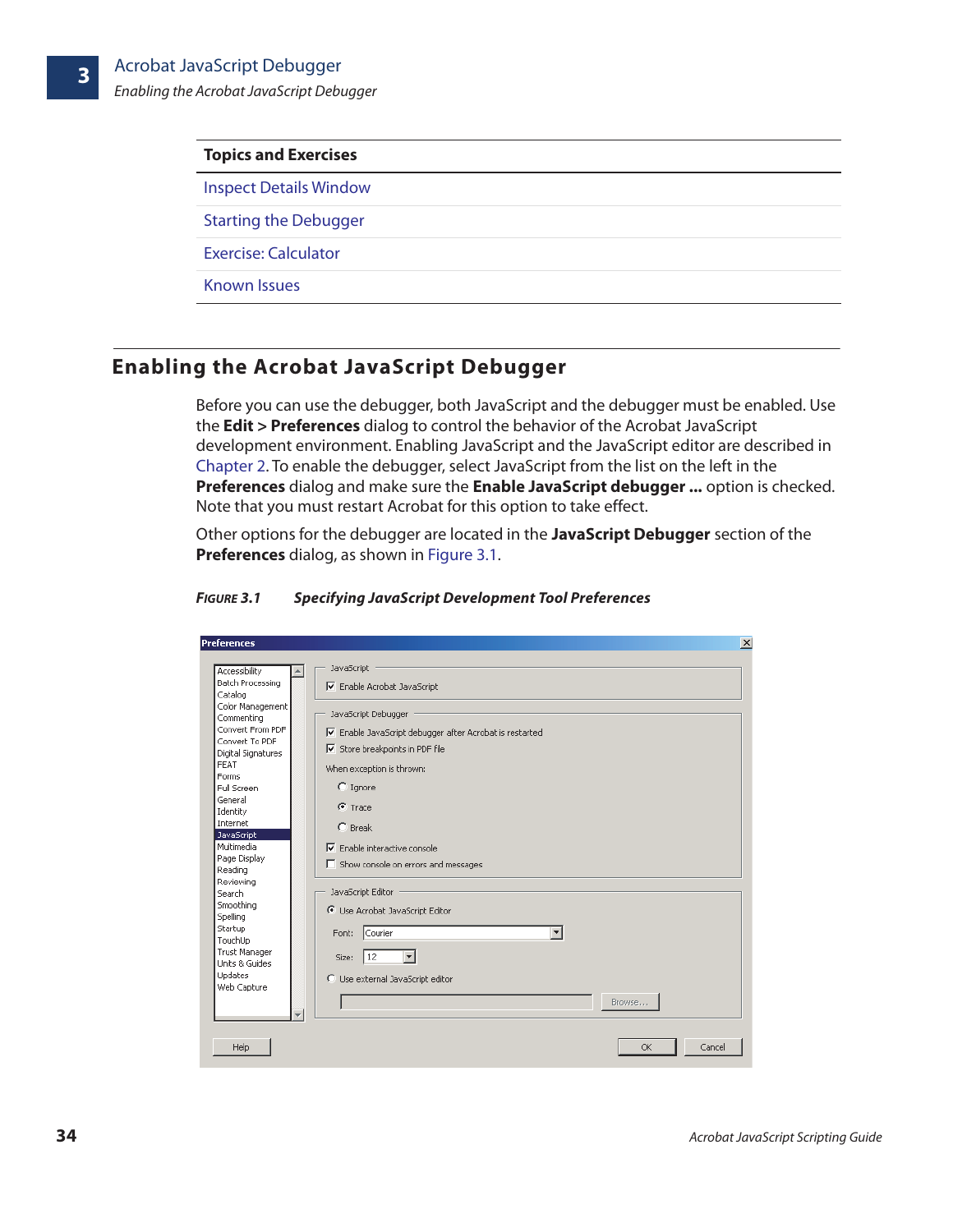[Figure 3.1](#page-33-1) shows typical JavaScript debugger option settings. Each of the options is described in [Table 3.1.](#page-34-0)

<span id="page-34-0"></span>**TABLE 3.1 JavaScript debugger options**

| <b>Option</b>                                                             | <b>Meaning</b>                                                                                                                                                                                                                                                                                                                                                                                                                                                                                                                |
|---------------------------------------------------------------------------|-------------------------------------------------------------------------------------------------------------------------------------------------------------------------------------------------------------------------------------------------------------------------------------------------------------------------------------------------------------------------------------------------------------------------------------------------------------------------------------------------------------------------------|
| <b>Enable Javascript</b><br>debugger after<br><b>Acrobat is restarted</b> | To enable the debugger you must check this option. The<br>debugger features such as setting breakpoints become available<br>for you to use the next time you launch Acrobat.                                                                                                                                                                                                                                                                                                                                                  |
| <b>Store breakpoints</b><br>in PDF file                                   | This option enables you to store breakpoints you have set so they<br>will be available the next time you start Acrobat or open the file.<br>To remove the breakpoints when the file is debugged and ready<br>for delivery:<br>• Turn this option off.<br>• Select Advanced > JavaScript > Document JavaScripts and<br>delete the ACRO Breakpoints script.<br>• Save the file.                                                                                                                                                 |
| <b>When an exception</b><br>is thrown                                     | This option provides three choices for what you want to happen<br>when an exception is thrown:<br>· Ignore: ignores the exception.<br>• Trace : displays a stack trace.<br>• Break: stops execution and displays a message window that<br>gives you the option to start the debugger at the line and<br>function where the exception occurred.                                                                                                                                                                                |
| <b>Enable interactive</b><br>console                                      | This option allows you to edit in the console window. If this<br>option is not checked and you click the console window as if to<br>edit text there, the following message displays:<br>The interactive console is not enabled. Would you like to<br>enable it now?<br>Clicking Yes enables this option from within the debugger. In<br>Preferences you will now see this option checked.                                                                                                                                     |
| Show console on<br>errors and<br>messages                                 | This option opens the console window in the debugger dialog<br>and displays the appropriate message. If the debugger is not<br>enabled when you check this option, the debugger dialog still<br>opens when an error occurs and displays the error message to<br>the console window. If, however, you click the console window,<br>the following message displays:<br>The interactive console is not enabled. Would you like to<br>enable it now?<br>Clicking Yes enables the interactive console from within the<br>debugger. |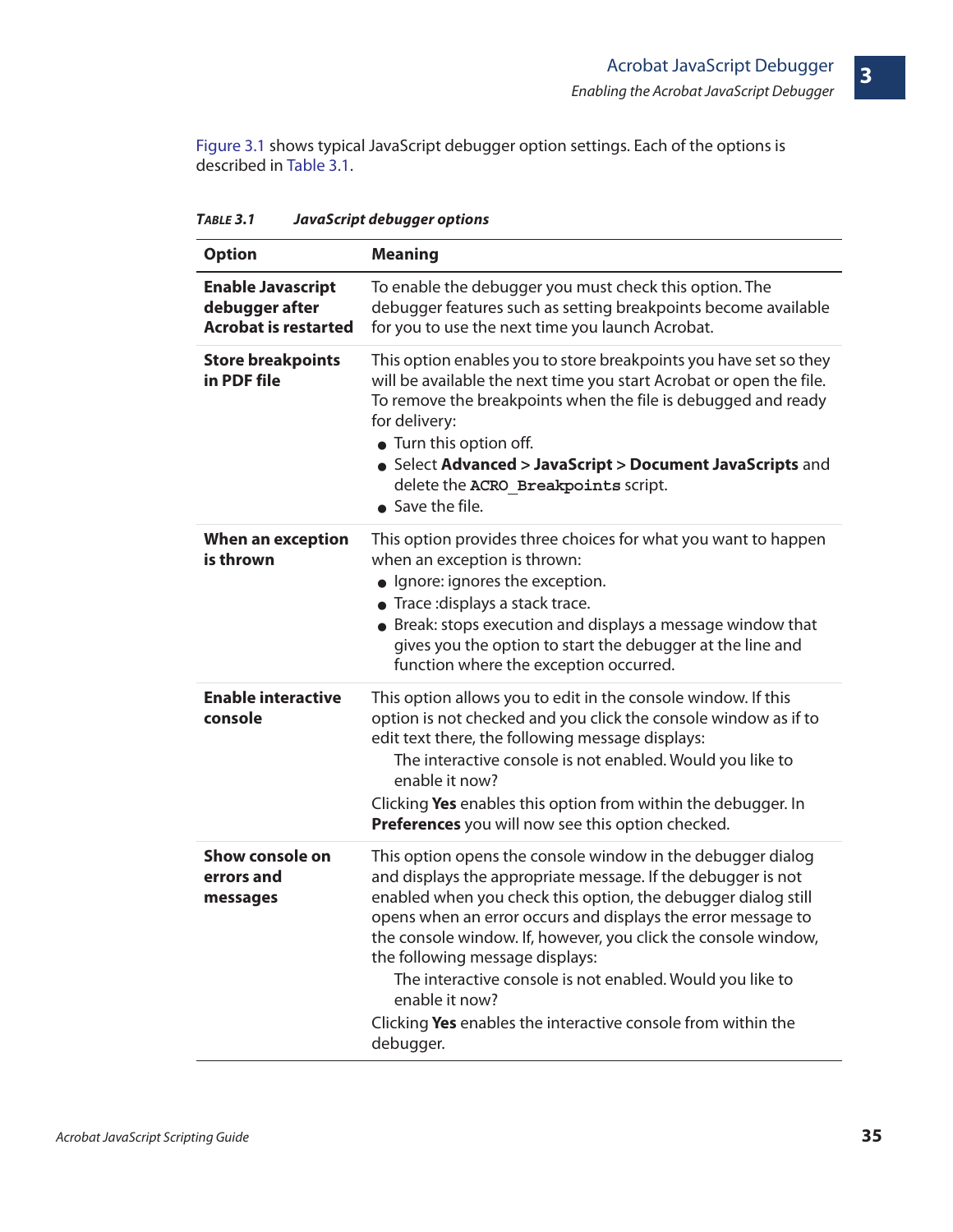# <span id="page-35-0"></span>**Debugger Dialog Window**

You can open the debugger dialog window without having a script to debug by using the Acrobat menu item **Advanced > JavaScript > Debugger**. Familiarize yourself with the parts of the window and the controls as described here before you attempt interactive debugging of a script.

The section ["Accessing Scripts in the Scripts Window" on page 40](#page-39-1) outlines the types of scripts that can be debugged and where they are located. The section ["Starting the](#page-45-0)  [Debugger" on page 46](#page-45-0) details the ways of automatically starting the debugger on a script to initiate an interactive debugging session.

## <span id="page-35-1"></span>**Main Groups of Controls**

The debugger dialog window, shown in [Figure 3.2,](#page-36-1) consists of three main groups of controls. The toolbar on the top left contains six button controls for stepping through code in different ways and for quitting the debugger.

Immediately below the toolbar, a **Scripts** window displays the names of scripts that you can debug. Scripts are organized in a tree hierarchy, such as the the one illustrated in [Figure 3.2.](#page-36-1) Please note the distinction between the **Scripts** hierarchy, in this window, and the **Script** window below, which shows a single script.

The **Call Stack** and **Inspect** drop-down lists are located at the top right of the debugger dialog. Selecting entries in these lists enables you to view nested functions and to inspect the details of variables, watches, and breakpoints in the **Inspect** details window.

## <span id="page-35-2"></span>**Debugger View Windows**

Below the main group of controls, the debugger has a view window. From the **Views** dropdown list, you can choose:

- **Script**, to view a single JavaScript script that you have selected from the Scripts hierarchy window, above.
- **Console**, to view the output of a selected script as it executes in the JavaScript console window. The Console may also be used to run scripts or individual commands. This is described in detail in [Chapter 2, "Acrobat JavaScript Editor and Debugger Console"](#page-18-4).
- **Script and Console**, to view the console window and script window at the same time. The script window displays above the console window, as shown in [Figure 3.2.](#page-36-1)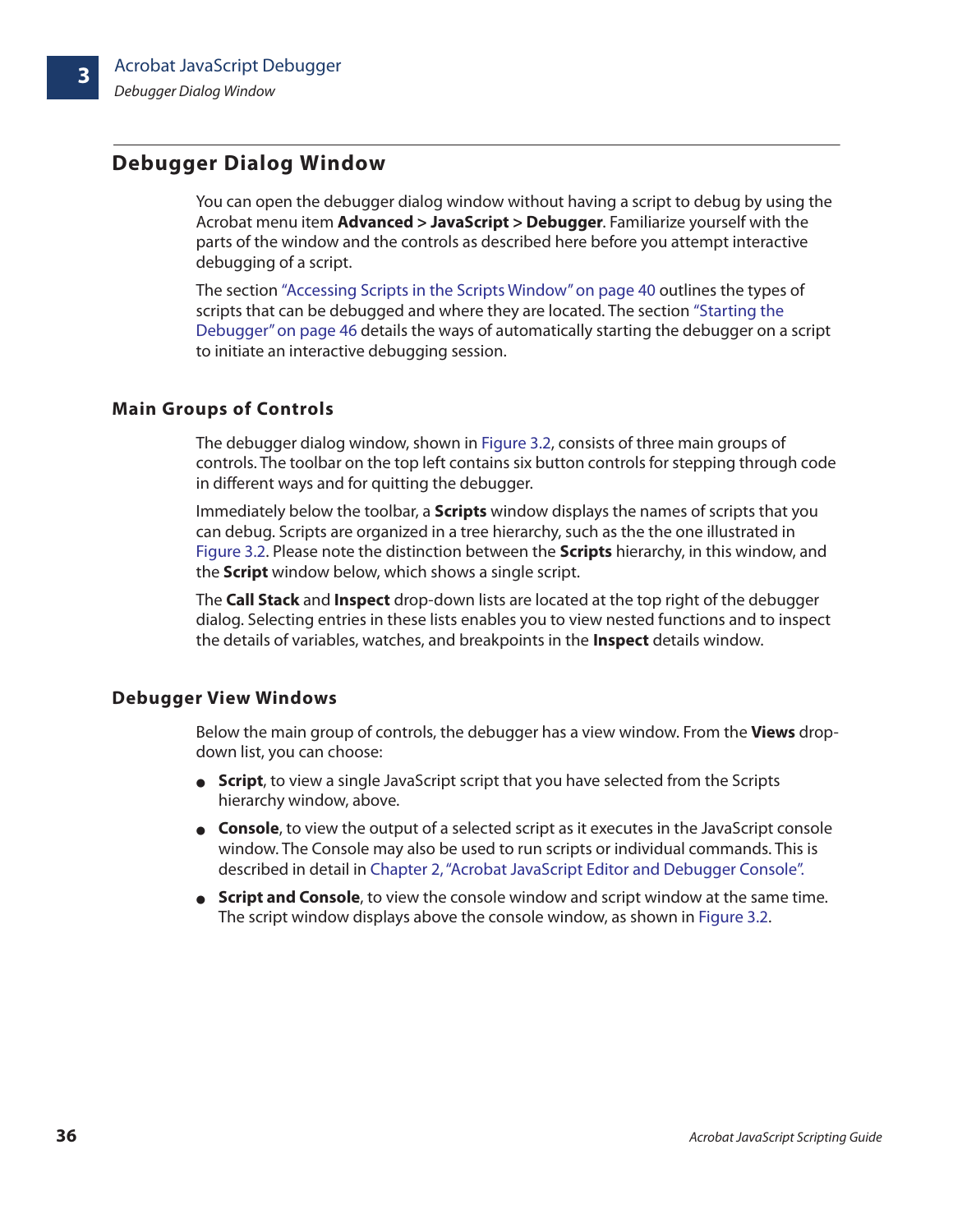<span id="page-36-0"></span>

#### **FIGURE 3.2 Debugger dialog**

## <span id="page-36-1"></span>**Debugger Buttons**

The Acrobat JavaScript Debugger allows you to easily control what portions of the script you want to see executed. You can start the debugger using any of the ways described in ["Starting the Debugger" on page 46](#page-45-0).

[Figure 3.3](#page-37-0) shows the debugger buttons on the toolbar. [Figure 3.2](#page-36-0) summarizes the functionality of each of these buttons. Details describing each button follow the summary table. An overview of their use together is in the section on ["Stepping Through Your Code"](#page-46-0)  [on page 47](#page-46-0).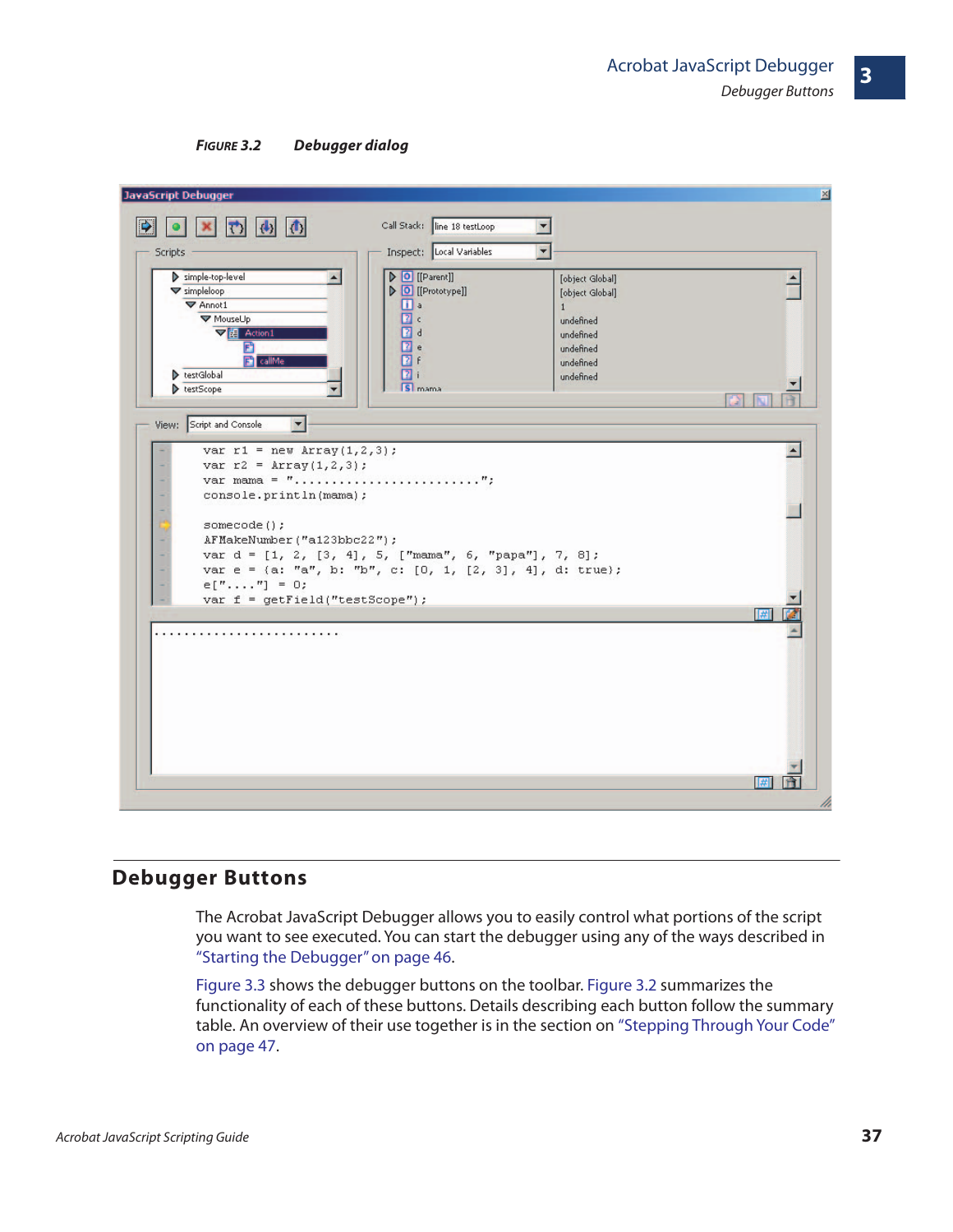<span id="page-37-0"></span>

**TABLE 3.2 Debugger buttons summary**

| <b>Button</b>           | <b>Description</b>                                                                                                                          |  |
|-------------------------|---------------------------------------------------------------------------------------------------------------------------------------------|--|
| <b>Resume Execution</b> | Runs a script stopped in the debugger.                                                                                                      |  |
| <b>Interrupt</b>        | Halts execution.                                                                                                                            |  |
| Quit                    | Terminates script execution and closes the debugger dialog.                                                                                 |  |
| <b>Step Over</b>        | Single steps through instructions but does not enter function calls<br>encountered.                                                         |  |
| <b>Step Into</b>        | Single steps through instructions and enters each function call that<br>is encountered.                                                     |  |
| <b>Step Out</b>         | Executes the code of a function call, and stops on the instruction<br>immediately following the call to the function in the calling script. |  |

#### <span id="page-37-2"></span>**Resume Execution**

When the script is stopped, the **Resume Execution** button cause the script to continue execution until it reaches one of the following:

- The next script to execute
- The next breakpoint
- The next error encountered
- The end of the script

You can also halt execution by clicking either the **Interrupt** or **Quit** buttons.

#### <span id="page-37-1"></span>**Interrupt**

The **Interrupt** button halts execution of the current script. Click this button to activate it. When active, it displays in red. Performing any action that results in running a JavaScript script in Acrobat will cause execution to stop at the beginning of the script. The **Interrupt** button deactivates when it is used and must be clicked again to interrupt another script.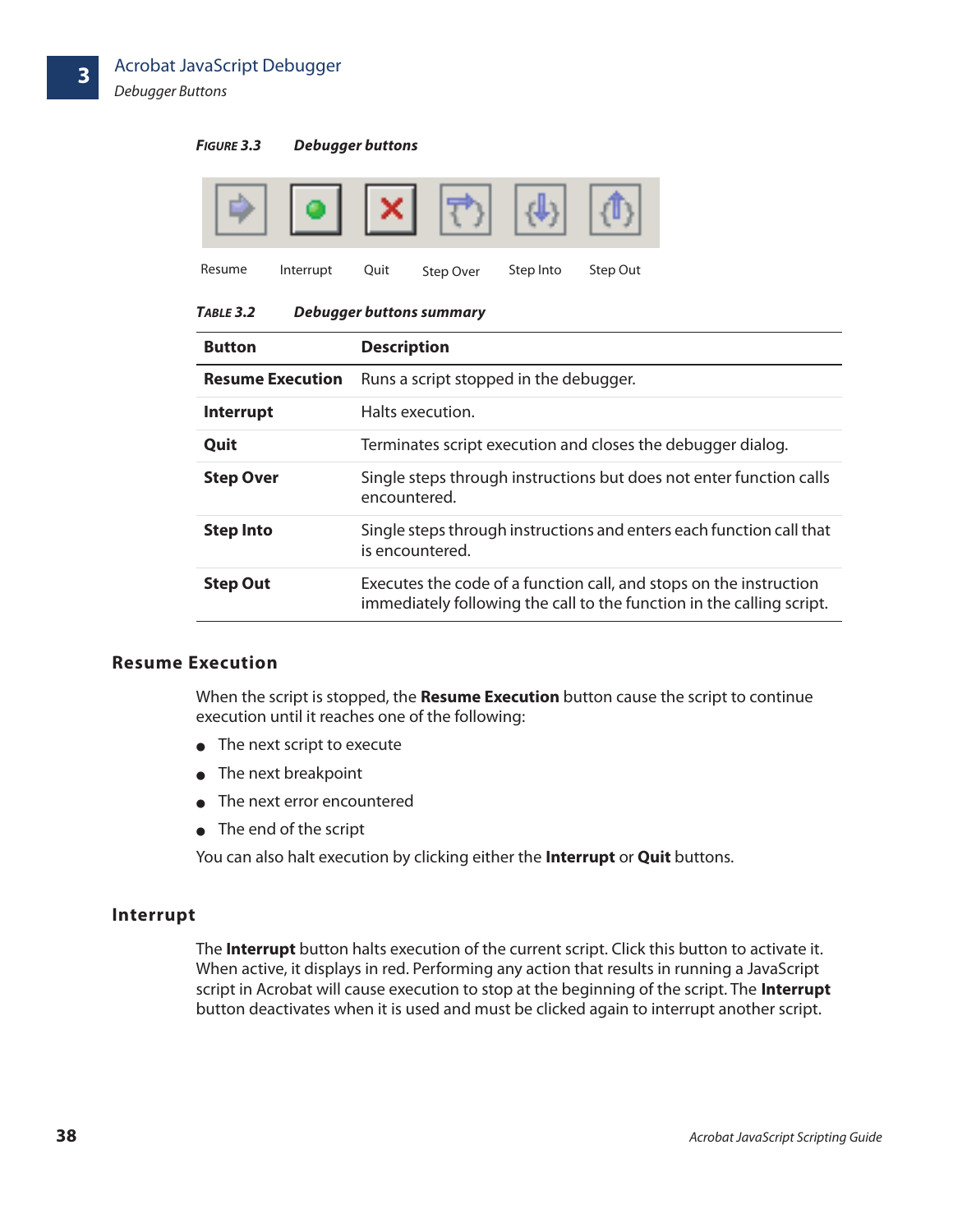#### **Quit**

The **Quit** button terminates the debugging session and closes the debugger dialog window.

#### <span id="page-38-2"></span>**Step Over**

The **Step Over** button single-steps through instructions. Clicking **Step Over** at a function call executes the entire function in a single step rather than executing the function's instructions one at a time with each click of the button. Say, for example, the position indicator (yellow arrow) in the debugger is to the left of a function call, as shown in [Figure 3.4.](#page-38-0)

#### <span id="page-38-0"></span>**FIGURE 3.4 Position indicator at a function call**

#### $\rightarrow$  $callMe()$

This location is immediately before the call to **callMe()**. Assuming that there are no errors or breakpoints in **callMe()**, clicking **Step Over** executes the entire **callMe()** function, and advances the position indicator to the next script instruction following the call.

If the statement at the position indicator does not contain a function call, **Step Over**simply executes that statement.

#### <span id="page-38-1"></span>**Step Into**

The **Step Into** button executes individual statements within a function. Say, for example, the debugger position indicator is as shown in [Figure 3.4.](#page-38-0) Clicking **Step Into** at this point takes you to the first statement within the **callMe()** function.

**NOTE:** Be aware that native functions, for which there is no JavaScript implementation, will not allow you to step into them. This applies to Acrobat native functions as well as core JavaScript functions.

#### <span id="page-38-3"></span>**Step Out**

The **Step Out** button executes the code out of a function call and stops on the instruction immediately following the call to the function. Using this button, you can quickly finish executing the current function after determining that a bug is not present. If you are not inside of a function call and assuming there are no errors, clicking the **Step Out** button continues executing code to the end of the script or until a breakpoint is reached.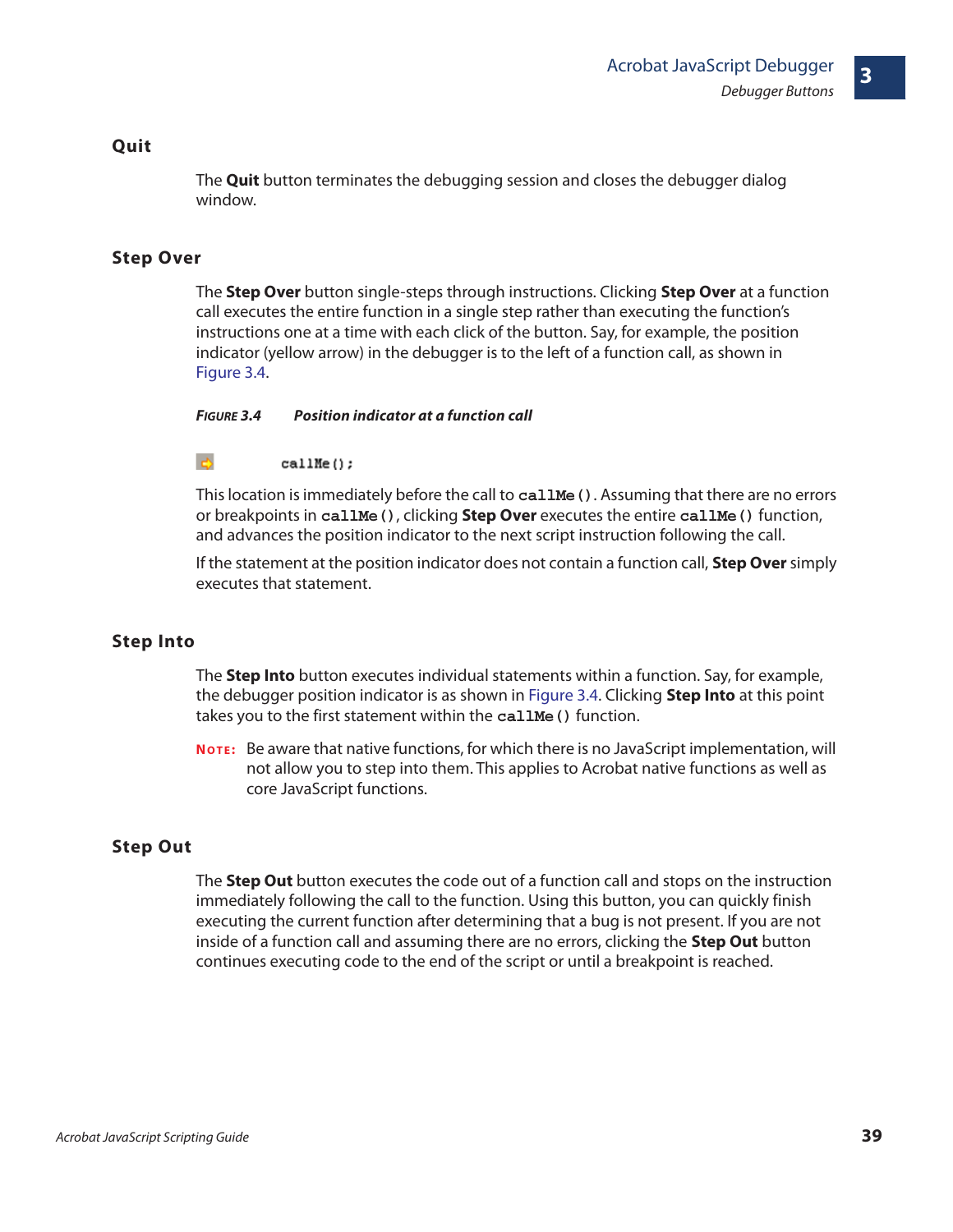## **Debugger Scripts Window**

Scripts are automatically collected from a PDF file open in Acrobat when you open the debugger dialog. The debugger displays these in the **Scripts** window. [Figure 3.5](#page-39-1) shows an example.

#### <span id="page-39-1"></span>**FIGURE 3.5 Scripts window**



### **Accessing Scripts in the Scripts Window**

To access scripts you want to display, you click the triangle next to an entry in the **Scripts** window to open the next level down. Continue to click triangles to open the next lower level. Use the scroll bar, if necessary, to view the contents in the window as you open lower levels. A script icon indicates that a script is defined for an action or function. In [Figure 3.5,](#page-39-1) a function is defined for a mouse-up action on a button-type form named **Button1**. Clicking on the script icon opens the debugger at the location of the first script statement.

Acrobat JavaScripts can be stored in several places, either inside or outside PDF files. Scripts that live inside a PDF file are associated with an action of type JavaScript. The following sections contain lists of possible locations for scripts, inside or outside a PDF file. These scripts are immediately available for viewing and debugging in with the Acrobat JavaScript Debugger

### **Scripts Inside PDF Files**

[Table 3.3](#page-39-0) lists the PDF-file script types that can be displayed in the Scripts window. You can view and debug these scripts anytime that you open the debugger dialog. You can edit these scripts from inside the debugger and you can set breakpoints as described in [Breakpoints](#page-43-0) on [page 44](#page-43-0). Changes to scripts do not take effect until the scripts are re-run; you cannot make changes to a running script.

<span id="page-39-0"></span>**TABLE 3.3 Scripts inside PDF files**

| Location       | <b>Access</b>                                             |
|----------------|-----------------------------------------------------------|
| Document level | <b>Advanced &gt; JavaScript &gt; Document JavaScripts</b> |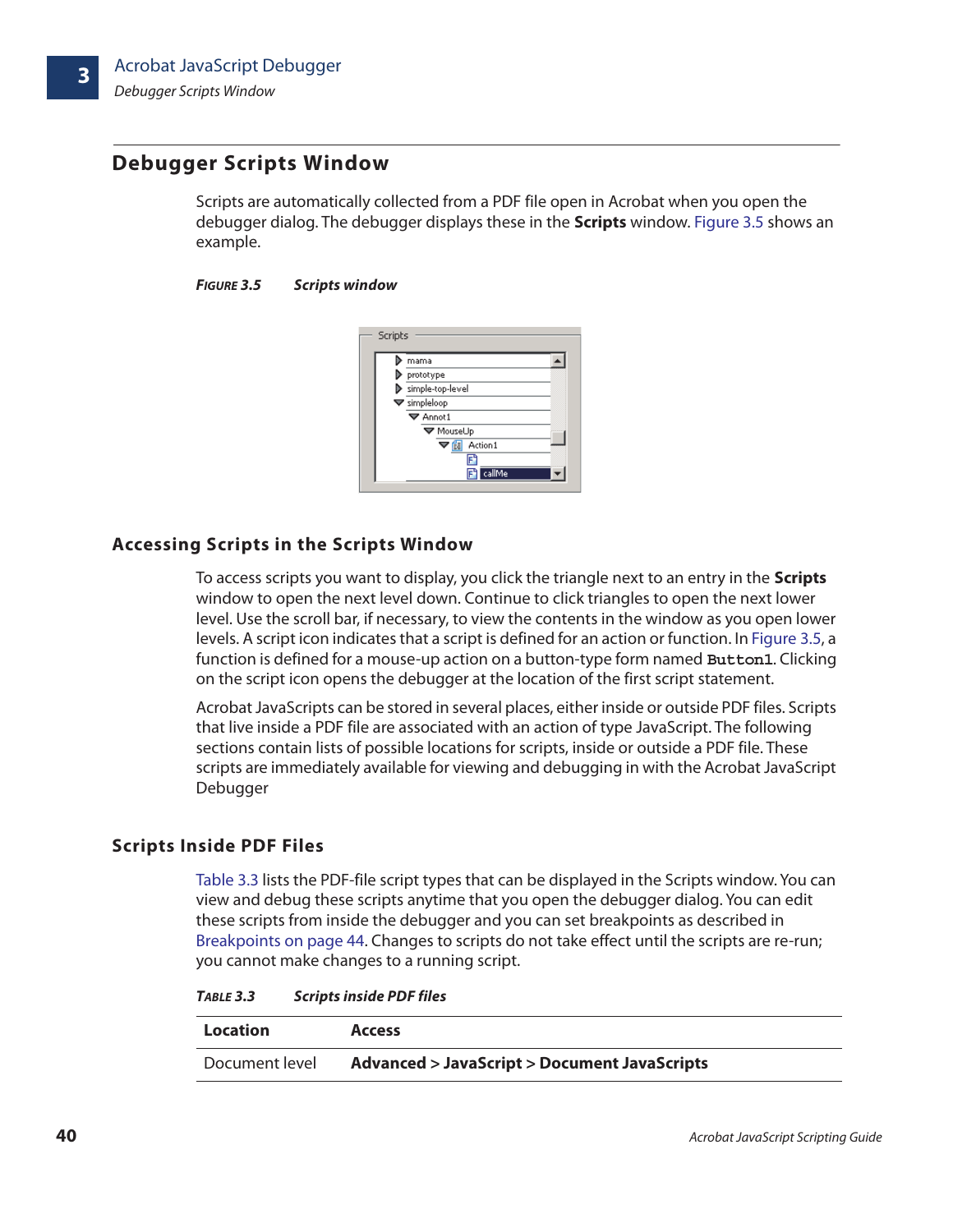| Location         | <b>Access</b>                                                                                           |  |
|------------------|---------------------------------------------------------------------------------------------------------|--|
|                  | Document actions Advanced > JavaScript > Set Document Actions                                           |  |
| Page actions     | Click the page on the Pages tab; select Options > Page Properties                                       |  |
| <b>Forms</b>     | Double-click the form object in form editing mode (see below) to<br>bring up the Form Properties dialog |  |
| <b>Bookmarks</b> | Click the bookmark on the <b>Bookmarks</b> tab; select <b>Options</b> ><br><b>Bookmark Properties</b>   |  |
| Links            | Double-click the link object in form editing mode to bring up the<br><b>Link Properties dialog</b>      |  |

**TABLE 3.3 Scripts inside PDF files**

**Form Editing mode** — To switch to form editing mode, you need to access Acrobat's Advanced Editing toolbar. If the Advanced Editing toolbar is not visible, choose **Tools > Advanced Editing > Show Advanced Editing Toolbar**. You may want to dock this toolbar, as you will be using it frequently when you write scripts.

#### <span id="page-40-0"></span>**Scripts Outside PDF Files**

Scripts outside of Acrobat are also listed in the Scripts window and are available for debugging in Acrobat. [Table 3.4](#page-40-0) lists these script types and how to access them.

**TABLE 3.4 Scripts outside PDF files**

| Location     | <b>Access</b>                                                |
|--------------|--------------------------------------------------------------|
| Folder level | Stored as JavaScript (.js) files in App or User folder areas |
| Console      | Typed and evaluated in the console window                    |
| <b>Batch</b> | Choose Advanced > Batch Processing                           |

Folder-level scripts normally can be viewed and debugged but not edited in Acrobat. Console and batch processing scripts are not visible to the debugger until they are executed. For this reason, you cannot set breakpoints prior to executing these scripts. You can access the scripts either using the **Debug From Start** option or by using the **debugger** keyword. See [Starting the Debugger](#page-45-0) on [page 46](#page-45-0) for details.

## **Call Stack List**

To the right of the debugger control buttons is the is the **Call Stack** List. The **Call Stack** drop-down list displays the current scope of execution in a script. See [Figure 3.6.](#page-41-0) When text entries are displayed in the call stack, you are currently stopped in the debugger. Each text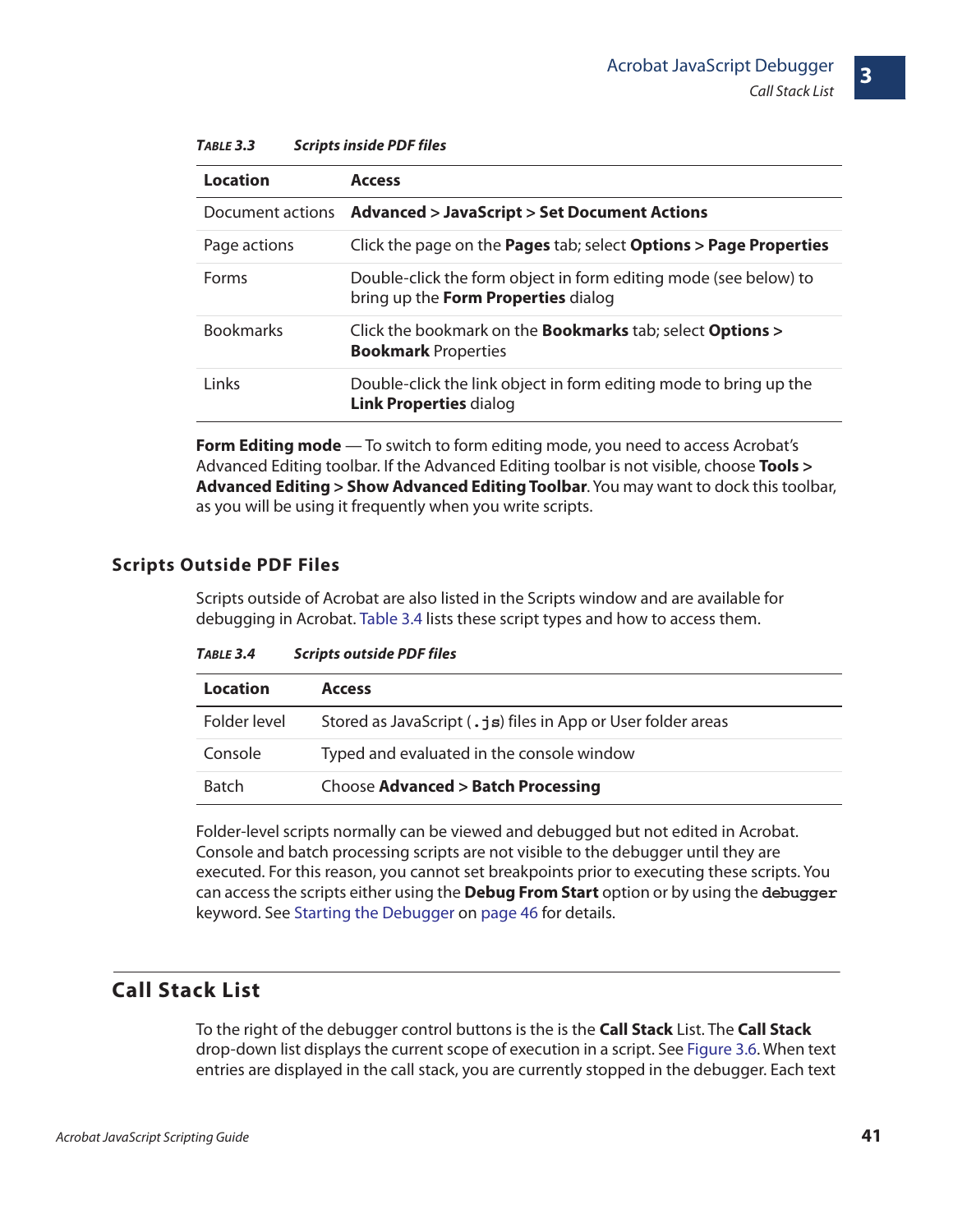entry represents a function call, or frame, in the stack. The text of an entry displays the line number of the function in the script and the function's name. The most recent stack frame is the top of the stack and is displayed at the top of the **Call Stack** drop-down list. To inspect the local variables of a particular frame in the stack, click on that entry. The variables appear in the **Inspect** details window immediately below the call stack list.

#### <span id="page-41-0"></span>**FIGURE 3.6 Call stack**



Selecting a different entry in the call stack activates that stack frame and displays that location in the script in the **View** window. A green triangle to the left of the script in the **View** window points to the exact frame location. When **Local Variables** is selected in the **Inspect** drop-down list, the variables specific to that active frame are displayed in the **Inspect** details window.

## **Inspect Details Window**

To the right of the **Scripts** window and below the **Call Stack** list is the **Inspect** details window. You can inspect the values of variables, customize your inspection of selected variables (also referred to as setting watches), and obtain detailed information about breakpoints.

#### **Details Window Controls**

Three buttons just below the **Inspect** details window can be used to edit, create, or delete items. These buttons are dimmed until you select items in the **Inspect** drop-down list that can be created, edited, or deleted. [Figure 3.7](#page-42-0) identifies the **Edit**, **New**, and **Delete** buttons in the **Details** window.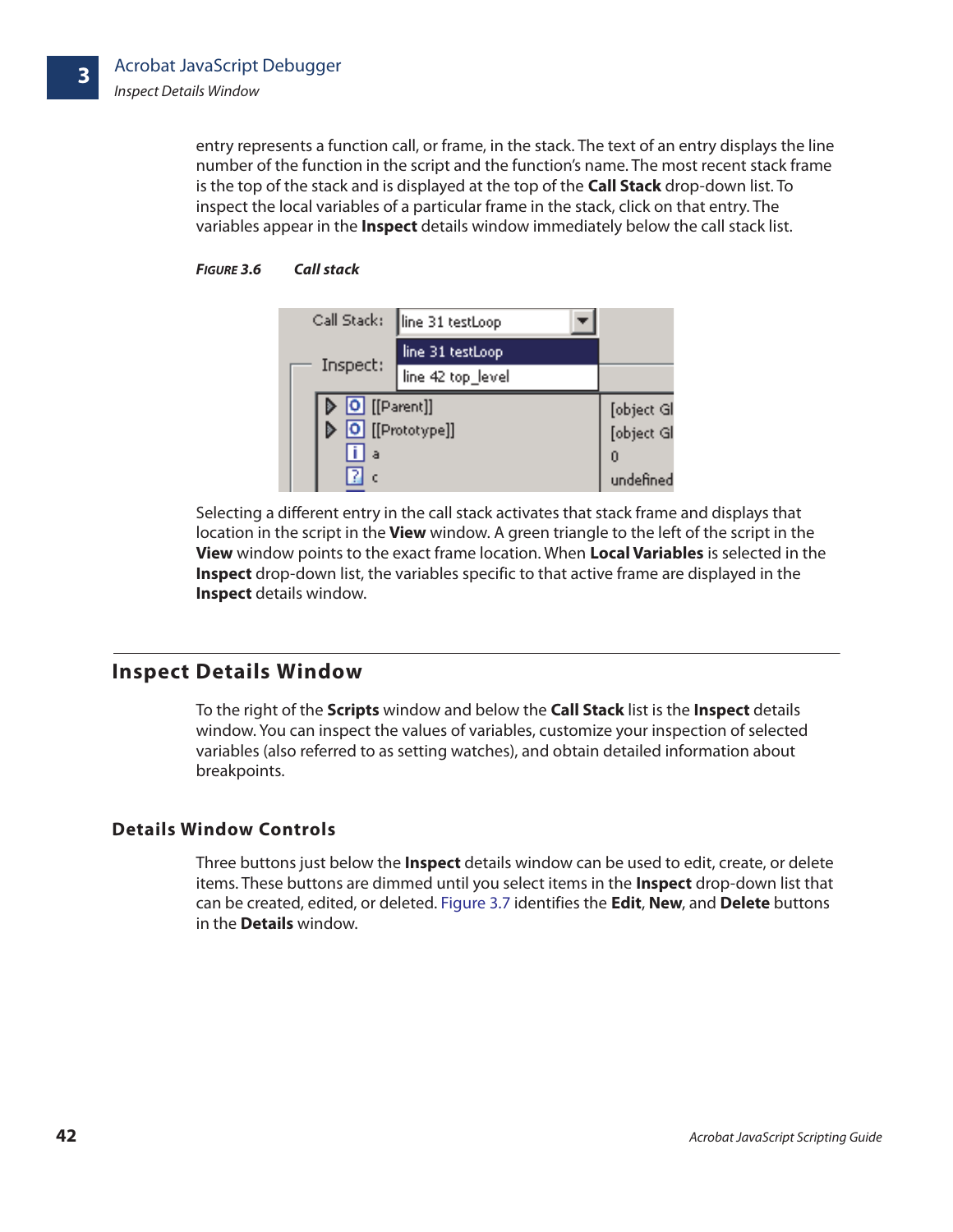#### <span id="page-42-0"></span>**FIGURE 3.7 Inspect details window button controls**



#### **Inspecting Variables**

The capability of inspecting variables is a powerful tool that you can use to examine the current state of JavaScript objects and variables. It enables you to see the values for variables in the current stack frame, or local scope, being debugged. If a property is an object, you can recursively inspect the tree of objects and properties.

To start inspecting variables, select **Local Variables** from the **Inspect** drop-down list. If debugging currently is stopped in a script, a paired list of variables and values displays in the **Inspect** details window just beneath the list. To edit a variable, highlight in the variable in the details window. This activates the Edit button just below the window. Clicking **Edit** displays a popup window in which you can enter a new value for the variable, as shown in [Figure 3.8.](#page-42-1)

A triangle next to the property name means that property is an object. To display that object's properties, click the triangle to expand the object's properties. To contract the list again, click again on the triangle.

<span id="page-42-1"></span>

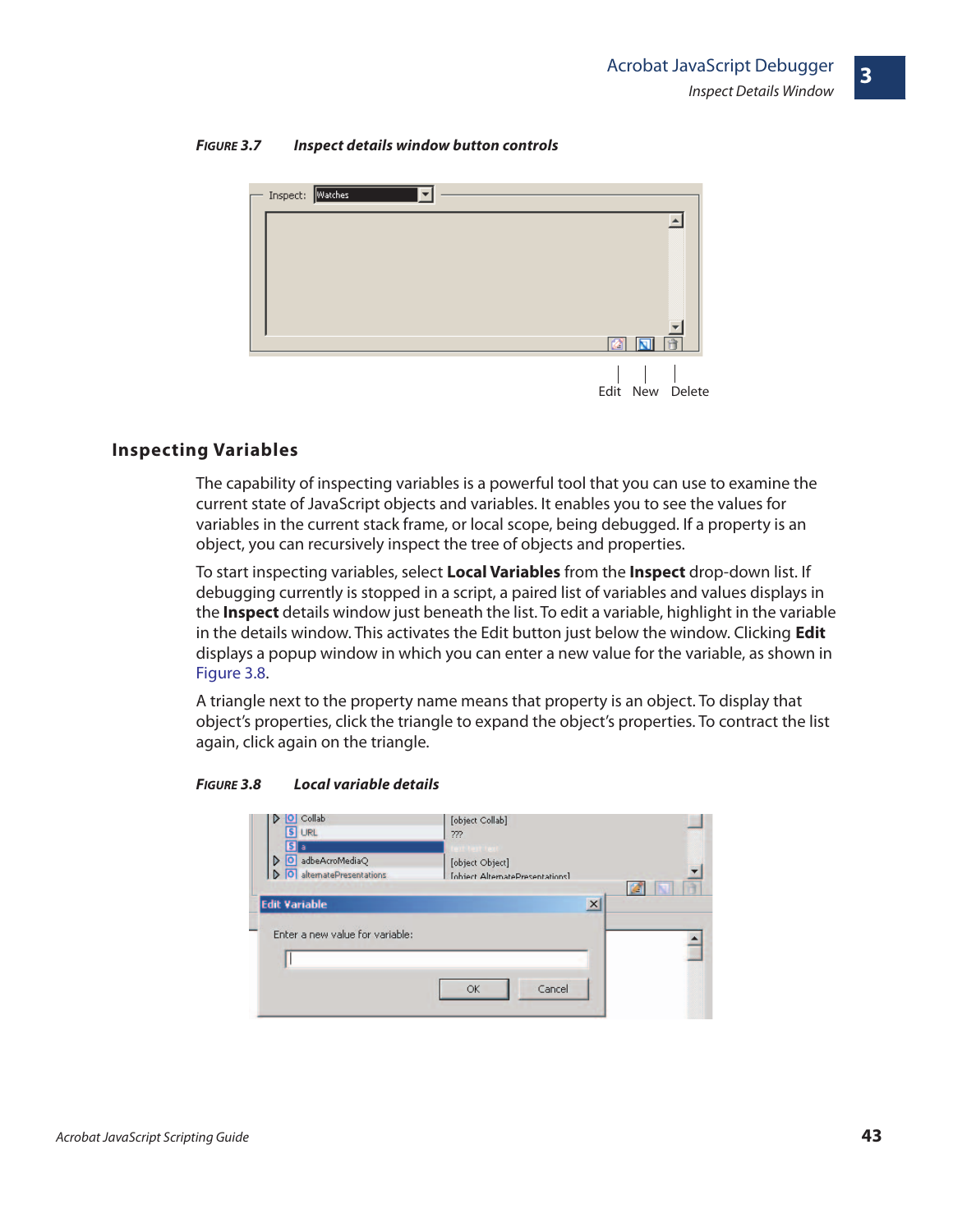#### **Watches**

The **Watches** list enables you to customize your inspection of variables. Watches are JavaScript expressions evaluated every time the debugger stops at a breakpoint or a step in execution. You can add as many watches as you need in the **Watches** list. You can edit, add, or delete watches using the three buttons just below the **Inspect** details window. Results are evaluated and displayed in the **Inspect** details window in the order they are entered in the Watches list that you create.

To start working with watches, select **Watches** from the **Inspect** drop-down list. Clicking **New** below the details window displays a popup window in which you can enter the JavaScript variable or expression that you want to be evaluated.

To change the value of a watch, select the watch from the list. Clicking **Edit** displays a popup, allowing you to specify a new expression for evaluation. To delete a watch, select it from the **Inspect** drop-down list and click **Delete**. This removes the watch from the details window.

#### <span id="page-43-0"></span>**Breakpoints**

The Breakpoints option in the **Inspect** drop-down list allows you to manipulate program breakpoints. A breakpoint is the exact location where you want your script execution to halt so you can check the values of local variables at that point. Breakpoints are defined for a particular line of code, and they can be either unconditional or conditional. (See ["Using](#page-44-0)  [Conditional Breakpoints" on page 45.](#page-44-0))

When a breakpoint is reached, JavaScript execution stops and the debugger shows that line of code.

To add a breakpoint, click on the gray strip to the left of the script in the script view. The lines on which breakpoints are allowed are indicated by a small horizontal line. When a breakpoint has been set, a red dot indicates the position. Clicking the red dot removes the breakpoint.

#### **Coding Styles and Breakpoints**

Placement of the left curly brace (**{**) in a function definition is a matter of style.

Style 1: Place the left curly brace on the same line as the function name, for example,

```
function callMe() { // curly brace on same line as function name
    var a = 0;
}
```
Style 2: Place the left curly brace on a separate line, for example

```
function callMe()
{ // curly brace is on a separate line
     var a = 0;
}
```
The Acrobat JavaScript debugger will not let you set a breakpoint next to the function name for Style 2. Attempting to set a breakpoint in this location causes the debugger to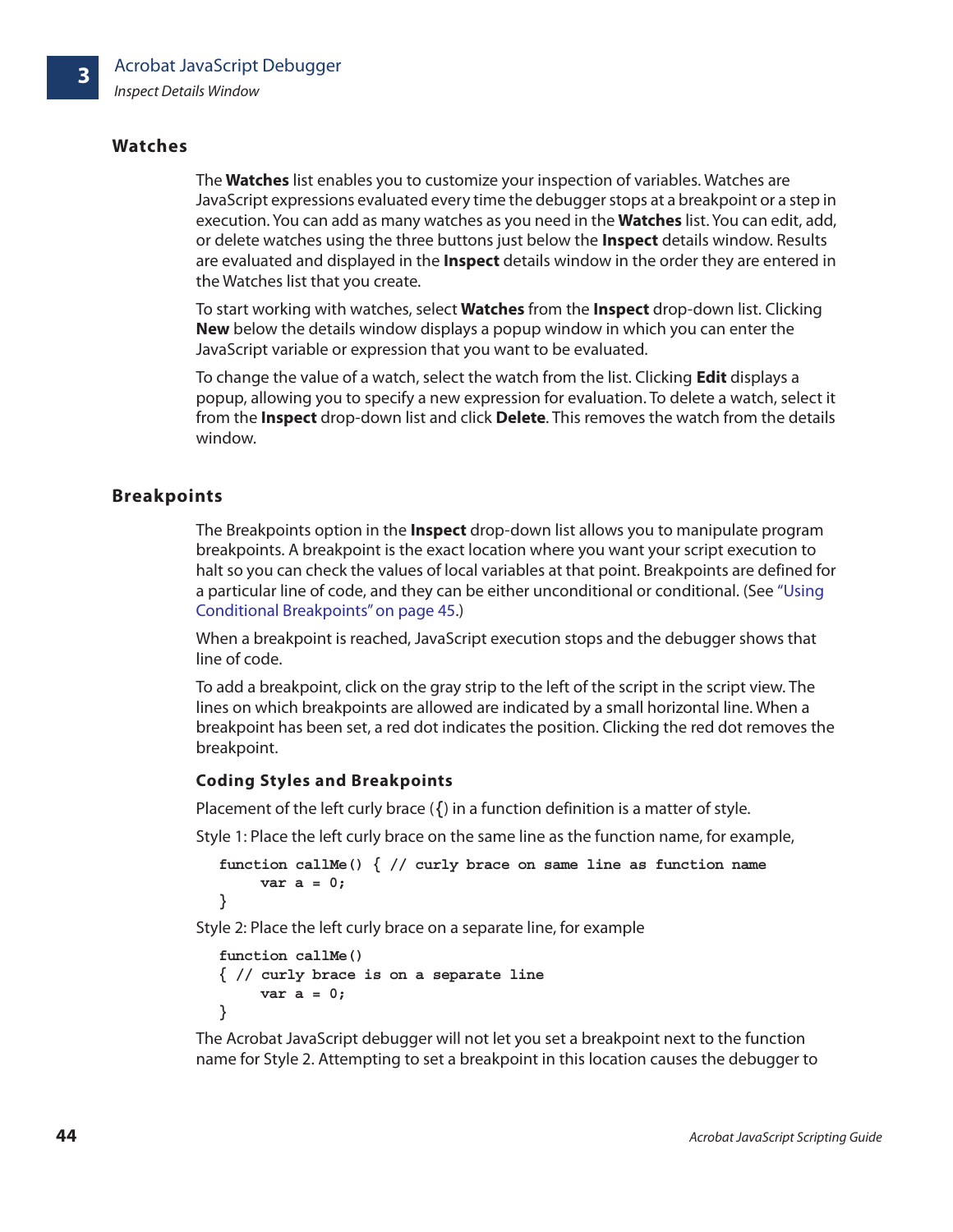display an alert telling you that you cannot set a breakpoint on that location. You can only set a breakpoint next to the codeline containing the left curly brace.

In [Figure 3.9,](#page-44-1) you can set the breakpoint on the line with the left curly brace following the function name **callMe()**. You can set a breakpoint on the line containing the curly brace and the **testLoop()** function name. In either case, the effect is the same. Executing from the breakpoint evaluates that function.

#### <span id="page-44-1"></span>**FIGURE 3.9 Setting a Breakpoint Before a Function Definition**

```
function callMe()
 ₹.
     var a = 0;
     b = 0;
 3
- function testLoop(max) {
   var a = 1;
    b = 1;var c;
```
Setting a breakpoint just before the call to a function and then running the script containing it causes execution to stop at the first statement within the function.

#### **Listing Breakpoints**

Selecting the Breakpoints option from the **Inspect** drop-down list allows you to see a list of all the breakpoints that you set during a debugging session. You can edit and delete breakpoints using the button controls just beneath the **Inspect** details window, as shown in [Figure 3.7.](#page-42-0) Select the breakpoint you want to edit or delete in the **Inspect** details window to activate the button controls for breakpoints.

#### <span id="page-44-0"></span>**Using Conditional Breakpoints**

Conditional breakpoints are sometimes necessary when debugging. If you are debugging an iteration loop, for example, and your problem only occurs after the loop control variable reaches a certain value, it may take too long for you to step through every iteration. A conditional breakpoint can help you determine when to stop.

A conditional breakpoint causes the interpreter to stop the program and activate the debugger if a certain condition is met. You specify the condition as a JavaScript expression. If the result of the expression evaluates to true, the interpreter stops the program at the breakpoint. Otherwise, the interpreter does not stop the program. An unconditional breakpoint always causes the interpreter to stop the program and to activate the debugger when it reaches the line of code where the breakpoint is set.

By default, all breakpoints created in Acrobat have their conditions set to true. To change a breakpoint condition, select Breakpoint from the **Inspect** drop-down list and click Edit. This displays a popup window in which you can change the breakpoint condition.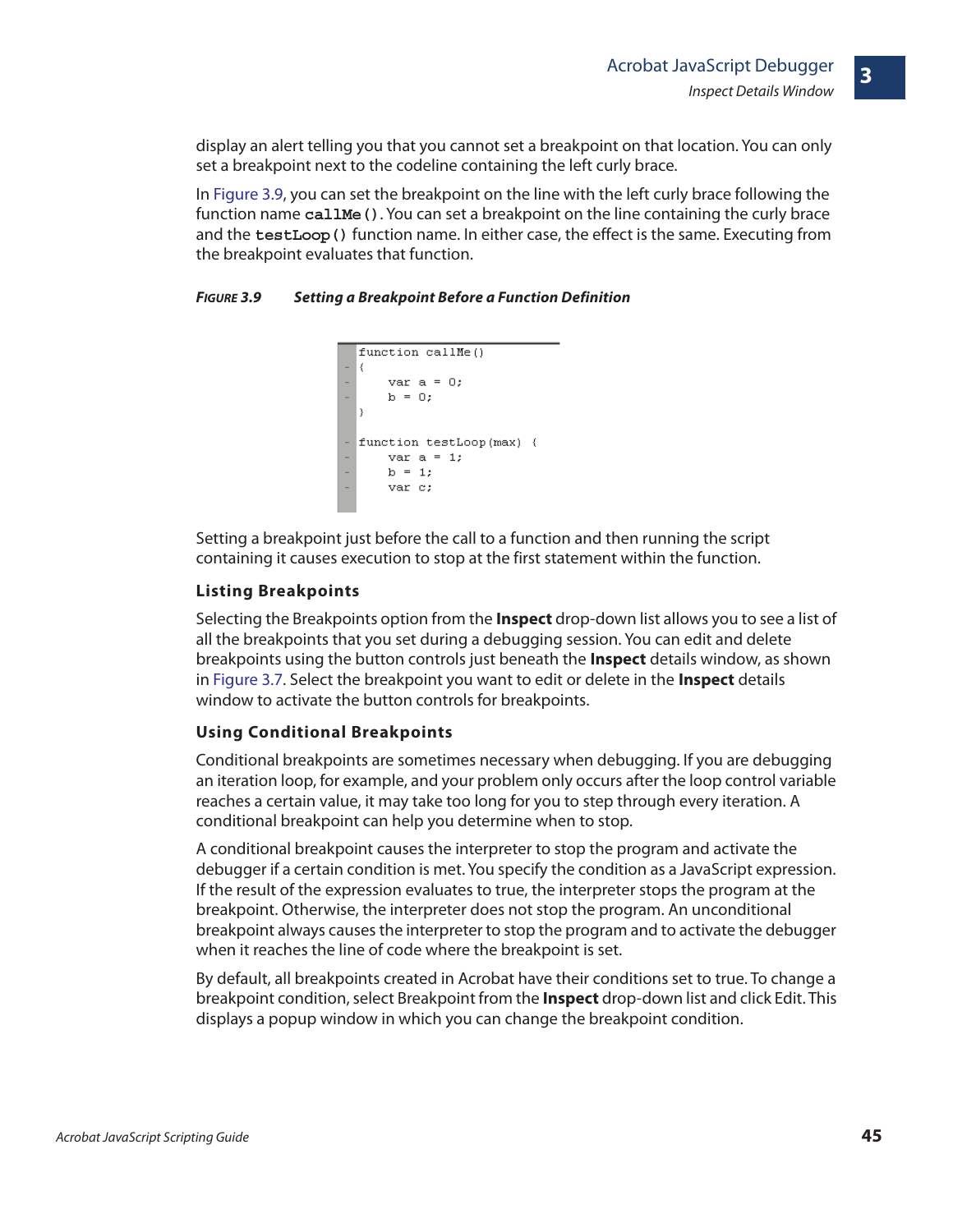## <span id="page-45-0"></span>**Starting the Debugger**

You can start the debugger in four ways. Two of these ways allow you to debug from the start of execution. The other two allow you to start debugging from an arbitrary point in the script.

#### **Debugging From the Start of Execution**

Both of these methods start the debugger at the first line of the script. Use the [Step Into](#page-38-1) button to go into the script from this point.

#### **Debug From Start**

Choose **Advanced > JavaScript** and, if the option is not already checked, click on **Debug From Start** to select this option. Clicking the checked option will turn it off again.

When this option is checked on, execution stops at the first line when you run any script in Acrobat. The debugger opens, allowing you to start debugging from the first statement in the script.

**NOTE: Debug From Start** does not turn off automatically. Be sure to turn off this option when you are done using it. Otherwise it will continue to stop on every new script you execute in Acrobat.

#### **Click Interrupt**

Open the debugger window and click the **[Interrupt](#page-37-1)** button. (It will display in red.) With Interrupt activated, performing any action that results in running a JavaScript script in Acrobat causes execution to stop at the beginning of the script.

Unlike **Debug From Start**, the **Interrupt** button deactivates after you use it once to stop at a script. To stop at the beginning of a new script, you must reactivate it by clicking it again.

#### **Debugging From an Arbitrary Point in the Script**

#### **Define a Breakpoint**

To start debugging from a specific point in your script, you can set a breakpoint. See [Breakpoints](#page-43-0) on [page 44](#page-43-0) for details on how to set a breakpoint.

#### **Using the debugger keyword**

You can also insert the **debugger** keyword in any line of your code to stop execution and enter the debugger when that particular line is reached.

**NOTE:** Breakpoints created using the **debugger** keyword are not listed in the **Inspect** details window when you select Breakpoints from the **Inspect** drop-down list.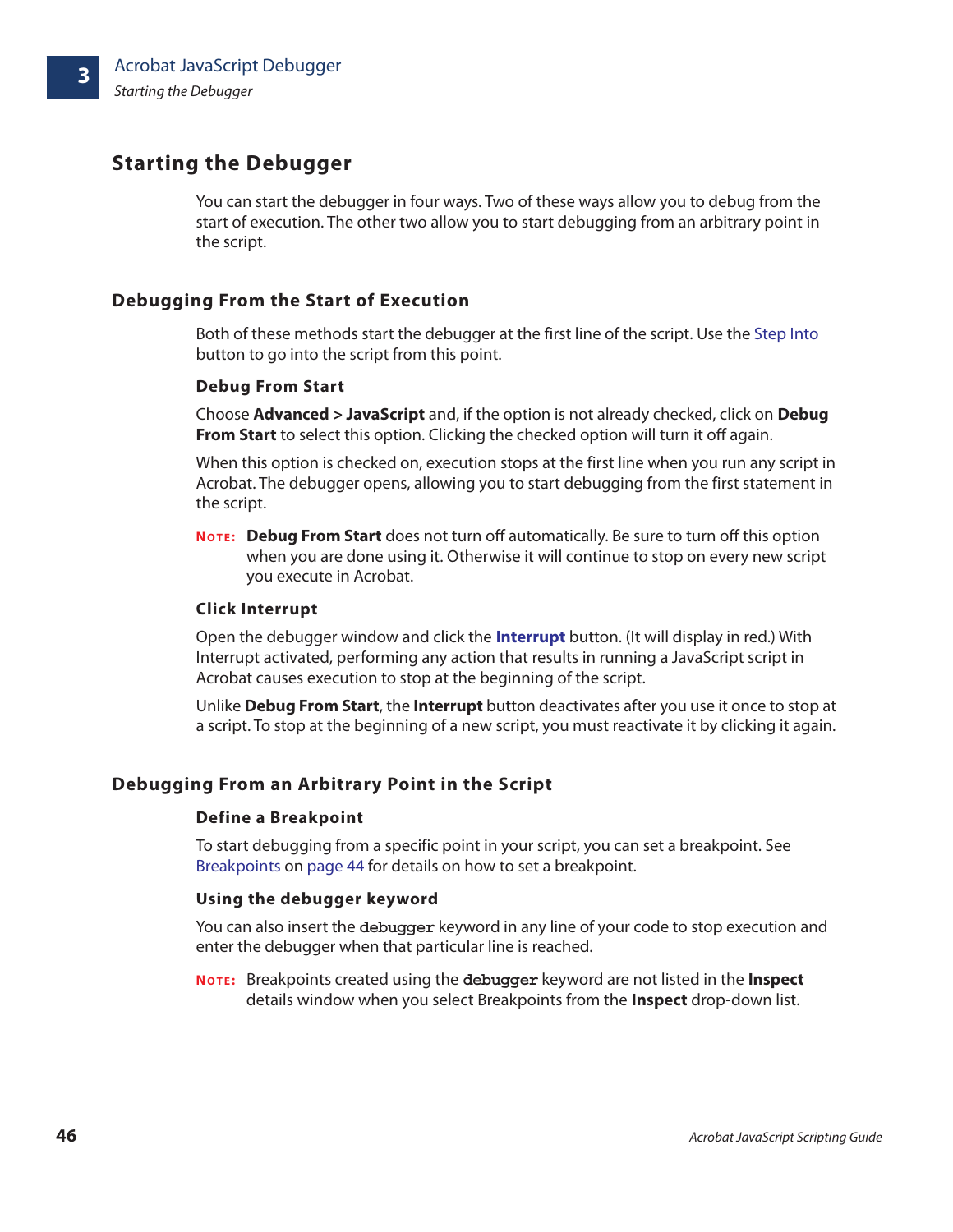## <span id="page-46-0"></span>**Stepping Through Your Code**

The Acrobat JavaScript Debugger allows you to easily control what portions of the script you want to see executed. Four of the toolbar buttons allow you to step through your code when a script is stopped in the debugger. These are the **[Resume Execution](#page-37-2)**, **[Step Over](#page-38-2)**, **[Step Into](#page-38-1)**, and **[Step Out](#page-38-3)** buttons, described individually in the section on ["Debugger](#page-36-1)  [Buttons" on page 37](#page-36-1). This section describes how the buttons are used together to control the debugger.

When the line you have stopped contains a call to a JavaScript function, you may wish to execute the individual statements inside that function by clicking on the **Step Into** button on the toolbar. This is called stepping into a function and allows you to investigate exactly what is going on with your script when a function is called. Be aware that native functions, for which there is no JavaScript implementation, will not allow you to step into them.

When the line you have stopped contains a function call, you may avoid executing the individual statements in that function by clicking on the **Step Over** button on the toolbar This is called stepping over a function. If the statement you have stopped does not contain a function call, stepping over will simply execute that statement.

If the line you are stopped at is inside a function call, you may choose not to step through the rest of the statements of that function by clicking the **Step Out** button on the toolbar. This is called stepping out of a function and allows you to return to the statement which called that function. If you are not inside a function call, clicking on the Step Out button will continue execution to the end of the script or until a breakpoint is reached.

When stopped in the debugger, you may continue execution from the current statement by clicking on the **Resume Execution** button on the toolbar. Your program will either run to completion or stop again if it reaches a new breakpoint.

## **Exercise: Calculator**

To do the following exercises, you must have unzipped the file **TestDebugger.zip**. to get the **Calc.pdf** file.

In this exercise, you will set breakpoints in a script and create watches to view how a variable changes as you execute the script in the debugger. At the end of this exercise you will be able to:

- Start the debugger from a location within a script.
- Interpret the contents of the **Inspect** details window.
- Create, edit, and delete watches.
- Set and clear breakpoints.
- Use these debugger buttons to control how the interpreter executes the code in the script.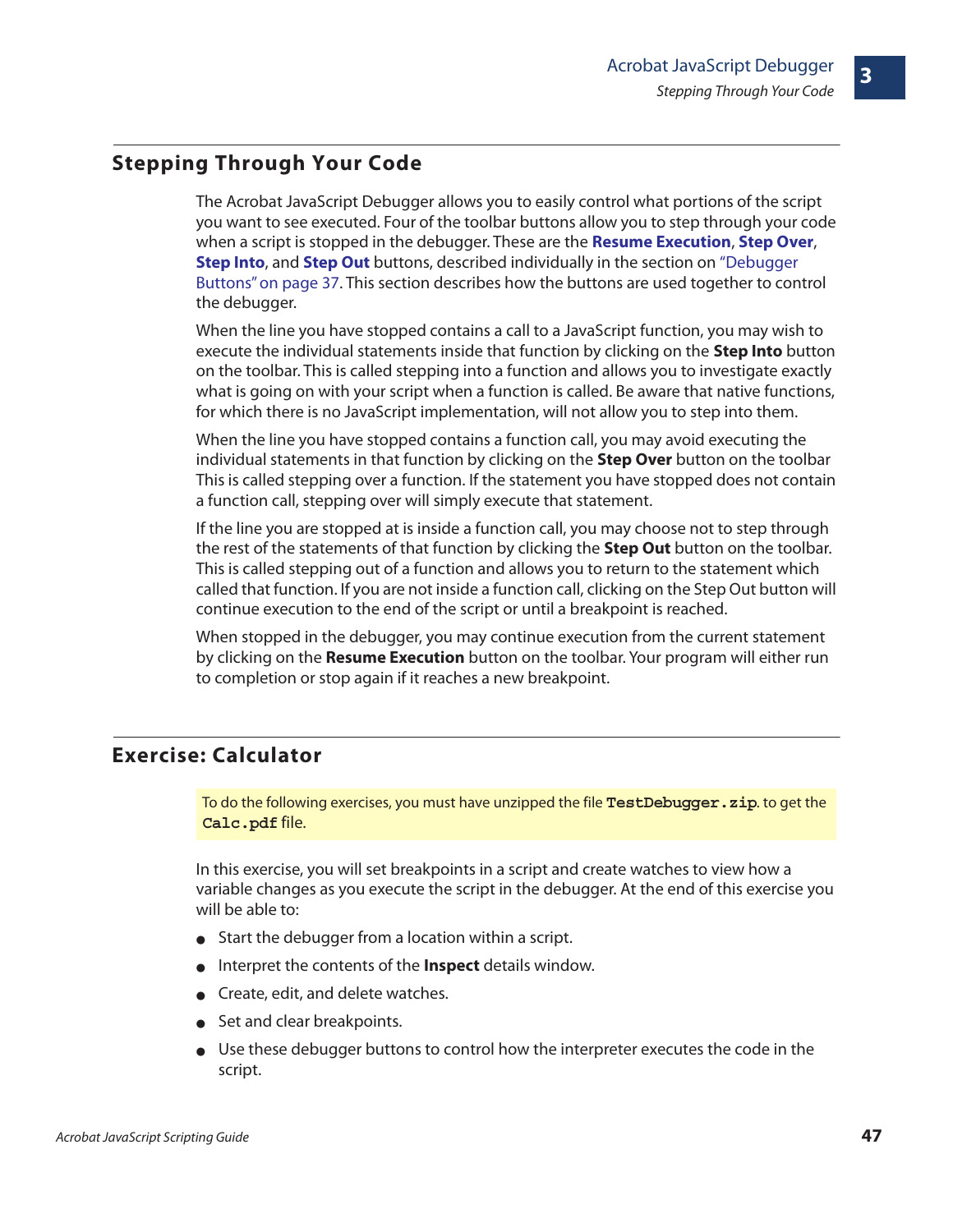- **– Step Into**
- **– Step Out**
- **Quit**

#### **Calculator**

**Calc.pdf** uses document-level and form field-level scripts to create the behavior of a simple calculator. The key pad consists of numeric and function keys, the period (**.**), the equals sign (**=**), as well as Cancel and Cancel Entry keys.

#### **How the Calculator Displays Output**

**Calc.pdf** uses the Acrobat Doc Object method **getField()** to display the values of keys that the user enters and the results of evaluating expressions to the calculator display window. The calculator display window is the text field **Display**. In this statement, **getField()** binds the variable **display** to this field:

**var display = this.getField("Display");**

Each numeric key is a button field with this Mouse Up action whose return value is assigned to the calculator display window:

**display.value = digit\_button(***n***);**

For example, when the user presses the **"Seven"**button, this assigns the value returned by **digit** button(7) to the calculator window.

**Calc.pdf** uses a similar mechanism to display the strings representing arithmetic operations to the **Func** text field. In this statement, **getField()** binds the variable **display** to this field:

```
var func = this.getField("Func");
```
Here is the Mouse Up action for the division (**/**) key:

```
func_button("DIV");
```
The action passes the string **"DIV"** to the **func\_button()** function. The parameter is assigned the name **req\_func**, so when **func\_button()** is executed,

**req\_func = "DIV"**

Later in the function, this statement is encountered:

**func.value = req\_func**

Because **getField()** has bound the **func** variable to the **"Func"** field, this statement displays the string **"DIV"** in the field.

#### **Adjusting For 2-Digit Values**

To adjust for values entered that are greater than or equal to 10, the calculator multiplies the current value by 10. For values less then 1, it multiplies the divisor 10. Say, for example, the user enters the values 2 and 4 consecutively. The code multiplies the 2 by 10 and adds 4 to the result. The point button Mouse Up action updates the divisor to 10 if it is 1. This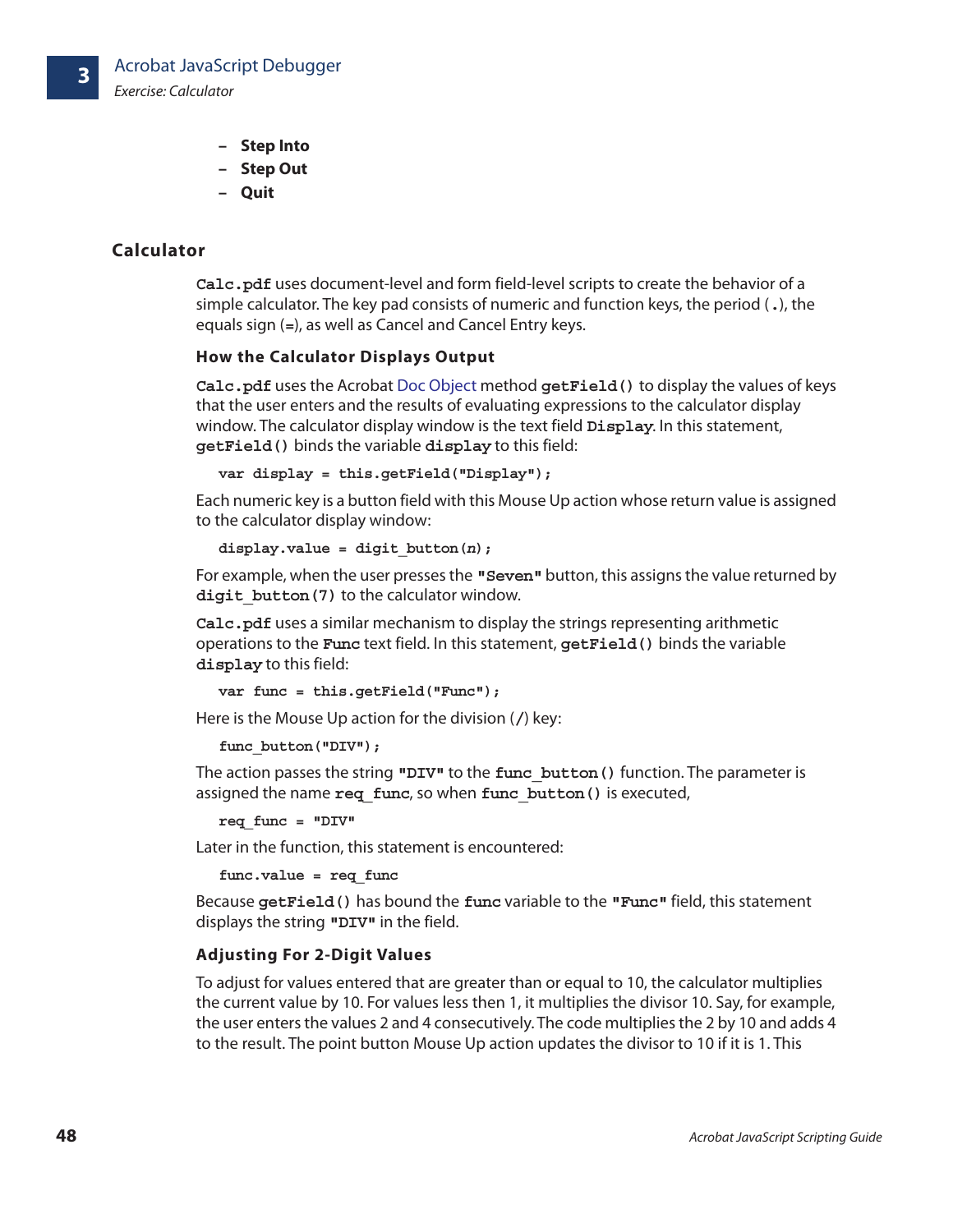causes a subsequent value entered (to the right of the point) to be divided by 10 to represent the tenths position.

#### **Testing the Calculator**

To familiarize yourself with the basic calculator operation, open **Calc.pdf** in Acrobat. Experiment with entering expressions and evaluating their results.

When you are familiar with the calculator's operation, close this file.

#### **Getting Started**

This exercise introduces runtime errors into the calculator example. It takes you through steps in the Debugger to correct the errors so that this version of the calculator works like the one you just experimented with.

- **NOTE:** Before you start this exercise, be sure that the Acrobat JavaScript debugger is enabled. See [Enabling the Acrobat JavaScript Debugger](#page-33-0) on [page 34](#page-33-0) for details.
- **1.** Open the file **CalcWithRTErrors.pdf** in Acrobat.
- **2.** Just as you did with **Calc.pdf**, experiment with entering some expressions. Observe the results of:

Button values that you enter and the resulting value displayed. Function keys that you enter and the resulting string values displayed.

- **3.** Click Cancel. This clears **Display** to 0s.
- **4.** Test values, and compare your results to **Results:**.

#### **Test:**

```
Enter this expression. Evaluate:
9 - 6 = ???
Click Cancel. Evaluate:
9 * 3 = ???
Add 3 to the result. Evaluate:
((9 * 3) +3) =Add 3 again. Evaluate:
(((9 * 3) +3) + 3 =
Click Cancel. Add 3 to 9. Evaluate:
9 + 3 = ???
```
#### **Results:**

**9 - 6 = -6 9 \* 3 = 0**  $((9 * 3) +3) = 0$  $((9 * 3) +3) = 0) + 3 = 3$ **9 + 3 = 3**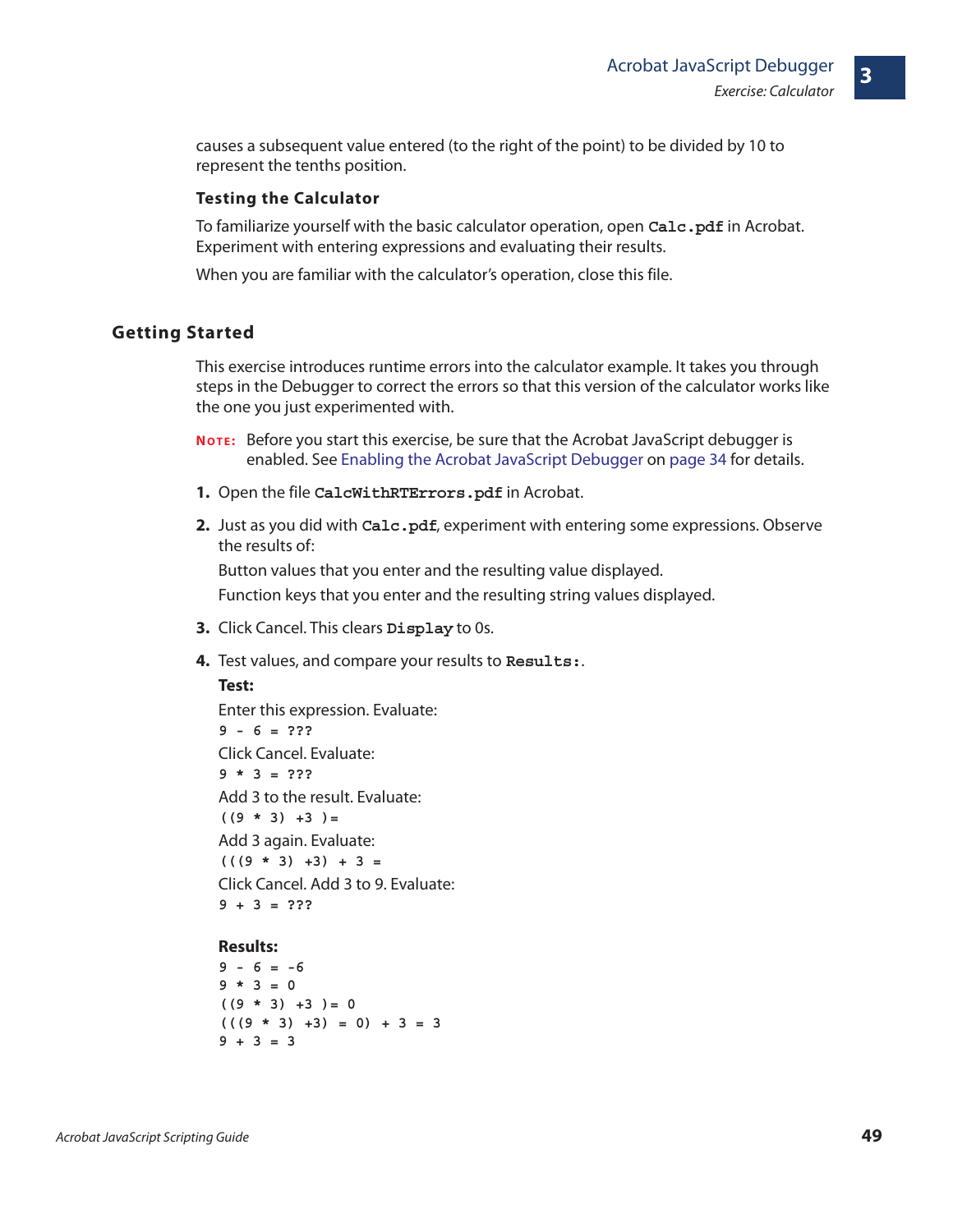**5.** Summarize your findings.

From the above, note that:

- Button values display correctly. Clicking 9 displays 9, clicking 3 displays 3, and so forth in the **Display** field.
- Function strings display correctly in the **Func** field. Clicking **\***, **-**, **+**, and so forth displays the correct function string.
- Click Equals (**=**). In most cases, results are incorrect.
- Assumption: There is at least one runtime error in the code. Something isn't working correctly between the value of the **entry** and **accum** variables.

#### **Debugging a runtime error**

- **1.** Click **C** to Cancel and clear the calculator display to zeros, if necessary.
- **2.** Select **Advanced > JavaScript > Debugger** to display the debugger dialog.
- **3.** In the Scripts window, navigate to the Document script Mult, and set a breakpoint at the call to **func\_button(MULT);**
- **4.** In the **Inspect** details window, create a watch for entry and accum. At this point both variables have the value 0.???
- **5.** Click **Quit** to close the debugger.
- **6.** Enter the expression 9 \* 3 on the calculator pad. The debugger executes up to the breakpoint.
- **7.** Click **Step Into** (single step) to execute the first statement in **func\_button()**.
- **8.** Single Step two more times.

This statement contains an error.

**accum == entry; \\ This is incorrect.** 

The statement should assign the value of **entry** to **accum**. Executing this statement does not update **accum**. See the watches in [Figure 3.10](#page-50-0).

**9.** You can either click **Edit**to correct the error or you can click **Step Out** to end the session. Clicking **Edit** to correct the error causes the debugger to display this message:

If you edit the file, the debugger session will stop. Would you like to edit the file anyway?

Clicking **Yes** enters the editor where you can correct the error. Change **==** to **=**.

**NOTE:** You will still need to clear the breakpoint. You can quit the debugger, execute the calculator again to the breakpoint and clear it.

Alternately, you can click **Step Out** to end the debugger session. Then correct the error in the editor and click **Quit**.

**10.**Clear the calculator display.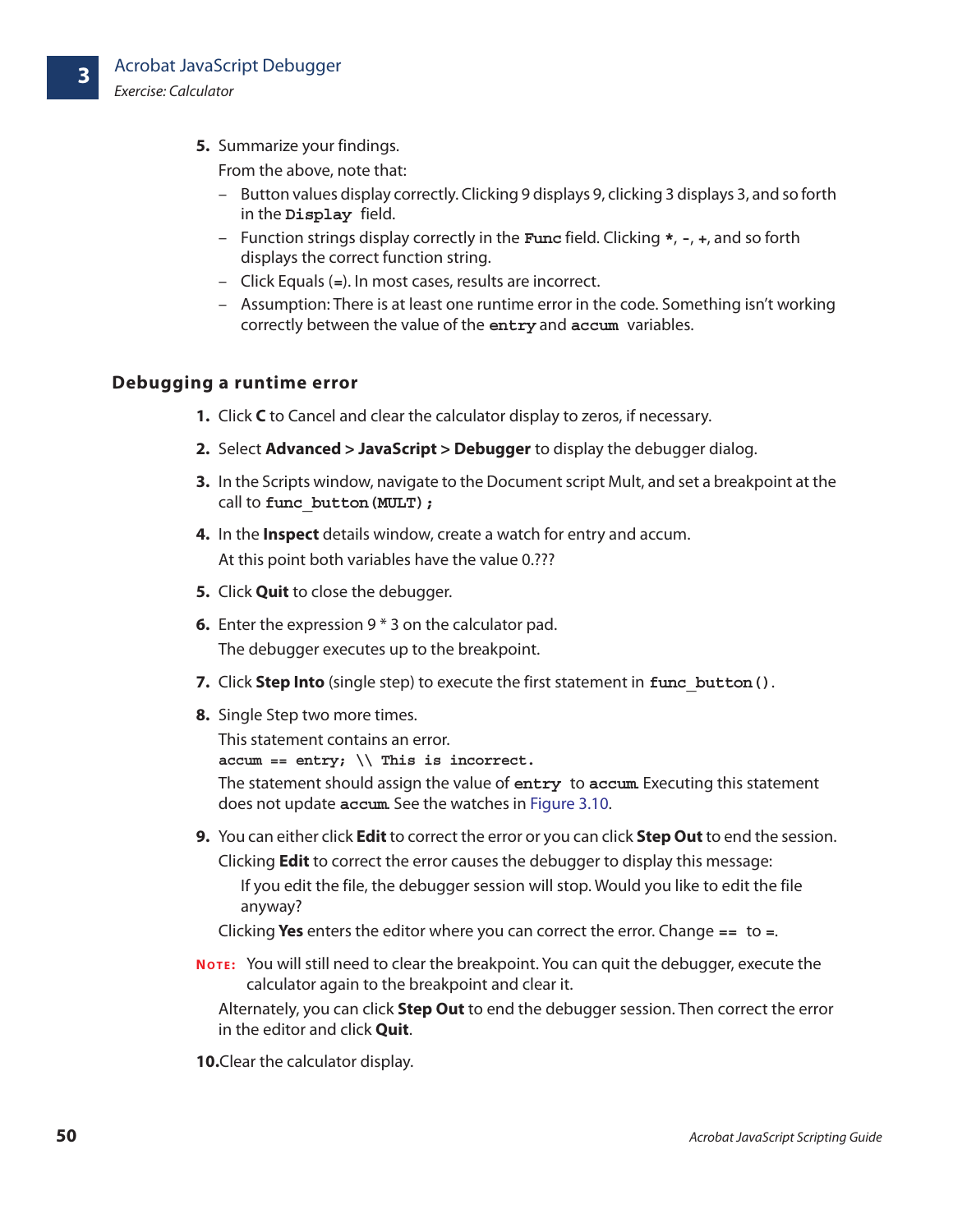<span id="page-50-0"></span>



#### **Another runtime error**

**1.** Enter  $9 + 3 =$ 

The result of evaluation is 3. This is indicates another runtime error.

- **2.** If you didn't delete your watches from the previous session, you can reuse them. For each watch, select the watch in the **Inspect** details window. Click **Edit** and **OK**. The variable becomes undefined.
- **3.** In the **Scripts** window, navigate to the Equals script.
- **4.** Set a breakpoint at the function call **update\_result();**
- **5.** Quit the debugger.
- **6.** Clear the display if necessary.
- **7.** Enter  $9 + 3 =$

This enters the debugger and stops execution at the breakpoint.

**8.** Single step through the function **update\_result()**. Note the statements executing and the values of the watches. Execute the first case statement: **accum = entry; // This is incorrect.**  This is incorrect. The value of **entry** should be added to **accum**. Correct the error: **accum = accum + entry;**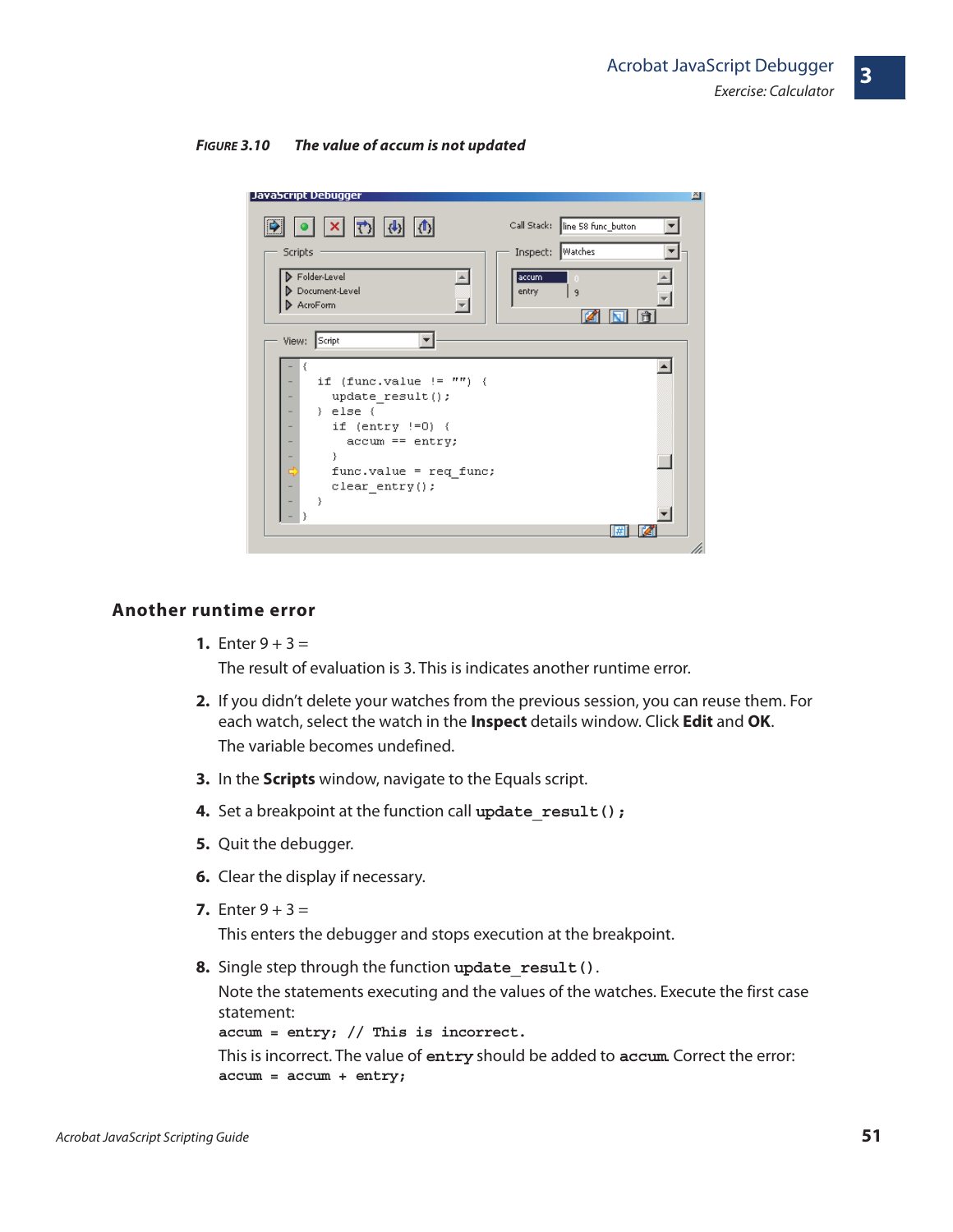**FIGURE 3.11 Second Runtime Error**



#### **Known Issues**

Due to some limitations in the JavaScript Debugger, debugging of certain classes of scripts in Acrobat is disabled or unavailable. Fortunately, there are plenty of other places and situations where scripts can be debugged, so that your script can be tested and then transported to its definitive place in case debugging is unavailable. Below is an incomplete list of issues we have found during testing and development of the JavaScript Debugger in Acrobat 6.0.

Menu-item scripts cannot be debugged or reached via the "Debug From Start" menu option. You'll notice that if the "Debug From Start" menu item option is checked on, menu items created via the JavaScript method app.addMenuItem() will be disabled. The correct way to debug these scripts is to put a breakpoint on the function called from the "cExec" parameter defined in the respective addMenuItem() call. This function may exist either in a Config.js file, or in a doc-level script, both available for perusal and setting breakpoints via the debugger dialog.

When trying to debug scripts at PDF file open time (e.g.: Doc-Level scripts) by turning on the "Debug From Start" menu item option, other scripts may be triggered while we're stopped in the debugger (e.g.: Page 1 Open scripts). The posterior execution of these scripts may be incorrect, especially if they depend on definitions contained in the halted doc-level script being debugged.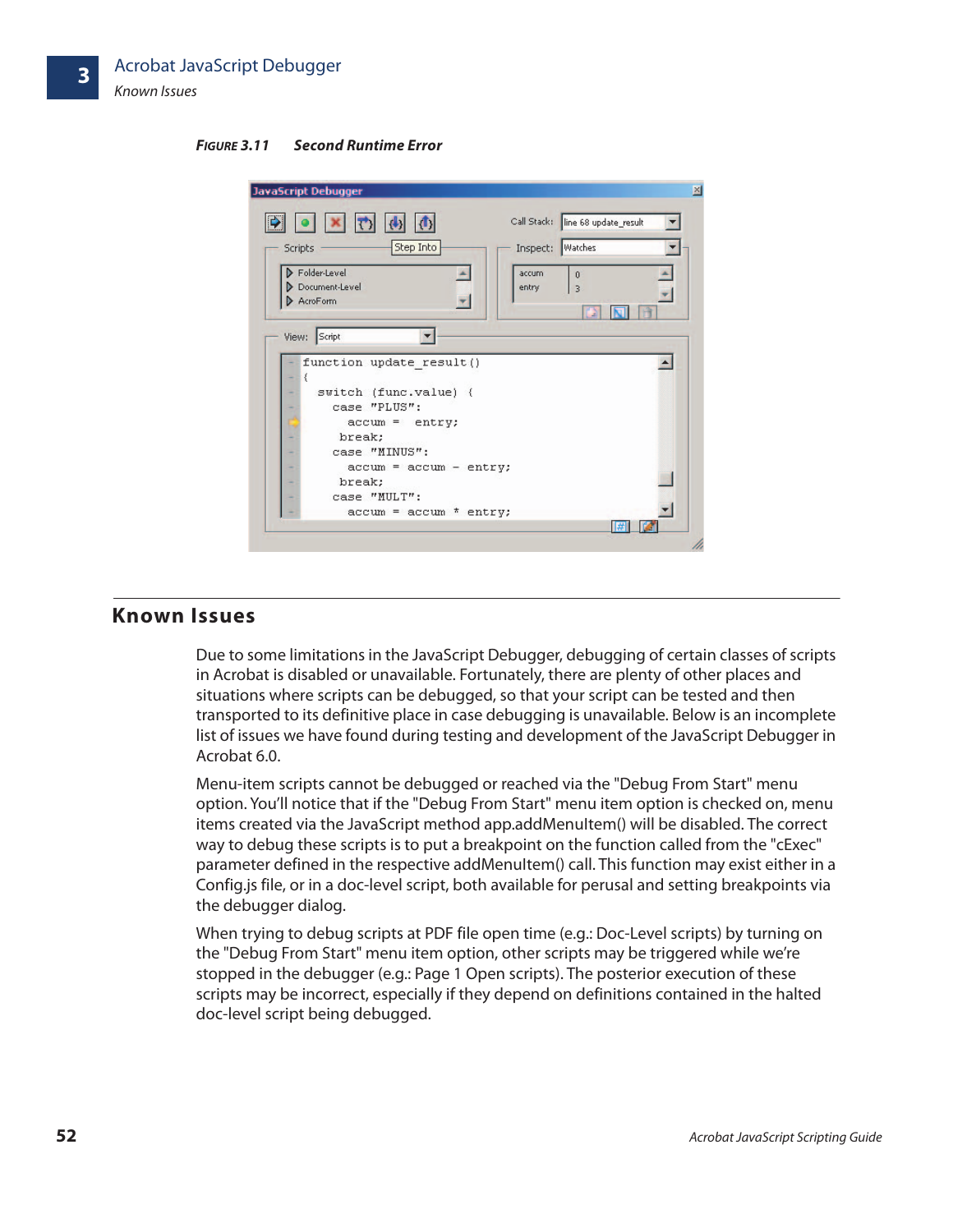The events DocWillPrint and DocDidPrint cannot be debugged because the printing progress bar conflicts with the debugger. Press the Escape key to clear this situation. Debug scripts using different event triggers and then change the trigger to the required event.

Debugging scripts in Acrobat from inside a browser (IE, NS) has some limitations. They're mostly due to the fact that not all scripts contained in a PDF file may be available if the PDF file has not been completely downloaded.

Debugging is not possible with a model dialog open. This occurs, for example, when debugging a batch sequence. A script may create and define a dialog and become not debuggable due to the modal characteristic of these dialogs. Debugging these scripts may hang the Acrobat application, in which case the correct exit is to hit the Esc key.

Debugging script with a running event initiated by either **app.setInterval** or **app.setTimeOut** methods may cause a recurring alert boxes to appear. Use the Esc key after the model dialog is dismissed to resolve the problem.

Hitting the Esc key is the last resort in case debugging of scripts causes the Acrobat application to hang.

## **Summary**

The Acrobat JavaScript Debugger is a is a fully capable tool for troubleshooting problems in Acrobat JavaScript scripts. In combination with the **Edit > Preferences** dialog, the debugger enables you to make very specific choices about how to control the behavior of your Acrobat JavaScript development environment. It consists of three main sets of controls for selecting and executing scripts. Six button controls allow starting and quitting the debugger, as well as single stepping through code, skipping over functions, and exiting functions at any point. A **Scripts** window enables you select the script you want to debug. **Call Stack** and **Inspect** lists, in combination with an **Inspect** details window, enable you to view nested functions and to inspect the details of variables, watches, and breakpoints. You can use the details window controls to set and clear breakpoints, inspect variable values while stepping through JavaScript code, and to create and delete custom watches to filter what you want to examine during script execution. You can also trace the stack and view the exact locations of stack frames in a script.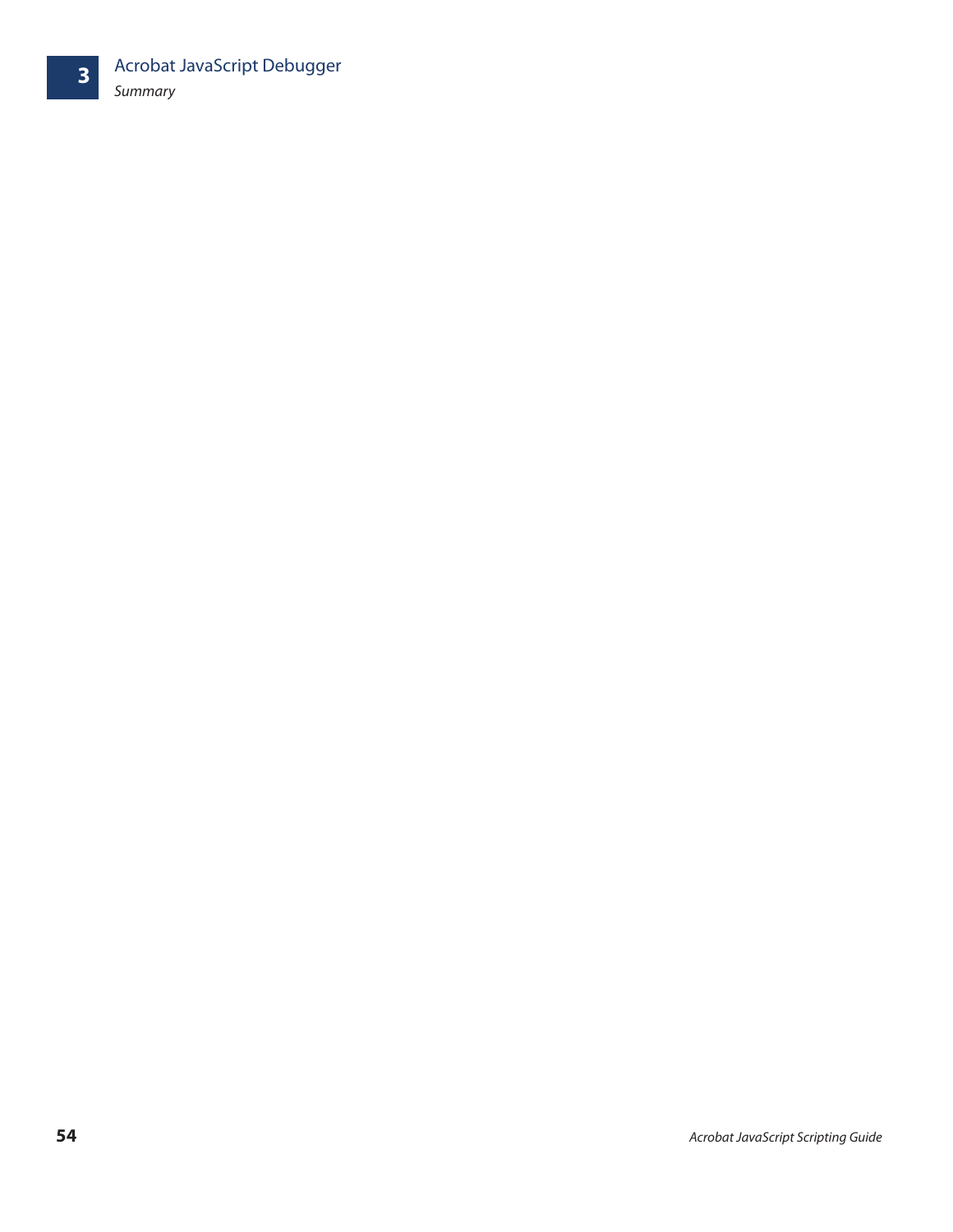# **4 Using Acrobat JavaScript in Forms**

## **Creating simple JavaScripts**

There are a number of simple JavaScripts you can integrate into your forms to enhance their interactive capabilities. The scripts described here are commonly used with Acrobat forms. Trying out these scripts in the forms you create will give you a glimpse of what JavaScript offers.

Careful selection of field names when creating forms is an important factor in data collection. If two fields share the same name, they also share the same value. You can use this capability to create fields that have different appearances (that is, appear on different pages and have different background colors) but have the same value. This means you can modify one field and the other field is updated automatically.

**NOTE:** In order to create and use JavaScript in Acrobat, you must have JavaScript enabled. Make sure that JavaScript is enabled by choosing **Edit > Preferences > General** and selecting **JavaScript** from the list on the left. Select **Enable Acrobat JavaScript** if it is not already selected, and click **OK**.

#### **Creating an automatic date field**

Many forms require a date for tracking purposes. The following procedure shows you how to create a text field that automatically displays the current date when the document is opened.

The script you create to display the current date when the document is opened is a document level script.

#### **To create an automatic date field:**

- **1.** Select the form tool , and create a text field. (For more information, see the section on Creating Form Fields in the Acrobat online help.) Select the **General** tab and name the field Today.
- **2.** Select the **Format** tab, choose **Date** for the format category, and choose a month, day, and year format option (for example, "**mmm d, yyyy**"). On the **General** tab, make sure the field is read-only because it will be a calculated field, and click **Close**.
- **3.** To create a document level script that is executed each time the document is opened, choose **Advanced > JavaScript > Document JavaScripts**. Name the script **Today**, and click **Add**.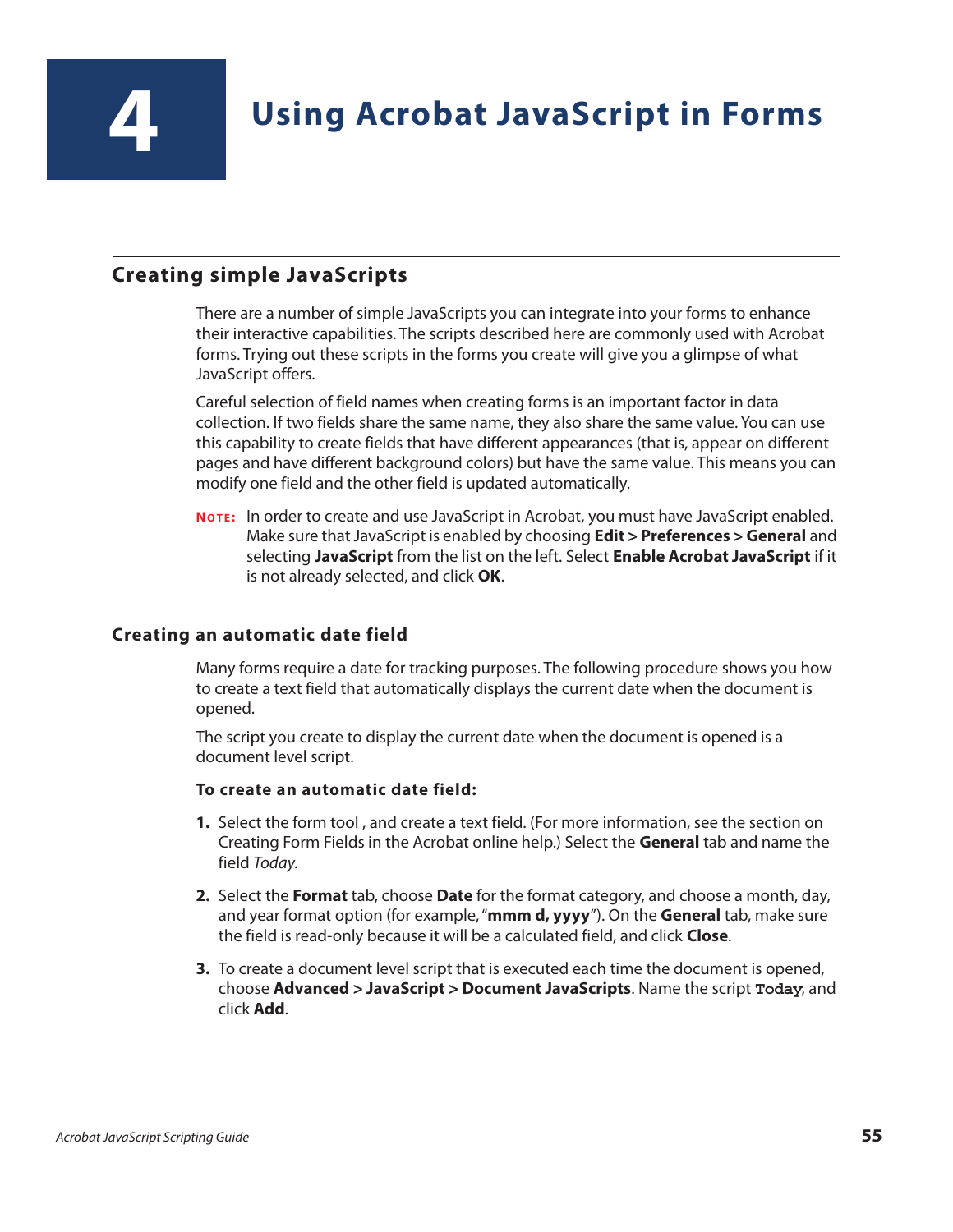**4.** Delete the automatically generated text, defining a **Today** function, that is displayed in the script window. Type in the following text in the exact format (line wraps are OK) and click **OK**.

```
var f = this.getField("Today");
f.value = util.printd("mm/dd/yyyy", new Date());
```
This script binds the **Today** field to the variable **f**, and then calculates the value. The **new Date()** expression creates a new date object initialized to the current date and time. The **util** object is used to format the date into the month/day/year format.

**5.** Click OK in the JavaScript Edit dialog box, and then click Close in the JavaScript Functions dialog box.

Notice that the date is displayed in the format you selected for the text field, not in the format produced by **util.printd**.

#### **Performing Arithmetic Calculations**

You can use JavaScript to automatically perform arithmetic calculations using the values in two or more fields and display the results in another field by using Simplified Field Notation. In the following example, you create three form fields in which the value in the second field is subtracted from the value in the first. The results are calculated, and the value is automatically displayed in the third field.

#### **To create an arithmetic calculation of fields:**

- **1.** Select the form tool , and create a text field. (For more information, see the section on Creating Form Fields in the Acrobat online help.) Name this field **ValueA** with no spaces.
- **2.** Click the **Format** tab, choose **Number**, and choose the number of decimal places, a currency symbol if needed, and a separator style.
- **3.** Click the **Options** tab, specify a default value (for example, 1), and click **OK**.
- **4.** Create a second text field, and name this field **ValueB** with no spaces.
- **5.** Click the **Format** tab, and make the format of this field the same as for the previous field.
- **6.** Click the **Options** tab, specify a default value (for example, 1), and click **OK**.
- **7.** Create a third text field, and name this field **ResultsC**with no spaces.
- **8.** Click the Format tab, and make the format of this field the same as for the previous field.
- **9.** Click the **Calculate** tab, click the **Simplified field notation** button, and then click **Edit**.
- <span id="page-55-0"></span>**10.•**In the JavaScript Editor window, type in the following text exactly as shown:

**ValueA** - **ValueB**

**11.•**Click **OK**.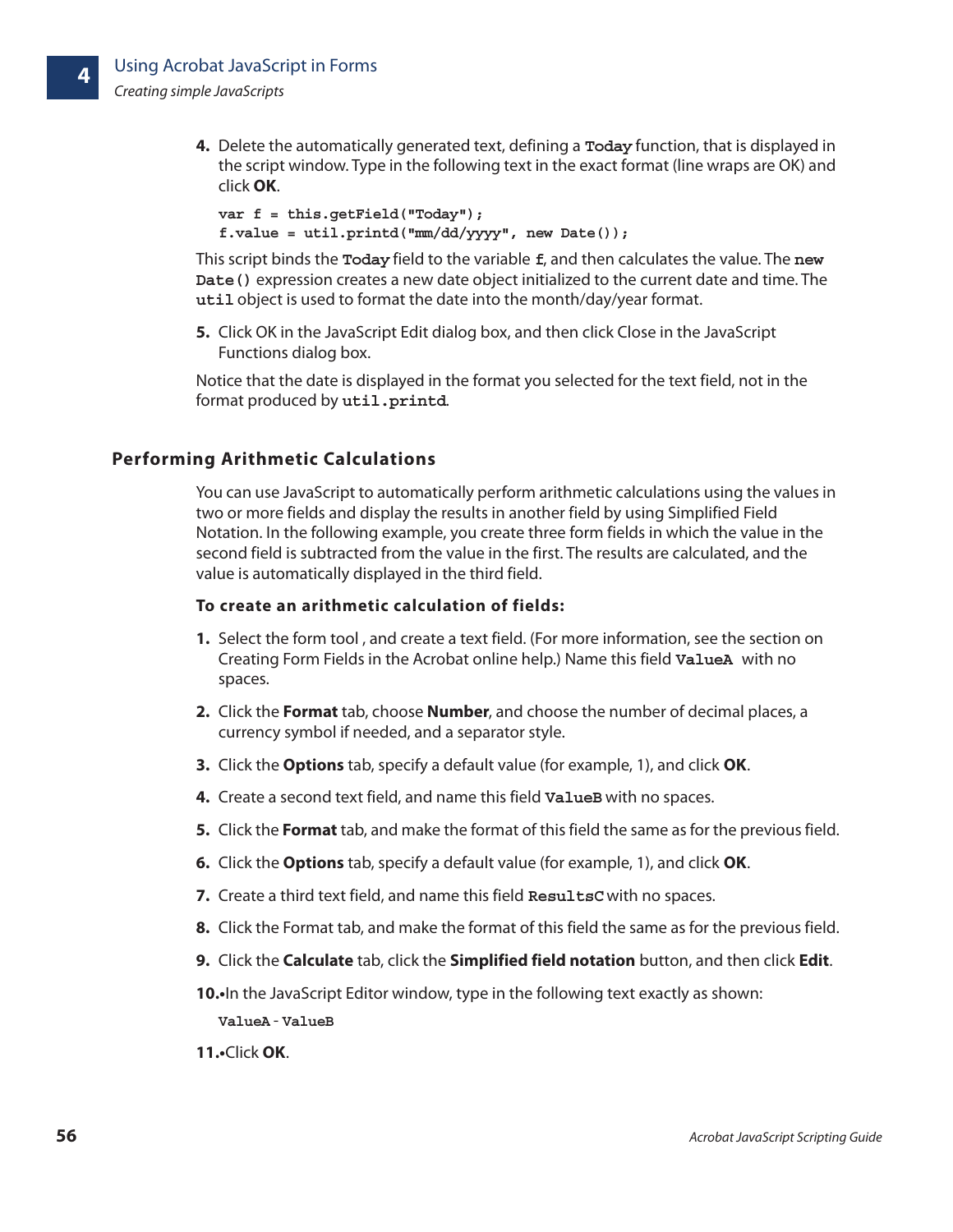**12.•**Click **Close** in the Text Field Properties dialog.

In Acrobat 5 you would have had to explicitly get each field from the **this** object and use the value properties of each field object, as in the following example (equivalent to the symplified syntax in step [10](#page-55-0), above):

```
var f = this.getField("ValueA");
var g = this.getField("ValueB");
event.value = f.value - g.value;
```
The simplifed field notation makes it very easy to define relatively complex calculations. Instead of typing:

```
event.value = ( getField("income.interest").value
    + getField("income.rental").value )*0.45
     - getField("deductible").value;
```
the new syntax would require only:

**(income\.interest + income\.rental)\*0.45 - deductible** 

Note the backslash (**\**) before the period or dot (**.**) in the above example. To avoid ambiguity, all operators (including the dot in the example), numbers, and whitespace characters are assumed to separate field names. If those characters are used in a field name, they may be specified in the Simplified Field Notation by escaping them with a backslash character, as in the example. Quote characters used in a SimplifiedField Notation script will be treated as part of a field name.

For even more complex calculations and logic, you can still use the **Custom calculation script** choice. Scripts entered in this window require the full object and property syntax.

#### **Assigning a 'go to page' action**

If you create a multiple page form, it is useful to add a button that automatically takes you to the next page. This type of action is most commonly associated with the Mouse Up action.

The JavaScript you use to take you to the next page at the click of a button can be easily modified to automatically take you to the previous page of the form, the first page of the form, or the last page of the form. All these variations are presented in the following procedure.

#### **To specify a "go to page" action for a button:**

**1.** Select the form tool , and create a form field. (For information, see the section on Creating Form Fields in the Acrobat online help.) Name this field **GoNext**.

If you want to create several 'go to page' buttons on the same form, name each field accordingly: **GoNext**, **GoPrev**, **GoFirst**, and **GoLast**.

**2.** Choose Button from the Type menu, and specify the border, background, text, and field appearances. Click the Options tab, and specify selections as needed. (For more information, see "Creating interactive buttons" in the Acrobat online help.)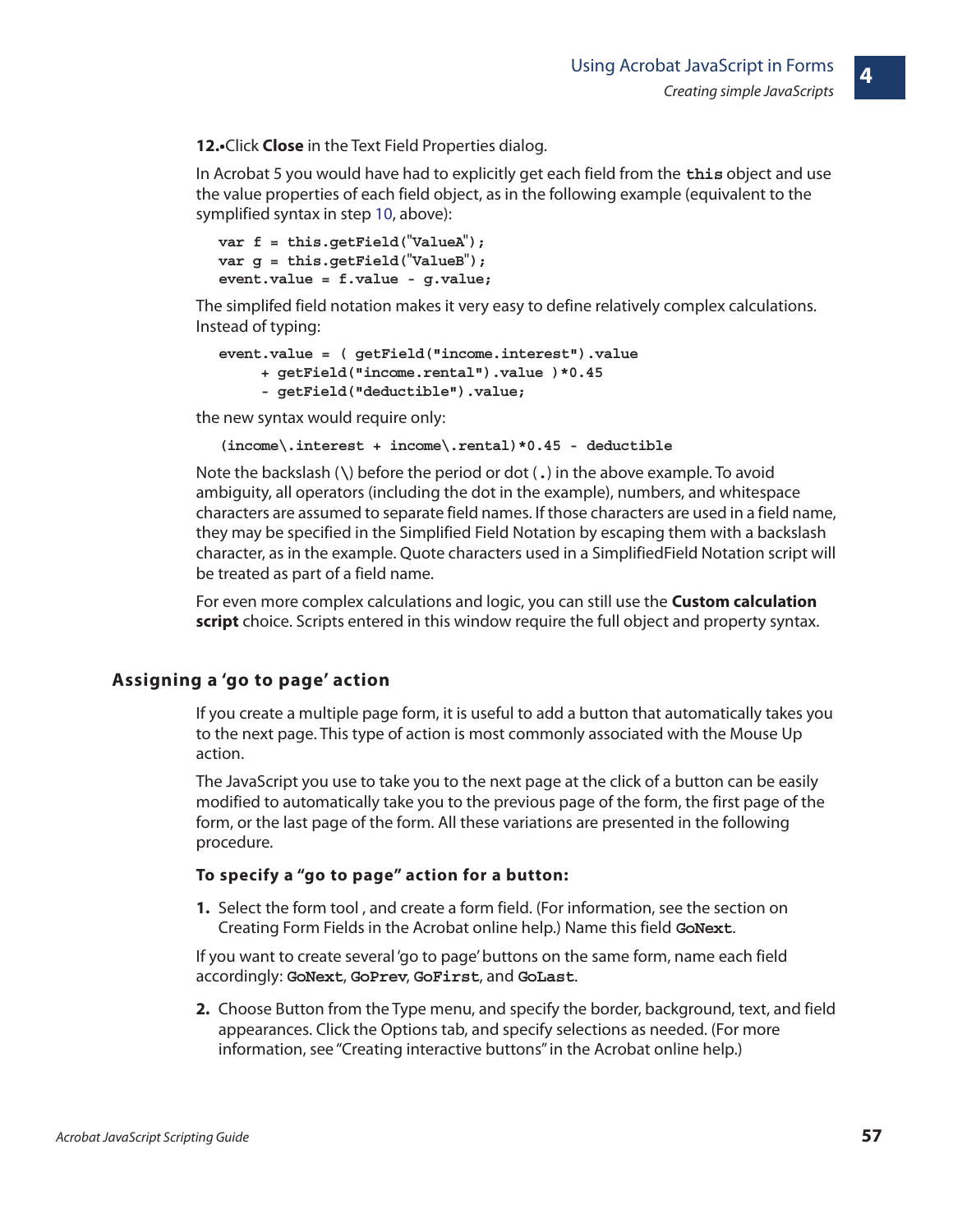- **3.** Click the Actions tab, choose Mouse Up, and then click Add.
- **4.** Choose JavaScript from the Type menu, and then click Edit.
- **5.** To specify go to the next page when the button is selected, in the script window, type in the following text in the exact format, and click OK:

**this.pageNum++;**

For other go to page buttons, use the following scripts with the appropriate button fields:

Go to the previous page:

**this.pageNum--;**

Go to the first page:

**this.pageNum = 0;**

Go to the last page:

**this.pageNum = this.numPages - 1;**

**6.** Click Set Action, and then click OK in the Field Properties dialog box.

#### **Sending a document or form via e-mail**

You can create a button on your form that automatically mails the PDF document to a specified e-mail address when selected. You can also specify that only the form data is mailed as an FDF file.

In the following example, the *name@address.com* variable represents the e-mail address to which the form is to be sent. Most e-mails have a message subject that gives a brief description of the content of the message. The Message Subject Description variable in the example represents the description that would accompany an e-mail message. The double sets of quotes are where you can enter a cc: e-mail address and (blind) bcc: e-mail address, if desired.

#### **To assign an action that e-mails a document or form:**

**1.** Select the form tool , and create a form field. (For more information, see the section on Creating Form Fields in the Acrobat online help.) Name this field MailPDF.

If you want to create a second button that mails only the forms data (an FDF file), do so, and name the field MailFDF. An FDF file is smaller in size because it contains only the data entered into the form, and not the form itself.

- **2.** Choose Button from the Type menu, and specify the border, background, text, and field appearances. Click the Options tab, and specify selections as needed. (For more information, see "Creating interactive buttons" in the Acrobat online help.)
- **3.** Click the Actions tab, choose Mouse Up, and then click Add.
- **4.** Choose JavaScript from the Type menu, and then click Edit.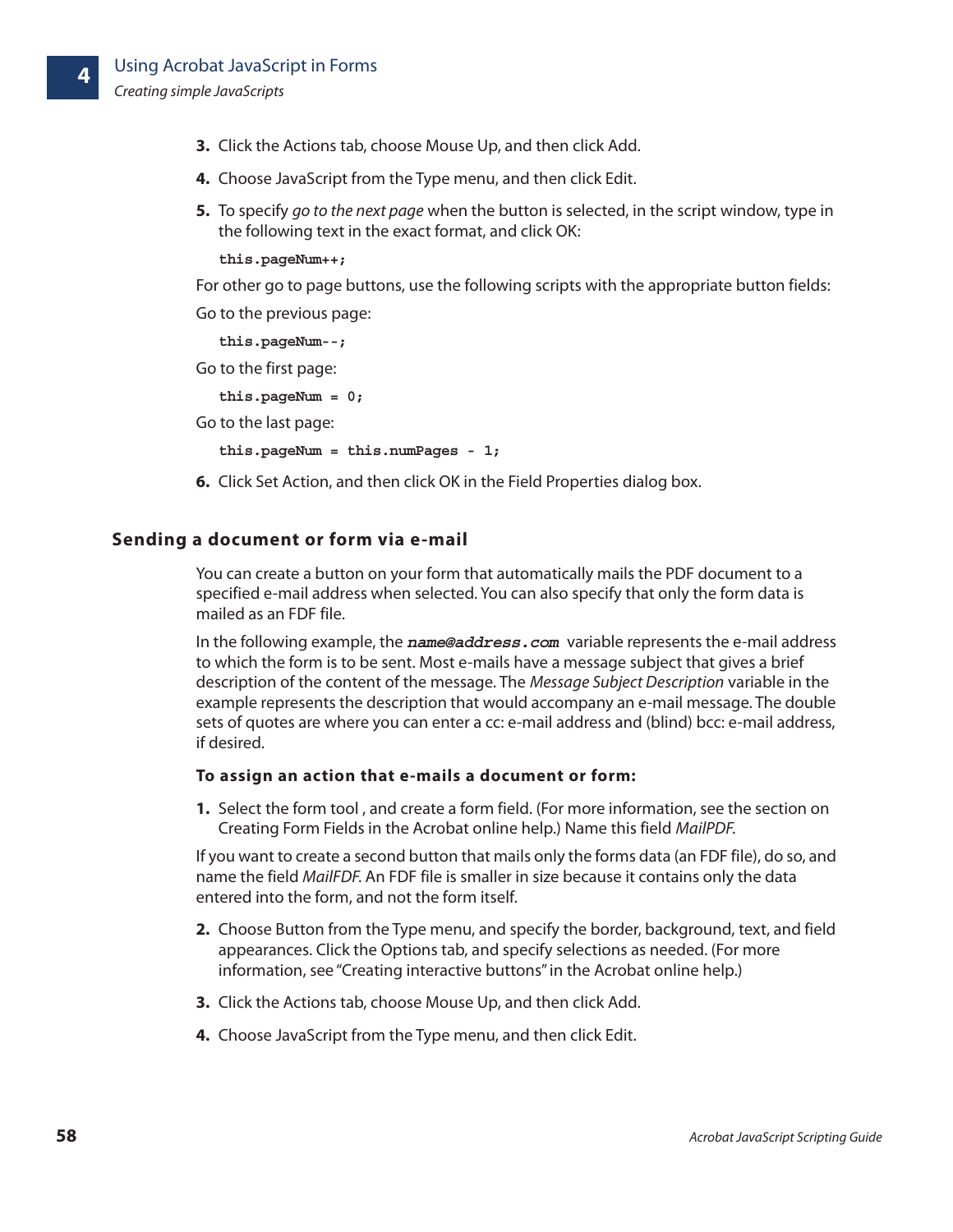**5.** To mail the PDF document to the specified e-mail address when the button is selected, in the script window, enter the following text in the exact format, and click OK:

**this.mailDoc(true,** "**name@address.com**"**,** ""**,** ""**,** "**Message Subject Description**"**);**

To mail the forms data (only) as an FDF file, use the following script instead:

```
this.mailForm(true, "name@address.com", "", "", "Message Subject 
Description");
```
**6.** Click Set Action, and then click OK in the Field Properties dialog box.

#### **Hiding a field until a condition is met**

In more complex forms, you might want to have one field that is hidden, or inactive, until a specific condition is met. For example, a field could be hidden, grayed out, or read only until a dollar amount greater than a specified number is entered into another field.

In our example, a dollar amount greater than 100 must be entered in the ActiveValue field to activate the GreaterThan field. The active field is called ActiveValue, and the inactive field is called GreaterThan.

#### **To activate a field when a condition is met in another field:**

- **1.** Select the form tool , and create a text field. (For more information, see the section on Creating Form Fields in the Acrobat online help.) Name the field ActiveValue.
- **2.** Click the Format tab, and choose Number from the Category list. Choose two decimal places, Dollar as the Currency Symbol, and the common Separator Style (the default). Click OK.
- **3.** Create a second text field, and name it GreaterThan.
- **4.** Click the Format tab, and choose Number from the Category list. Choose two decimal places, Dollar as the Currency Symbol, and the common Separator Style (the default). Click OK.
- **5.** Double-click the ActiveValue field. Click the Validate tab, select Custom Validation Script, and click Edit.
- **6.** Here are three variations in the behavior of the GreaterThan field, with the corresponding code:
	- To keep the GreaterThan field hidden until an amount greater than 100 is entered in the ActiveValue field, in the script window, type in the following in the exact format, and click **OK**:

```
var f = this.getField("GreaterThan");
f.hidden = (event.value < 100);
```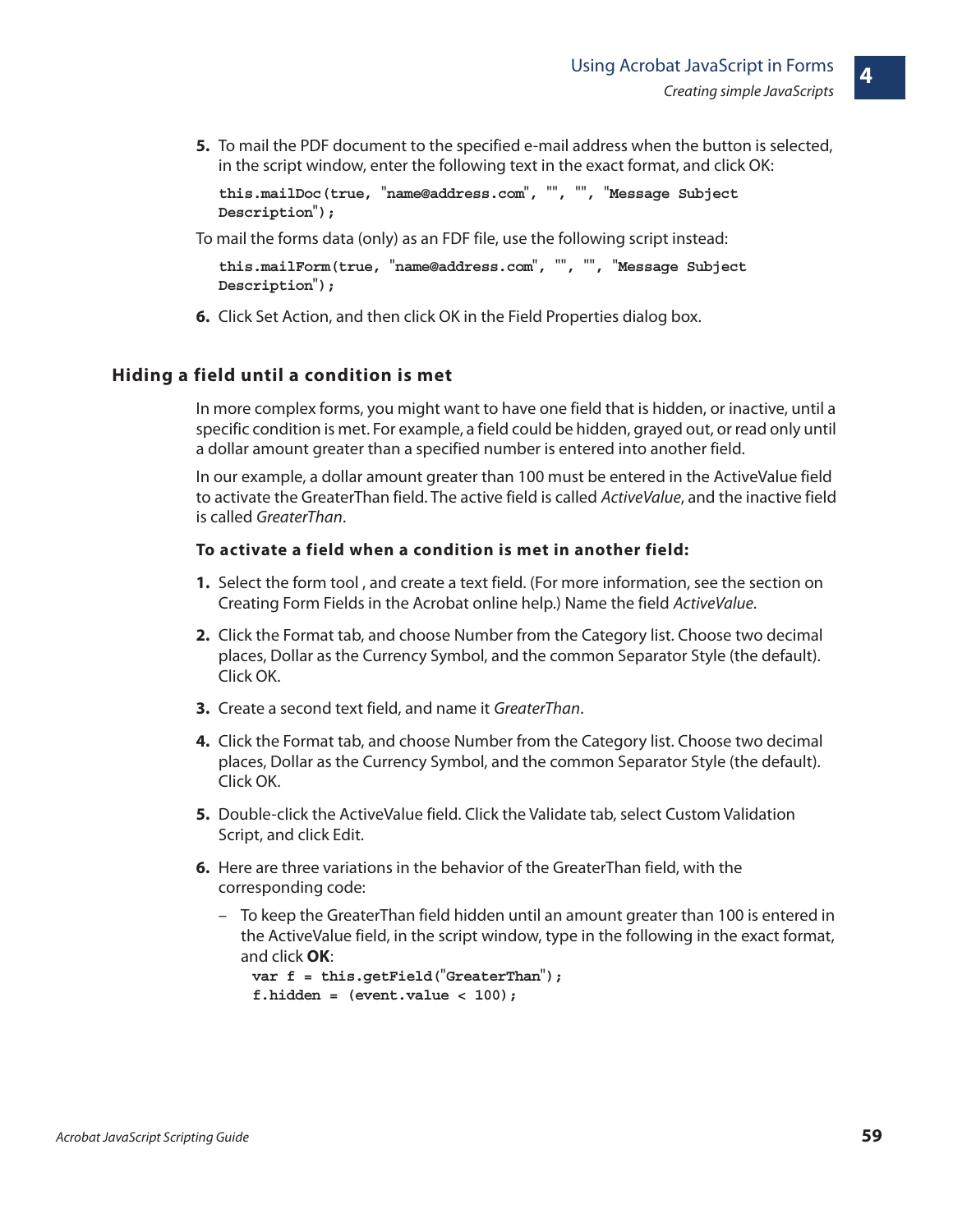– To keep the GreaterThan field read only until an amount greater than 100 is entered in the ActiveValue field, in the script window, type in the following in the exact format, and click **OK**:

```
var f = this.getField("GreaterThan");
f.readonly = (event.value < 100);
```
– To keep the GreaterThan field grayed out and read only until an amount greater than 100 is entered in the ActiveValue field, in the script window, type in the following in the exact format, and click **OK**:

```
var f = this.getField("GreaterThan");
f.readonly = (event.value < 100) ;
f.textColor = (event.value < 100) ? color.gray : color.black;
```
**7.** Click **OK** in the JavaScript dialog box, and then click **OK** in the Field Properties dialog box.

## **Working with JavaScript actions**

A JavaScript action allows you to invoke a JavaScript from a form field, a link, a bookmark, a document, or a page action. Familiarity with JavaScript is required. Storing a JavaScript for a commonly used function as a field level script allows you to invoke the function from other JavaScripts. Storing a function as a document level JavaScript makes the function available to all JavaScripts in the current document. Storing a function as a plug-in level script makes the function available to all JavaScripts in the application. Plug-in level scripts are contained in files with a .js extension. These scripts should be located within the Plug-ins folder in the JavaScripts subfolder.

#### **To choose the JavaScript action:**

- **1.** Create or select a form field, link, bookmark, or page action.
- **2.** Press the right mouse button (Windows) or Control-click (Mac OS), and choose Properties.
- **3.** Select JavaScript as the action. For information about selecting an action for a form field, link, bookmark, or page action, see the section in the Acrobat online help, "Adding Navigation to Adobe PDF Documents" > "Using Actions for special effects" > "About action types".
- **4.** Click Edit.
- **5.** Copy and paste a predefined custom script, or type the script in the text box provided, and then click OK.
- **6.** Click Set Action or Set Link, as appropriate.

#### **To create a document level JavaScript:**

**1.** Choose **Advanced > JavaScript > Document JavaScripts**.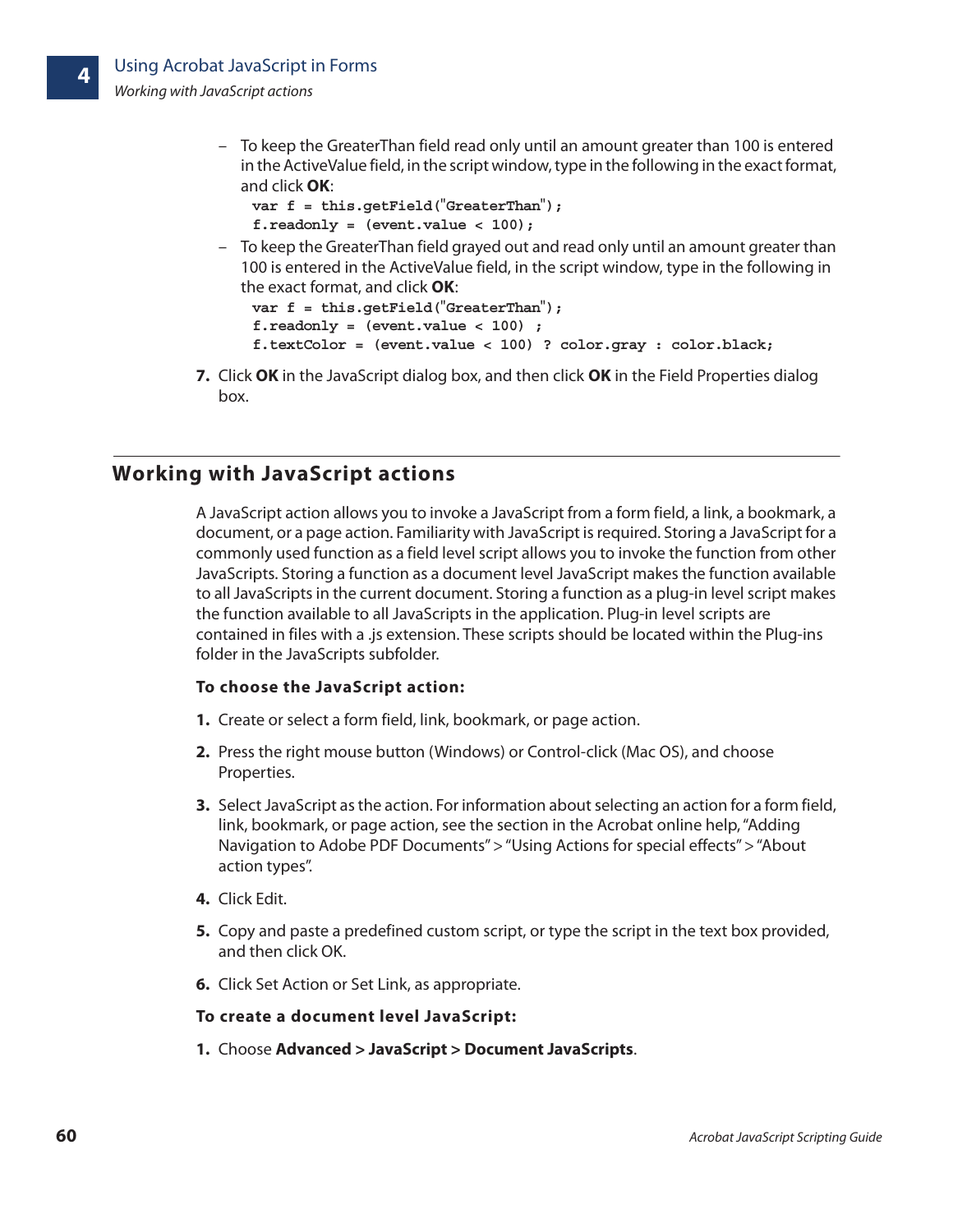- **2.** Type the name of the script in the text box.
- **3.** Click Add.
- **4.** Copy and paste a predefined custom script, or type the script in the text box provided, and then click OK. The name of the script appears in the lower text box.
- **5.** Click Close.
- **6.** Choose **Advanced > JavaScript > Debugger** to open the console window. When a JavaScript is executed, you are alerted to any script errors by a message in the console window. Click Clear to clear the results, or Close to close the window.

#### **To edit or delete an existing document level JavaScript:**

- **1.** Choose **Advanced > JavaScript > Document JavaScripts**.
- **2.** To edit a document level JavaScript, select the JavaScript from the list, and click Edit. Change the existing text, or paste a predefined custom script into the text box provided. Click OK to accept and conclude the editing.
- **3.** To delete a document level JavaScript, select the JavaScript from the lower text box, and click Delete.
- **4.** Click Close.

#### **To create a plug-in level JavaScript:**

- **1.** Create a text file containing the JavaScript function. Name and save the file with a .js extension.
- **2.** Copy the text file into the JavaScripts directory inside the Acrobat folder, or into the JavaScript folder in your system directory.

## **Working with document level JavaScript actions**

In addition to JavaScript functions that can be accessed by any JavaScript in the current document, you can create document level JavaScript actions that apply to the entire document. When you do something that affects the entire document, like printing it, the document level action applied to that occurrence will run. You create and edit the JavaScript code in the editor of your choice. You can later edit all your document level JavaScript actions at once.

#### **To set a document level JavaScript action:**

- **1.** Choose **Advanced > JavaScript > Set Document Actions**.
- **2.** In the Document Actions dialog box, choose the appropriate document occurrence.
- Document Will Close runs the JavaScript while the document closes.
- Document Will Save runs the JavaScript while the document is saved.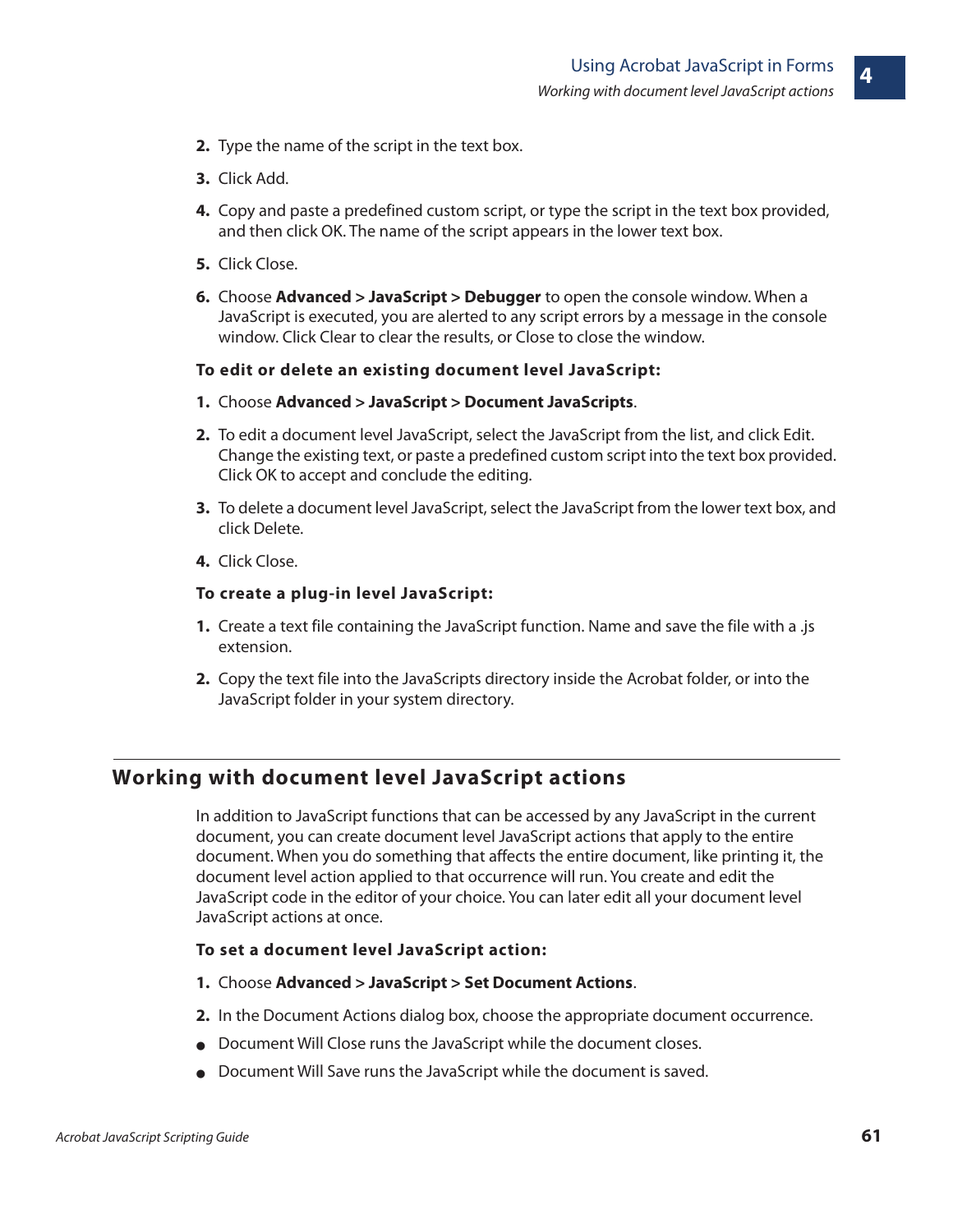- Document Did Save runs the JavaScript after the document is saved.
- Document Will Print runs the JavaScript while the document is printed.
- Document Did Print runs the JavaScript after the document is printed.
- **3.** Click Edit. A JavaScript editor appears (you can set a default JavaScript editor in the Preferences dialog box).
- **4.** Enter your code into the editor and click OK. If you are using an external editor, follow the editor's instructions. You will have to save your code and close the editor window before returning to Acrobat. The code is entered into the Execute this JavaScript section of the dialog box, and a green circle appears next to the occurrence to show that a JavaScript action is set for it.
- **5.** Click OK.

#### **To delete a document level JavaScript action:**

- **1.** Choose **Advanced > JavaScript > Set Document Actions**.
- **2.** In the Document Actions dialog box, choose the document occurrence whose JavaScript you want to remove.
- **3.** Click Edit.
- **4.** In the JavaScript editor, delete the code and click OK.
- **5.** Click OK to close the Document Actions dialog box.
- **To edit all document level JavaScript actions:**
- **1.** Choose **Advanced > JavaScript > Set Document Actions**.
- **2.** Click Edit All. All scripts for the file will appear. Select the document level scripts.
- **3.** Edit the code in the editor, then click OK.
- **4.** In the dialog box, click OK.

## **Creating form fields programmatically**

Acrobat provides a large number of JavaScript properties and methods for creating form fields and setting their appearance and associated actions, if any. This section presents these properties and methods, organized following the Acrobat user interface (UI). If you create a prototype of your form fields using the Forms toolbar and the Properties dialogs in the Acrobat UI, you can then use this section to find the corresponding JavaScript properties and/or methods.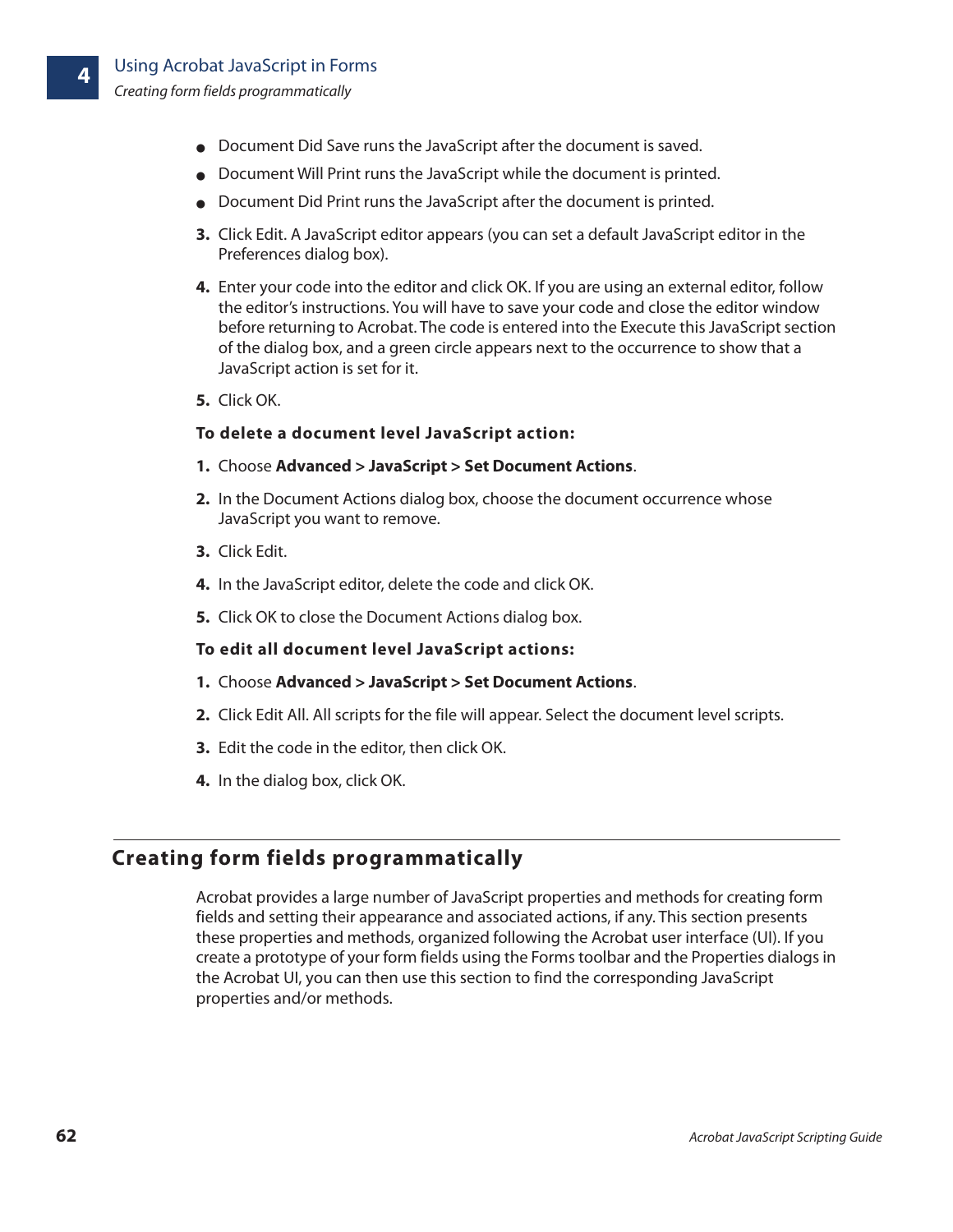There are seven types of form fields, described in detail in the following sections:

- 
- [Button](#page-63-0) [List Box](#page-69-0) [Signature](#page-71-0)
- [Check Box](#page-65-0) [Radio Button](#page-70-0) [Text](#page-72-0)
- [Combo Box](#page-66-0)

A form field may be created either through the Form toolbar in the Acrobat UI, or by the **addField** method of the **Doc Object**. Programmatically, a form field is created as follows:

**var f = this.addField("myField", "***fieldtype***", 0, [100, 472, 172, 400]);**

The fieldtype can be one of **button**, **combobox**, **listbox**, **checkbox**, **radiobutton**, **signature**, or **text**. All of the fields except [Radio Button](#page-70-0) can be created this way. Creating a [Radio Button](#page-70-0) requires more, to connect the multiple buttons. For details of the special requirements, see the [Radio Button](#page-70-0) section on [page 71.](#page-70-0)

The page numbering starts with zero and the coordinates are upper-left  $x$ , upper-left  $y$ , lower-right x and lower-right y. Thus the above line would create a field on the first page of the document located at **[100, 472, 172, 400]**; i.e., the field would be one inch wide (72 points) and 1 inch high, 100 points in from the left and 400 points up from the bottom of the page. Depending on your design requirements, check boxes are typically smaller than this example, while text boxes can often be larger.

A default appearance is given to the field. The return value of this method is a Field object, **f**, that will be used throughout the rest of this section.

In all of the Acrobat UI Field Properties dialogs, there is a checkbox labeled **Locked** at the lower left corner. Checking this locks the field against being selected with the form editing tools with a single click and thus possibly accidentally changed through the UI. When this is checked it is still possible to edit the field properties by double clicking. Like the **Close** button at the lower right of each dialog, this checkbox is only accessible through the UI and is not available programmatically.

Note that in Acrobat 5, the form tool UI had a lot in common with the above methodology. You created a form field and then set its type to **button**. In Acrobat 6, instead of a single form field tool, there are separate tools for each type of form field. The programmatic methodology is still the same.

The field object for a field that already exists can be obtained by the **getField** method of the Doc Object:

```
var f = this.getField("myField");
```
For any field object, you can determine its type using the **type** property. For example, to display the type of the field object **f**, use the command:

```
console.println(f.type);
```
Note that **type** is a read-only property. Contrary to what might be implied by the older Acrobat 5 UI, you cannot change the appearance of a field by changing its type. Each field type is a different object type.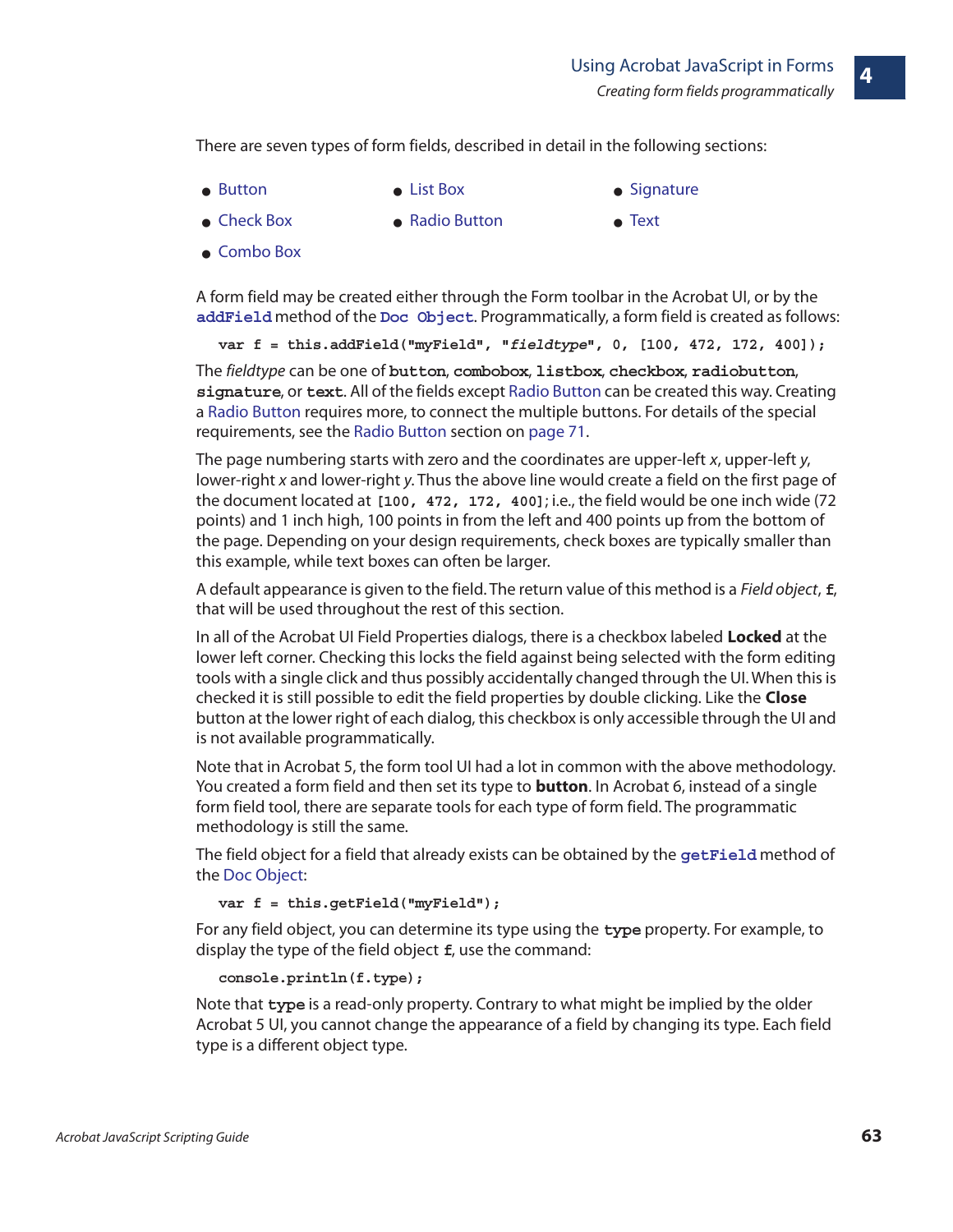All field types have the same properties availabe in the **General** tab of the **Properties** dialog. It is possible through the UI in Acrobat to specify the *Appearance* of the field, its Options and its Actions, all of which appear as tabs in the UI for a button field. All these properties can be accessed through field-level JavaScript properties and methods.

#### <span id="page-63-1"></span><span id="page-63-0"></span>**Button**

The **Button Properties** dialog has four tabs: **General**, **Appearance**, **Options**, and **Actions**.

#### **General Tab**

| <b>Name</b>              | <b>See Reference</b> | <b>Example</b>                    |  |
|--------------------------|----------------------|-----------------------------------|--|
| Name                     | name                 | console.println(f.name);          |  |
| Tooltip                  | userName             | $f. userName = "Submit Butteron"$ |  |
| <b>Common Properties</b> |                      |                                   |  |
| Read Only                | readonly             | $f.readonly = true;$              |  |
| Form Field               | display              | f.display = display.visible       |  |
| Orientation              | rotation             | $f. rotation = 90$                |  |

The General tab allows you to set the the following properties.

Table Notes.

- **name** is a read-only property. It can be set at creation time, either through the UI or programmatically, with **addField**. See the example below.
- Beginning with Acrobat 6.0, the **Field.rotation** property can rotate a button or other field in multiples of 90 degrees. For example, the code below creates a vertically oriented button.

```
var f = this.addField("actionField", "button", 0, 
       [200, 250, 250, 400]);
f.strokeColor = color.black;
f.fillColor = color.ltGray;
f.borderStyle = border.b;
f.buttonSetCaption("Push Me");
f.rotation = 90;
```
In Acrobat 5, a rotated button can be created by rotating the page, creating the button, then rotating back again, as in this example:

```
this.setPageRotations(this.pageNum, this.pageNum, 90);
var f = this.addField("actionField", "button", 0, [200, 250, 300, 200]);
f.delay = true;
f.strokeColor = color.black;
f.fillColor = color.ltGray;
f.borderStyle = border.b;
f.delay=false;
this.setPageRotations(this.pageNum, this.pageNum);
```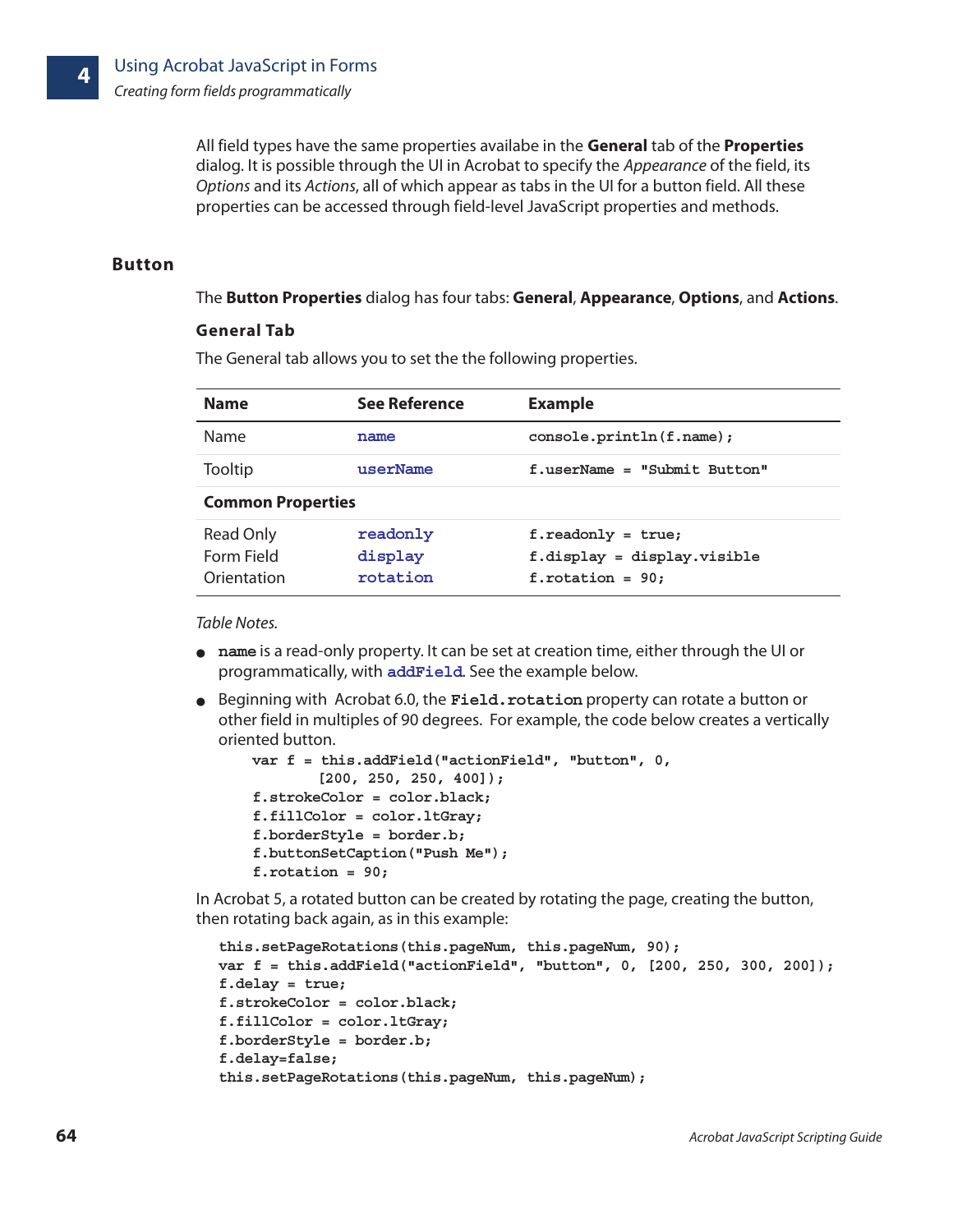#### <span id="page-64-0"></span>**Appearance Tab**

The **Appearance** tab allows you to set the basic appearance of the field. The table below summarizes how the appearance can be set programmatically using JavaScript.

| <b>Region/Name</b>        | <b>See Reference</b> | <b>Example</b>                    |
|---------------------------|----------------------|-----------------------------------|
| <b>Borders and Colors</b> |                      |                                   |
| Border Color              | strokeColor          | $f.setrokeColor = color, black;\$ |
| Fill Color                | fillColor            | $f.fillColor = color.ltGray;$     |
| Line Thickness            | lineWidth            | $f$ .lineWidth = 1;               |
| Line Style                | borderStyle          | $f.borderStyle = style.b$         |
| <b>Text</b>               |                      |                                   |
| Font Size                 | textSize             | $f.$ textSize = 16;               |
| Text Color                | textColor            | $f.textColor = color-blue;$       |
| Font                      | textFont             | $f.textFont = font.times$         |

#### **Options Tab**

The **Options** tab allows you to set the highlighting, the layout and the button-face attributes.

| <b>Region/Name</b>            | See Reference                            | <b>Example</b>                                   |
|-------------------------------|------------------------------------------|--------------------------------------------------|
| Layout                        | buttonPosition                           | $f.$ buttonPosition =<br>position.iconOnly;      |
| <b>Behavior</b>               | highlight                                | f.hightlight = hightlight.p                      |
| Advanced                      |                                          |                                                  |
| When to Scale                 | buttonScaleWhen                          | $f.buttonScaleWhen =$<br>scaleHow.always         |
| Scale                         | buttonScaleHow                           | $f.buttonScaleHow =$<br>scaleHow.proportional    |
| Fit to bounds                 | buttonFitBounds                          | $but$ tonFitBounds = true;                       |
| Button/Icon<br>position scale | buttonAlignX and<br>buttonAlignY         | $f.buttonalignX = 50;$<br>$f.buttonAlignY = 50;$ |
| <b>Icon and Label</b>         |                                          |                                                  |
| State                         | buttonSetIcon                            | f.buttonSetIcon(i);                              |
| Label                         | buttonSetCaption and<br>buttonGetCaption | f.buttonSetCaption("Push Me");                   |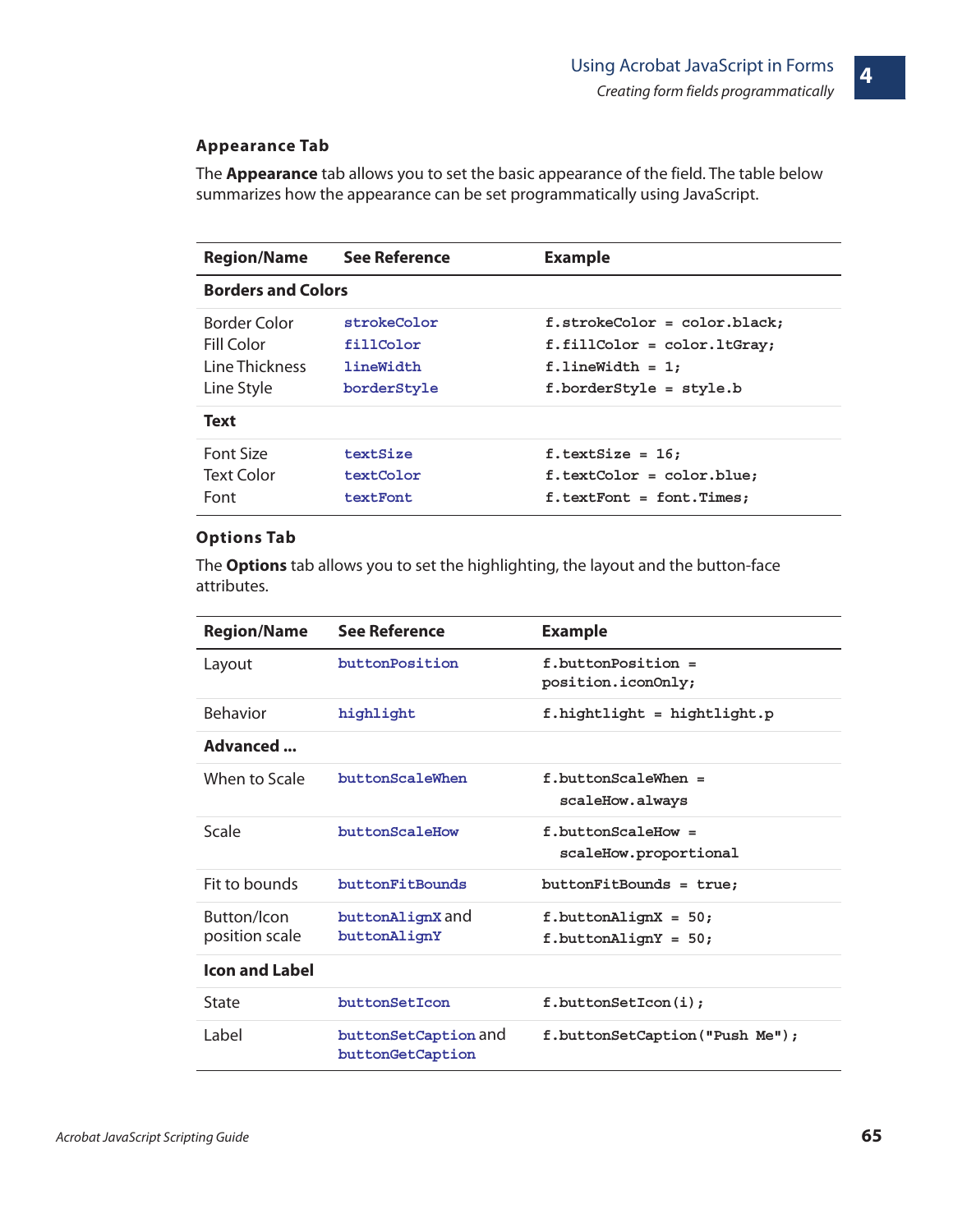| <b>Region/Name</b> | <b>See Reference</b> | <b>Example</b>  |
|--------------------|----------------------|-----------------|
| Icon               | buttonSetIcon        | See table notes |

Table Notes.

- For "Select Icon" under "Button Face Attributes", the basic tool for associating a icon with a button face is **buttonSetIcon**; however, this assumes there is a named icon already in the PDF file. See the Doc Object **addIcon**for a complete example of inserting an icon into a button face.
- **buttonImportIcon** can be used to introduce named icons into the document.

#### <span id="page-65-1"></span>**Actions Tab**

The action of the button can be set with the field level **setAction** method with trigger names "MouseUp", "MouseDown", "MouseEnter", "MouseExit", "OnFocus", "OnBlur". For example,

**f.setAction("MouseUp", "app.beep(0);")**

#### <span id="page-65-0"></span>**Check Box**

The **Check Box Properties** dialog has four tabs: **General**, **Appearance**, **Options**, and **Actions**.

#### **General Tab**

The **General** tab shows the same set of properties as for buttons. For details, see the [General Tab](#page-63-1) for buttons.

#### **Appearance Tab**

The **Appearance** tab shows the same set of properties as for buttons. For details, see the [Appearance Tab](#page-64-0) for buttons. There is one difference, however — there is no choice for **textFont**. In the case of a check box, the font is always Adobe Pi.

#### <span id="page-65-2"></span>**Options Tab**

The Options tab allows you to set the style of check mark used in the field and the export value.

| <b>Region/Name</b>                 | <b>See Reference</b> | <b>Example</b>                             |
|------------------------------------|----------------------|--------------------------------------------|
| Check Style                        | style                | $f.setyle = style.ci;$                     |
| <b>Export Value</b>                | setFocus             | f.setExportValues(["buy"]);                |
| Check box is checked<br>by default | defaultIsChecked     | f. defaultIsChecked(0);<br>See table notes |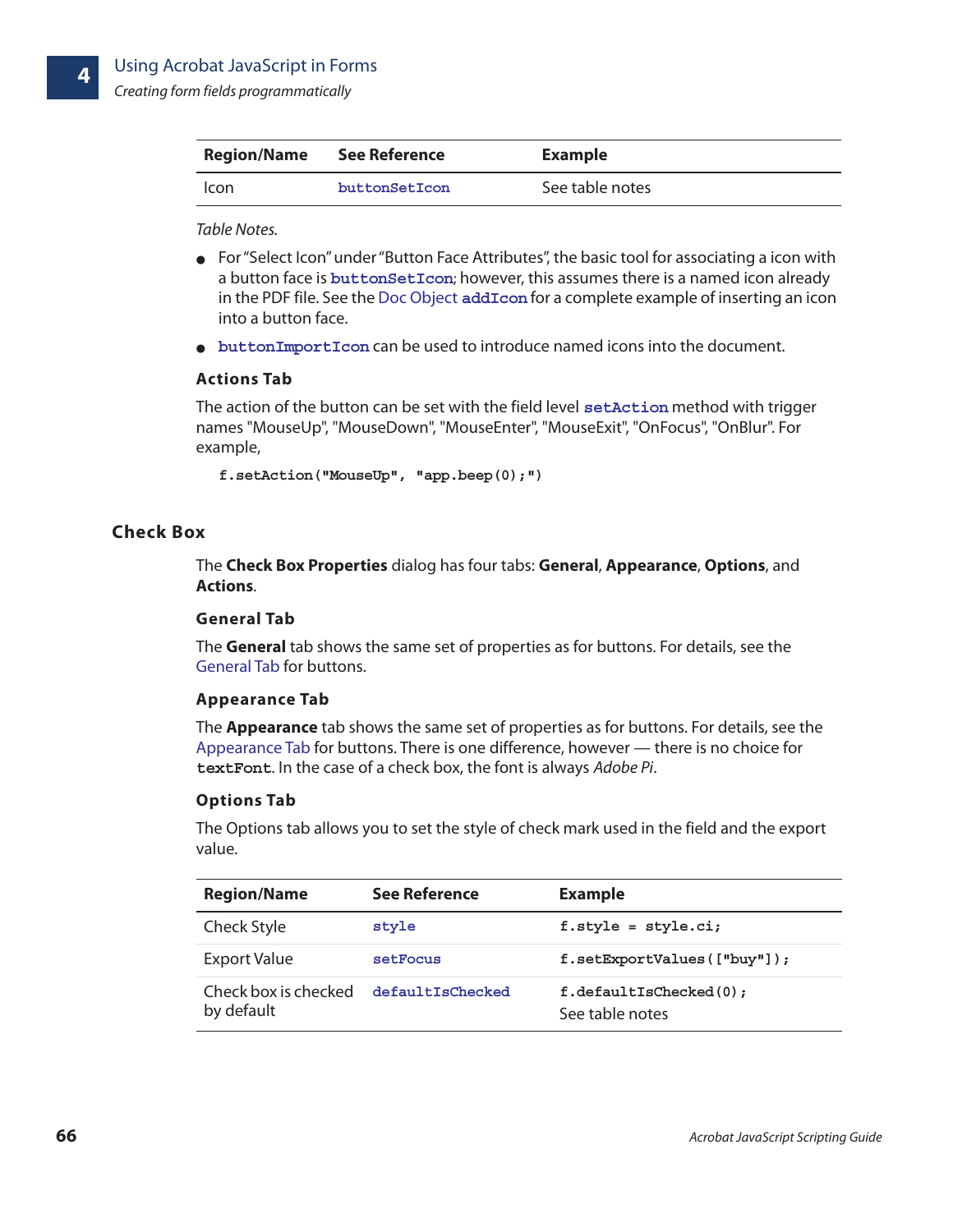#### <span id="page-66-2"></span>Table Notes.

- Check box is checked by default: After using **defaultIsChecked**, the field is not necessarily checked. To check the field, either reset the field, **this.resetForm([f.name])**, or apply the **checkThisBox** : **f.checkThisBox(0);**
- Check box is checked by default: To determine if the "Check box is checked by default" check box on the Options tab is "checked", use **isDefaultChecked**.
- To determine if a check box is "checked", use **isBoxChecked**.

#### **Actions Tab**

The **Actions** tab shows the same set of properties as for buttons. For details, see the [Actions Tab](#page-65-1) for buttons.

#### <span id="page-66-0"></span>**Combo Box**

The **Combo Box Properties** dialog has seven tabs: **General**, **Appearance**, **Options**, **Actions**, **Format**, **Validate**, and **Calculate**.

#### **General Tab**

The **General** tab shows the same set of properties as for buttons. For details, see the [General Tab](#page-63-1) for buttons.

#### **Appearance Tab**

The **Appearance** tab shows the same set of properties as for buttons. For details, see the [Appearance Tab](#page-64-0) for buttons.

#### <span id="page-66-1"></span>**Options Tab**

The Options tab allows the UI user to manipulate the item list of Combo Box. Items can be added and their names and their corresponding export value can be set. The order of items in the list can be manipulated and sorted. Items can be deleted. Direct programatic equivants to these individual operations are limited, but the same operations may be performed using the methods and properties: **setItems, numItems**, **getItemAt**, **insertItemAt**, **deleteItemAt**, **clearItems**, and **currentValueIndices**.

In addition, the following settings in the UI do have direct programmatic equivalents:

| <b>Region/Name</b>                   | <b>See Reference</b> | <b>Example</b>                 |
|--------------------------------------|----------------------|--------------------------------|
| Allow user to enter<br>custom text   | editable             | $f.$ editable = $true:$        |
| Check spelling                       | doNotSpellCheck      | $f.doNotSpellCheck = true;$    |
| Commit selected<br>value immediately | commitOnSelChange    | $f$ .commitOnSelChange = true; |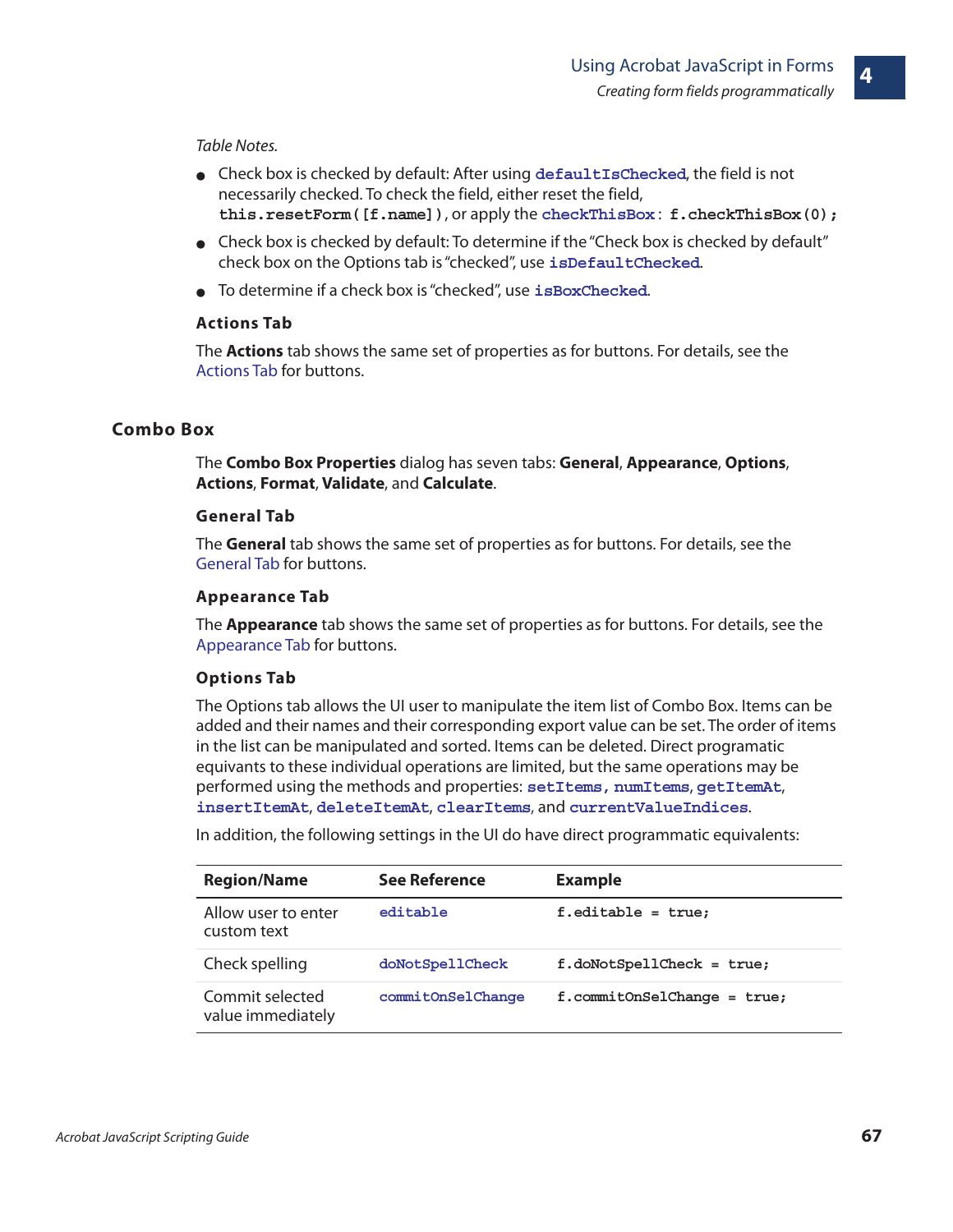<span id="page-67-0"></span>Table Notes.

● Item and Export Value: After a combo box is created with **addField**. the item names their export values can easily be introduced using **setItems**; for example

```
f.setItems([ ["California", "CA"], ["Ohio", "OH"], 
["Arizona", "AZ"] ]);
```
● Sort: There is no direct hook to this check box on the Options tab. This check box tells Acrobat to sort the list as it is entered in the UI. In the above example of **setItems**, the items are not entered in alphabetical order. Programmatically, the list can be sorted using the sort method of the array object. For example:

```
function compare (a,b) { // define a compare function
     if (a[0] < b[0] ) return -1;
     if (a[0] > b[0] ) return 1;
     return 0;
}
var tmp = new Array();
var f = this.getField("myCombo");
                       // load [item, exportvalue]
for (var i = 0; i < f.numItems; i++)tmp[i] = [f.getItemAt(i,false), f.getItemAt(i)];
tmp.sort(compare); // sort of first component
f.clearItems(); // out with the old
f.setItems(tmp); // in with the new
```
#### **Actions Tab**

The **Actions** tab shows the same set of properties as for buttons. For details, see the [Actions Tab](#page-65-1) for buttons.

#### **Format Tab**

The action of the combo box can be set with the field level **setAction** and a trigger name of "Format". The UI has several categories of formatting, the JavaScript counterparts are listed in the table below. Except for custom formatting, all formats can be realized by using the formatting functions contained in **Javascripts\aform.js**.

|               | <b>Region/Name See Reference</b>             | <b>Example</b>                                                                                                                                                           |
|---------------|----------------------------------------------|--------------------------------------------------------------------------------------------------------------------------------------------------------------------------|
| <b>Number</b> | AFNumber Format() in<br>Javascripts\aform.js | f.setAction("Format",<br>'AFNumber Format (2, 0, 0, 0,<br>"\u20ac", $true)$ ');<br>f.setAction("Keystroke",<br>'AFNumber Keystroke(2, 0, 0, 0,<br>" $\u20ac$ ", true)'); |
| Percentage    | AFPercent Format()                           |                                                                                                                                                                          |
| Date          | AFDate FormatEx()                            |                                                                                                                                                                          |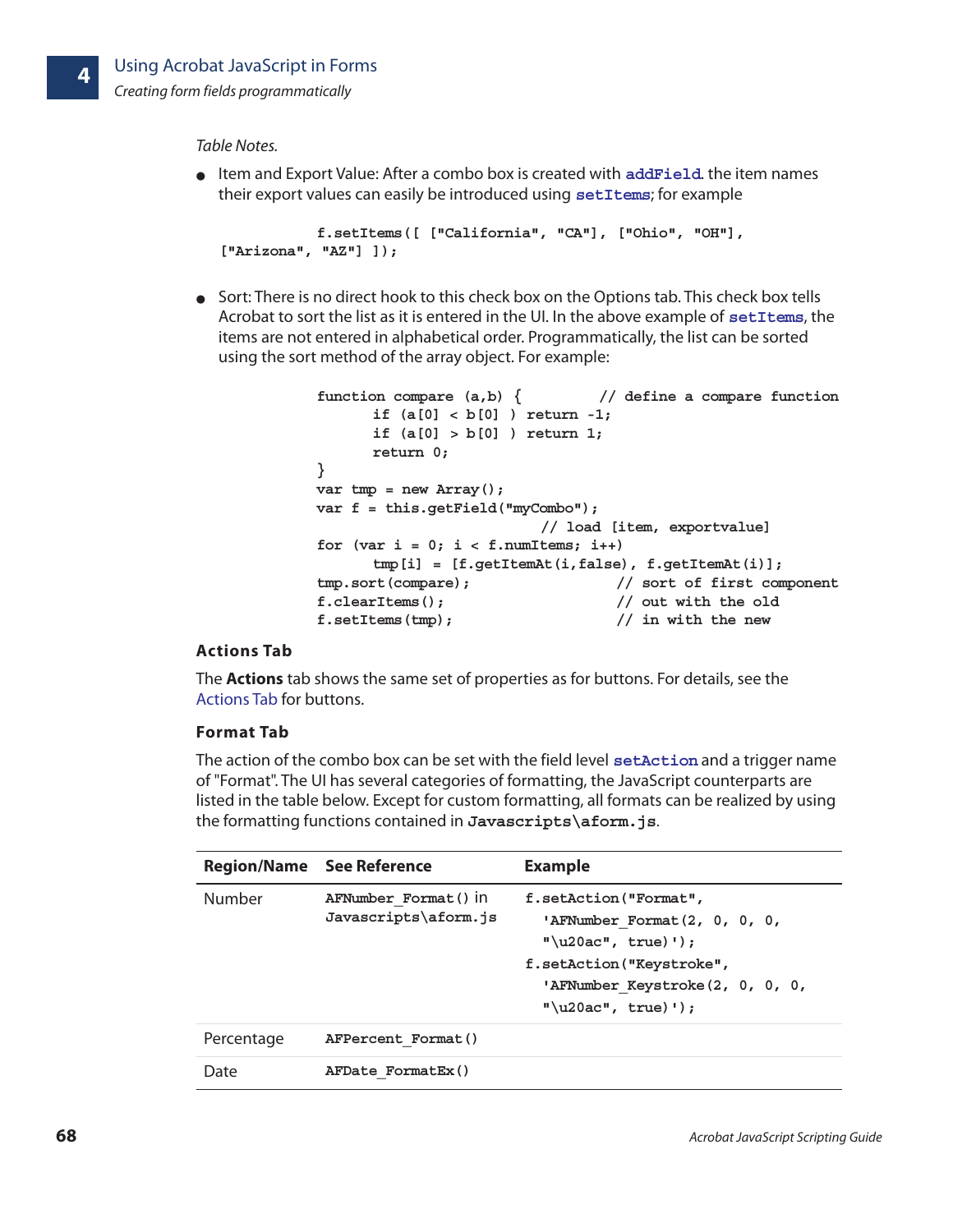|         | <b>Region/Name See Reference</b> | <b>Example</b>  |
|---------|----------------------------------|-----------------|
| Time    | AFTime Format()                  |                 |
| Special | AFSpecial Format()               |                 |
| Custom  |                                  | see table notes |

Table Notes.

- Number: The example in the table corresponds to a comma delimited euro currency with two decimal points in the UI.
- Custom: Any format script that does not use the above mentioned format functions is classified as custom formatting script. Custom keyboard script is set using the **setAction** with a trigger name of "Keystroke".

#### **Validate Tab**

The action of the combo box can be set with the field level **setAction** and a trigger name of "Validate". Validation can consist of either verifying that an input value is between given limits, or validation can be performed by a custom script. See Field/Validate for more information.

| <b>Region/Name</b>              | <b>See Reference</b>                          | <b>Example</b>                                                                                                                |
|---------------------------------|-----------------------------------------------|-------------------------------------------------------------------------------------------------------------------------------|
| Field value is in range         | AFRange Validate() in<br>Javascripts\aform.js | f.setAction("Validate",<br>'AFRange Validate (true,<br>$0, true, 100)$ ');<br>$/*$ value between 0 and<br>100, inclusive $*/$ |
| Run custom validation<br>script |                                               | see table notes                                                                                                               |

Table Notes.

● Custom: Any validate script that does not use the **AFRange\_Validate()** function is classified as custom.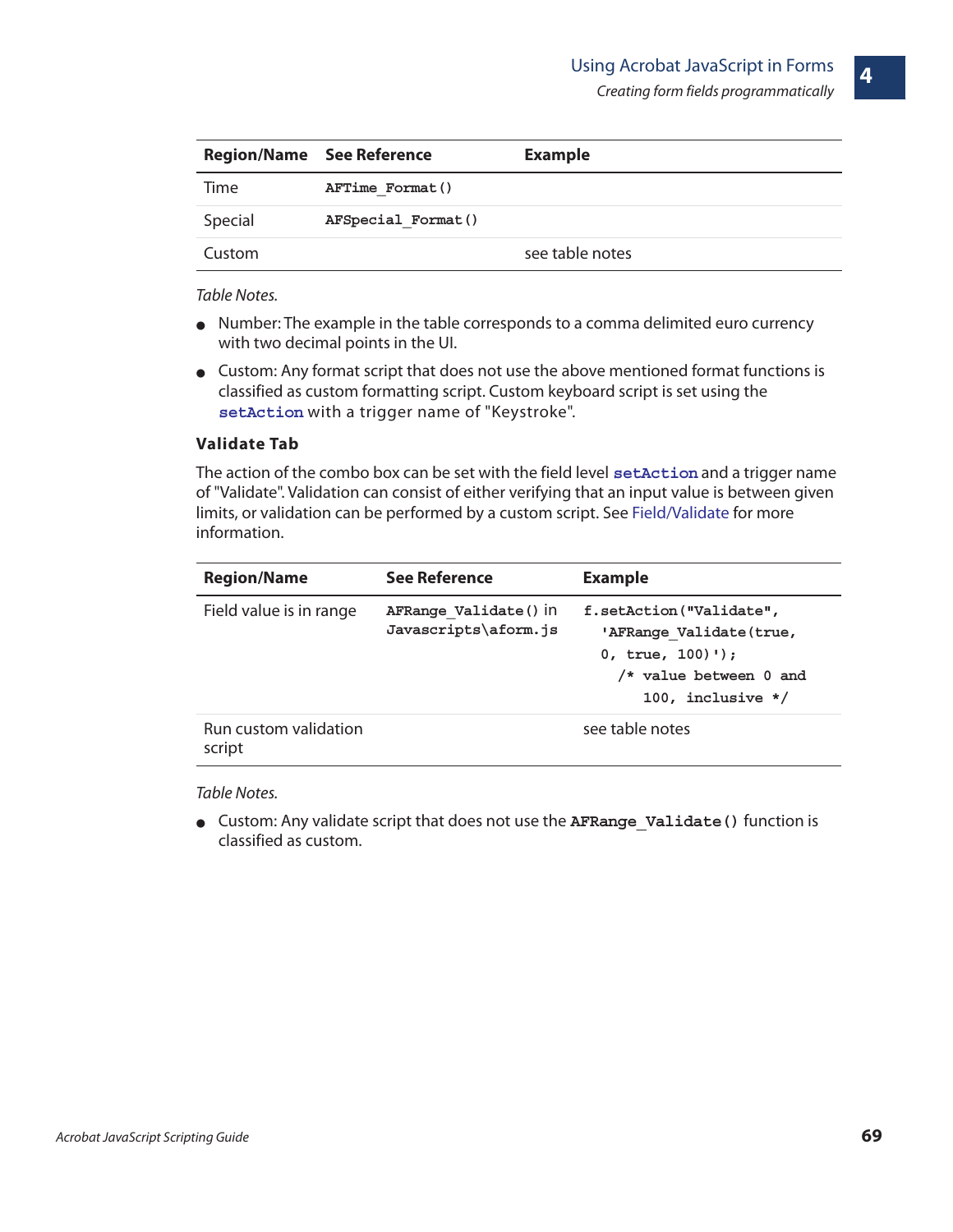#### **Calculate Tab**

The action of the combo box can be set with the field level **setAction** and a trigger name of "Calculate". The UI has three categories of Calculate, the JavaScript counterpart is the **AFSimple\_Calculate()** method, as listed in the table below.

| <b>Region/Name</b>                                                                      | <b>See Reference</b>                            | <b>Example</b>                                                                                            |
|-----------------------------------------------------------------------------------------|-------------------------------------------------|-----------------------------------------------------------------------------------------------------------|
| Value is the sum<br>(product, average,<br>minimum, maximum)<br>of the following fields: | AFSimple Calculate() in<br>Javascripts\aform.js | f.setAction("Calculate",<br>'AFSimple Calculate ("SUM",<br>new Array ("line.1",<br>$"line(.3")$ ) $'$ ) ; |
| Custom                                                                                  |                                                 | see table notes                                                                                           |

Table Notes.

● Custom: Any calculate script that does not use the **AFSimple Calculate()** function is classified as custom.

#### <span id="page-69-1"></span>**Miscellaneous Programming Notes**

- The number of items in a combo (or list) box can be queried using the property **numItems**.
- **getItemAt** can be used to get the face name (the item name) and/or the export value of that item.
- **insertItemAt** can be used to insert a new item into a combo (or list) box.
- **deleteItemAt** can be used to delete an item from a combo (or list) box.
- **clearItems** can be used to delete the whole list from the combo (or list) box.
- **currentValueIndices** can be used to change the current value of the combo (or list) box. For example, putting f.currentValueIndices  $= 2$  will make the third item (0 based) the current value of combo box. (Its export value will be exported, if the form is submitted.)

#### <span id="page-69-0"></span>**List Box**

The **List Box Properties** dialog has five tabs: **General**, **Appearance**, **Options**, **Actions**, and **Selection Change**.

#### **General Tab**

The **General** tab shows the same set of properties as for buttons. For details, see the [General Tab](#page-63-1) for buttons.

#### **Appearance Tab**

The **Appearance** tab shows the same set of properties as for buttons. For details, see the [Appearance Tab](#page-64-0) for buttons.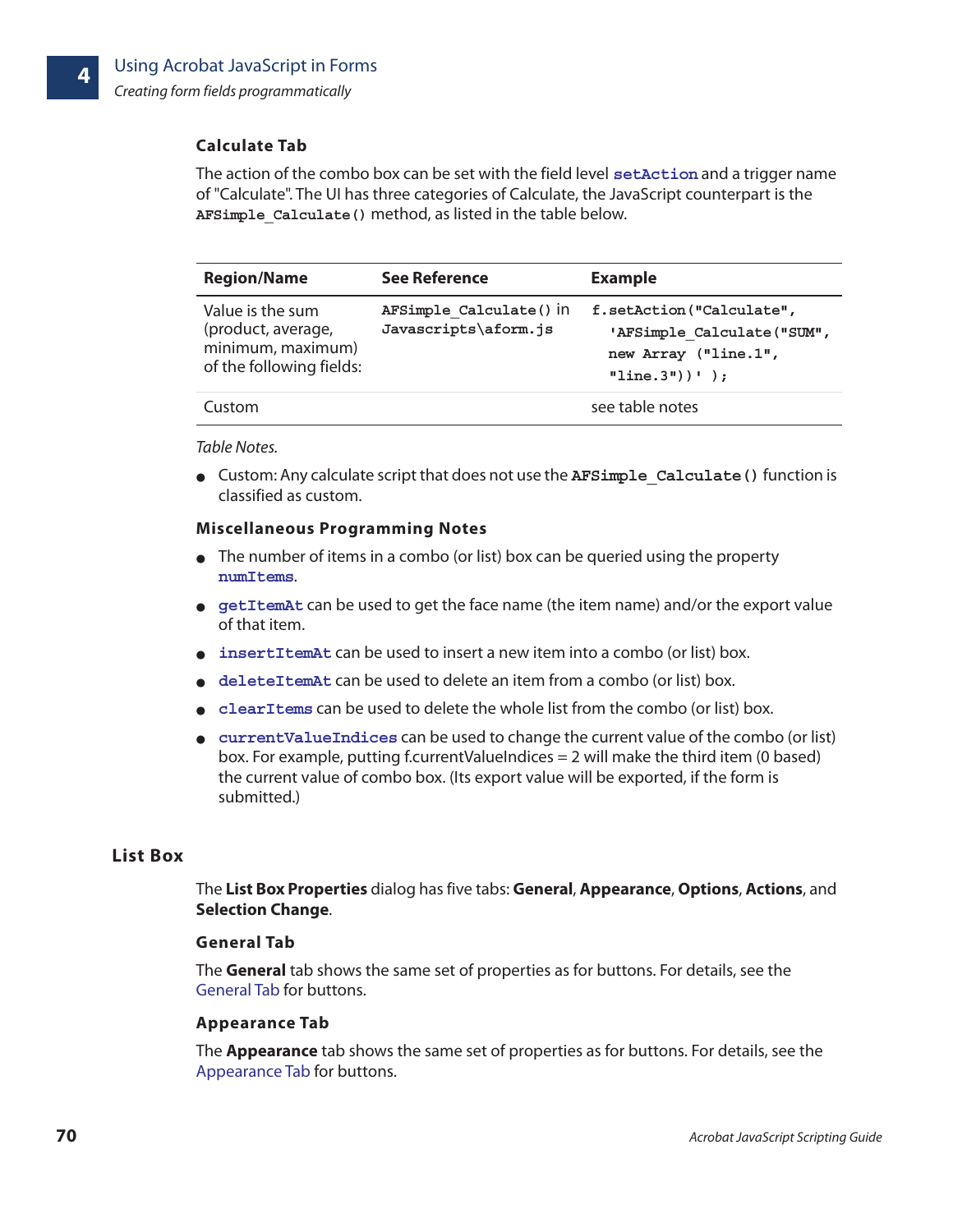#### **Options Tab**

The [Options Tab](#page-66-1) show the same set of properties as the comobox, with the exception that **Allow user to enter custom text** and **Check spelling** are not available and Multiple selection is available.

| <b>Region/Name</b>        | <b>See Reference</b> | <b>Example</b>              |
|---------------------------|----------------------|-----------------------------|
| <b>Multiple Selection</b> | multipleSelection    | f.multipleSelection = true; |

Table Notes. See [Table Notes](#page-67-0) of the combo box.

#### **Actions Tab**

The **Actions** tab shows the same set of properties as for buttons. For details, see the [Actions Tab](#page-65-1) for buttons.

#### **Selection Change Tab**

The action of the list box can be set with the field level **setAction** and a trigger name of "Keystroke".

#### Example:

**f.setAction("Keystroke", "ProcessSelection();");**

#### **Miscellaneous Programming Notes**

See the [Miscellaneous Programming Notes](#page-69-1) of the combo box.

#### <span id="page-70-0"></span>**Radio Button**

A radio button field may be created either by the UI for Acrobat, or by the **addField** of the **Doc Object**. Unlike other form fields, a radio button requires multiple fields to be created with the same name. Programmatically, a radio button field is created as follows:

```
this.addField("myRadio", "radiobutton", 0, [400, 442, 412, 430]);
this.addField("myRadio", "radiobutton", 0, [400, 427, 412, 415]);
var f = this.addField("myRadio", "radiobutton", 0, 
           [400, 412, 412, 400]);
f.setExportValues(["Yes", "No", "Sometimes"]);
```
This would create a series of three radio buttons on page 0; each radio button would be 12 points wide and 12 points high. A default appearance is given to the field. The export values of the different buttons are defined by using **setFocus**.

The UI for a radio button is exactly the same as that of a check box. See the section on [Check Box](#page-65-0) to see how to change the appearance, set the options and actions of a radio button field.

#### **General Tab**

The **General** tab shows the same set of properties as for buttons. For details, see the [General Tab](#page-63-1) for buttons.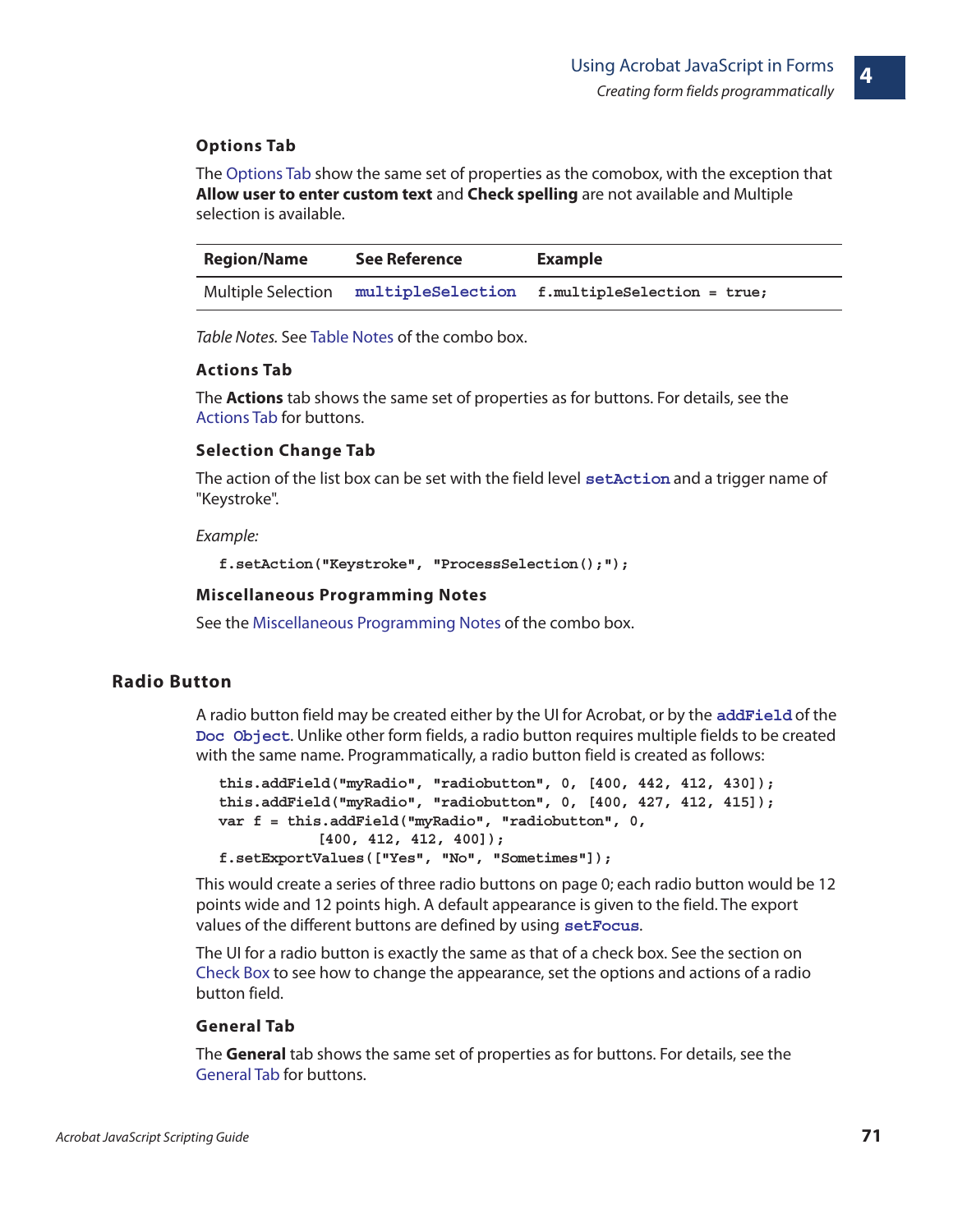#### **Appearance Tab**

The **Appearance** tab shows the same set of properties as for buttons. For details, see the [Appearance Tab](#page-64-0) for buttons.

#### **Options Tab**

The [Options Tab](#page-65-2) of a radio button field is the same as that of a check box. The [Table Notes](#page-66-2) are applicable as well.

#### **Actions Tab**

The **Actions** tab shows the same set of properties as for buttons. For details, see the [Actions Tab](#page-65-1) for buttons.

#### <span id="page-71-0"></span>**Signature**

The **Signature Properties** dialog has four tabs: **General**, **Appearance**, **Actions**, and **Signed**.

#### **General Tab**

The **General** tab shows the same set of properties as for buttons. For details, see the [General Tab](#page-63-1) for buttons.

#### **Appearance Tab**

The **Appearance** tab shows the same set of properties as for buttons. For details, see the [Appearance Tab](#page-64-0) for buttons.

#### **Actions Tab**

The **Actions** tab shows the same set of properties as for buttons. For details, see the [Actions Tab](#page-65-1) for buttons.

#### **Signed Tab**

The action of the signature field can be set with the field level **setAction** and a trigger name of "Format". The signing of the form by the user and the subsequent changes to the status of various fields is handled programmatically as reformatting. The UI has several categories of Signed, the JavaScript counterparts are listed in the table below. Except for custom formatting, all formats can be realized by using the formatting functions contained in **Aform.js**.

| <b>Region/Name</b>             | See Reference | <b>Example</b>                     |
|--------------------------------|---------------|------------------------------------|
| Nothing happens<br>when signed |               | The default behavior, values null. |
| Mark as read-only              | setLock       | $oLock.action = "Include";$        |
| Pick                           | setLock       | new Array ("mySignature")          |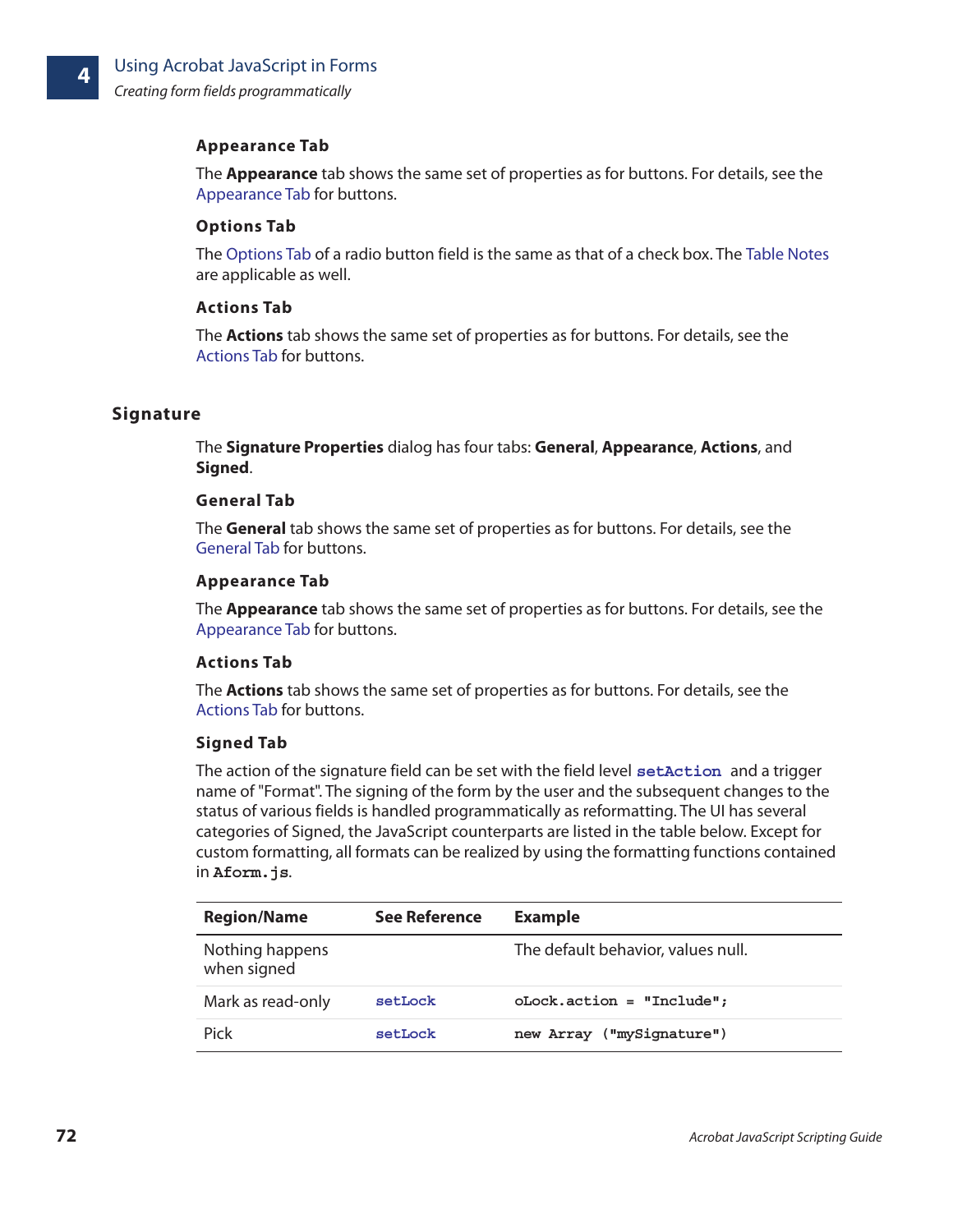**4**

| <b>Region/Name</b>                           | See Reference | <b>Example</b>            |
|----------------------------------------------|---------------|---------------------------|
| This script executes<br>when field is signed | setAction     | new Array ("mySignature") |

#### **An Acrobat 5 Example**

Here is a complete example to create, sign, and lock a signature field using JavaScript using the **AFSignature\_Format** method defined in **Aform.js** in Acrobat 5 and later:

```
// Create signature field dynamically
var f = this.addField("mySignature", "signature", 0, 
          [200, 500, 500, 400]);
f.strokeColor = color.black;
// set it to lock when signed
f.setAction("Format", 
    'AFSignature Format("THESE", new Array ("mySignature"));' );
var ppklite = security.getHandler("Adobe.PPKLite"); // choose handler
ppklite.login("dps017", "/C/signatures/DPSmith.pfx"); // login
f.signatureSign(ppklite, // sign it
    { password: "dps017",
          location: "San Jose, CA", 
          reason: "I am approving this document", 
          contactInfo: "dpsmith@adobe.com", 
          appearance: "Fancy"});
ppklite.logout(); // logout
```
#### **Text**

The **Text Field Properties** dialog has seven tabs: **General**, **Appearance**, **Options**, **Actions**, **Format**, **Validate**, and **Calculate**.

#### **General Tab**

The **General** tab shows the same set of properties as for buttons. For details, see the [General Tab](#page-63-0) for buttons.

#### **Appearance Tab**

The **Appearance** tab shows the same set of properties as for buttons. For details, see the [Appearance Tab](#page-64-0) for buttons.

#### **Options Tab**

In the Options tab, the default text can be entered as various text field attributes can be set.

| <b>Region/Name</b> | See Reference | <b>Example</b>             |
|--------------------|---------------|----------------------------|
| Alignment          | alignment     | $f.$ alignment = "center"; |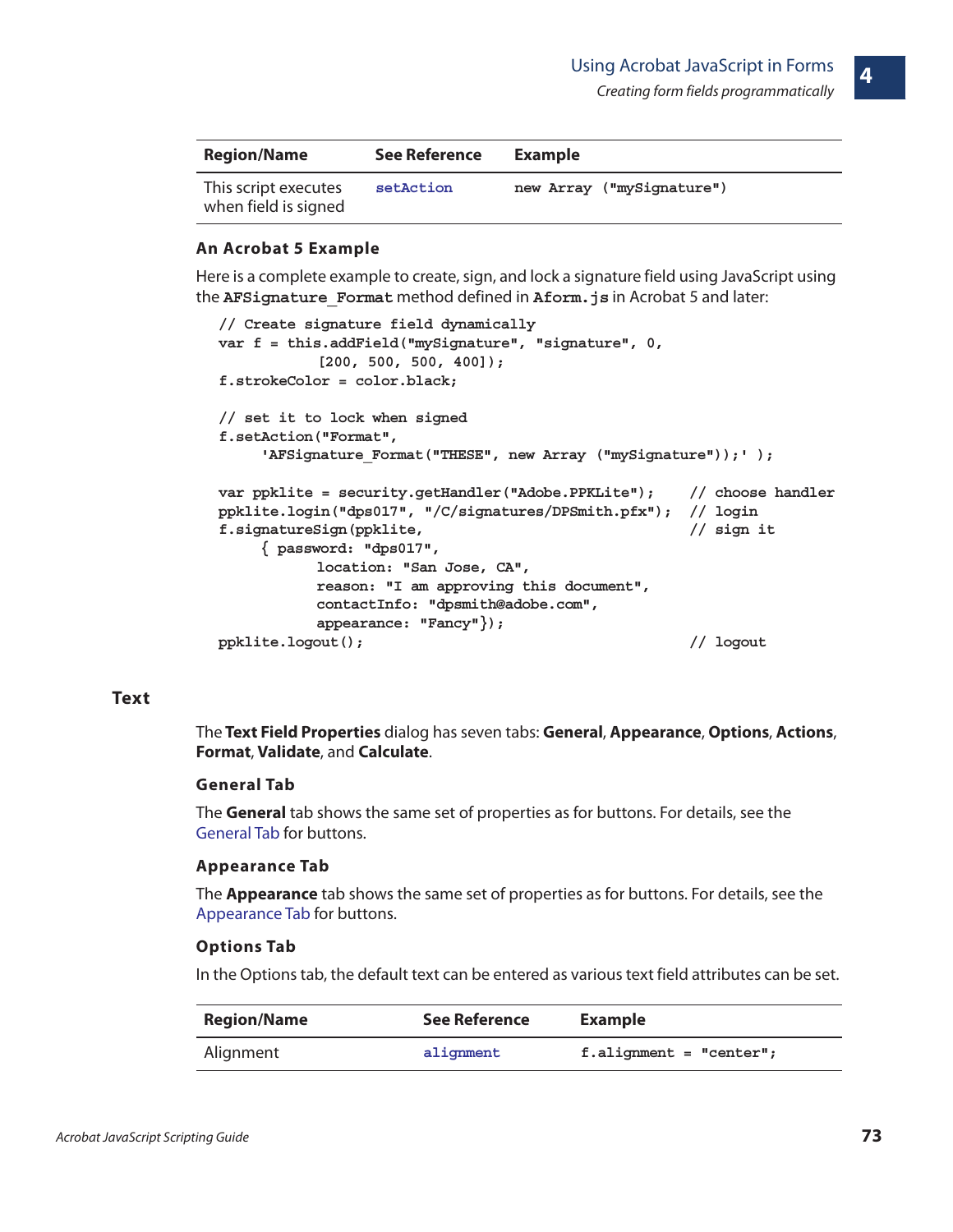**4**

| <b>Region/Name</b>               | <b>See Reference</b> | <b>Example</b>                                                                                                   |
|----------------------------------|----------------------|------------------------------------------------------------------------------------------------------------------|
| Default Value                    | defaultValue         | f.defaultValue = "Name: ";                                                                                       |
| Multiline                        | multiline            | $f.multiplet = true;$                                                                                            |
| Scroll long text                 | doNotScroll          | $f.doNotScroll = true;$                                                                                          |
| Allow Rich Text Formatting       | richText             | $f.richText = true;$                                                                                             |
| Limit of # characters            | charLimit            | f.charLimit = $40$ ;                                                                                             |
| Password                         | password             | $f.\text{password} = true;$                                                                                      |
| Field is used for file selection | exportValues         | $f.fileSelect = false;$                                                                                          |
| Check Spelling                   | doNotSpellCheck      | $f.doNotSpellCheck = true;$                                                                                      |
| Comb of # characters             | comb                 | $f.comb = true;$<br>Note: the number of characters<br>allowed in the comb field is<br>determined by f.charLimit. |

#### **Actions Tab**

The **Actions** tab shows the same set of properties as for buttons. For details, see the [Actions Tab](#page-65-0) for buttons.

#### **Format Tab**

The [Format Tab](#page-67-0) tab is the same as that of the combo box.

#### **Validate Tab**

The [Validate Tab](#page-68-0) tab is the same as that of the combo box.

#### **Calculate Tab**

The [Calculate Tab](#page-69-0) tab is the same as that of the combo box.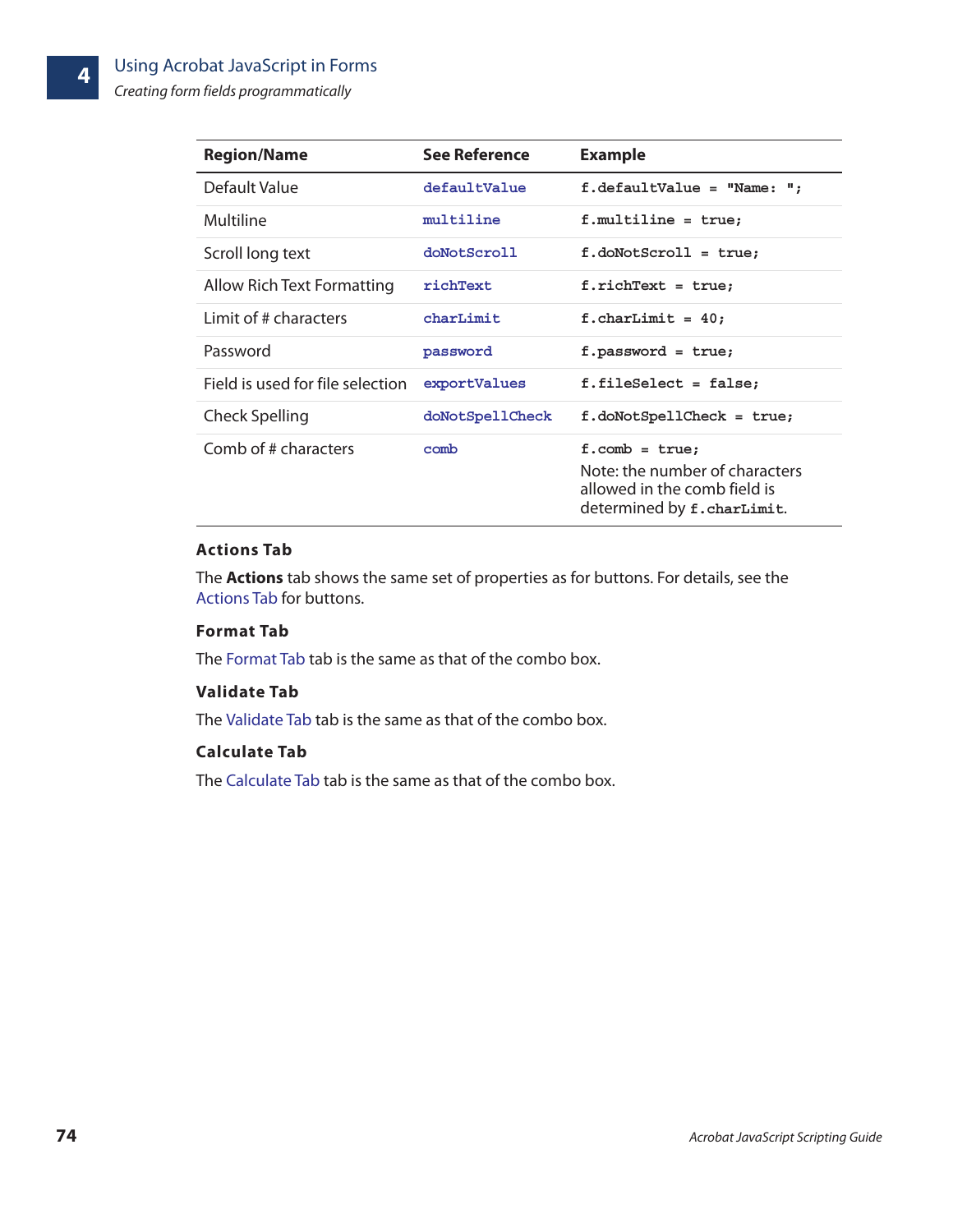# <span id="page-74-0"></span>**Where can JavaScripts be found and how are they used?**

JavaScripts work with Acrobat on a variety of levels: the folder level, document level, field level and batch level. These levels restrict the type of processing that can occur and are loaded at different times.

## **Folder Level JavaScripts**

JavaScripts can be placed in individual files with the "**.js**" extension. For such files to be read by the viewer at startup they need to be placed in either the Acrobat Application **JavaScripts** folder or in the user's **JavaScripts** folder. See App/Init in the Event Object section of the Acrobat JavaScript Scripting Reference for a discussion of the order these files are loaded into the application on startup.

You should place variables and functions that might be generally useful to the application in these folders. Note that some JavaScripts methods can only be executed from within one of these JavaScript files at startup, for example, **addMenuItem** and **addSubMenu**.

There are some restrictions when writing JavaScript files, particularly with respect to the use of the default this Object.

The standard Acrobat JavaScript implementation comes with three JavaScript files: **Aform.js** which contains built-in pre-canned functions, **Annots.js** which is used by the Annotations plug-in and **ADBC.js** used by the ADBC plug-in. These are located in the application **JavaScripts** folder.

The file **glob.js** is programmatically generated and contains cross-session application preferences set using the global object's **setPersistent**.

If the file **Config.js** is present, this file can be used to customize the look of the viewer by removing toolbar buttons and menu items (see the **hideMenuItem** and **hideToolbarButton**).

## **Document level**

By using the Adobe Acrobat menu item **Advanced > JavaScript > Document**  JavaScripts..., you can add, modify, or delete document level scripts. These scripts should be function definitions that are generally useful to the document but are not applicable outside the document. Document level scripts are executed after the document has opened and after the plug-in level scripts are loaded. Document level scripts are stored

<sup>1.</sup> Frequently Asked Questions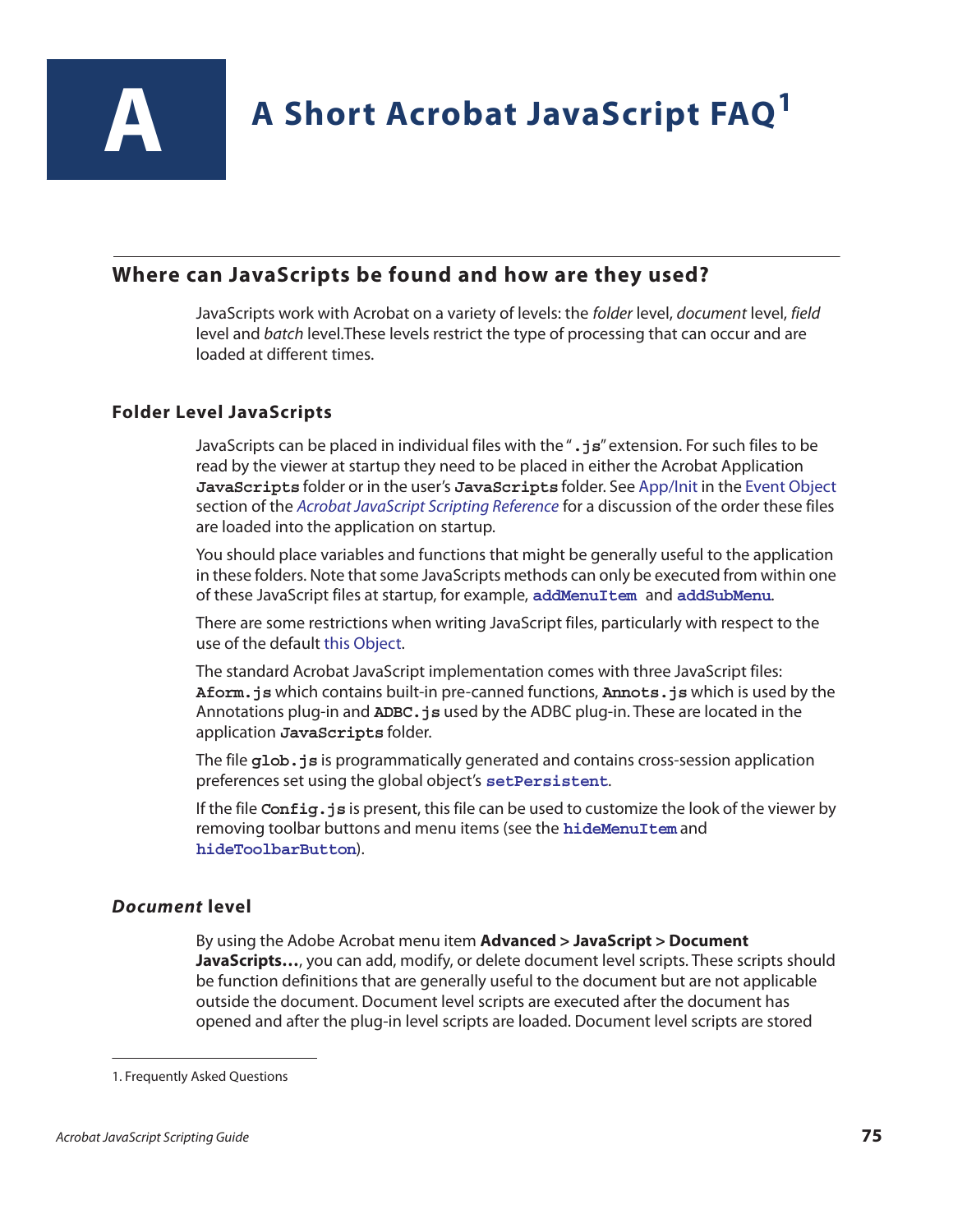within the PDF document. Therefore, the forms programmer should make every effort to package scripts as effectively as possible.

FDF programmers should also be aware that FDF files can include document-level scripts and can also include scripts specified to be executed just before the FDF gets imported or executed right after the FDF gets imported.

#### **Field level**

You can add scripts to a form field definition using a dialog box in the form editing tool. These scripts are executed as the events occur (e.g. mouse up or calculate). Scripts that are field specific should be created at this level. Usually these scripts validate, format, or calculate field values.

Unlike plug-in folder scripts, document level and field level scripts are stored within the PDF document and therefore the forms programmer should make every effort to package his scripts as effectively as possible (e.g. code reuse) at the various levels for performance and file size reasons.

## **How should I name my form fields?**

Form fields typically have names like **FirstName**, **LastName**, etc. This naming convention is referred to as flat names. For many form applications, this flat hierarchy of names is sufficient and works well. The problem with using flat names is that there is no association between the fields.

Form field names can be more useful by creating a hierarchal structure. For example, if we change **FirstName** to **Name.First** and **LastName** to **Name.Last** we form a tree of fields. The period ('.') separator used in Acrobat Forms and denotes a hierarchy shift. The **Name** portion of these fields is the parent, and **First**and **Last**become the children. While there is no limit to the depth a hierarchical name can be constructed it is important that the hierarchy remain manageable.

This hierarchy can be useful in a number of ways. It can speed up authoring and ease manipulation of groups of fields in JavaScript. In addition, a form field hierarchy can improve the performance of forms applications when there are many fields in the document.

Using our original flat names **FirstName**, **MiddleName** and **LastName**, imagine that we want to change the background color of these fields to yellow (to indicate missing data, or emphasize an important point). We would need two lines of JavaScript code for each field:

```
var name = this.getField("FirstName");
name.fillColor = color.yellow;
name = this.getField("MiddleName");
name.fillColor = color.yellow;
name = this.getField("LastName");
name.fillColor = color.yellow;
```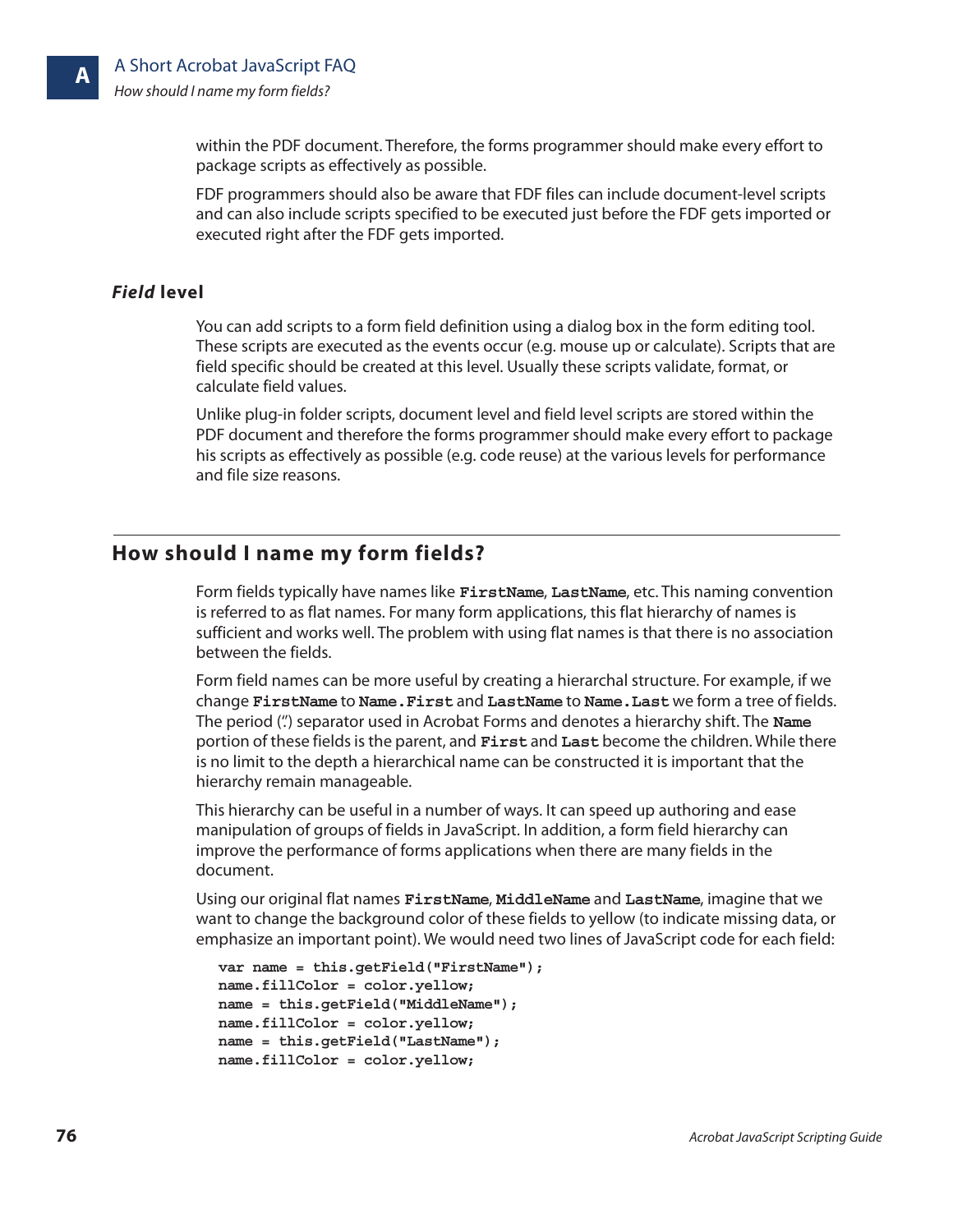With our hierarchy of **Name.First**, **Name.Middle** and **Name.Last** above (and perhaps, **Name.Title** if used), we can change the background color of these fields with just two lines of code instead of six:

```
var name = this.getfield("Name");
name.fillColor = color.yellow
```
When using this hierarchy within a JavaScript, remember you can only change appearance related properties of the parent field and that appearance changes propagate to all children. You cannot change the field's value. For example if you try the following script:

```
var name = this.getField("Name");
name.value = "Lincoln";
```
the script will fail. **Name** is considered a parent field. You can only change the value of terminal fields (i.e. a field that does not have children like **Last** or **First**). The following script executes correctly:

```
var first = this.getField("Name.First");
var last = this.getField("Name.Last");
first.value = "Abraham";
last.value = "Lincoln";
```
# **How do I use date objects?**

This section discusses the use of **Date**objects within Acrobat. The reader should be familiar with the JavaScript **Date**object and the Util Object functions that process dates. JavaScript **Date** objects are actually an object containing both a date and time. All references to date in this section refer to the date-time combination.

- **NOTE:** All date manipulations in JavaScript, including those methods that have been documented in this specification are Year 2000 (Y2K) compliant.
- **NOTE:** (TIP) When using the **Date** object, do not use the **getYear()** method which returns the current year minus 1900. Instead use the **getFullYear()** method which always returns a four digit year. For example, **var d = new Date() d.getFullYear();**

## **Converting from a Date to a String**

Acrobat Forms provides several date related methods in addition to the ones provided by the JavaScript **Date** object. These are the preferred methods of converting between **Date** objects and strings. Because of Acrobat Forms' ability to handle dates in many formats, the **Date** object does not always handle these conversions correctly.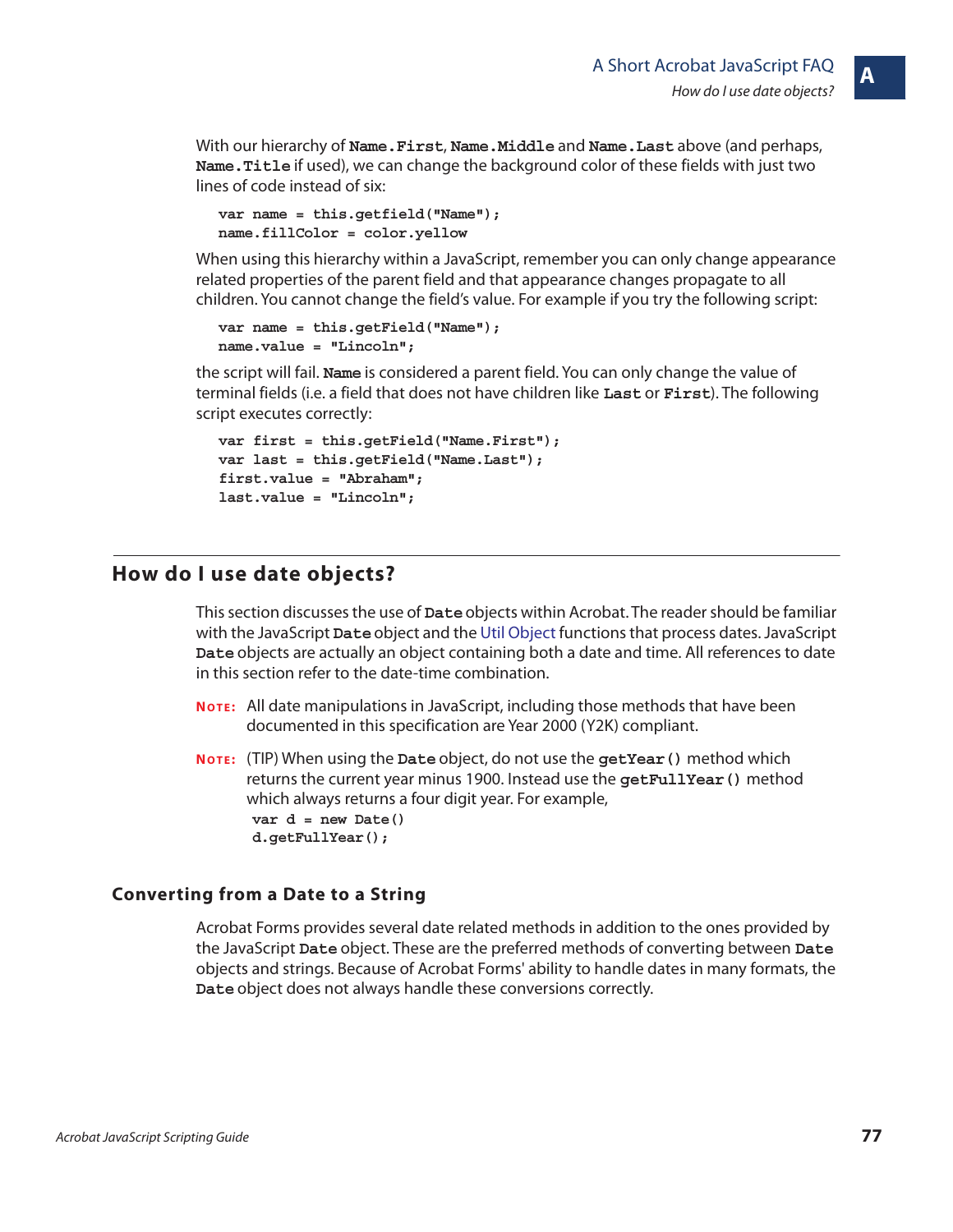To convert a **Date** object into a string, the printd of the Util Object is used. Unlike the builtin conversion of the **Date** object to a string, **printd** allows an exact specification of how the date should be formatted.

```
/* Example of util.printd */
var d = new Date(); // Create a Date object containing the current date
/* Create some strings from the Date object with various formats with 
** util.printd */
var s = [ "mm/dd/yy", "yy/m/d", "mmmm dd, yyyy", "dd-mmm-yyyy" ];
for (var i = 0; i < s.length; i++) {
     /* print these strings to the console */
     console.println("Format " + s[i] + " looks like: "
           + util.printd(s[i], d));
}
```
The output of this script would look like:

```
Format mm/dd/yy looks like: 01/15/99
Format yy/mm/dd looks like: 99/1/15
Format mmmm dd, yyyy looks like: January 15, 1999
Format dd-mmm-yyyy looks like: 15-Jan-1999
```
**NOTE:** (TIP) Given the ever increasing length of the human lifespan and the lessons we've learned from Y2K coding issues, it is advised that you output dates with a four digit year to avoid ambiguity.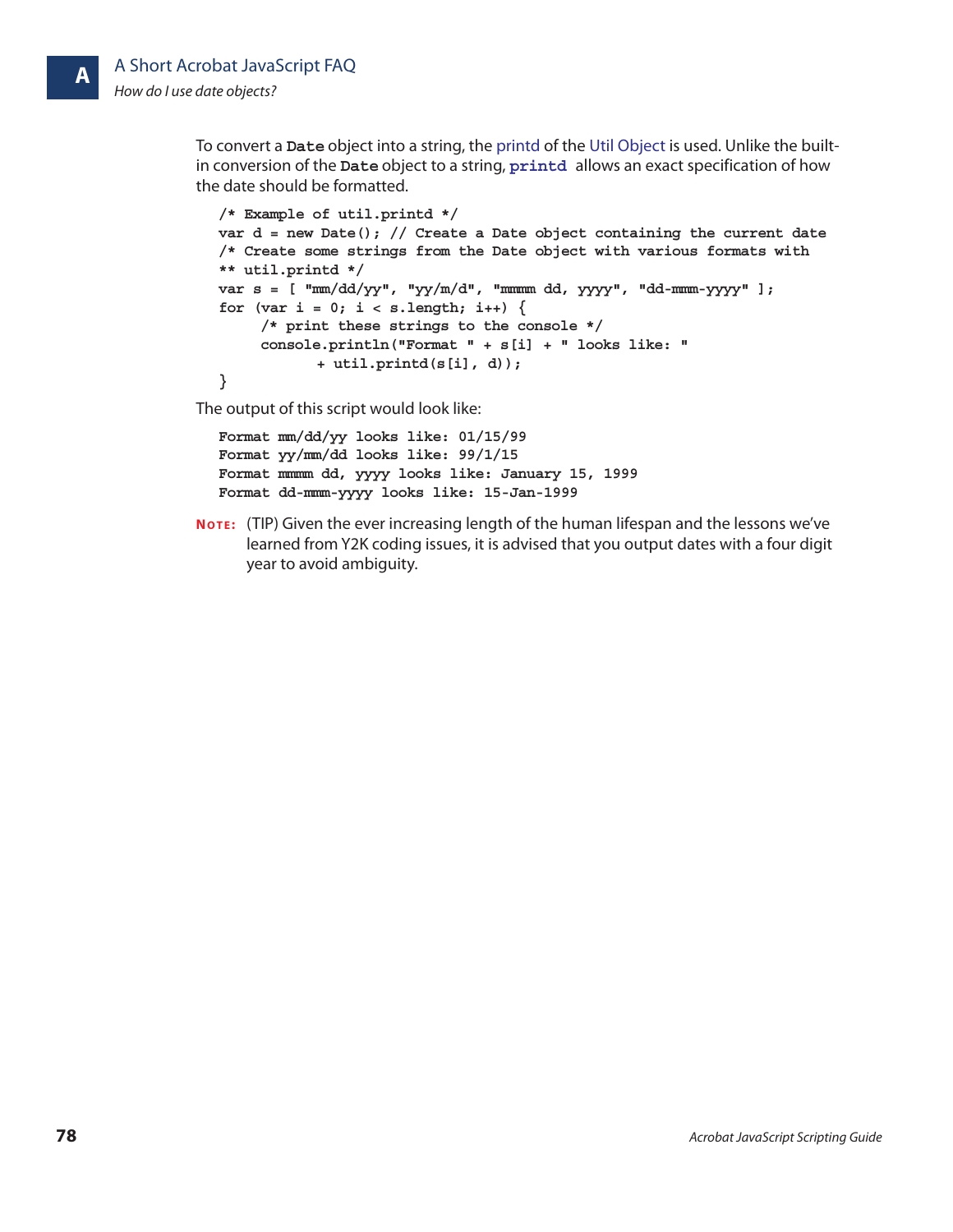### **Converting from a string to a date**

To convert a string into a **Date** object the **scand** of the Util Object is used. It accepts a format string that it uses as a hint as to the order of the year, month, and day in the input string.

```
/* Example of util.scand */
/* Create some strings containing the same date in differing formats. */
var s1 = "03/12/97";
var s2 = "80/06/01";
var s3 = "December 6, 1948";
var s4 = "Saturday 04/11/76";
var s5 = "Tue. 02/01/30";
var s6 = "Friday, Jan. the 15th, 1999";
/* Convert the strings into Date objects using util.scand */
var d1 = util.scand("mm/dd/yy", s1);
var d2 = util.scand("yy/mm/dd", s2);
var d3 = util.scand("mmmm dd, yyyy", s3);
var d4 = util.scand("mm/dd/yy", s4);
var d5 = util.scand("yy/mm/dd", s5);
var d6 = util.scand("mmmm dd, yyyy", s6);
/* Print the dates to the console using util.printd */
console.println(util.printd("mm/dd/yyyy", d1));
console.println(util.printd("mm/dd/yyyy", d2));
console.println(util.printd("mm/dd/yyyy", d3));
console.println(util.printd("mm/dd/yyyy", d4));
console.println(util.printd("mm/dd/yyyy", d5));
console.println(util.printd("mm/dd/yyyy", d6));
```
The output of this script would look like:

**03/12/1997 06/01/1980 12/06/1948 04/11/1976 01/30/2002 01/15/1999**

Unlike the date constructor (new Date(...)), **scand** is rather forgiving in terms of the string passed to it.

**NOTE:** Given a two digit year for input, **scand** resolves the ambiguity as follows: if the year is less than 50 then it is assumed to be in the 21st century (i.e. add 2000), if it is greater than or equal to 50 then it is in the 20th century (add 1900). This heuristic is often known as the Date Horizon.

#### **Date arithmetic**

It is often useful to do arithmetic on dates to determine things like the time interval between two dates or what the date will be several days or weeks in the future. The JavaScript **Date** object provides several ways to do this. The simplest and possibly most easily understood method is by manipulating dates in terms of their numeric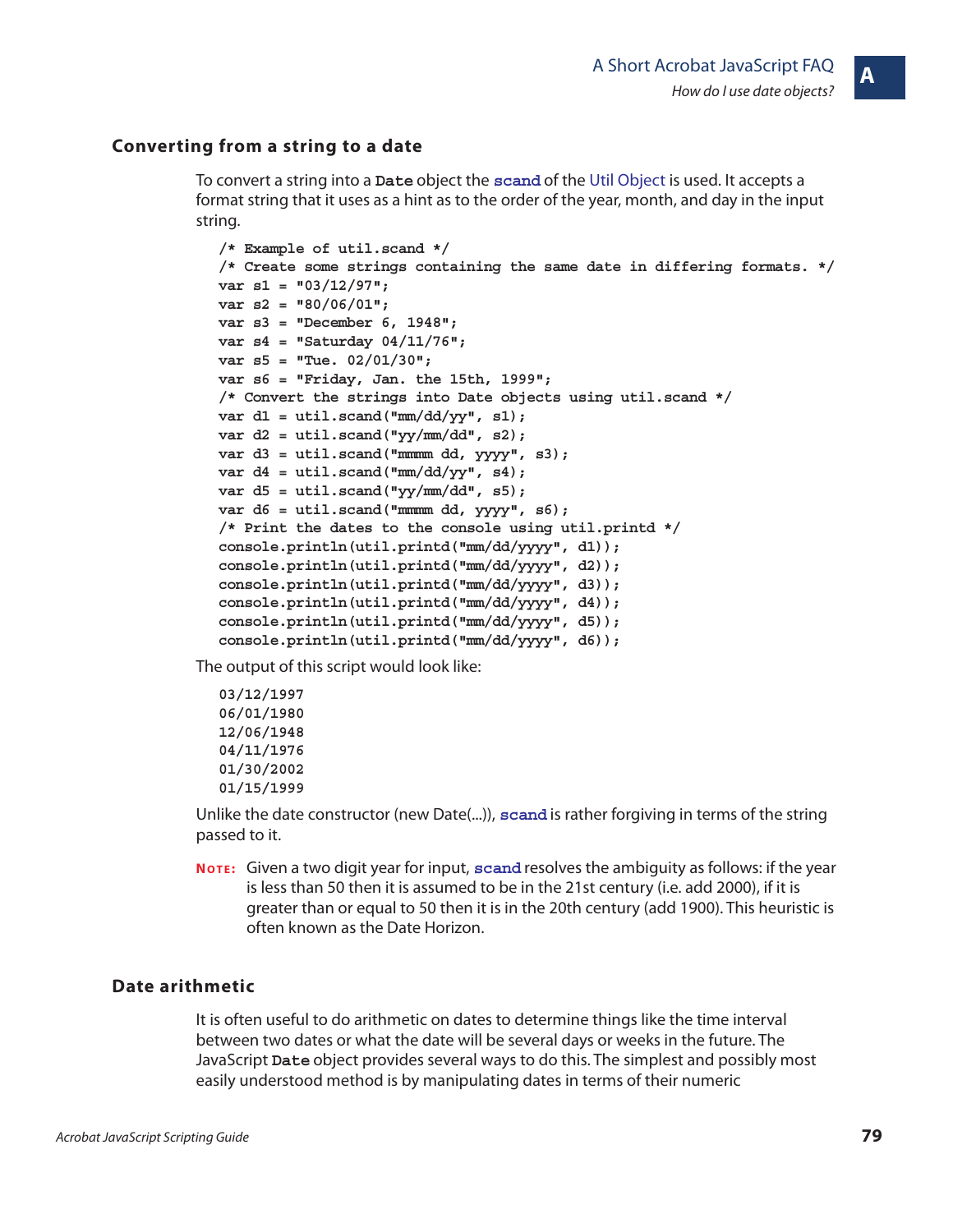representation. Internally, JavaScript dates are stored as the number of milliseconds (one thousand milliseconds is one whole second) since a fixed date and time. This number can be retrieved through the valueOf method of the **Date** object. The **Date** constructor allows the construction of a new date from this number.

```
/* Example of date arithmetic. */
/* Create a Date object with a definite date. */
var d1 = util.scand("mm/dd/yy", "4/11/76");
/* Create a date object containing the current date. */
var d2 = new Date();
/* Number of seconds difference. */
var diff = (d2.valueOf() - d1.valueOf()) / 1000;
/* Print some interesting stuff to the console. */
console.println("It has been " 
     + diff + " seconds since 4/11/1976");
console.println("It has been " 
     + diff / 60 + " minutes since 4/11/1976");
console.println("It has been " 
     + (diff / 60) / 60 + " hours since 4/11/1976");
console.println("It has been " 
     + ((diff / 60) / 60) / 24 + " days since 4/11/1976");
console.println("It has been " 
     + (((diff / 60) / 60) / 24) / 365 + " years since 4/11/1976");
```
The output of this script would look something like:

```
It has been 718329600 seconds since 4/11/1976
It has been 11972160 minutes since 4/11/1976
It has been 199536 hours since 4/11/1976
It has been 8314 days since 4/11/1976
It has been 22.7780821917808 years since 4/11/1976
```
The following example shows the addition of dates.

```
/* Example of date arithmetic. */
/* Create a date object containing the current date. */
var d1 = new Date();
/* num contains the numeric representation of the current date. */
var num = d1.valueOf();
/* Add thirteen days to today's date, in milliseconds. */
/* 1000 ms/sec, 60 sec/min, 60 min/hour, 24 hours/day, 13 days */
num += 1000 * 60 * 60 * 24 * 13;
/* Create our new date, 13 days ahead of the current date. */
var d2 = new Date(num);
/* Print out the current date and our new date using util.printd */
console.println("It is currently: " 
     + util.printd("mm/dd/yyyy", d1));
console.println("In 13 days, it will be: " 
     + util.printd("mm/dd/yyyy", d2));
```
The output of this script would look something like:

```
It is currently: 01/15/1999
In 13 days, it will be: 01/28/1999
```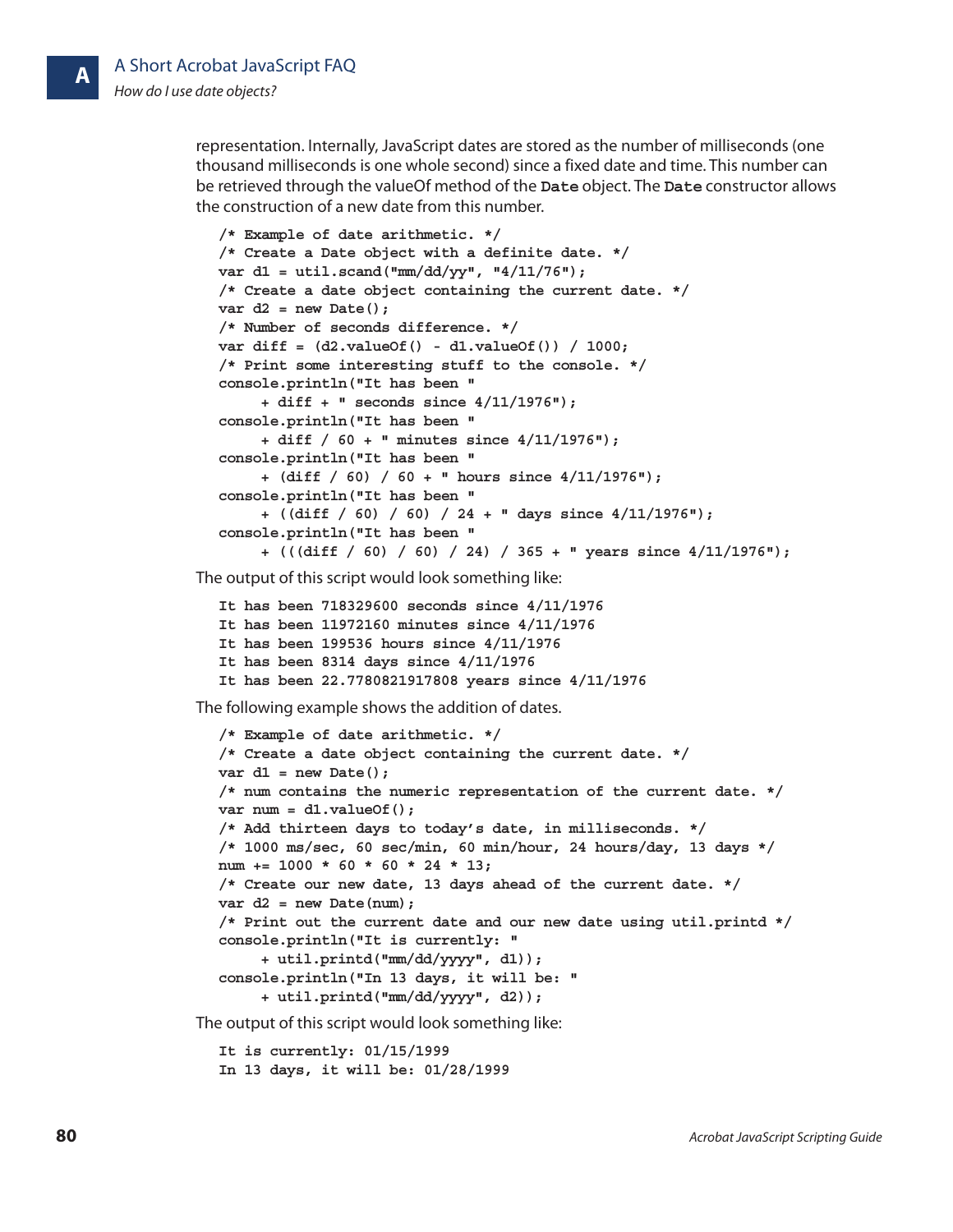## **How can I make my document secure?**

Security in Acrobat takes on the form of restricting access to a document, restricting permissions for a form once it has been opened, and digital signatures.

#### **Restricting Access to the Document**

If the author desires to restrict access to the form in its entirety then the standard security model in Acrobat can be selected and an open password defined that requires a user to type in a password before opening the form. Other security handlers exist and are provided by third party developers as plug-ins and may also be useful. E.g. using a public/private key infrastructure to lock a form for a particular set of people or allowing a form to expire after a certain time period.

The ability to set a user password is accessed by choosing **File > Document Properties...**  from the **Acrobat** menu, then select **Security** from the left-hand pane. From the drop down menu, select **Password Security**. You can now set the password and permissions as desired.

#### **Restricting Permissions**

The standard security model in Acrobat is accessible at document save time and allows you to set the following restrictions on the document: printing, changing the document, selecting text and graphics, and adding and changing annotations and form fields.

Once a form has been *authored* it is often useful to lock the form so that it may be filled in but cannot be tampered with using the forms tool. For example, after authoring a form may be posted on a Web site. In order to preserve the form integrity it needs to be shielded from any changes to its formulae or internal data routines.

If the No Changing the Document restriction is selected, the user can fill-in form fields and add annotations but cannot author or modify form fields or change the background text using the TouchUp plug-in.

In addition, once a form has been filled in, it is often desirable to lock the entire document so that it cannot be changed whatsoever. In filling out a tax or other sensitive form, the user may wish to save the document so that no further changes to the document are allowed. In order to disallow both fill-in and authoring, the No Changing the Document and No Adding or Changing Annotations and Form Fields restrictions must be selected.

#### **Digital Signatures**

Although these form fields do not restrict access or permissions, they do allow an author or user to verify that a document has not been changed after a signature has been applied.

An author may digitally sign a form thus signifying that it has been released for fill-in. A user can verify the signature to make sure that the form has not been tampered with and is thus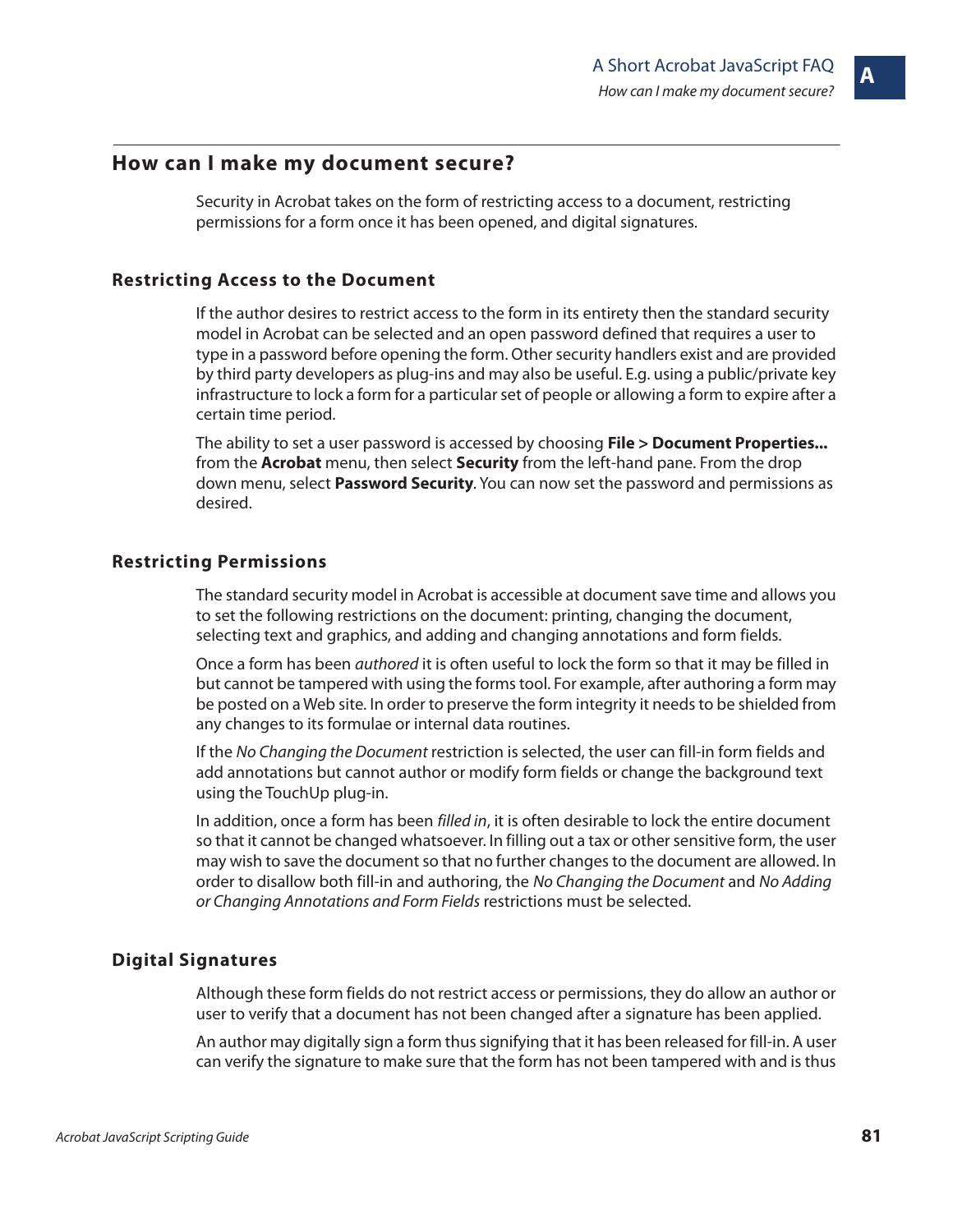"official". A blind signature (signed without any appearance) is often useful in this situation and can be created via the pull right menu in the signatures pane.

After fill-in a user can also sign the document either by using the signing tool or filling in a pre-authored signature field, thus ensuring that the form undergoes no further changes without detection.

See the section on the [Signature](#page-71-0) field on [page 72](#page-71-0) for a discussion on how to create and sign a digital signature field programmatically. Also see the section on ["How can I lock a](#page-81-0)  [document after a signature field has been signed?" on page 82.](#page-81-0)

# **How can I make restricted Acrobat JavaScript methods available to users?**

Many of the methods in Acrobat JavaScript are restricted for security reasons, and their execution is only allowed during batch, console or menu events. The Acrobat JavaScript Scripting Reference identifies these methods by a padlock symbol in the quick bar. This restriction is a limitation when enterprise customers try to develop solutions that require these methods and know that their environment is secure.

Three requirements must be met to make restricted Acrobat JavaScript methods available to users.

- You must obtain a digital ID.
- You must sign the PDF document containing the restricted JavaScript methods using the digital ID.

For details on where you can obtain digital IDs and the procedures for using them to sign documents, see "Creating a certifying signature" in Adobe Acrobat 6.0 Help.

● The recipient should trust the signer for certified documents and JavaScript. For details, see "Managing digital ID certificates" in Adobe Acrobat 6.0 Help.

All trusted certificates can be accessed by selecting Certificates from **Advanced > Manage Digital IDs > Trusted Identities** in Acrobat's main menu. Click Edit open and view a certificate. To enable JavaScript execution, check the "Trusted for JavaScript" check box in the certificate.

# <span id="page-81-0"></span>**How can I lock a document after a signature field has been signed?**

Signature fields allow the user to digitally sign a document. Once a signature is applied to the document any subsequent changes to the document will cause the signature to indicate that the "Document has been changed after signing".

A signature field's value is read-only. An unsigned signature has a null value. Once the field has been signed its value is non-null. When crafting a custom script for when the signature field is signed, remember to allow for resetting the form (i.e. the field's value is set to null).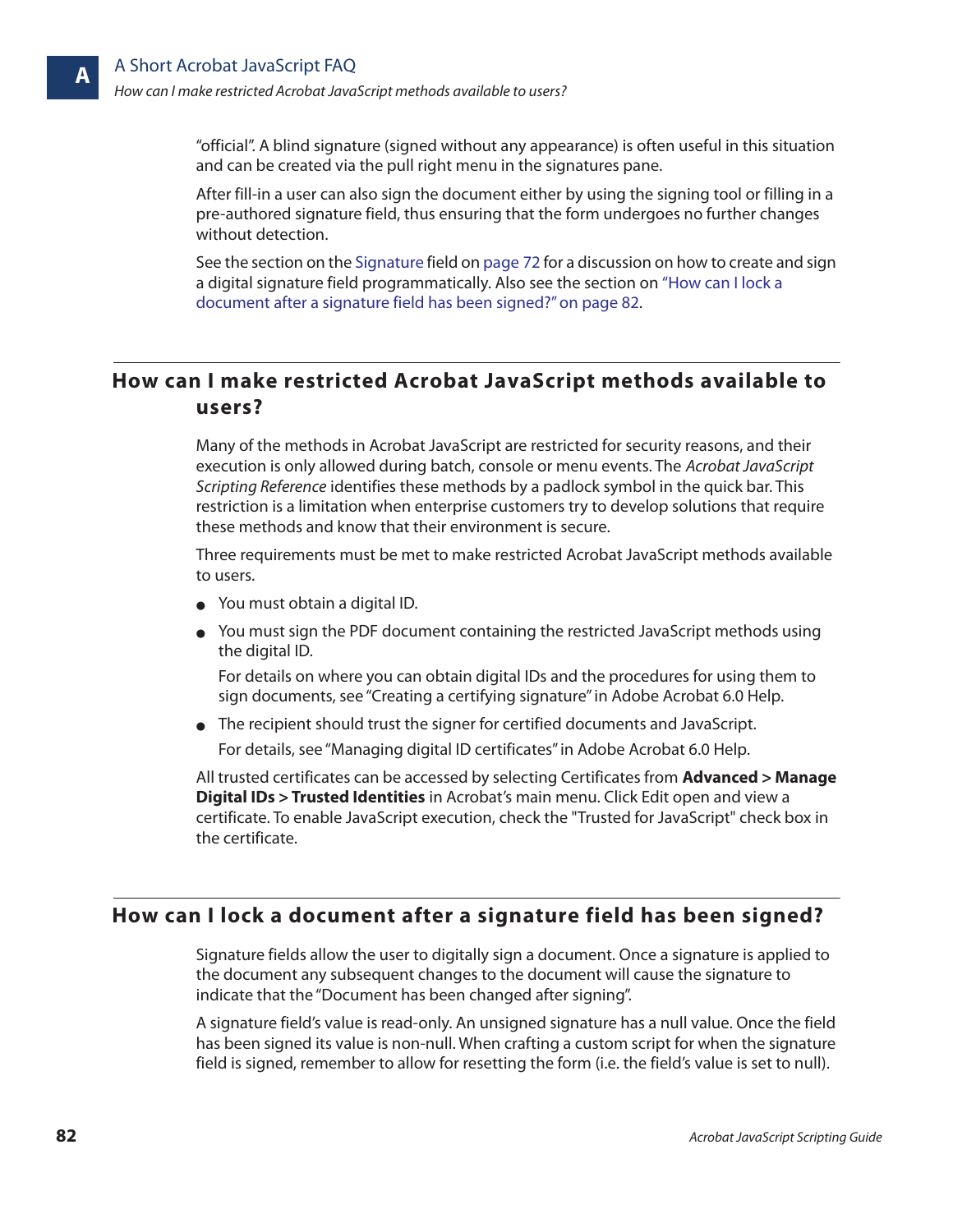The **setLock** method of the Field Object object controls which fields are to be locked when a signature is applied to the corresponding **signature** field.

In addition, there is a convenience routine available for your use called **AFSignatureLock()** in **AForm.js** (see the section ["Where can JavaScripts be found and](#page-74-0)  [how are they used?"](#page-74-0)) that is available in Acrobat 5 and performs the programmatic equivalent of the simple locking user interface in the signature properties dialog. This allows you to easily lock and unlock all fields, a particular list of fields, or all fields but those specified. The example is re-coded using this convenience routine below:

```
var bLock = (event.value != "");
AFSignatureLock(this, "THESE", "A", bLock);
AFSignatureLock(this, "THESE", "B", !bLock);
```
See the comments in AForm. is for more details.

## **How can I make my documents accessible?**

Accessibility of electronic information is an ever-increasingly important issue. Creating forms that adhere to the accessibility tips below will make your forms more easily usable by all users. Beginning with the 4.05 release of Acrobat, Adobe has worked to allow motion and vision impaired users to fill out Acrobat Forms. Version 6 of Acrobat is more fully speech-enabled than ever.

The following is a set of guidelines to follow in order to make a form minimally accessible.

#### **Document Metadata**

The metadata for a document can be specified using **File > Document Properties > Description** or **Advanced > Document Metadata**.

When a document is opened, saved, printed, or closed, the document title is spoken to the user. If the title has not been specified in the Document Metadata, then the filename is used. Often, file names are abbreviated or changed and as such it is highly encouraged that the document author specify a title for the document. For example, if a document has a file name of "**IRS1040.pdf**" a good document title would be "Form 1040: U.S. Individual Income Tax Return for 1998".

In addition, third-party screen readers usually read the title in the window title bar. You can specify what appears in the window title bar by using **File > Document Properties > Initial View** and in the Window Options, choose to **Show** either the **File Name** or **Document Title**.

Filling all of the additional metadata associated with a document (Author, Subject, Keywords) also makes it more easily searchable using Acrobat Search and Internet search engines.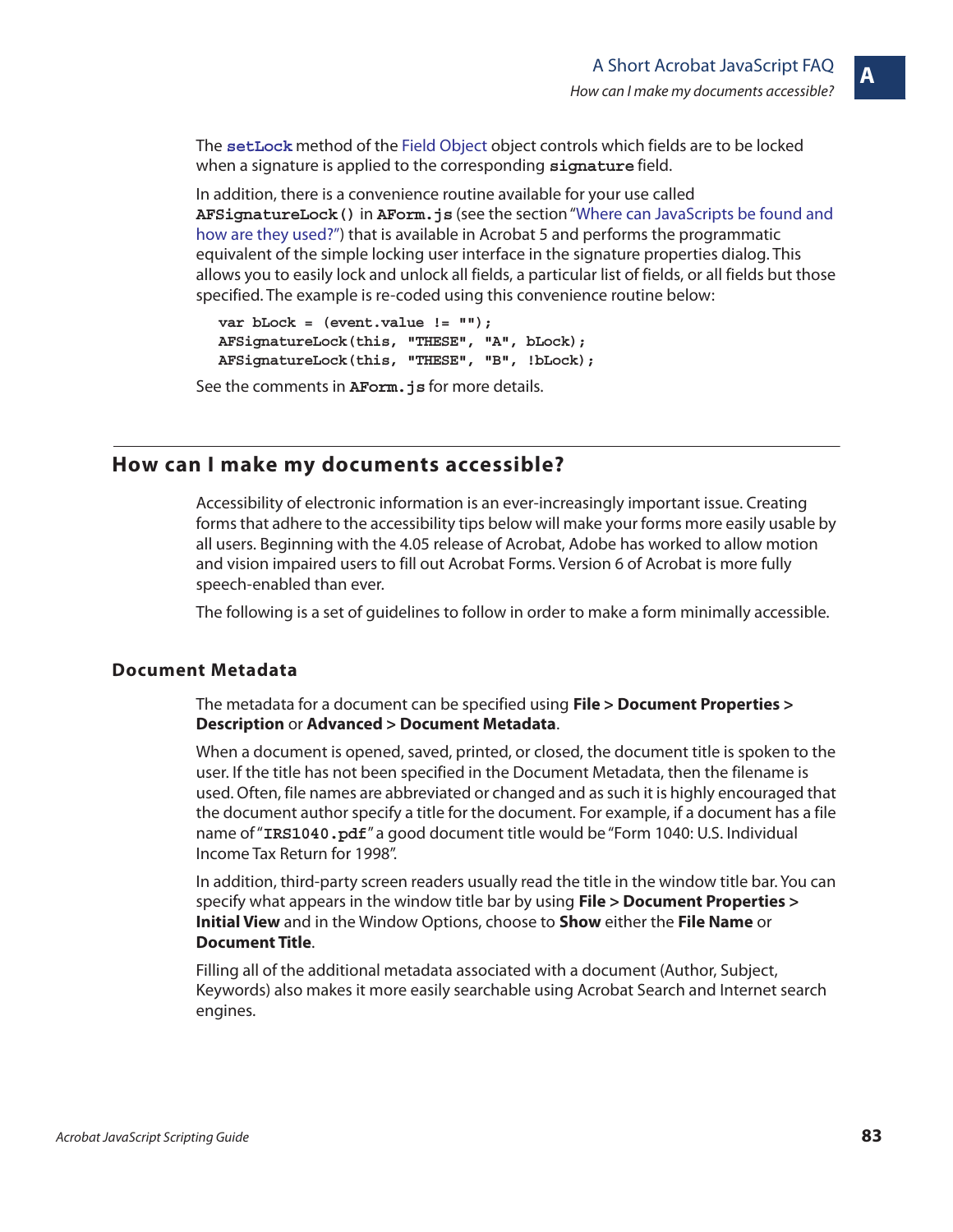## **Short Description**

Every field that is not hidden must contain a user name (tooltip) that is user friendly. This name is spoken when a user acquires the focus to that field and should give an indication of the field's purpose. For example, if a field is named "**name.first**" a good short description would be "**First Name**". The name should not depend on the surrounding context. For instance, if both the main section and spouse section of a document contain a "**First Name**" field, the field in the spouse section might be named "**Spouse's First Name**". This description is also displayed as a tooltip when the user positions his mouse over the field.

## **Setting Tab Order**

In order to traverse the document in a reasonable manner, the tab order for the fields must be set in a logical way. This is important as most users use the tab key to move through the document. For visually impaired users this is a necessity as they cannot rely on mouse movements or visual cues.

Pressing the tab (shift-tab) key when there is no form field that has the keyboard focus will cause the first (last) field in the tab order on the current page to become active. If there are no form fields on the page then Acrobat will inform the user of this via a speech cue.

Using tab (shift-tab) while a field has the focus tabs forward (backward) in the tab order to the next (previous) field. If the field is the last (first) field on the page and the tab (shift-tab) key is pressed, the focus is set to the first (last) field on the next (previous) page if one exists. If such a field does not exist, then the focus "loops" to the first (last) field on the current page.

## **Reading Order**

The reading order of a document is determined by the Tags tree. In order for a form to be used effectively by a visually impaired user, the content and fields of a page must be included in the Tags tree. The Tags tree can also indicate the tab order for the fields on a page.

# **How can I define globals in JavaScript?**

The Acrobat extensions to JavaScript define a **Global** object to which you can attach global variables as properties. To define a new global called '**myVariable**' and set it equal to the null string, you would type:

```
global.myVariable = "";
```
All of your scripts, no matter where they are in a document, will now be able to reference this variable.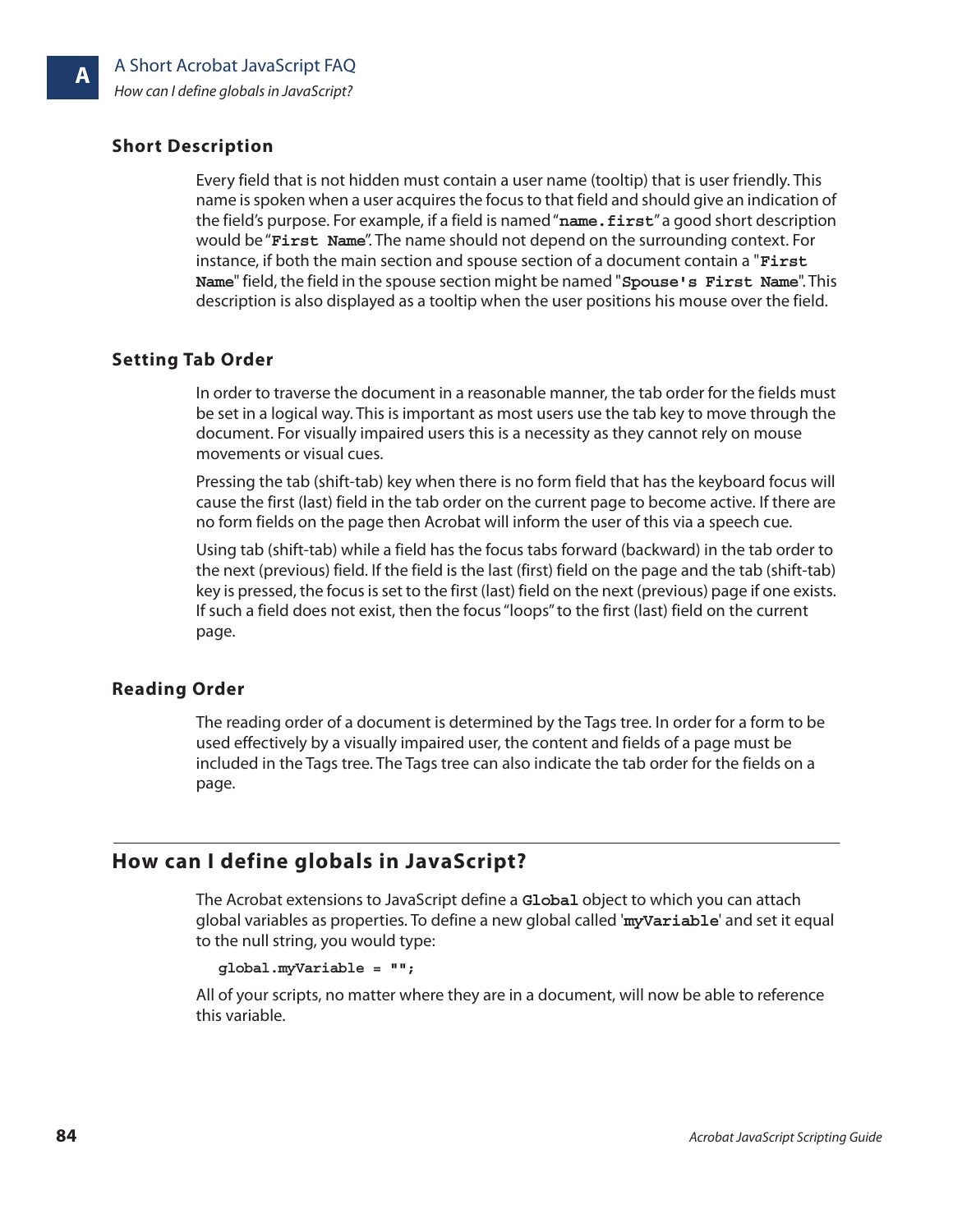#### **Making Globals Persistent**

Global data does not persist across user sessions unless you specifically make your globals persistent. The predefined **Global** object has a method designed to do this. To make a variable named '**myVariable**' persist across sessions, do this:

**global.setPersistent("myVariable",true);**

In future sessions, the variable will still exist (with its previous value intact).

## **How can I send form data to an e-mail address?**

You can use the **submitForm** of the Field Object to accomplish this:

```
var url = "mailto:johndoe@doe.net";
this.submitForm(url,false);
```
In this instance, the form contents will be sent to the address given in the variable **url**. The second argument of **submitForm()** determines whether the form contents are sent as urlencoded data using the POST method, or sent as FDF (Forms Data Format). A value of "false" means the data will be sent in url-encoded fashion.

## **How can I hide a field based on the value of another?**

Use the **display** of the Field Object.

```
var title = this.getField("title");
if (this.getField("showTitle").value == "Off")
    title.display = display.hidden;
else 
    title.display = display.visible;
```
# **How can I query a field value in another open form from the form I'm working on?**

One way would be to use the Global Object's **subscribe** method to make the field(s) of interest available to others at runtime. For example, a form could contain a document-level script (invoked when that document is first opened) that defines a global field value of interest:

```
function PublishValue( xyzForm_fieldValue_of_interest ) {
    global.xyz_value = xyzForm_fieldValue_of_interest;
}
```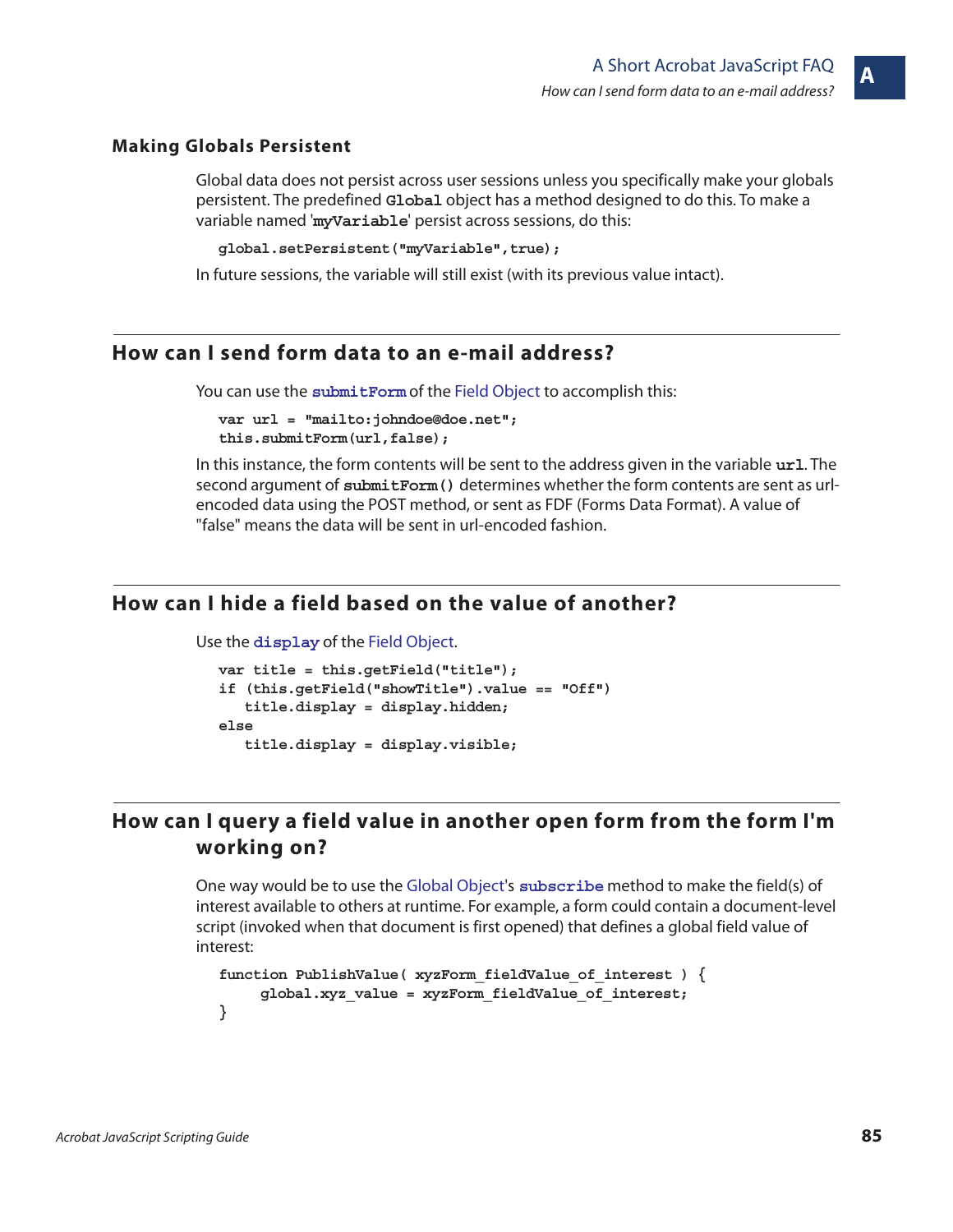Then, when your document (Document A) wants to access the value of interest from the other form (Document B), it can subscribe to the variable in question:

```
global.subscribe("xyz_value", ValueUpdate);
```
In this case, ValueUpdate refers to a user-defined function that gets called automatically whenever **xyz\_value** changes. If you were using **xyz\_value** in Document A as part of a field called **MyField**, you might define the callback function this way:

```
function ValueUpdate( newValue ) {
    this.getField("MyField").value = newValue;}
```
## **How can I intercept keystrokes one by one as they occur?**

Create a Custom Keystroke Filter script (see the Format tab in the **Properties** dialog for any text field or combo box ) in which you examine the value of **event.change**. By altering this value, you can alter the user's input as it takes place.

# **How can I build a nested popup menu?**

Use the **app.popUpMenu()** method. Create an array of menu selections, then call **app.popUpMenu(arrayName)** from the mouse-down or mouse-up event of a given field to pop the menu. For Acrobat 6.0, you can also use the **app.popUpMenuEx()** method.

#### **Example:**

```
var cChoice = app.popUpMenu("one", "two", "-", 
     [ "three", "three.one", "three.two" ] );
app.alert("You chose " + cChoice);
```
## **How can I construct my own colors?**

Colors are **Array** objects in which the first item in the array is a string describing the color space ('G' for grayscale, 'RGB' for RGB, 'CMYK' for CMYK) and the following items are numeric values for the respective components of the color space. Hence:

```
color.blue = new Array("RGB", 0, 0, 1);
color.cyan = new Array("CMYK", 1, 0, 0, 0);
```
To make a custom color, just declare an array containing the color-space type and channel values you want to use.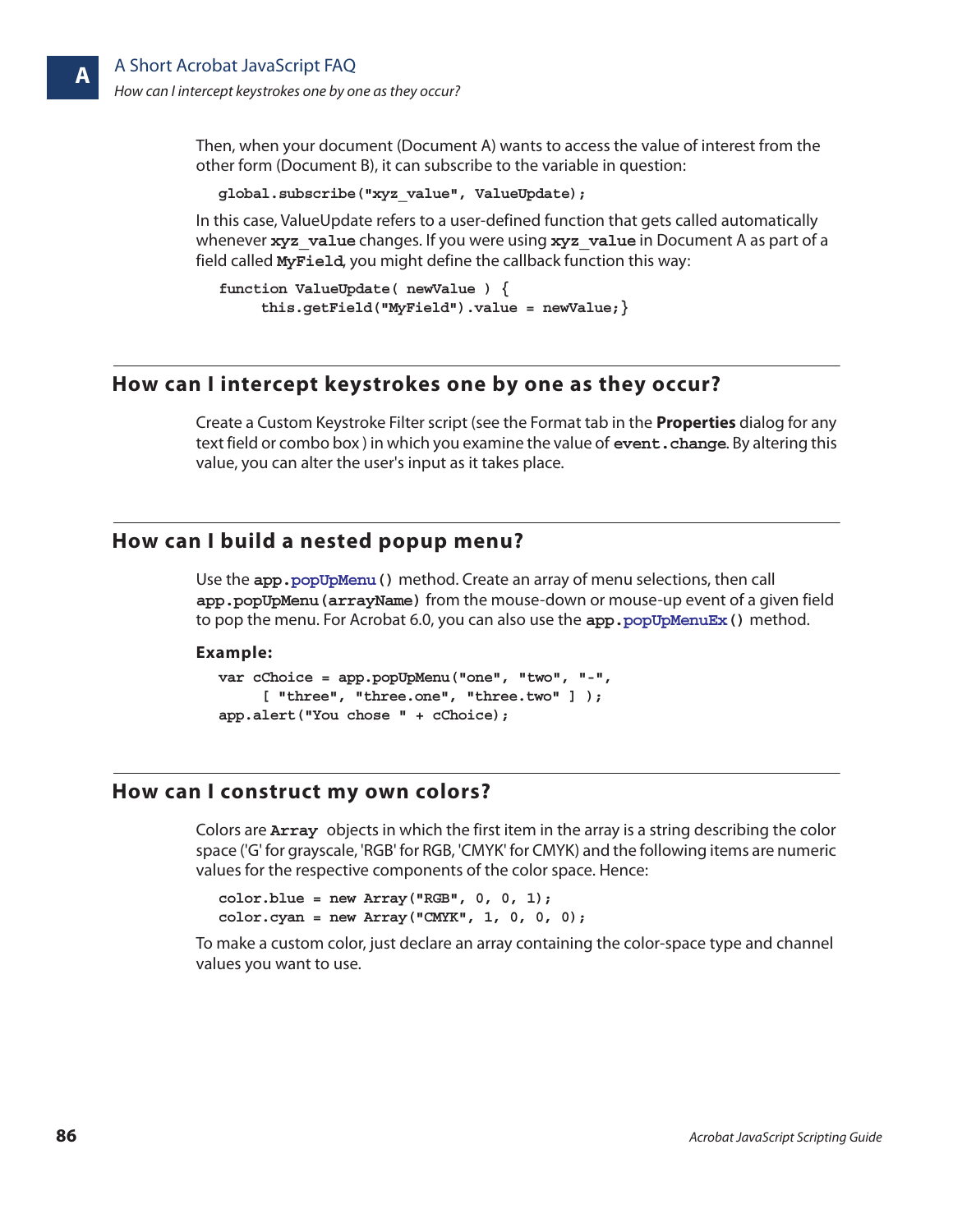## **How can I prompt the user for a response in a dialog?**

Use the **response** defined in the App Object class. This method displays a dialog box containing a question and an entry field for the user to reply to the question. (Optionally, the dialog can have a title or a default value for the answer to the question.) The return value is a string containing the user's response. If the user presses the dialog's Cancel button, the response is the null object.

```
var dialogTitle = "Please Confirm";
var defaultAnswer = "No.";
var reply = app.response("Did you really mean to type that?",
                           dialogTitle, defaultAnswer);
```
## **How can I fetch an URL from JavaScript?**

Use the **getURL** of the Doc Object class. This method retrieves the specified URL over the internet using a GET. If the current document is being viewed inside the browser or Acrobat Web Capture is not available, it uses the Weblink plug-in to retrieve the requested URL.

## **How can I change the hot-help text for a field dynamically?**

The **userName** of the Field Object returns/sets the "tooltip" of the field in question, as a string. This property is intended to be used as a short description or hot-help popup whenever the mouse cursor loiters over a field. It can be a great help to the user if you put useful suggestions (or descriptive language of some sort) in the **userName** .

## **How can I change the zoom factor programmatically?**

Use the **zoom** of the Doc Object class. For example, the following code shows two ways to set the zoom factor of the current page:

```
// This zooms in to twice the current zoom level:
this.zoom *= 2;
```
**// This sets the zoom to 73%: this.zoom = 73;**

Note that the value used for the zoom factor is in full percent, so 73% is specified as **73** and not as **0.73**.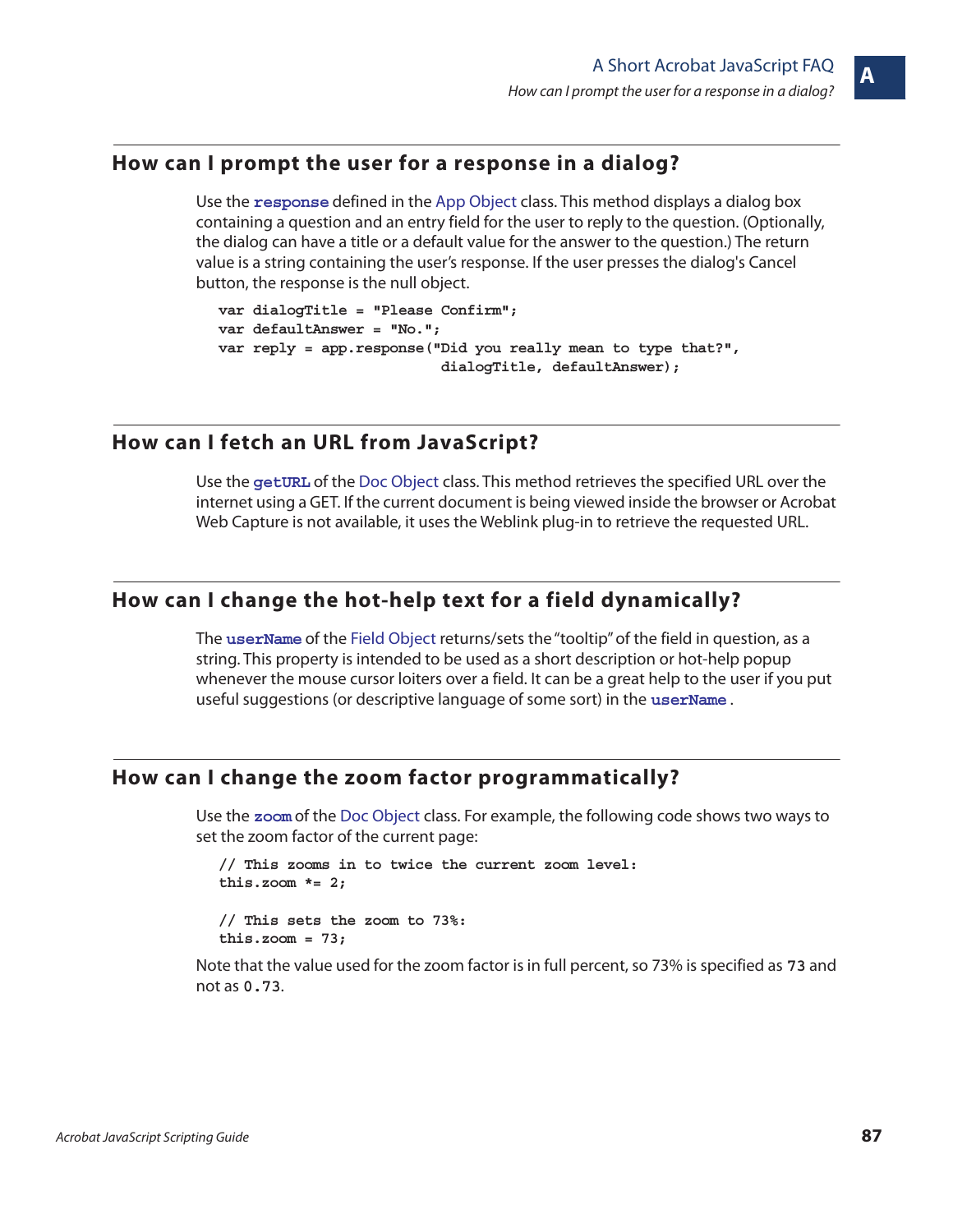# **How can I determine if the mouse has entered/left a certain area?**

Create an invisible, read-only text field at the place where you want to detect mouse entry or exit. Then attach JavaScripts to the mouse-enter and/or mouse-exit actions of the field.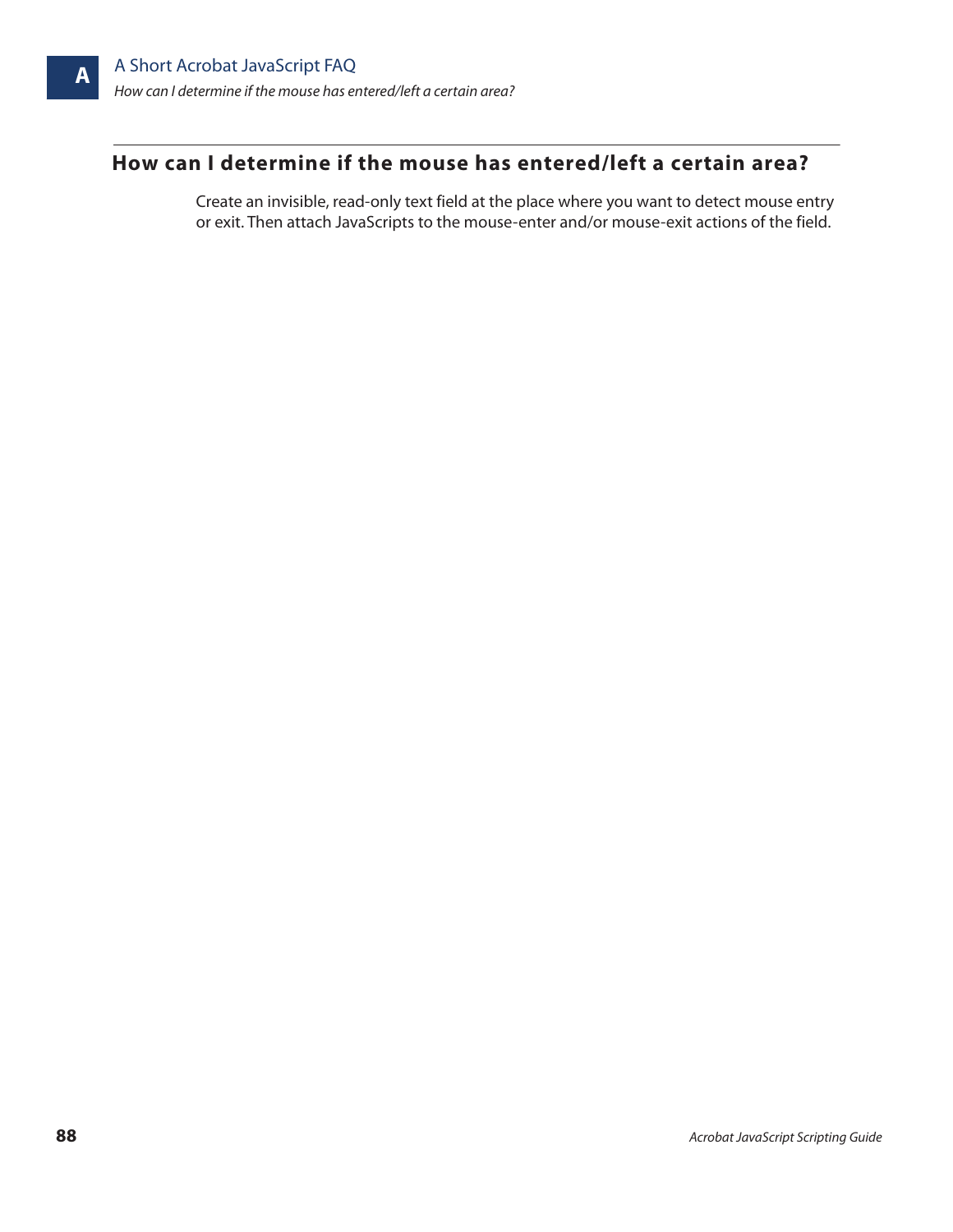# **Index**

A Acrobat applications [15](#page-14-0) plug-in [12](#page-11-0) [Acrobat Database Connectivity.](#page-16-0) See ADBC actions JavaScript [60](#page-59-0) setting options [58](#page-57-0) with JavaScript [58](#page-57-0) ADBC [See also](#page-16-0) ADBC object ADBC object [17](#page-16-0) [See also](#page-16-0) ADBC Advanced Editing Toolbar [41](#page-40-0) annotations [12](#page-11-1) app object 15 arithmetic [calculationscalculation, arithmetic](#page-14-0) [56](#page-55-0)  $\mathsf{C}$ code debugging [16](#page-15-0) formatting [20](#page-19-0) testing [16](#page-15-0) comment repositories [12](#page-11-1) comments [12](#page-11-1) Connection object [17](#page-16-0) console object [16,](#page-15-0) [20](#page-19-1) println() method [20](#page-19-2) show() method [20](#page-19-3) containment hierarchies [15](#page-14-1) core JavaScript [12](#page-11-2) Custom Validation Script option [59](#page-58-0)  $\mathsf{D}$ database objects [17](#page-16-0) debugging [16,](#page-15-0) [19](#page-18-0) doc object [15](#page-14-2)

Document JavaScripts command [55](#page-54-0) document level JavaScript [7,](#page-6-0) [60](#page-59-1) documents manipulating [15](#page-14-2) E ECMAScript [12](#page-11-2) Editing Toolbar, Advanced [41](#page-40-0) editors [19](#page-18-0) eForms [11](#page-10-0) enabling JavaScript [27,](#page-26-0) [28](#page-27-0) F field level JavaScript [7,](#page-6-1) [60](#page-59-1) field notation, simplified [56](#page-55-1) formatting code [20](#page-19-0) forms calculation [56](#page-55-0) e-mailing forms and documents [58](#page-57-1) Go To Last Page button, [57](#page-56-0) Go To Next Page button [57](#page-56-1) Go To Previous Page button [57](#page-56-0) hidden fields [59](#page-58-1) inactive fields [59](#page-58-1) read only fields [60](#page-59-2) subtraction and division [56](#page-55-2) functions convenience [15](#page-14-0) G global object [16](#page-15-1) H hidden fields [59](#page-58-1) hierarchies [15](#page-14-1) HTML JavaScript [12](#page-11-0) I inactive fields [59](#page-58-1) inheritance hierarchies [15](#page-14-1) J JavaScript actions, Edit [61](#page-60-0) actions, Edit All [62](#page-61-0) assigning an action [57](#page-56-2)